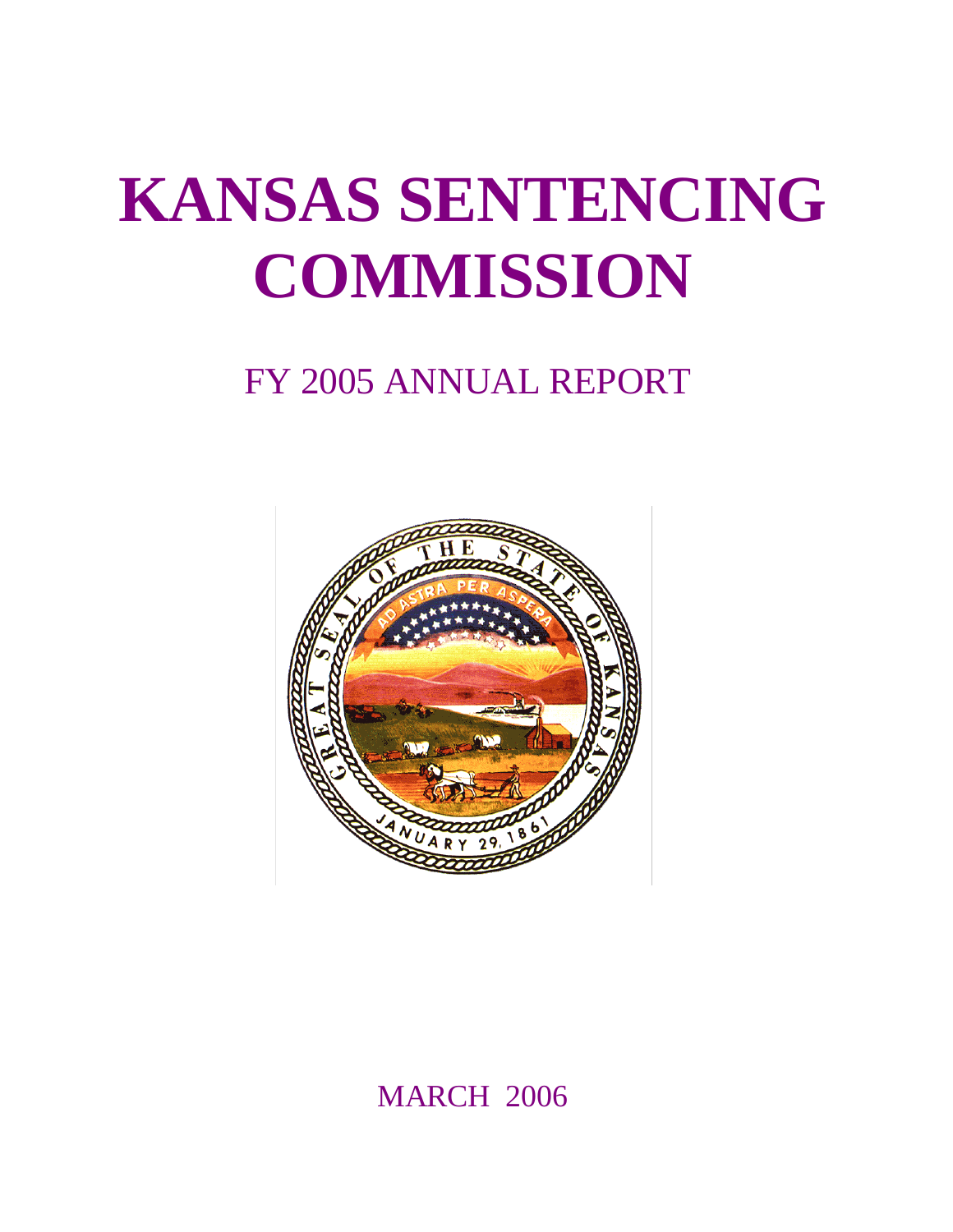**THE KANSAS SENTENCING COMMISSION Jayhawk Tower 700 S.W. Jackson, Suite 501 Topeka, KS 66603-3757<br>Phone: (785) 296-0923 Facsimile: Phone: (785) 296-0923 Facsimile: (785) 296-0927 Web Site: http:// www.kansas.gov/ksc/SiteMap.htm**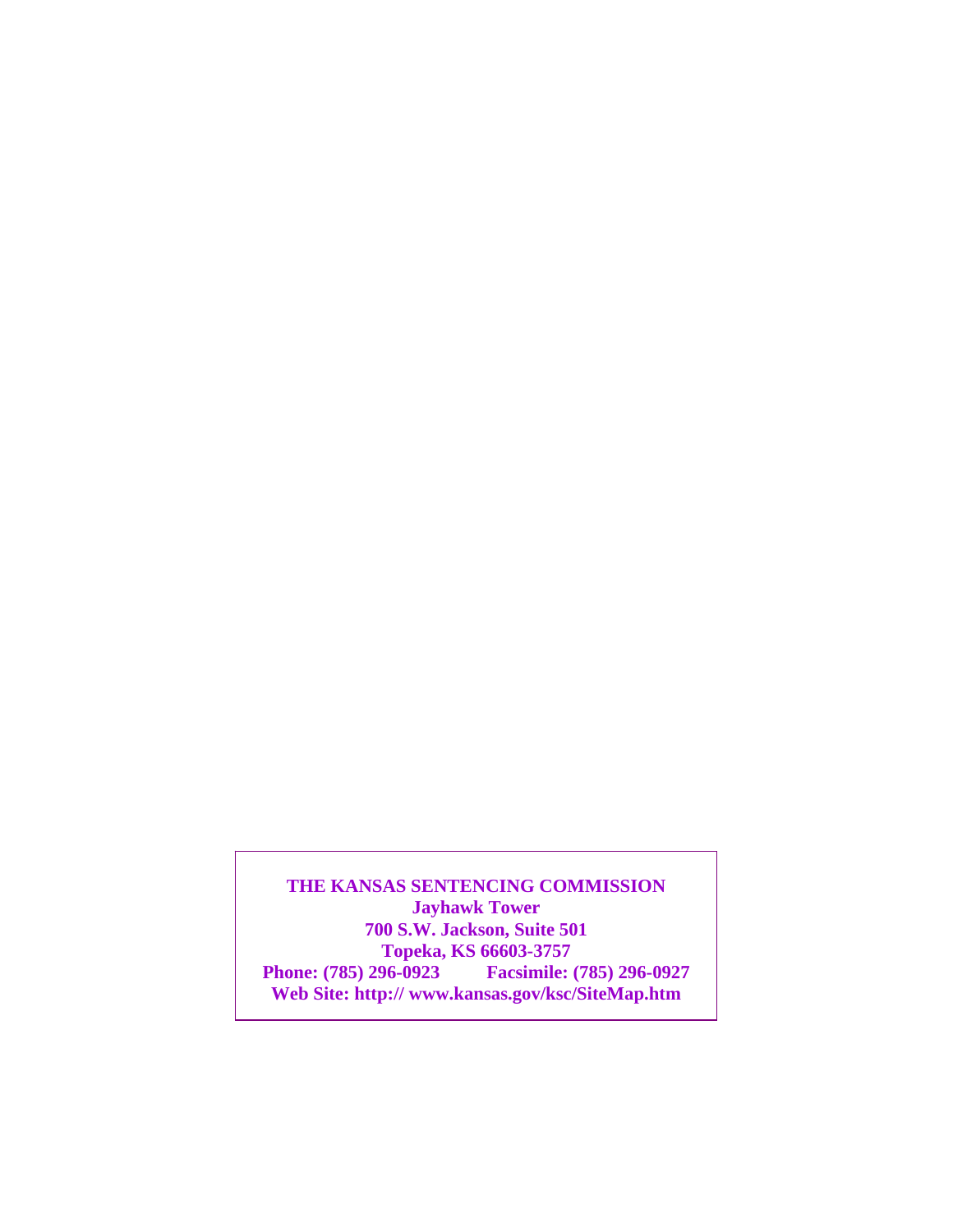## **KANSAS SENTENCING COMMISSION**

 **ANNUAL REPORT FY 2005**

## *Analysis Of Sentencing Guidelines In Kansas*

 **Honorable Ernest Johnson Chair** 

 **Paul Morrison Vice Chair**

 **Patricia Biggs Executive Director**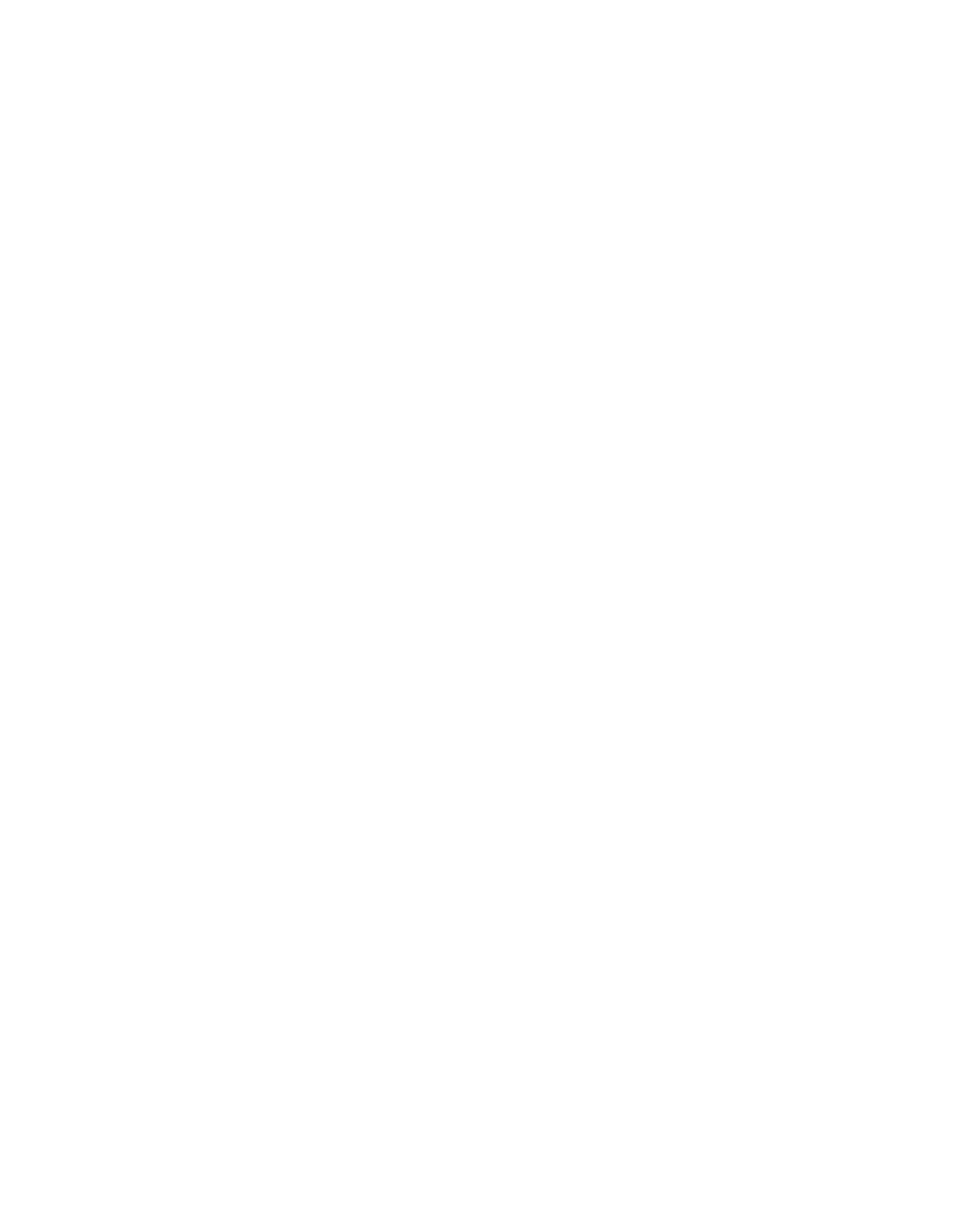#### **MEMBERSHIP OF THE KANSAS SENTENCING COMMISSION**

**Honorable Ernest L. Johnson, Chair**  District Judge, 29th Judicial District

**Paul J. Morrison, Vice Chair**  Johnson County District Attorney

**Honorable Christel Marquardt John L. Vratil** Kansas Court of Appeals Kansas Senate

**Honorable Larry T. Solomon Greta H. Goodwin** District Judge, 30th Judicial District Kansas Senate

**Eric K. Rucker Janice L. Pauls** 

**Roger K. Werholtz Kevin Yoder** 

**Kathleen M. Lynch Rick A. Kittel** Private Defense Attorney Appellate Defender

Community Corrections Public Member

Kansas Parole BoardPublic Member

Kansas Deputy Attorney General Kansas House of Representatives

Secretary of Corrections Kansas House of Representatives

**Annie E. Grevas Reverend Junius Dotson**

**Marilyn Scafe Captain Dale Finger** 

**Chris A. Mechler**  Court Services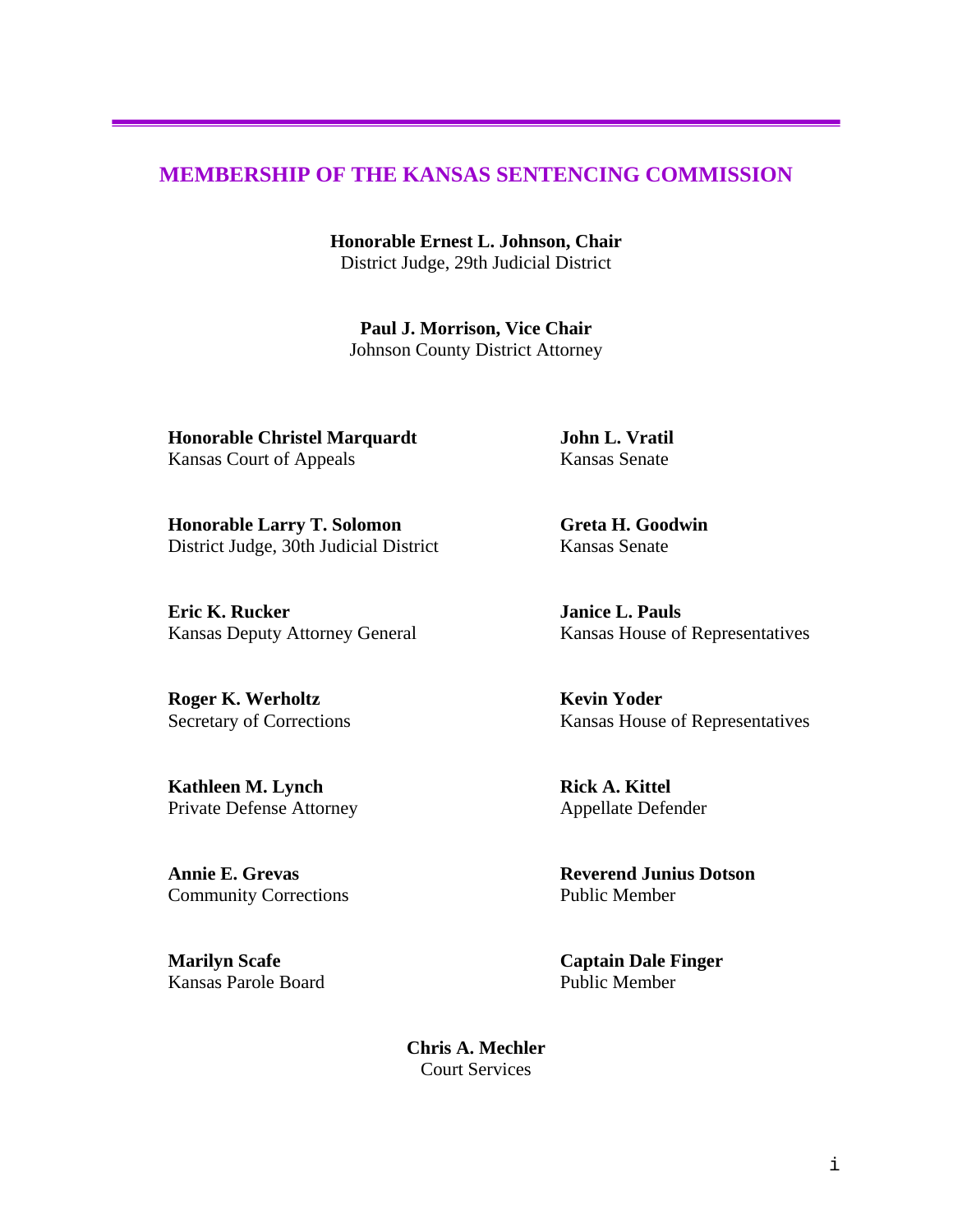#### **THE STAFF OF THE KANSAS SENTENCING COMMISSION**

**Patricia Biggs** *Executive Director*

**Kunlun Chang Natalie Gibson** *Director of Research* Staff Attorney

**Fengfang Lu Brenda K. Harmon**

*Senior Research Analyst Administrative Assistant II*

**Lora Moison Janice Brasher**

*Research Analyst I Grant Administrator* 

**Carolyn Krusor** *Marty Schmiedeler Research Data Entry II**Accountant II*

 **Jennifer Dalton** *Research Analyst*

The Sentencing Commission would like to acknowledge the contributions to this report by the Kansas Department of Corrections through their cooperative data sharing efforts.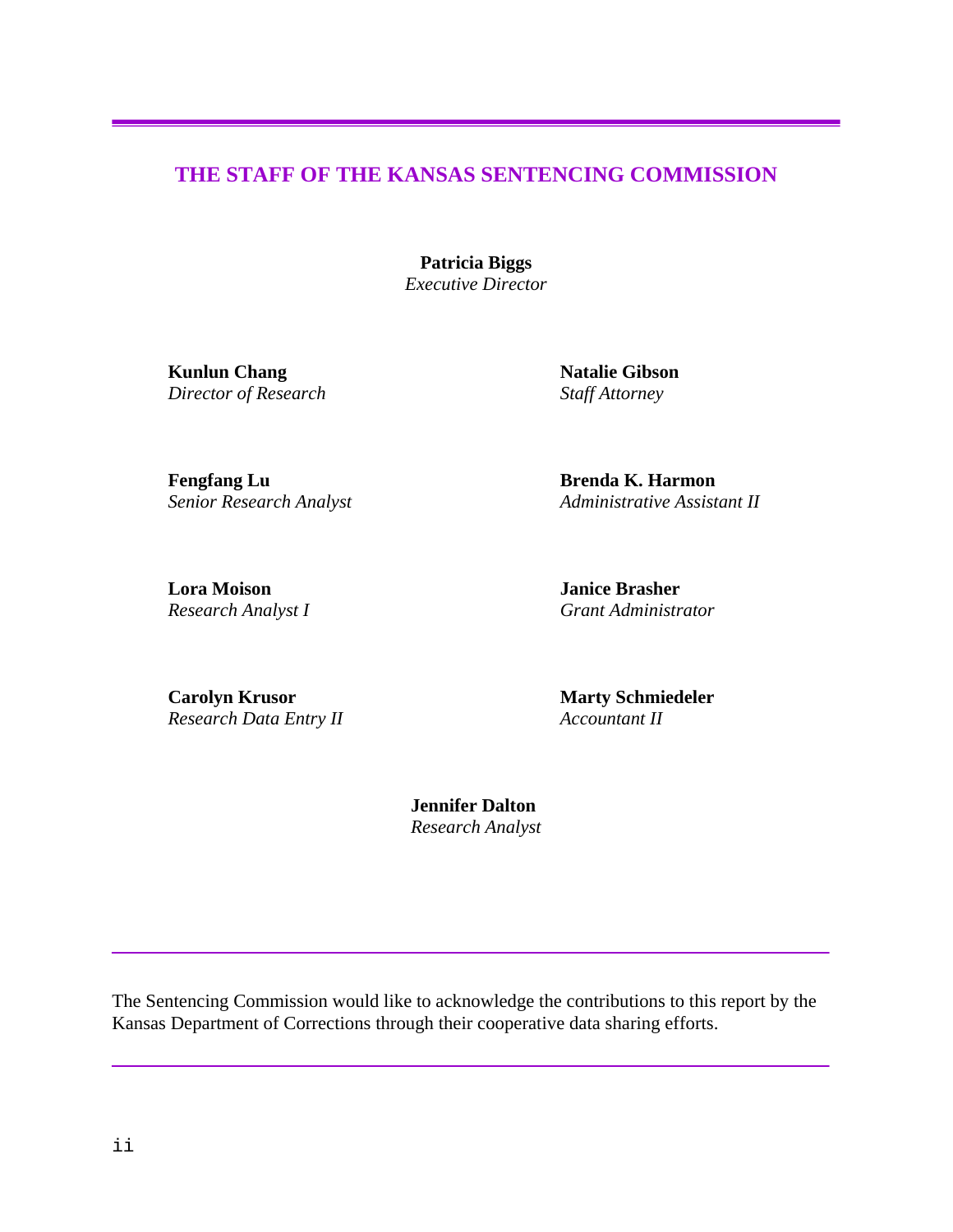## **TABLE OF CONTENTS**

| <b>CHAPTER THREE: CONFORMITY TO THE SENTENCING GUIDELINES  46</b> |  |
|-------------------------------------------------------------------|--|
|                                                                   |  |
|                                                                   |  |
|                                                                   |  |
|                                                                   |  |
|                                                                   |  |
|                                                                   |  |
|                                                                   |  |
|                                                                   |  |
|                                                                   |  |
|                                                                   |  |
|                                                                   |  |
|                                                                   |  |
|                                                                   |  |
|                                                                   |  |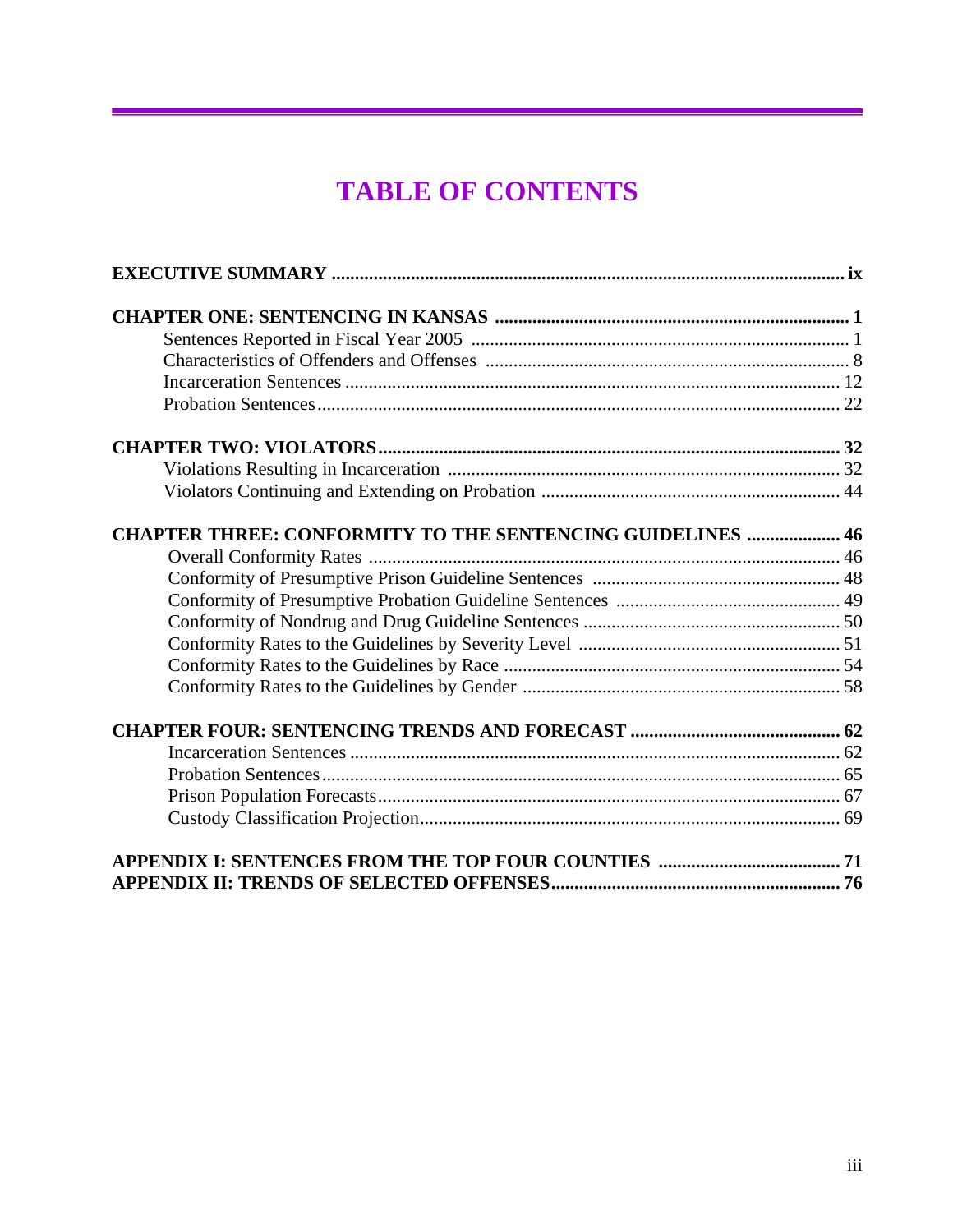## **LIST OF TABLES**

| Table 1  |                                                                               |  |
|----------|-------------------------------------------------------------------------------|--|
| Table 2  |                                                                               |  |
| Table 3  | FY 2005 Incarceration Nondrug Offender Characteristics by Type of Offense  15 |  |
| Table 4  | FY 2005 Incarceration Drug Offender Characteristics by Type of Offense  18    |  |
| Table 5  | Distribution of FY 2005 Incarceration Sentences by Admission Type  19         |  |
| Table 6  | Distribution of FY 2005 Incarceration Sentences by Severity                   |  |
|          |                                                                               |  |
| Table 7  | Characteristics of Probation Nondrug Offenders by Type of Offense  25         |  |
| Table 8  |                                                                               |  |
| Table 9  | Characteristics of Probation Nondrug Offenders by Severity Level  27          |  |
| Table 10 |                                                                               |  |
| Table 11 | Criminal History and Probation Length by Severity Level:                      |  |
|          |                                                                               |  |
| Table 12 | Criminal History and Probation Length by Severity Level:                      |  |
|          |                                                                               |  |
| Table 13 | Characteristics of Overall Violators by Severity Level, Race, and Gender  35  |  |
| Table 14 |                                                                               |  |
| Table 15 |                                                                               |  |
| Table 16 | Distribution of Probation Violators by Severity Level and Criminal History 37 |  |
| Table 17 | Top 10 Offenses Committed by Parole/Postrelease Supervision                   |  |
|          |                                                                               |  |
| Table 18 | Characteristics of Parole/Postrelease Drug Violators by Type of Offense  39   |  |
| Table 19 | Distribution of Parole/Postrelease Supervision Violators by Severity          |  |
|          |                                                                               |  |
| Table 20 | Offenses Most Frequently Committed by Conditional Release Violators:          |  |
|          |                                                                               |  |
| Table 21 | Distribution of FY 2005 Violators with New Sentences by Severity Level  43    |  |
| Table 22 | Criminal History by Severity Levels of Condition Probation Violators          |  |
|          |                                                                               |  |
| Table 23 | Criminal History by Severity Levels of Probation Violators with New           |  |
|          |                                                                               |  |
| Table 24 |                                                                               |  |
| Table 25 |                                                                               |  |
| Table 26 | Conformity Rates by Race - Incarceration Sentences: Drug Offenders  54        |  |
| Table 27 | Conformity Rates by Race - Incarceration Sentences: Nondrug Offenders  55     |  |
| Table 28 |                                                                               |  |
| Table 29 | Conformity Rates by Race - Probation Sentences: Nondrug Offenders  57         |  |
| Table 30 | Conformity Rates by Gender - Incarceration Sentences: Drug Offenders  58      |  |
| Table 31 | Conformity Rates by Gender - Incarceration Sentences: Nondrug Offenders  59   |  |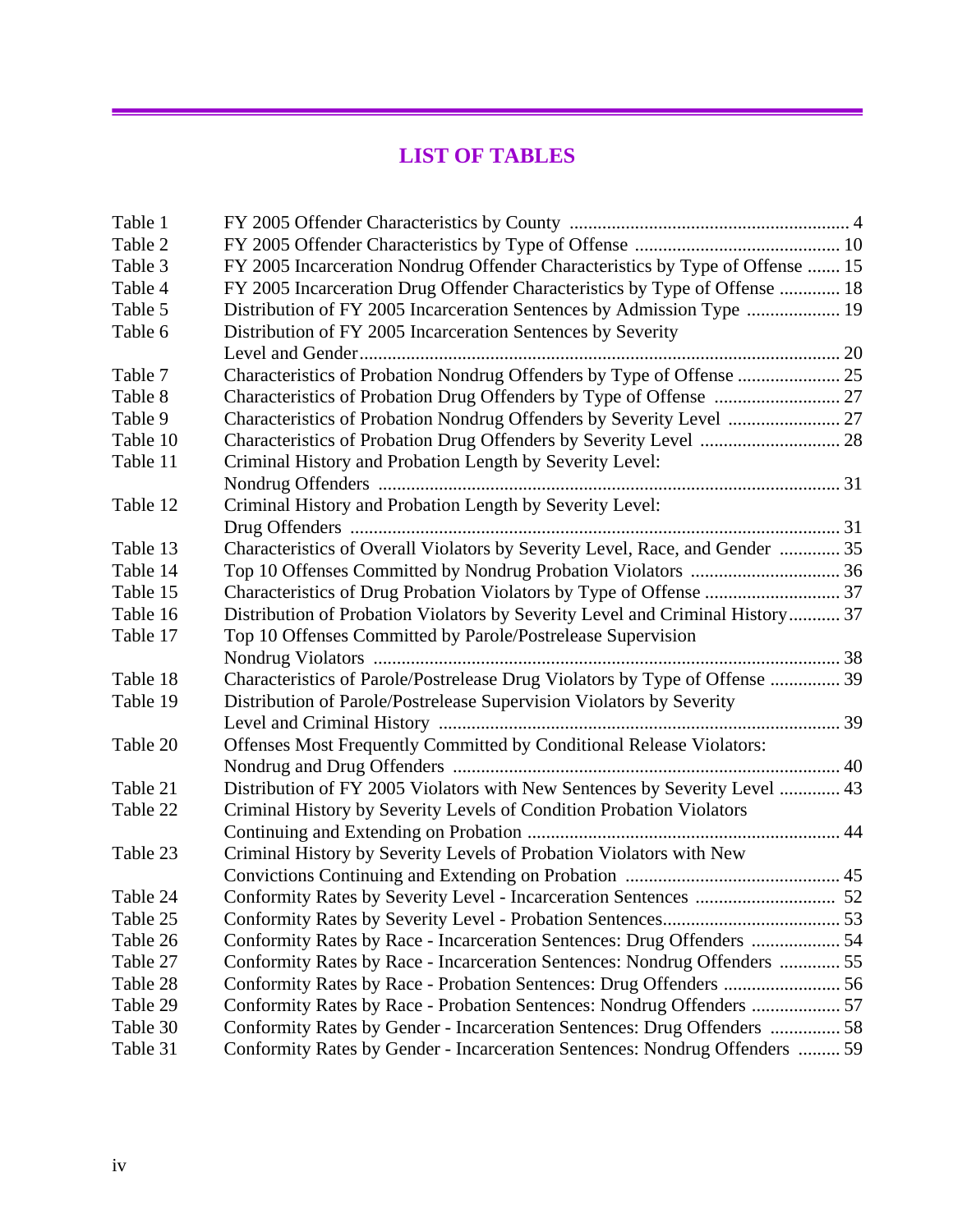## **LIST OF TABLES (CONTINUED)**

| Table 32 |                                                                         |  |
|----------|-------------------------------------------------------------------------|--|
| Table 33 | Conformity Rates by Gender - Probation Sentences: Nondrug Offenders  61 |  |
| Table 34 |                                                                         |  |
| Table 35 |                                                                         |  |
| Table 36 |                                                                         |  |
| Table 37 |                                                                         |  |
| Table 38 | Comparison of Probation Drug Sentences by Severity Level                |  |
|          |                                                                         |  |
| Table 39 | Comparison of Probation Nondrug Sentences by Severity Level             |  |
|          |                                                                         |  |
| Table 40 |                                                                         |  |
| Table 41 |                                                                         |  |
|          |                                                                         |  |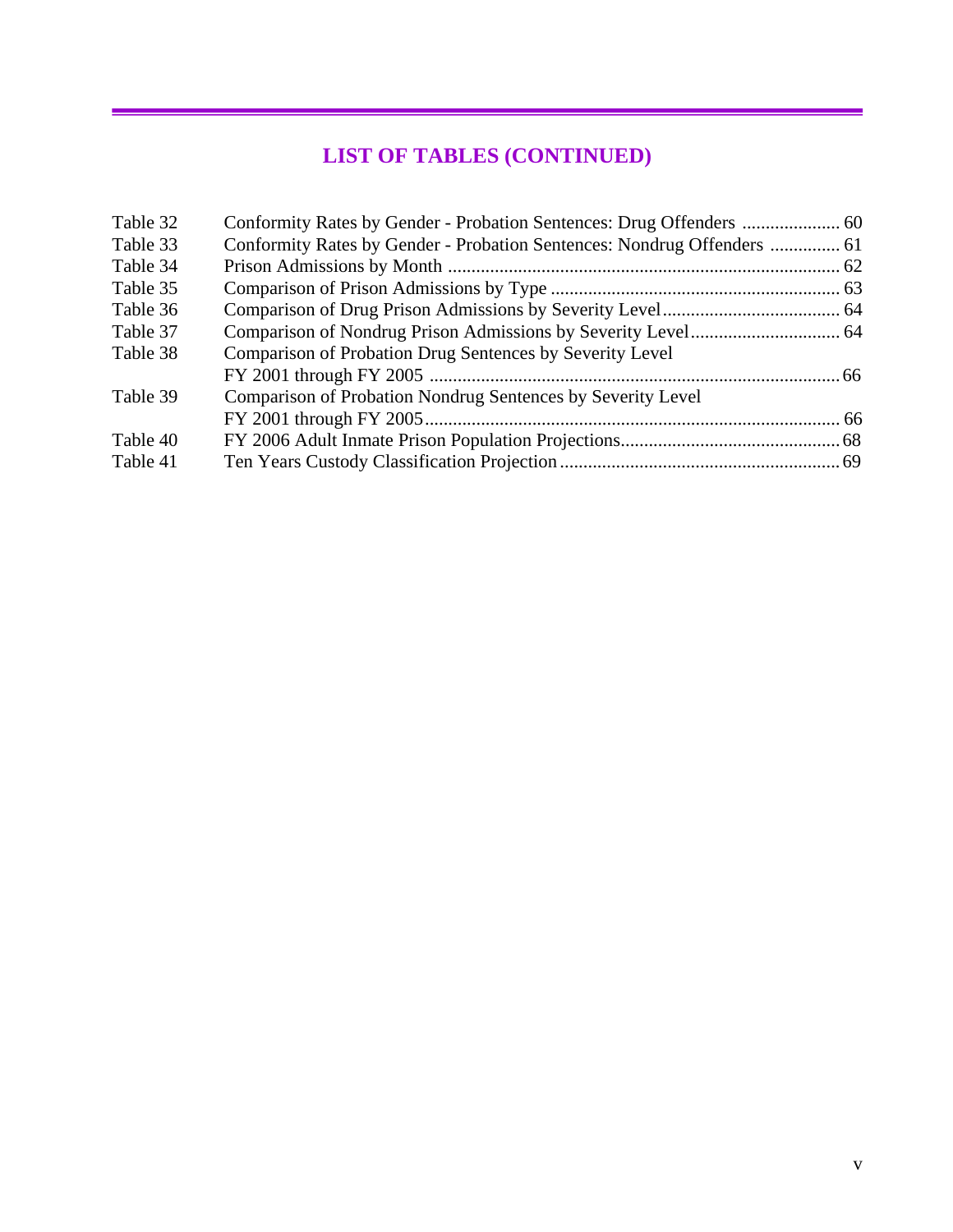### **LIST OF FIGURES**

| Figure 1  |                                                                         |  |
|-----------|-------------------------------------------------------------------------|--|
| Figure 2  |                                                                         |  |
| Figure 3  |                                                                         |  |
| Figure 4  |                                                                         |  |
| Figure 5  |                                                                         |  |
| Figure 6  |                                                                         |  |
| Figure 7  |                                                                         |  |
| Figure 8  |                                                                         |  |
| Figure 9  |                                                                         |  |
| Figure 10 |                                                                         |  |
| Figure 11 | FY 2005 Incarceration Sentences by Age of Offenders at Admission  13    |  |
| Figure 12 | FY 2005 Incarceration Sentences by Education Level of Offenders  14     |  |
| Figure 13 | FY 2005 Incarceration Drug Sentences by Offense and Level  17           |  |
| Figure 14 |                                                                         |  |
| Figure 15 | FY 2005 Incarceration Sentences: Nondrug Offenders by Severity Level 21 |  |
| Figure 16 |                                                                         |  |
| Figure 17 |                                                                         |  |
| Figure 18 |                                                                         |  |
| Figure 19 |                                                                         |  |
| Figure 20 |                                                                         |  |
| Figure 21 |                                                                         |  |
| Figure 22 |                                                                         |  |
| Figure 23 |                                                                         |  |
| Figure 24 | Distribution of Senate Bill 123 Drug Treatment Sentences                |  |
|           |                                                                         |  |
| Figure 25 | Distribution of FY 2005 Probation Sentences by Criminal History30       |  |
| Figure 26 |                                                                         |  |
| Figure 27 |                                                                         |  |
| Figure 28 |                                                                         |  |
| Figure 29 | Distribution of FY 2005 Condition Violators by Severity Level:          |  |
|           |                                                                         |  |
| Figure 30 | Distribution of FY 2005 Condition Violators by Severity Level:          |  |
|           |                                                                         |  |
| Figure 31 |                                                                         |  |
| Figure 32 | Distribution of FY 2005 Violators with New Sentences by Gender  41      |  |
| Figure 33 | Distribution of FY 2005 Violators with New Sentences by Race  42        |  |
| Figure 34 | Distribution of FY 2005 Violators with New Sentences by Age Group  42   |  |
| Figure 35 |                                                                         |  |
| Figure 36 | Distribution of Dispositional Departure and Border Box Sentences 47     |  |
| Figure 37 |                                                                         |  |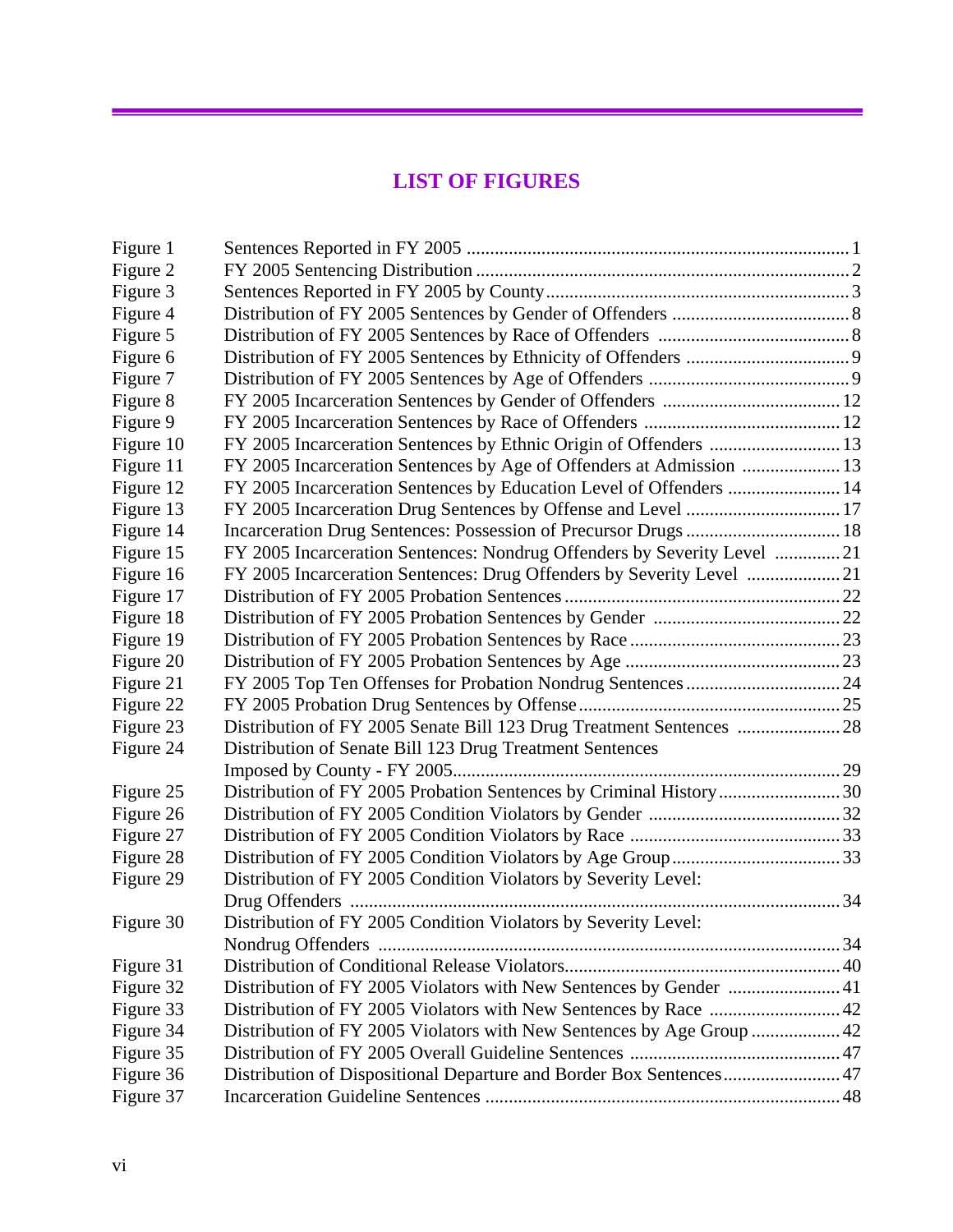## **LIST OF FIGURES (CONTINUED)**

| Figure 38 |                                                              |  |
|-----------|--------------------------------------------------------------|--|
| Figure 39 |                                                              |  |
| Figure 40 |                                                              |  |
| Figure 41 | Comparison of Durational Departures between Nondrug and Drug |  |
|           |                                                              |  |
| Figure 42 |                                                              |  |
| Figure 43 |                                                              |  |
| Figure 44 |                                                              |  |
| Figure 45 |                                                              |  |
| Figure 46 |                                                              |  |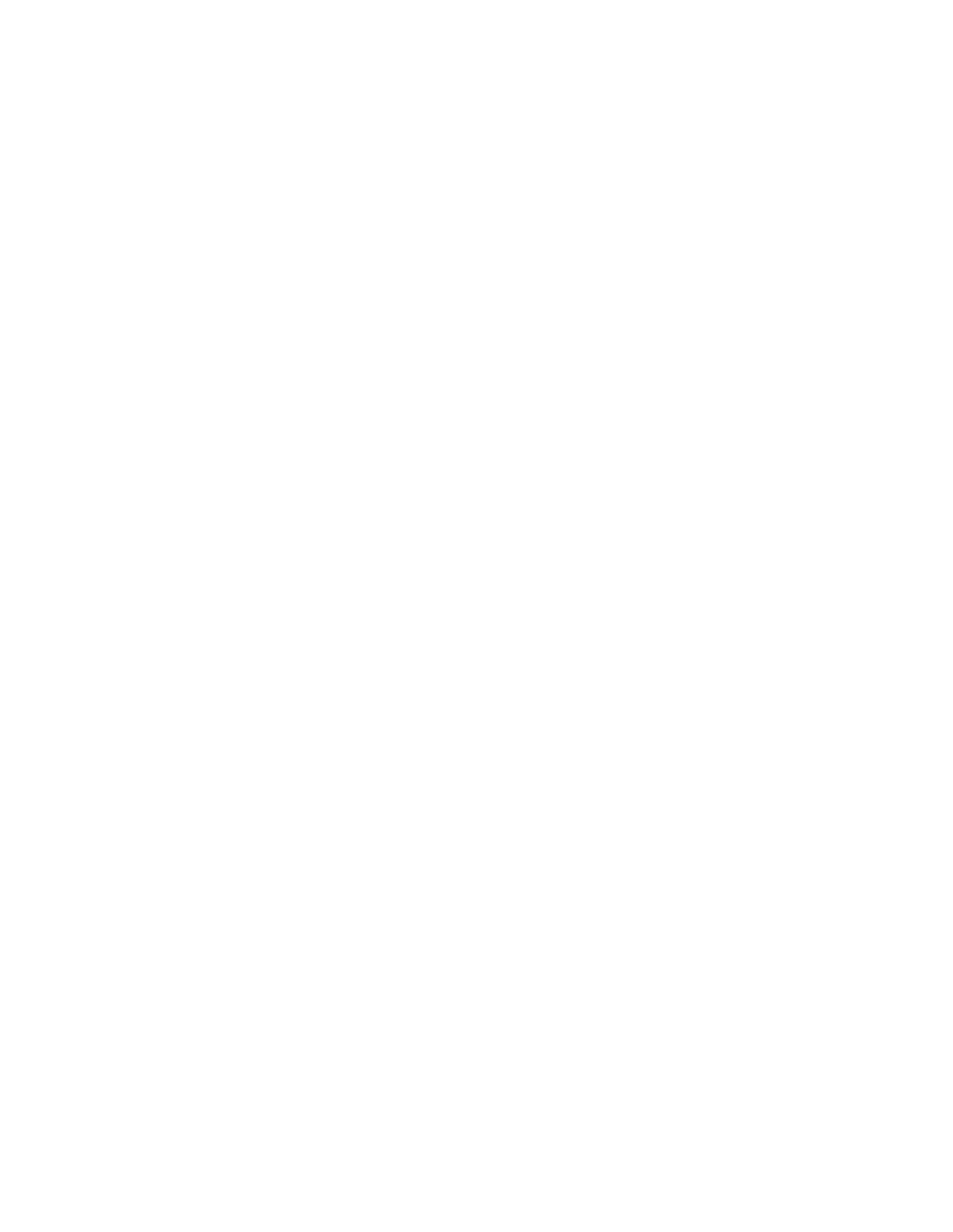## **EXECUTIVE SUMMARY**

Pursuant to the statutory obligations assigned to the Kansas Sentencing Commission under K.S.A. 74-9101, in FY 2005, the Commission carried out the following major activities: 1) presenting recommendations to the state legislature relating to modification and improvement of current sentencing guidelines; 2) providing the legislature and state agencies with prison bed-space impact assessments under any policy change related to sentencing guidelines; 3) processing statewide felony sentencing journal entries including both prison and nonprison guideline sentences, examining and conducting research on sentencing issues related to sentencing guidelines; 4) supervising and monitoring the implementation of Senate Bill 123 drug treatment programs including holding training seminars, processing and tracking treatment transactions and collecting treatment evaluation data; 5) producing annual prison population projections and custody classification forecasts for both Kansas Adult Correctional Facilities and Kansas Juvenile Correctional Facilities; 6) serving as an information resource to respond to national, state and county requests regarding sentencing data; 7) conducting training sessions on sentencing guidelines and various sentencing issues.

During FY 2005, a total number of 13,517 felony sentences were reported to the Commission, which increased by 3.6% over that of FY 2004. Of the total number of sentences, 5,741 were prison sentences and 7,776 were probation sentences. Nondrug sentences accounted for 67.5% (9,124

sentences) and drug sentences accounted for 32.5% (4,393 sentences).

#### **INCARCERATION SENTENCES**

In FY 2005, 5,741 offenders were admitted to prison. Reviewing the characteristics of the offenders, the Commission noticed that males remained the predominant offender group, representing 89% of all offenders sentenced to prison, which is the same with that of FY 2004. More than 90% of the violent and sex offenses were committed by males, such as, the crimes of murder, burglary, robbery, battery, assault, possession of firearms and sex offenses. However, females were incarcerated more frequently for the offenses of forgery, false writing, criminal use of financial card and identity theft (pages 15 & 16). For drug crimes, male offenders were convicted of more offenses of drug sales and unlawful manufactures of controlled substance but female offenders committed more offenses of drug possession (page 18).

Racial analysis of the offenders admitted to prison in FY 2005 reveals that white offenders represented 65% of individuals incarcerated in state prisons, which indicated no percentage change from that in FY 2004. The offenders with Non-Hispanic origin accounted for 91%, which decreased by 0.9% compared with that of FY 2004 (91.9%). The highest incarceration rates for Caucasians (over 70%) were found in the offense categories of sex offenses, burglary, DUI, fleeing or eluding LEO, nonsupport of a child or spouse and traffic in contraband.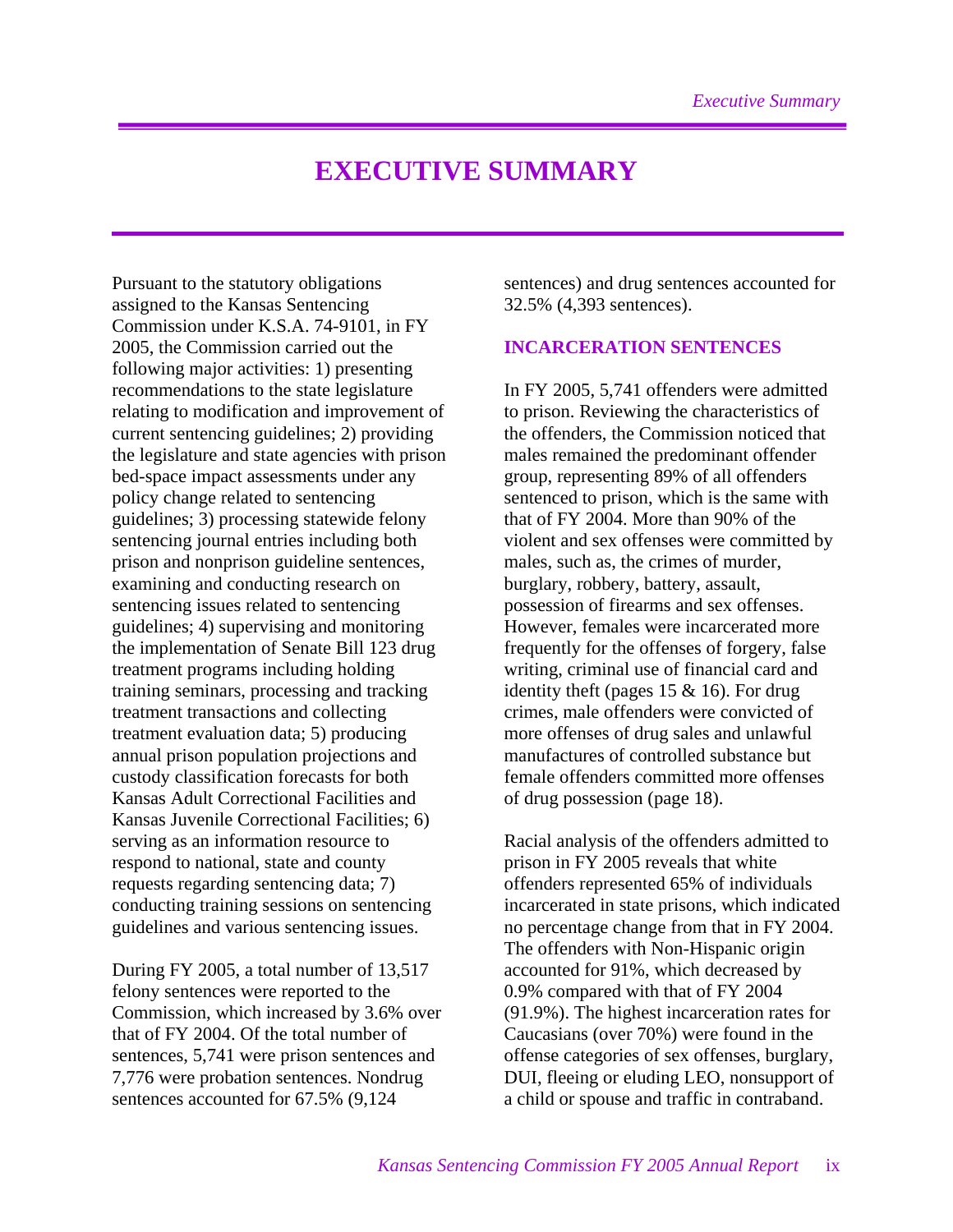Nevertheless, African Americans were incarcerated more often (over 50%) for the crimes of murders and aiding felons (pages 15 & 16).

The largest percentage of incarcerated offenders (27.5%) was in the age group ranging from 31 to 40 years old at the time of admission to prison in FY 2005, which is consistent with those of previous years. As for the educational background of the offenders admitted in FY 2005, almost 54% of the offenders had attained either a high school diploma or GED equivalent.

#### **PROBATION SENTENCES**

The Commission received a total number of 7,776 probation sentences in FY 2005. The analysis of the probation sentences discloses that burglary, DUI, theft and forgery were the top four offenses for nondrug probation offenders representing approximately 57% of the total nondrug crimes (page 24), which indicates an increase of 2% compared with that of FY 2004 (55%). The probation sentences for the crime of drug possession accounted for 65% of all drug offenders on probation, an increase of 2% over that of FY 2004 (63%, page 27).

The analysis on the criminal history categories of the offenders on probation in FY 2005 demonstrates that offenders with criminal history category I accounted for almost 33% of offenders on the nondrug grid and 36.4% of offenders on the drug grid. Approximately 88% of nondrug offenders fell within the presumptive probation boxes (Table 11), while 61.7% of probation drug offenders were sentenced within the presumptive probation boxes (Table 12). Meanwhile, only 4% of probation nondrug sentences were found to be within the designated border boxes

compared to 21.7% of probation drug sentences. This significant percentage difference indicates that drug sentences tend to be imposed to probation more frequently than do nondrug sentences when their offense types and offender criminal history categories fall within the border boxes. The data also indicates that downward dispositional departures were another primary source of non-prison sentences found on the drug grid.

#### **DRUG SENTENCES**

Totaling 1,616, the number of drug incarceration sentences in FY 2005 decreased by 5.1% and 1.5% respectively when compared to those of FY 2004 and FY 2001. When individual drug grid severity levels were compared with those of FY 2004, all drug severity levels demonstrate decreases except drug severity level 4. The most significant decrease was identified at drug severity level 2 (-26.3%) followed by drug severity level 1 (-18.3%, page 64).

When examining the offenses of the drug incarceration sentences, 49.9% of the incarceration drug sentences were convictions of drug possession increasing by 4.2% over that of FY 2004 (45.7%). More that 91% of the drug possession sentences fell at drug severity level 4 representing an increase of 5% over that of FY 2004 (86.3%, page 17).

The trend analysis of the drug probation sentences in the past five years exhibits a growing tendency. The number of drug probation sentences increased by 13.8% compared with that of FY 2004 and significantly increased by 47.9% compared with that of FY 2001. The number of drug probation sentences at all levels increased except for drug level 2, which decreased by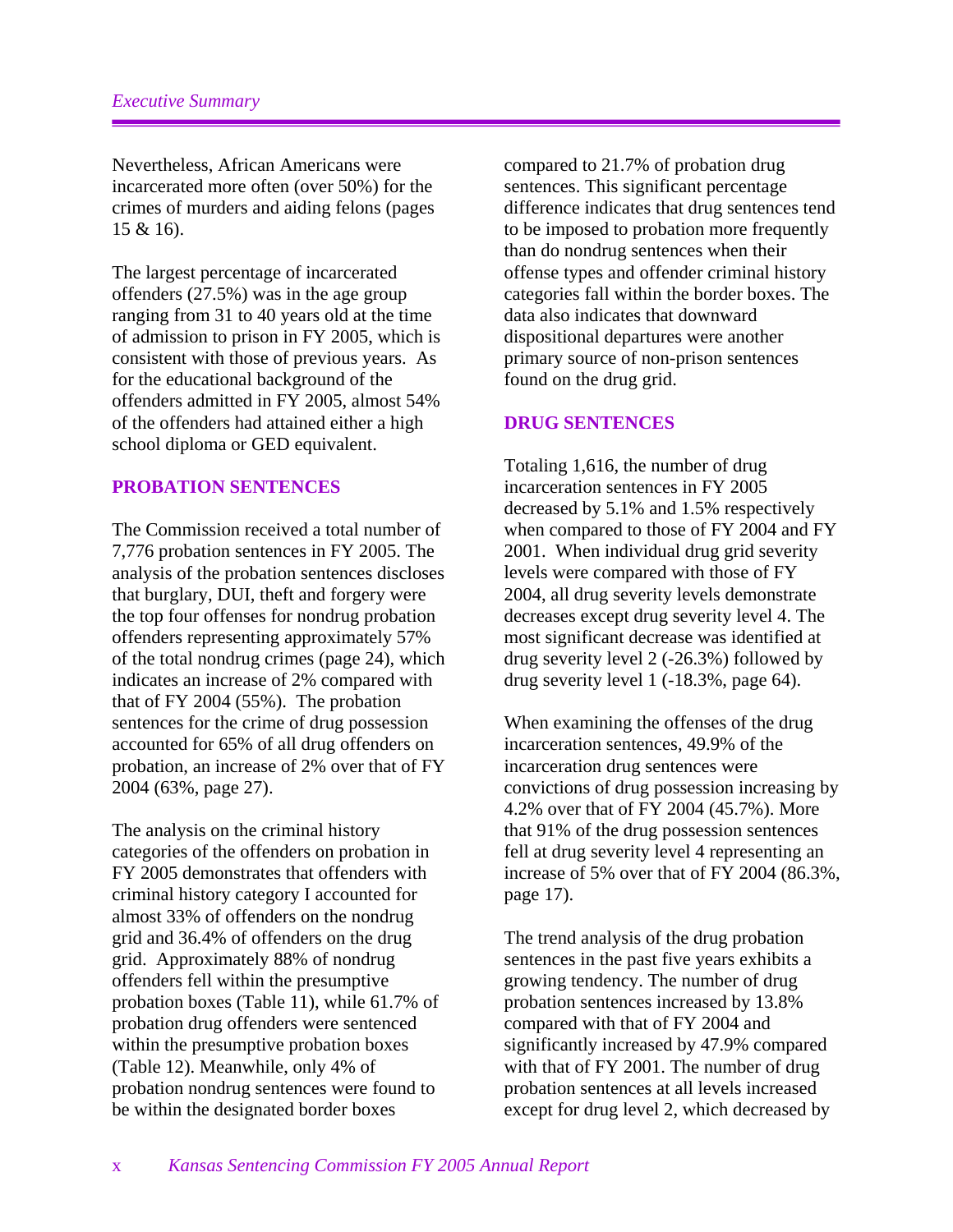54.5% compared with that of FY 2004 and decreased by 51.2% compared with that of FY 2001 (page 66). Further analysis on the types of offense reveals that drug possession sentences represented 65% of probation drug sentences in FY 2005 and approximately 71.4% of the probation drug sentences fell at drug severity level 4 (pages 25 & 28). This distribution of drug possession offenses and severity levels of the offenders on probation is very consistent with that of FY 2004.

During FY 2005, a total number of 1,105 sentences were imposed to SB 123 drug treatment programs, representing nearly 40% of the total drug probation sentences (2,777). Of these offenders, 80% were convicted of the crime of drug possession under K.S.A. 65-4160 and 19.3% were convicted of the crime of drug possession under K.S.A. 65-4162. The offenders at drug severity level 4 accounted for 99.5%. White male offenders were still the majority of the treatment sentences. The average age of the drug treatment offenders was 32 years old, which is the same with that of FY 2004. Johnson County imposed the most SB 123 drug treatment sentences (150) followed by Sedgwick (143), Saline (77), Reno (66), Shawnee (57) and Harvey (57) counties (pages 28 and 29).

#### **VIOLATORS**

Condition violators admitted to prison during FY 2005 accounted for 68.3% of the total prison admission events of the fiscal year. Totaling 3,921, they include 1,783 probation violators, 2,109 parole/postrelease supervision violators, and 29 conditional release violators, indicating a decrease of 0.7% from that of FY 2004 (69%, page 32).

The trend analyses on the admission types of condition violators indicate that the decrease of condition violators primarily resulted from the decrease of parole/postrelease violators, who decreased by 6.4% compared with FY 2004. Conditional release violators, though small in number, decreased by 25.6% compared with those of FY 2004. Senate Bill 323, which has modified the periods of postrelease supervision and was passed into law in May 2000, continues its impact on the admission rate of condition violators returned to prison. However, the number of probation condition violators admitted to prison kept growing in FY 2005, which increased by 34.1% over that of FY 2001 representing the highest in the past five years (page 63).

When examining condition violators by gender, the analysis demonstrates that male condition violators sentenced to prison represented the largest number of offenses at severity level 7 of the nondrug grid and severity level 4 of the drug grid. However, females were most often revoked and placed in prison for condition violations of offenses designated at severity level 8 of the nondrug grid and severity level 4 of the drug grid (page 35). This severity level distribution pattern of condition violators is consistent with the findings observed in FY 2004.

In addition to the condition violators admitted to prison, 2,503 probation condition violators and 154 probation violators with new convictions were sentenced to either continued or extended probation for a violation during FY 2005. This represents 53.3% of the total number of 4,695 condition probation violators and 33% of the total number of 467 probation violators with new offenses (page 44). Compared with the data of FY 2004,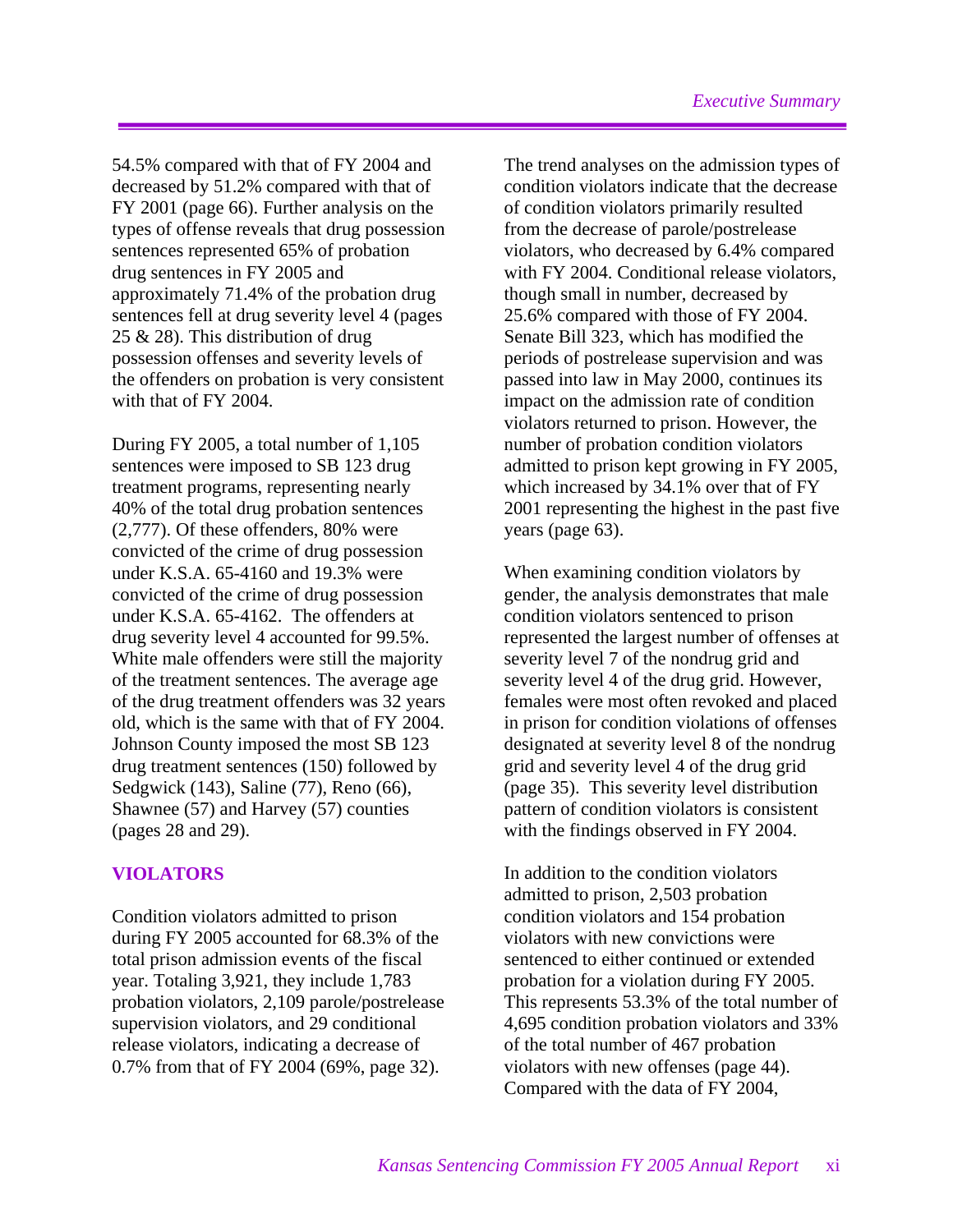probation condition violators sentenced to continued or extended probation for a violation increased by 4.4% while probation violators with new convictions who had their probation sentence either continued or extended decreased by 18%.

#### **CONFORMITY TO SENTENCING GUIDELINES**

The conformity rate of sentences imposed compared to that called for under sentencing guidelines is an important indicator to monitor the effectiveness of implementation of sentencing guidelines. The comparison of the actual sentence imposed to the sentence identified under the Sentencing Guidelines Act provides a measure of whether the designated sentence is viewed as appropriate. Under sentencing guidelines, departures may be imposed to sentence an offender to a sentence length or type that differs from the sentence set forth under the guidelines. Thus departures, whether durational or dispositional, serve as a measure of conformity.

A total number of 7,307 pure guideline sentences of FY 2005 were reviewed to determine conformity to the sentencing guidelines. Of this number, 1,345 were incarceration guideline sentences and 5,962 were probation sentences. Approximately 83% of the guideline sentences imposed fell within the designated guideline sentence range. Dispositional departures accounted for 11.9% of sentences and durational departures were found in 5.6% of sentences (page 47). The total conformity rates of FY 2005 remained very constant compared with those of FY 2004.

The analysis of presumptive prison sentences within guidelines displays that 39.5% of the sentences imposed fell within the standard range of the grid cell; 10.6% of all sentences were within the aggravated range; 26.7% were within the mitigated range; and 23.2% were located within designated border boxes (page 48). This distribution of presumptive prison sentences does not fluctuate much compared with that of FY 2004.

The evaluation of durational departures of the incarceration guideline sentences reveals that almost 68% of the durational departures were designated as downward durational departures, while 32% indicated upward durational departures (page 48). The percentage of downward durational departures decreased by 6.1% compared with that of FY 2004.

When comparing durational departures between drug and nondrug incarceration sentences, the analysis indicates that 87.5% of drug durational departure sentences were downward compared to 55.1% for nondrug durational departure sentences (page 50). Downward durational departures were most frequently identified at severity levels 1 and 2 of the drug grid. Upward durational departures were found most frequently at severity levels 1, 2, 3 and 4 of the nondrug grid (page 52). This pattern of durational departures has remained fairly consistent over the past five years.

Dispositional departures are identified when the sentence imposed, prison or nonprison, is different from the sentence disposition designated under the sentencing guidelines. Upward dispositional departures are only applicable when prison sentences are imposed. When drug and nondrug sentences were compared, nondrug sentences indicated a 25.9% upward dispositional departure rate while drug sentences only represented a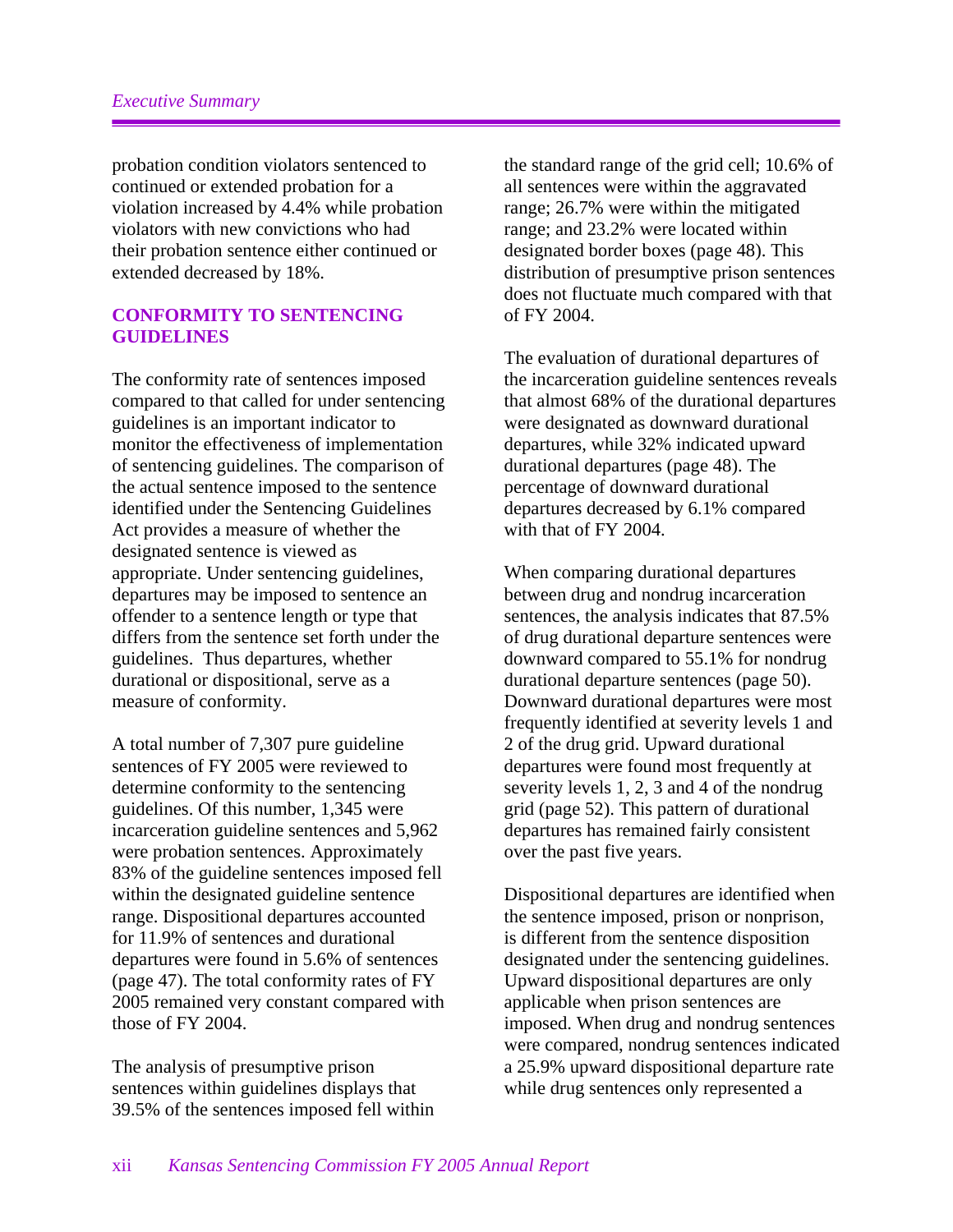5.5% upward dispositional departure rate (page 52).

The examination of probation guideline sentences indicates that, as expected, the majority (90%) of probation guideline sentences fell beneath the incarceration line, among which 85% fell within presumptive probation grids and 15% were within border boxes. Downward dispositional departure was only identified in 10% of the probation guideline sentences imposed (page 49).

Further analysis of downward dispositional departures of probation sentences discloses that drug sentences represented a higher percentage of downward dispositional departures than nondrug sentences (15.7% vs. 6.3%). More drug probation sentences resulted from border boxes than did nondrug probation sentences (26% vs. 4.7%, page 53).

#### **PRISON POPULATION FORECAST**

Providing the state correctional facilities with annual prison population projections is one of the statutory tasks of the Kansas Sentencing Commission. Sentencing data from felony journal entries, prison admission files, inmate stock population files and release files are analyzed and programmed into a simulation projection model known as Prophet, which is used to forecast prison population over a ten-year projection period. The information of prison population projections is utilized by the Kansas Department of Corrections (KDOC) and various legislative committees in planning resource allocations, as well as policy development involving sentencing and other criminal justice related areas.

The prison population forecast projects that by the end of FY 2015, a total of 9,749

prison beds will be needed. This represents a total increase of 7.8% or 703 beds over the actual prison population at the close of FY 2005. Although the total number of admissions has dropped compared with those of the past five years, a combination of developing admission trends with the impact of the pronounced stacking effect has been resulting in a slow but continual growth in the state's prison population.

When looking into projected population at individual severity levels over the next ten years, the largest increase of projected prison beds is identified at drug severity level 4 (an increase of 33.7%), followed by nondrug severity level 1 (an increase of 23.8%) and nondrug severity level 3 (an increase of 12.7%). While the largest decrease of prison beds needed is found at drug severity level 1 (a decrease of 20%) and drug severity level 2 (a decrease of 22.4%). This decrease of drug population in prison reflects the penalty change resulting from Senate Bill 123 passed during the 2003 Legislative Session, which has enhanced penalties by diverting drug possession offenders to drug treatment programs rather than incarcerating them in prison (page 68).

In terms of types of prison beds needed for custody over the next ten years, custodial classification projections demonstrate that by the end of FY 2006, KDOC will need 3,046 minimum beds, 3,729 medium beds, 1,413 regular maximum beds, 230 unclassified beds and 748 beds for special management. By the end of FY 2015, the custodial beds in demand will include 3,189 minimum, 4,011 medium, 1,477 regular maximum, 251 unclassified and 821 special management beds (page 69). These projections assume no substantial change in the method or practice of custody decision making.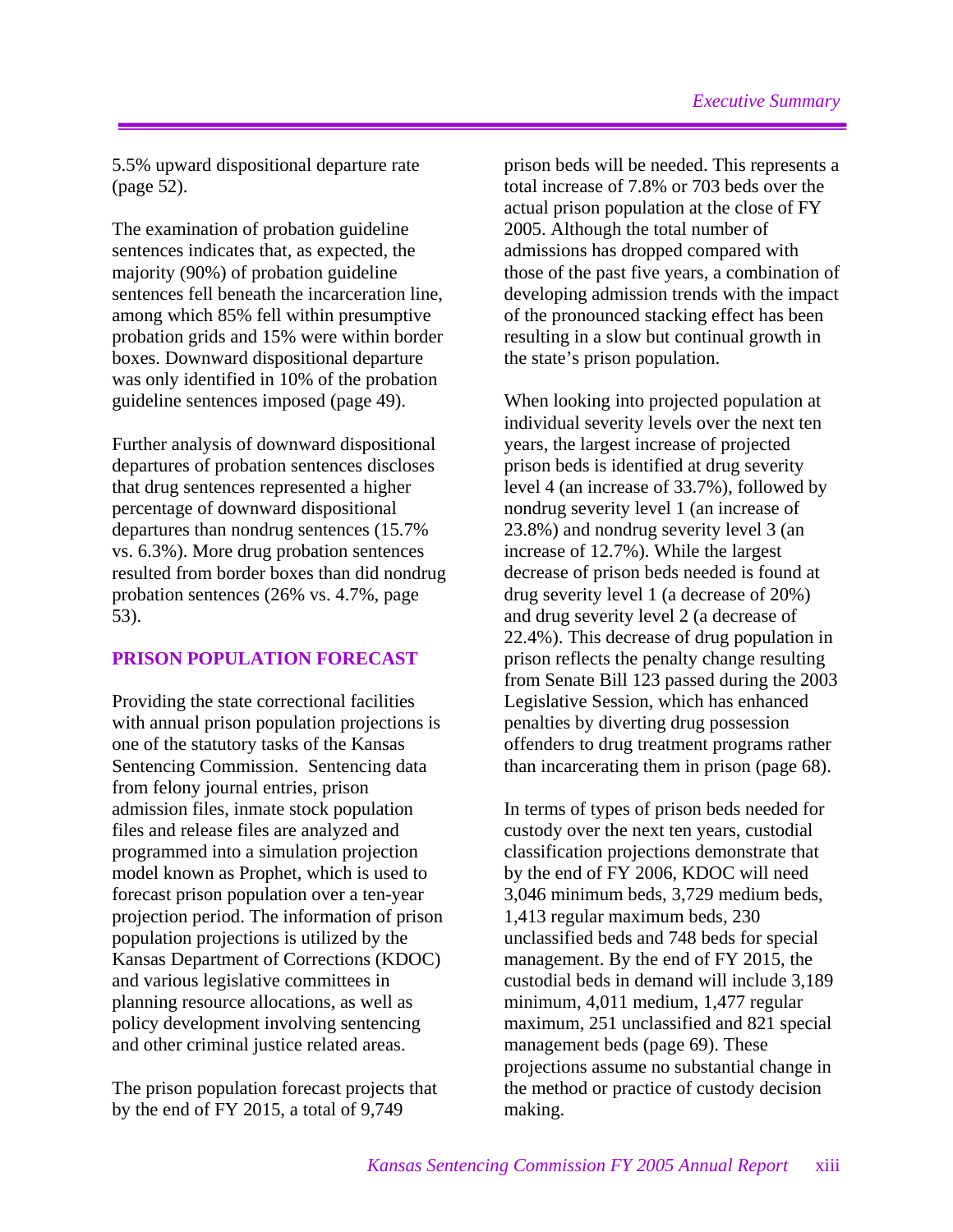#### **REPORT CONTENTS**

FY 2005 Annual Report is presented in four chapters. A descriptive statistical summary of statewide guideline sentencing practices in FY 2005 is illustrated in Chapter One. Chapter Two describes the types and characteristics of violators incarcerated in correctional facilities. In Chapter Three, the pure prison and probation sentences imposed under the sentencing guidelines are examined to evaluate the conformity to the sentencing guidelines. Chapter Four contains analyses on sentencing trends and forecasts, including prison population and custody classification projections.

Appendix I analyzes sentences of felony convictions from the top four contributing counties of the state of Kansas. Appendix II tracks the trends of the top five felonies, UCR offenses, offgrid and nongrid crimes in the past five years. Female offenders are analyzed in this section as well.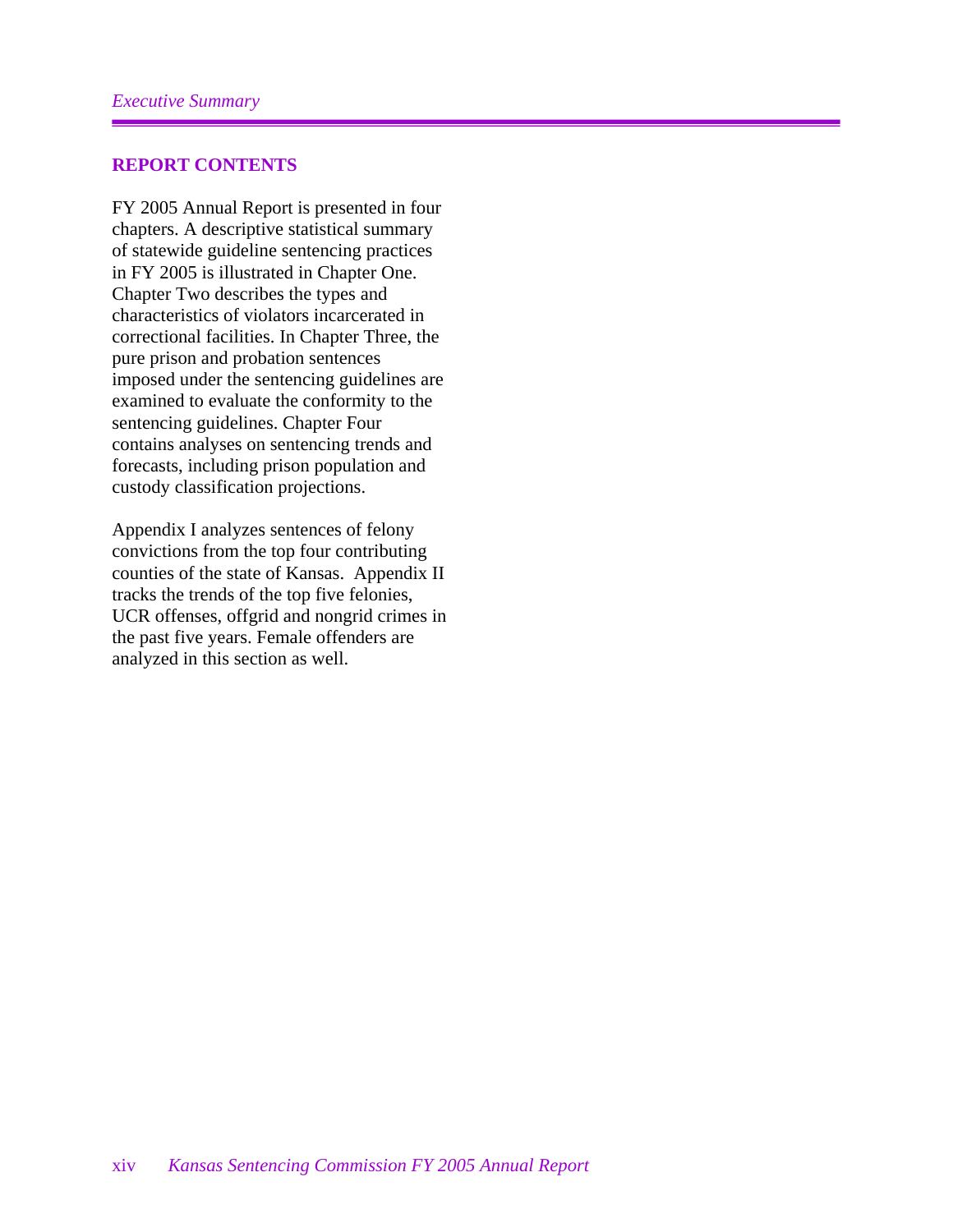## **CHAPTER ONE SENTENCING IN KANSAS**

#### **SENTENCES REPORTED IN FISCAL YEAR 2005**

The analyses of sentences in this report include both prison and non-prison or probation sentences. Senate Bill 123 drug treatment sentences are comprised in the type of probation sentences. Sentences utilized for analyses on sentencing practice and sentencing tendency are based upon the most serious felony offense of a single sentencing event.

A total number of 13,517 felony sentences were reported to the Kansas Sentencing Commission in fiscal year (FY) 2005, which increased by 3.6% over that of FY 2004. Of that total number of sentences, 5,741 were prison sentences and 7,776 were probation sentences. This total included 9,124 nondrug sentences and 4,393 drug sentences. Non-person offenses accounted for 69.5%

and person offenses accounted for 30.5% (Figure 1). The overall sentencing distribution by sentence type and offense type at each severity level is displayed in Figure 2. During FY 2005, 102 counties in the state reported sentences to the Commission. No sentences were reported from Clark, Gove and Stanton counties. Most of the counties reported sentences ranging from 1 to 200. Eight counties reported sentences ranging from 201 to 400, which are Butler, Douglas, Finney, Ford, Geary, Harvey, Lyon and Montgomery counties. Saline and Reno counties reported sentences more than 400. Sedgwick, Johnson, Wyandotte and Shawnee counties remained the top four committing counties, accounting for 50.8% of all sentences during FY 2005, an increase of 1.3% over last year (Figure 3).The offenders' characteristics by individual counties are demonstrated in Table 1.



## **Figure 1: Sentences Reported in FY 2005**

Based on 13,517 felony sentences reported in FY 2005 (July 1, 2004 through June 30, 2005)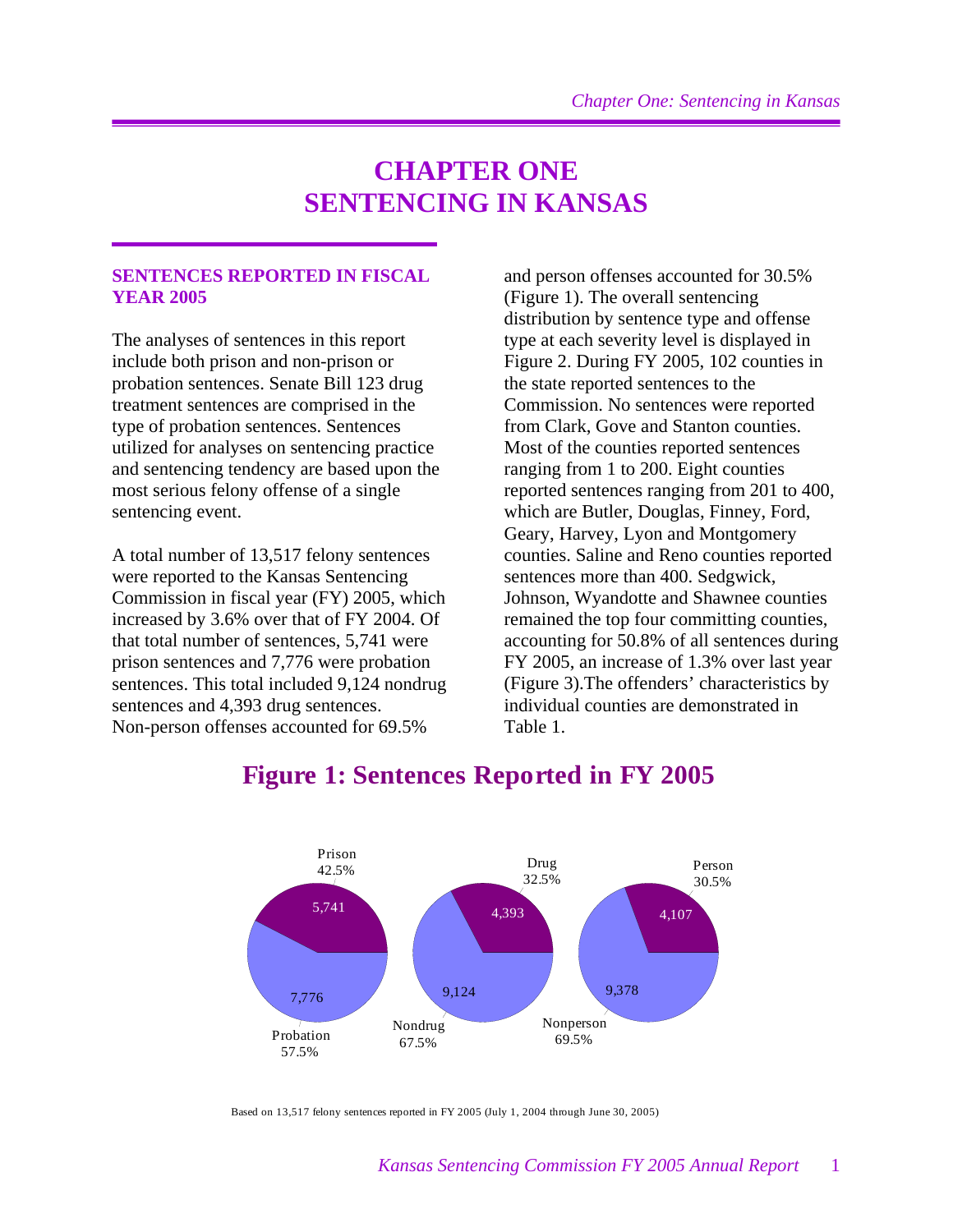## **Figure 2: FY 2005 Sentencing Distribution**

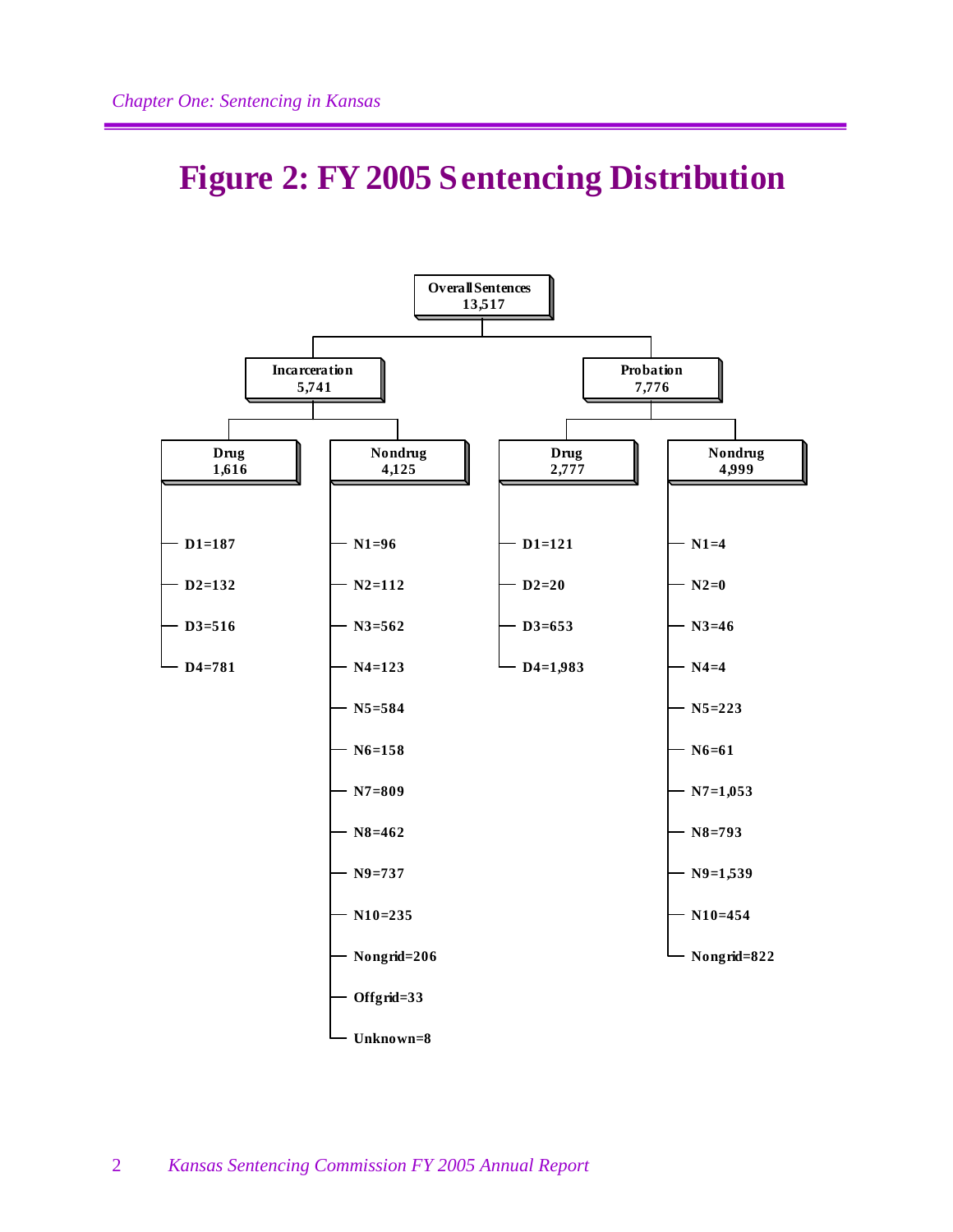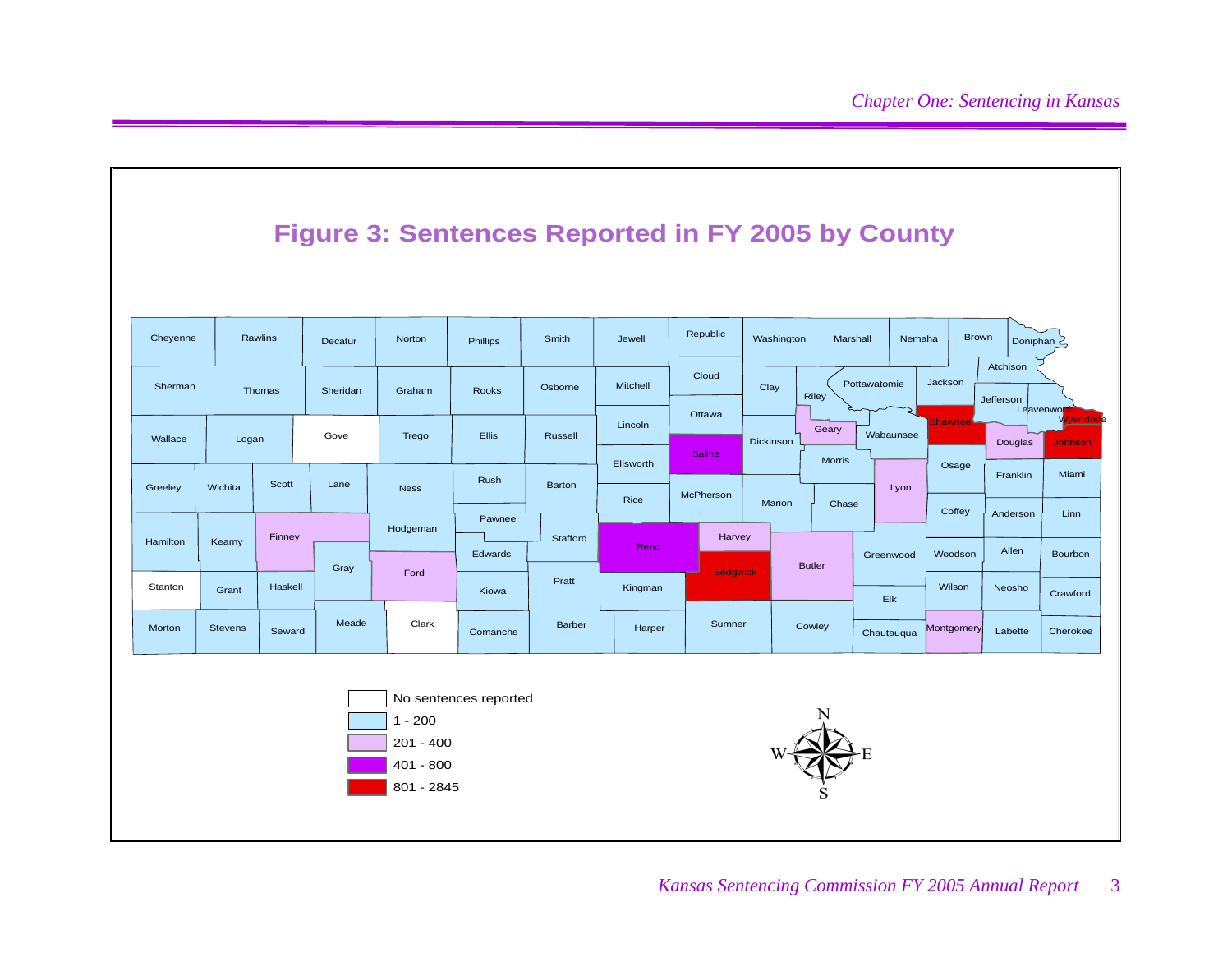|               | <b>Number</b>          | Gender           |                  |            | Race             |                  |                  | <b>Sentence Type</b> | <b>Offense Type</b> |                  |              |
|---------------|------------------------|------------------|------------------|------------|------------------|------------------|------------------|----------------------|---------------------|------------------|--------------|
| County        | of<br><b>Sentences</b> | Male             | Female           | White      | <b>Black</b>     | Other            | Prison           | <b>Probation</b>     | Nondrug             | <b>Drug</b>      | Mean<br>Age* |
| Allen         | 75                     | 65               | $\overline{9}$   | 65         | $\tau$           | $\sqrt{2}$       | 23               | 52                   | 52                  | 23               | 30.2         |
| Anderson      | 46                     | 39               | $\tau$           | 46         | $\boldsymbol{0}$ | $\boldsymbol{0}$ | 11               | 35                   | 34                  | 12               | 30.3         |
| Atchison      | 129                    | 108              | 21               | 108        | 20               | $\mathbf{1}$     | 45               | 84                   | 76                  | 53               | 31.5         |
| Barber        | 11                     | $\boldsymbol{9}$ | $\sqrt{2}$       | 11         | $\boldsymbol{0}$ | $\boldsymbol{0}$ | 5                | 6                    | $\overline{7}$      | $\overline{4}$   | 36.3         |
| Barton        | 131                    | 106              | 24               | 117        | 10               | 3                | 45               | 86                   | 76                  | 55               | 31.2         |
| Bourbon       | 113                    | 74               | 39               | 91         | 16               | 6                | 27               | 86                   | 65                  | 48               | 31.8         |
| <b>Brown</b>  | 56                     | 44               | 12               | 44         | 10               | $\mathfrak{2}$   | 24               | 32                   | 28                  | 28               | 32.1         |
| <b>Butler</b> | 213                    | 171              | 41               | 196        | 13               | 3                | 79               | 134                  | 147                 | 66               | 30.9         |
| Chase         | 10                     | 10               | $\mathbf{0}$     | 10         | $\boldsymbol{0}$ | $\boldsymbol{0}$ | $\sqrt{2}$       | 8                    | 6                   | $\overline{4}$   | 38.5         |
| Chautauqua    | $\overline{c}$         | $\sqrt{2}$       | $\mathbf{0}$     | $\sqrt{2}$ | $\boldsymbol{0}$ | $\boldsymbol{0}$ | $\boldsymbol{2}$ | $\boldsymbol{0}$     | $\overline{c}$      | $\boldsymbol{0}$ | 30.4         |
| Cherokee      | 65                     | 53               | 12               | 59         | $\overline{c}$   | 4                | 5                | 60                   | 26                  | 39               | 35.2         |
| Cheyenne      | $\overline{c}$         | $\mathbf{1}$     | $\mathbf{1}$     | $\sqrt{2}$ | $\boldsymbol{0}$ | $\boldsymbol{0}$ | $\mathbf{1}$     | $\mathbf{1}$         | $\mathbf{1}$        | $\mathbf{1}$     | 33.8         |
| Clay          | 12                     | 12               | $\mathbf{0}$     | 12         | $\boldsymbol{0}$ | $\boldsymbol{0}$ | $\mathfrak{Z}$   | 9                    | 10                  | $\overline{c}$   | 35.3         |
| Cloud         | 29                     | $27\,$           | $\overline{2}$   | 29         | $\boldsymbol{0}$ | $\boldsymbol{0}$ | 13               | 16                   | 23                  | 6                | 33.0         |
| Coffey        | 50                     | 44               | 6                | 43         | 6                | $\mathbf{1}$     | 23               | 27                   | 17                  | 33               | 29.4         |
| Comanche      | $\overline{c}$         | $\boldsymbol{2}$ | $\boldsymbol{0}$ | $\sqrt{2}$ | $\boldsymbol{0}$ | $\boldsymbol{0}$ | $\mathbf{1}$     | $\mathbf{1}$         | $\mathbf{1}$        | $\mathbf{1}$     | 48.3         |
| Cowley        | 65                     | 54               | $11\,$           | 49         | 14               | $\boldsymbol{2}$ | 46               | 19                   | 45                  | 20               | 30.7         |
| Crawford      | 181                    | 144              | 36               | 152        | 26               | $\boldsymbol{2}$ | 75               | 106                  | 87                  | 94               | 31.8         |
| Decatur       | 3                      | $\mathfrak{Z}$   | $\boldsymbol{0}$ | 3          | $\boldsymbol{0}$ | $\boldsymbol{0}$ | $\mathbf{1}$     | $\overline{c}$       | $\mathbf{1}$        | 2                | 26.4         |
| Dickinson     | 37                     | 36               | $\mathbf{1}$     | 33         | 3                | $\mathbf{1}$     | 31               | 6                    | 30                  | 7                | 28.2         |
| Doniphan      | 21                     | 19               | $\mathbf{1}$     | $18\,$     | $\overline{c}$   | $\boldsymbol{0}$ | $10\,$           | 11                   | 15                  | 6                | 33.0         |
| Douglas       | 295                    | 250              | 45               | 196        | $78\,$           | $21\,$           | 98               | 197                  | $223\,$             | $72\,$           | 31.0         |
| Edwards       | $12\,$                 | $11\,$           | $\,1\,$          | $12\,$     | $\boldsymbol{0}$ | $\boldsymbol{0}$ | $\,$ 8 $\,$      | $\overline{4}$       | $\sqrt{6}$          | 6                | 36.0         |
| $\rm{Elk}$    | $\sqrt{5}$             | $\overline{4}$   | $\,1\,$          | $\sqrt{5}$ | $\boldsymbol{0}$ | $\boldsymbol{0}$ | $\sqrt{2}$       | $\mathfrak{Z}$       | $\mathfrak s$       | $\boldsymbol{0}$ | 40.8         |
| Ellis         | 112                    | 100              | $12\,$           | $100\,$    | $12\,$           | $\boldsymbol{0}$ | 35               | $77\,$               | 67                  | 45               | 30.6         |
| Ellsworth     | $31\,$                 | $28\,$           | $\sqrt{3}$       | $25\,$     | 6                | $\boldsymbol{0}$ | $21\,$           | $10\,$               | $18\,$              | 13               | 28.0         |
| Finney        | 273                    | 228              | $45\,$           | 256        | $15\,$           | $\boldsymbol{2}$ | 99               | 174                  | 180                 | 93               | 29.5         |
| Ford          | 205                    | 173              | 29               | 187        | $11\,$           | $\overline{4}$   | $80\,$           | 125                  | 130                 | 75               | 27.8         |

#### **Table 1: FY 2005 Offender Characteristics by County - 1**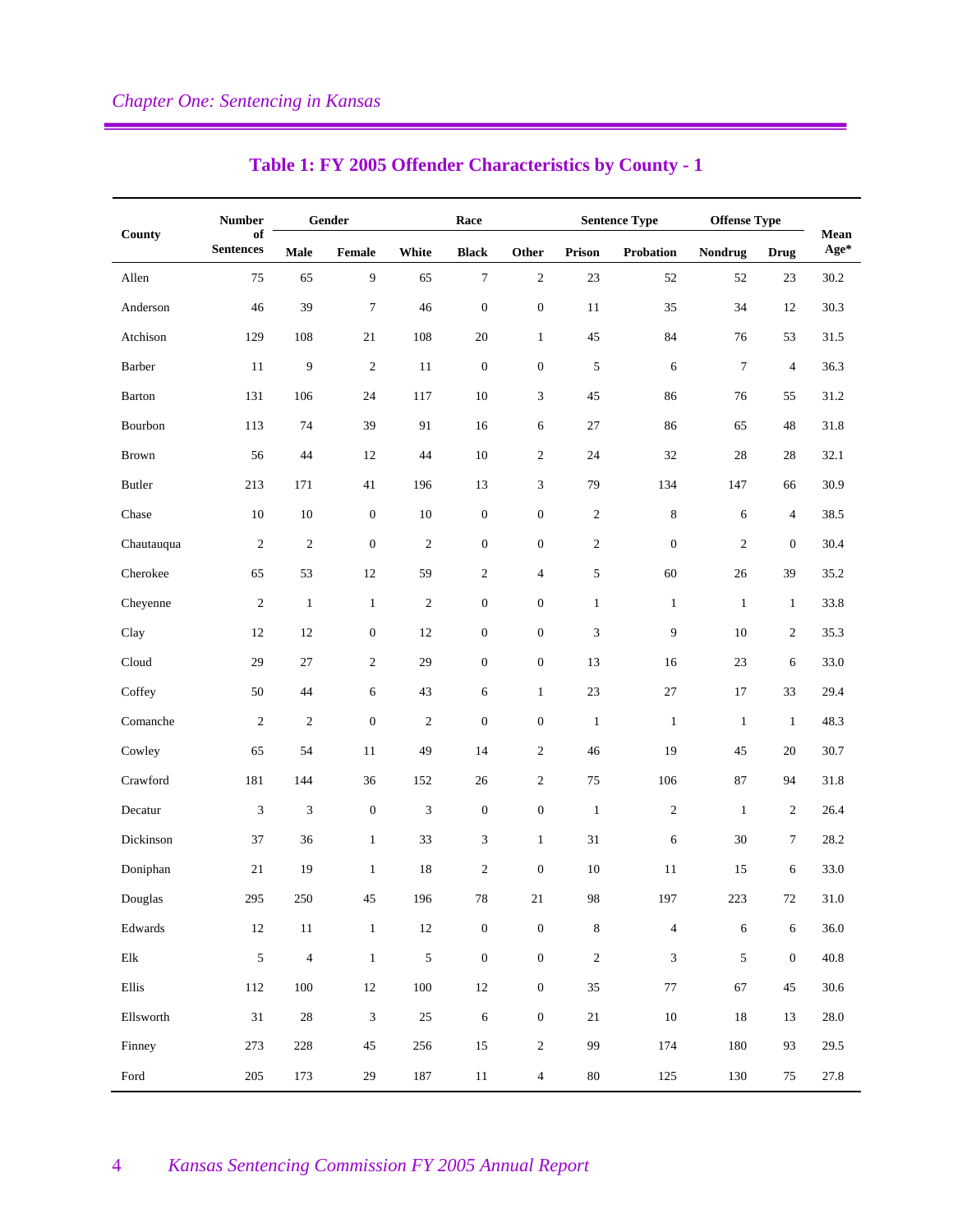|                              | <b>Number</b>               | Gender           |                             |                             | Race                        |                  |                  | <b>Sentence Type</b> | <b>Offense Type</b> |                  |             |
|------------------------------|-----------------------------|------------------|-----------------------------|-----------------------------|-----------------------------|------------------|------------------|----------------------|---------------------|------------------|-------------|
| County                       | of<br><b>Sentences</b>      | Male             | Female                      | White                       | <b>Black</b>                | Other            | Prison           | Probation            | <b>Nondrug</b>      | <b>Drug</b>      | Mean<br>Age |
| Franklin                     | 174                         | 130              | 44                          | 167                         | $\sqrt{6}$                  | $\mathbf{1}$     | $47\,$           | 127                  | 117                 | 57               | 29.8        |
| Geary                        | 263                         | 208              | 53                          | 122                         | 133                         | 6                | 124              | 139                  | 134                 | 129              | 30.6        |
| Graham                       | 10                          | $10\,$           | $\boldsymbol{0}$            | $\,$ 8 $\,$                 | $\sqrt{2}$                  | $\mathbf{0}$     | 5                | 5                    | $\,8\,$             | $\mathbf{2}$     | 22.5        |
| Grant                        | 24                          | $23\,$           | $\mathbf{1}$                | 24                          | $\boldsymbol{0}$            | $\boldsymbol{0}$ | 11               | 13                   | 22                  | $\boldsymbol{2}$ | 29.0        |
| Gray                         | 23                          | 17               | 6                           | 22                          | $\mathbf{0}$                | $\mathbf{1}$     | 9                | 14                   | 14                  | 9                | 30.0        |
| Greeley                      | $\overline{4}$              | $\mathfrak{Z}$   | $\mathbf{1}$                | $\overline{4}$              | $\boldsymbol{0}$            | $\boldsymbol{0}$ | $\sqrt{2}$       | $\boldsymbol{2}$     | $\overline{4}$      | $\boldsymbol{0}$ | 33.6        |
| Greenwood                    | 40                          | 34               | $\overline{4}$              | 38                          | $\boldsymbol{0}$            | $\boldsymbol{0}$ | 13               | $27\,$               | $25\,$              | 15               | 34.9        |
| Hamilton                     | $\mathfrak{Z}$              | $\mathfrak{Z}$   | $\boldsymbol{0}$            | $\ensuremath{\mathfrak{Z}}$ | $\boldsymbol{0}$            | $\boldsymbol{0}$ | $\mathfrak{Z}$   | $\boldsymbol{0}$     | 3                   | $\boldsymbol{0}$ | 33.0        |
| Harper                       | 27                          | 22               | 5                           | 26                          | $\boldsymbol{0}$            | $\mathbf{1}$     | $10\,$           | 17                   | 18                  | 9                | 35.4        |
| Harvey                       | 265                         | 210              | 55                          | 224                         | 37                          | $\overline{4}$   | 78               | 187                  | 128                 | 137              | 32.1        |
| Haskell                      | $\overline{4}$              | $\overline{4}$   | $\boldsymbol{0}$            | $\mathfrak{Z}$              | $\boldsymbol{0}$            | $\mathbf{1}$     | 3                | $\mathbf{1}$         | $\mathfrak{Z}$      | $\mathbf{1}$     | 23.0        |
| Hodgeman                     | 3                           | 3                | $\boldsymbol{0}$            | 3                           | $\boldsymbol{0}$            | $\boldsymbol{0}$ | $\mathbf{1}$     | $\mathfrak{2}$       | $\overline{c}$      | $\mathbf{1}$     | 30.2        |
| Jackson                      | 43                          | 36               | 6                           | 37                          | $\mathbf{1}$                | $\overline{4}$   | 16               | $27\,$               | $20\,$              | $23\,$           | 35.8        |
| Jefferson                    | 38                          | 35               | $\sqrt{2}$                  | 33                          | $\sqrt{2}$                  | $\sqrt{2}$       | $17\,$           | $21\,$               | 19                  | 19               | 31.1        |
| Jewell                       | 20                          | 15               | 5                           | 19                          | $\mathbf{1}$                | $\mathbf{0}$     | $\boldsymbol{7}$ | 13                   | 17                  | $\mathfrak{Z}$   | 33.4        |
| Johnson                      | 1,797                       | 1,448            | 349                         | 1,359                       | 419                         | 19               | 747              | 1,050                | 1,362               | 435              | 31.7        |
| Kearny                       | $28\,$                      | $25\,$           | $\ensuremath{\mathfrak{Z}}$ | $28\,$                      | $\boldsymbol{0}$            | $\mathbf{0}$     | $\boldsymbol{7}$ | $21\,$               | 14                  | 14               | 25.7        |
| Kingman                      | 37                          | $30\,$           | $\boldsymbol{7}$            | 36                          | $\boldsymbol{0}$            | $\mathbf{1}$     | 13               | 24                   | 25                  | $12\,$           | 34.0        |
| Kiowa                        | 9                           | $\boldsymbol{7}$ | $\sqrt{2}$                  | $\,8\,$                     | $\mathbf{1}$                | $\boldsymbol{0}$ | $\,$ 8 $\,$      | $\mathbf{1}$         | 3                   | 6                | 26.5        |
| Labette                      | 140                         | 123              | 16                          | 101                         | $32\,$                      | 6                | 45               | 95                   | 80                  | 60               | 30.0        |
| Lane                         | 5                           | $\overline{4}$   | $\mathbf{1}$                | 5                           | $\boldsymbol{0}$            | $\mathbf{0}$     | $\overline{c}$   | $\mathfrak{Z}$       | $\mathbf{1}$        | $\overline{4}$   | 35.7        |
| Leavenworth                  | 178                         | 144              | 33                          | 121                         | 53                          | 2                | 95               | 83                   | 131                 | 47               | 30.7        |
| Lincoln                      | $\overline{c}$              | $\sqrt{2}$       | $\boldsymbol{0}$            | $\sqrt{2}$                  | $\boldsymbol{0}$            | $\boldsymbol{0}$ | $\sqrt{2}$       | $\boldsymbol{0}$     | $\,1\,$             | $\,1\,$          | 33.6        |
| $\mathop{\rm Linn}\nolimits$ | $31\,$                      | $28\,$           | $\sqrt{2}$                  | 29                          | $\,1\,$                     | $\boldsymbol{0}$ | $22\,$           | $\overline{9}$       | $28\,$              | $\mathfrak{Z}$   | 27.6        |
| Logan                        | $\ensuremath{\mathfrak{Z}}$ | $\mathfrak 3$    | $\boldsymbol{0}$            | $\ensuremath{\mathfrak{Z}}$ | $\boldsymbol{0}$            | $\boldsymbol{0}$ | $\sqrt{2}$       | $\,1$                | $\sqrt{2}$          | $\,1\,$          | 26.3        |
| Lyon                         | 292                         | $244\,$          | $\sqrt{48}$                 | 235                         | 54                          | $\mathfrak{Z}$   | 105              | 187                  | 154                 | 138              | 29.2        |
| Marion                       | $30\,$                      | $25\,$           | $\sqrt{5}$                  | 30                          | $\boldsymbol{0}$            | $\boldsymbol{0}$ | $\boldsymbol{7}$ | $23\,$               | 12                  | $18\,$           | 31.2        |
| Marshall                     | $30\,$                      | $24\,$           | $\sqrt{6}$                  | $27\,$                      | $\ensuremath{\mathfrak{Z}}$ | $\boldsymbol{0}$ | $12\,$           | $18\,$               | $18\,$              | $12\,$           | $29.8\,$    |

#### **Table 1: FY 2005 Offender Characteristics by County - 2**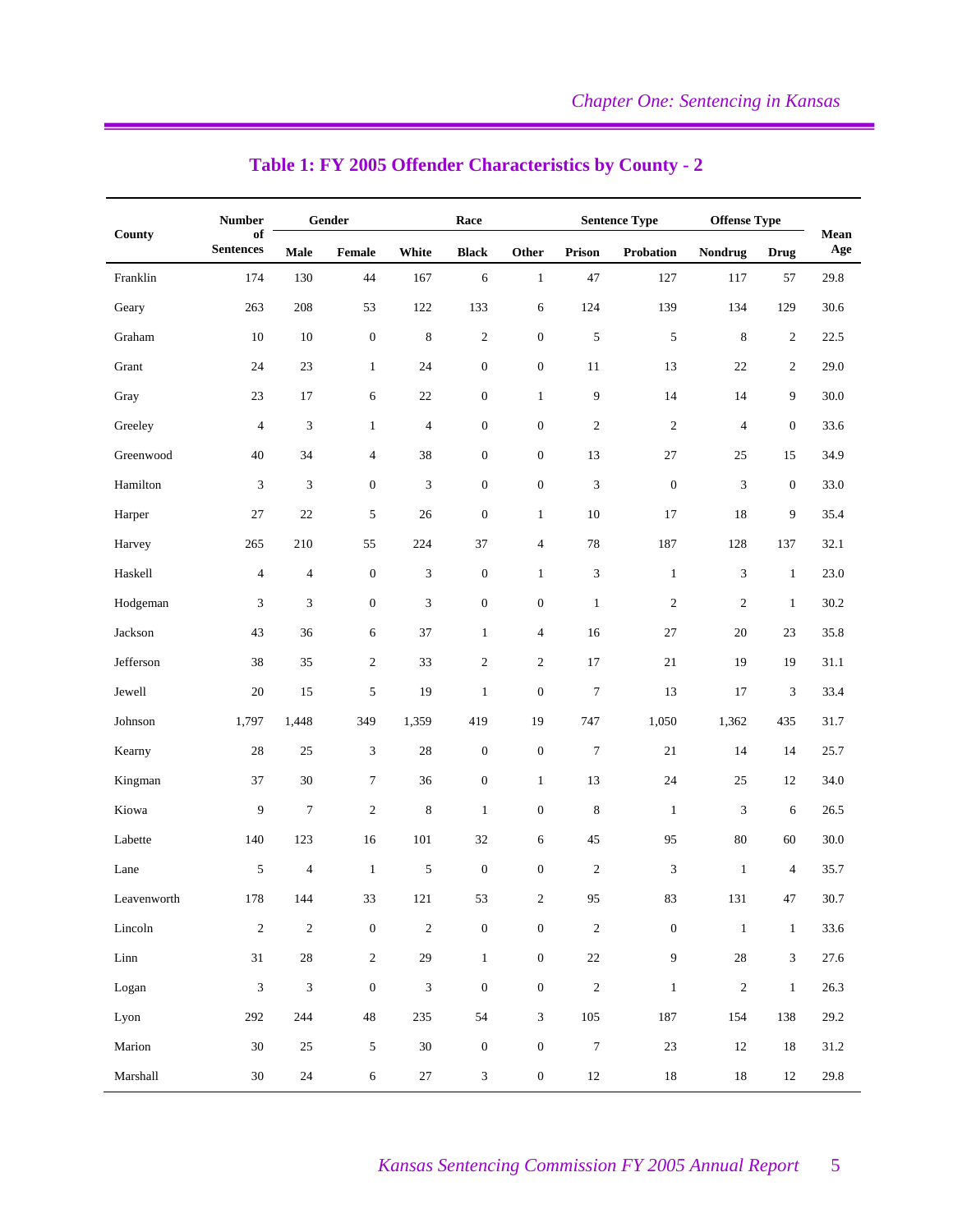|               | <b>Number</b>          | Gender                  |                             |                | Race             |                  |                             | <b>Sentence Type</b> | <b>Offense Type</b> |                  |             |
|---------------|------------------------|-------------------------|-----------------------------|----------------|------------------|------------------|-----------------------------|----------------------|---------------------|------------------|-------------|
| County        | of<br><b>Sentences</b> | Male                    | Female                      | White          | <b>Black</b>     | Other            | Prison                      | Probation            | Nondrug             | <b>Drug</b>      | Mean<br>Age |
| McPherson     | 98                     | $81\,$                  | 16                          | $90\,$         | $\boldsymbol{7}$ | $\boldsymbol{0}$ | 31                          | 67                   | 60                  | $38\,$           | 30.2        |
| Meade         | 12                     | 10                      | $\sqrt{2}$                  | 12             | $\boldsymbol{0}$ | $\boldsymbol{0}$ | 3                           | 9                    | 8                   | $\overline{4}$   | 23.0        |
| Miami         | 114                    | 87                      | 26                          | 96             | 16               | $\mathbf{1}$     | 39                          | 75                   | 78                  | 36               | 29.9        |
| Mitchell      | 17                     | 15                      | $\sqrt{2}$                  | 17             | $\boldsymbol{0}$ | $\boldsymbol{0}$ | $\boldsymbol{7}$            | 10                   | 14                  | $\mathfrak{Z}$   | 28.6        |
| Montgomery    | 222                    | 186                     | 36                          | 152            | 65               | 5                | 102                         | 120                  | 149                 | 73               | 31.8        |
| Morris        | 26                     | 23                      | $\ensuremath{\mathfrak{Z}}$ | $25\,$         | $\mathbf{1}$     | $\boldsymbol{0}$ | $\tau$                      | 19                   | 21                  | 5                | 30.8        |
| Morton        | 16                     | 14                      | $\sqrt{2}$                  | 16             | $\boldsymbol{0}$ | $\mathbf{0}$     | $\tau$                      | 9                    | 8                   | $\,$ 8 $\,$      | 31.6        |
| Nemaha        | 19                     | 18                      | $\mathbf{1}$                | 18             | $\mathbf{1}$     | $\boldsymbol{0}$ | $\,8\,$                     | 11                   | 12                  | $\tau$           | 34.1        |
| Neosho        | 126                    | 101                     | 24                          | 115            | $\boldsymbol{7}$ | 3                | 25                          | 101                  | 81                  | 45               | 29.2        |
| <b>Ness</b>   | $\overline{4}$         | $\sqrt{2}$              | $\sqrt{2}$                  | $\overline{4}$ | $\boldsymbol{0}$ | $\boldsymbol{0}$ | $\mathbf{0}$                | $\overline{4}$       | $\overline{c}$      | $\mathbf{2}$     | 40.8        |
| Norton        | 19                     | 18                      | $\mathbf{1}$                | 16             | $\sqrt{2}$       | $\mathbf{1}$     | 11                          | 8                    | 15                  | $\overline{4}$   | 26.6        |
| Osage         | 73                     | 56                      | 17                          | 73             | $\mathbf{0}$     | $\mathbf{0}$     | 24                          | 49                   | 45                  | 28               | 33.2        |
| Osborne       | 8                      | $\,$ 8 $\,$             | $\boldsymbol{0}$            | $\,$ 8 $\,$    | $\boldsymbol{0}$ | $\boldsymbol{0}$ | 5                           | 3                    | 5                   | $\mathfrak{Z}$   | 39.8        |
| Ottawa        | 5                      | $\overline{4}$          | $\mathbf{1}$                | $\mathfrak{Z}$ | $\mathbf{1}$     | $\mathbf{1}$     | 5                           | $\boldsymbol{0}$     | $\mathfrak{2}$      | 3                | 30.5        |
| Pawnee        | 60                     | 47                      | 13                          | 55             | $\sqrt{5}$       | $\boldsymbol{0}$ | $22\,$                      | 38                   | 36                  | 24               | 30.2        |
| Phillips      | $\mathbf{1}$           | $\boldsymbol{0}$        | $\mathbf{1}$                | $\mathbf{1}$   | $\boldsymbol{0}$ | $\boldsymbol{0}$ | $\mathbf 1$                 | $\boldsymbol{0}$     | $\boldsymbol{0}$    | $\mathbf{1}$     | 35.8        |
| Pottawatomie  | 59                     | 47                      | 11                          | 56             | $\sqrt{2}$       | $\boldsymbol{0}$ | 12                          | 47                   | 45                  | 14               | 29.2        |
| Pratt         | 49                     | 40                      | $\,$ 8 $\,$                 | 48             | $\boldsymbol{0}$ | $\mathbf{0}$     | 22                          | 27                   | 21                  | 28               | 31.9        |
| Rawlins       | 6                      | 6                       | $\boldsymbol{0}$            | 6              | $\boldsymbol{0}$ | $\mathbf{0}$     | $\mathfrak{2}$              | $\overline{4}$       | 6                   | $\boldsymbol{0}$ | 32.7        |
| Reno          | 481                    | 383                     | 97                          | 403            | 70               | $\tau$           | 189                         | 292                  | 265                 | 216              | 31.8        |
| Republic      | 6                      | $\overline{\mathbf{4}}$ | $\sqrt{2}$                  | $\overline{4}$ | $\boldsymbol{0}$ | $\overline{c}$   | 3                           | 3                    | $\overline{4}$      | $\mathfrak{2}$   | 36.6        |
| $\mbox{Rice}$ | $58\,$                 | $45\,$                  | 13                          | 57             | $\,1\,$          | $\mathbf{0}$     | $14\,$                      | $\bf 44$             | 23                  | $35\,$           | $34.8\,$    |
| Riley         | 167                    | 135                     | $32\,$                      | 113            | $47\,$           | $\tau$           | 56                          | $111\,$              | 100                 | 67               | 27.8        |
| ${\rm Roots}$ | $25\,$                 | $21\,$                  | $\sqrt{4}$                  | 24             | $\,1\,$          | $\boldsymbol{0}$ | $\boldsymbol{7}$            | 18                   | 16                  | $\boldsymbol{9}$ | 32.4        |
| Rush          | $10\,$                 | $\boldsymbol{9}$        | $\,1\,$                     | $10\,$         | $\boldsymbol{0}$ | $\boldsymbol{0}$ | $\ensuremath{\mathfrak{Z}}$ | $\boldsymbol{7}$     | $\sqrt{2}$          | $\,8\,$          | 36.6        |
| Russell       | 39                     | $34\,$                  | $\sqrt{5}$                  | 34             | $\mathfrak s$    | $\boldsymbol{0}$ | 13                          | $26\,$               | $28\,$              | $11\,$           | 29.6        |
| Saline        | 564                    | 432                     | $122\,$                     | 437            | 98               | $19\,$           | 239                         | 325                  | 362                 | $202\,$          | 30.7        |
| Scott         | $\sqrt{5}$             | $\sqrt{5}$              | $\boldsymbol{0}$            | $\sqrt{5}$     | $\boldsymbol{0}$ | $\boldsymbol{0}$ | $\sqrt{5}$                  | $\boldsymbol{0}$     | $\sqrt{4}$          | $\,1\,$          | 28.5        |

### **Table 1: FY 2005 Offender Characteristics by County – 3**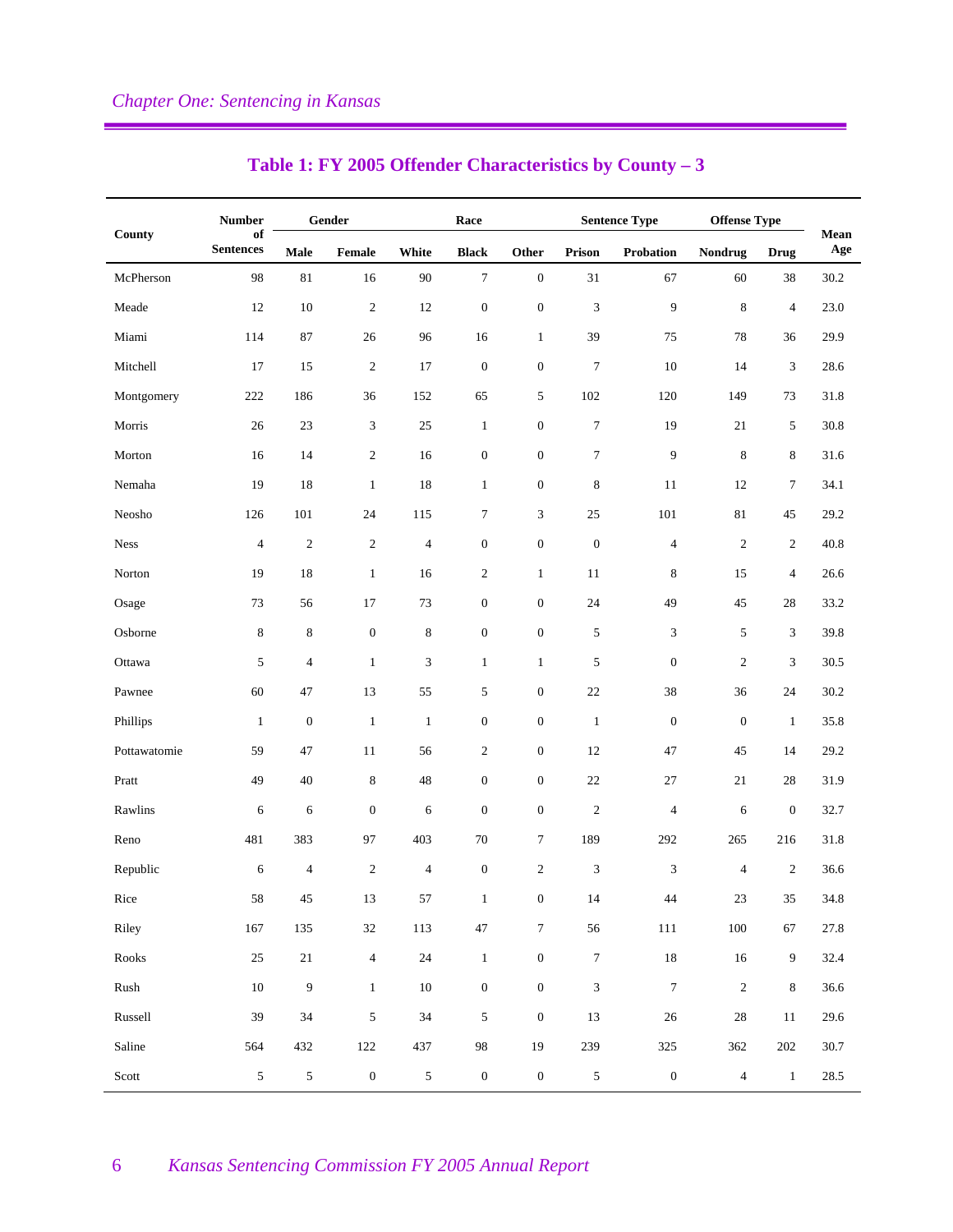|                | <b>Number</b>                           | Gender           |                  |                  | Race             |                  |                  | <b>Sentence Type</b>        |                  | <b>Offense Type</b> |             |
|----------------|-----------------------------------------|------------------|------------------|------------------|------------------|------------------|------------------|-----------------------------|------------------|---------------------|-------------|
| County         | of<br>$\label{eq:1} \textbf{Sentences}$ | Male             | Female           | White            | <b>Black</b>     | Other            | Prison           | <b>Probation</b>            | <b>Nondrug</b>   | <b>Drug</b>         | Mean<br>Age |
| Sedgwick       | 2,845                                   | 2,332            | 510              | 1,740            | 1,026            | 76               | 1,445            | 1,400                       | 2,040            | 805                 | 31.9        |
| Seward         | 129                                     | 107              | $22\,$           | 109              | 19               | $\mathbf{1}$     | 53               | 76                          | 103              | 26                  | 28.6        |
| Shawnee        | 825                                     | 655              | 160              | 497              | 310              | 8                | 307              | 518                         | 573              | 252                 | 33.7        |
| Sheridan       | $\mathbf{1}$                            | $\mathbf{1}$     | $\boldsymbol{0}$ | $\mathbf{1}$     | $\boldsymbol{0}$ | $\boldsymbol{0}$ | $\boldsymbol{0}$ | $\mathbf{1}$                | $\boldsymbol{0}$ | $\mathbf{1}$        | 23.7        |
| Sherman        | 36                                      | $28\,$           | 6                | $32\,$           | $\mathbf{1}$     | $\boldsymbol{0}$ | 11               | $25\,$                      | 28               | $\,$ 8 $\,$         | 29.1        |
| Smith          | 5                                       | 5                | $\boldsymbol{0}$ | 5                | $\boldsymbol{0}$ | $\boldsymbol{0}$ | $\mathfrak{2}$   | $\ensuremath{\mathfrak{Z}}$ | $\overline{4}$   | $\mathbf{1}$        | 23.4        |
| Stafford       | 12                                      | 10               | $\mathbf{2}$     | 12               | $\boldsymbol{0}$ | $\boldsymbol{0}$ | 3                | 9                           | 8                | $\overline{4}$      | 35.6        |
| <b>Stevens</b> | 22                                      | 16               | 6                | $22\,$           | $\boldsymbol{0}$ | $\boldsymbol{0}$ | 14               | $\,$ 8 $\,$                 | 10               | 12                  | 28.1        |
| Sumner         | 89                                      | 76               | 13               | 79               | $\,$ 8 $\,$      | $\overline{c}$   | 38               | 51                          | 69               | $20\,$              | 29.8        |
| Thomas         | 23                                      | 18               | 3                | 20               | $\mathbf{1}$     | $\boldsymbol{0}$ | 3                | $20\,$                      | 15               | 8                   | 32.2        |
| Trego          | 8                                       | $\tau$           | $\mathbf{1}$     | 8                | $\boldsymbol{0}$ | $\boldsymbol{0}$ | $\mathfrak{2}$   | 6                           | 3                | 5                   | 36.6        |
| Wabaunsee      | 34                                      | 27               | $\tau$           | $26\,$           | 8                | $\boldsymbol{0}$ | 12               | 22                          | 13               | 21                  | 32.7        |
| Wallace        | $\overline{c}$                          | $\sqrt{2}$       | $\boldsymbol{0}$ | $\overline{c}$   | $\boldsymbol{0}$ | $\boldsymbol{0}$ | $\mathbf{1}$     | $\mathbf{1}$                | $\mathbf{0}$     | $\sqrt{2}$          | 21.9        |
| Washington     | 23                                      | 21               | $\overline{c}$   | $23\,$           | $\boldsymbol{0}$ | $\boldsymbol{0}$ | 11               | 12                          | 13               | 10                  | 32.3        |
| Wichita        | $\tau$                                  | $\boldsymbol{7}$ | $\mathbf{0}$     | $\boldsymbol{7}$ | $\boldsymbol{0}$ | $\boldsymbol{0}$ | 3                | $\overline{4}$              | 6                | $\mathbf{1}$        | 29.6        |
| Wilson         | 34                                      | 31               | 3                | 34               | $\boldsymbol{0}$ | $\boldsymbol{0}$ | 10               | 24                          | 19               | 15                  | 33.2        |
| Woodson        | $\tau$                                  | 5                | $\overline{c}$   | $\tau$           | $\boldsymbol{0}$ | $\boldsymbol{0}$ | 3                | $\overline{4}$              | $\overline{4}$   | 3                   | 30.6        |
| Wyandotte      | 1,403                                   | 1,212            | 188              | 704              | 689              | $\overline{7}$   | 719              | 684                         | 1,048            | 355                 | 31.5        |
| Unknown        | 14                                      | 12               | $\mathfrak{2}$   | 13               | $\boldsymbol{0}$ | $\mathbf{1}$     | 14               | $\boldsymbol{0}$            | 13               | $\mathbf{1}$        | 34.5        |
| <b>TOTAL</b>   | 13,517                                  | 11,080           | 2,384            | 9,829            | 3,387            | 246              | 5,741            | 7,776                       | 9,124            | 4,393               | 31.4        |

#### **Table 1: FY 2005 Offender Characteristics by County – 4**

Note: Because of missing data, numbers in each category are based on the following: Gender, N=13,464; Race, N=13,462; Sentence Type, N=13,517; Offense Type, N=13,517; and Age, N=13,461.

Average age at time of sentencing.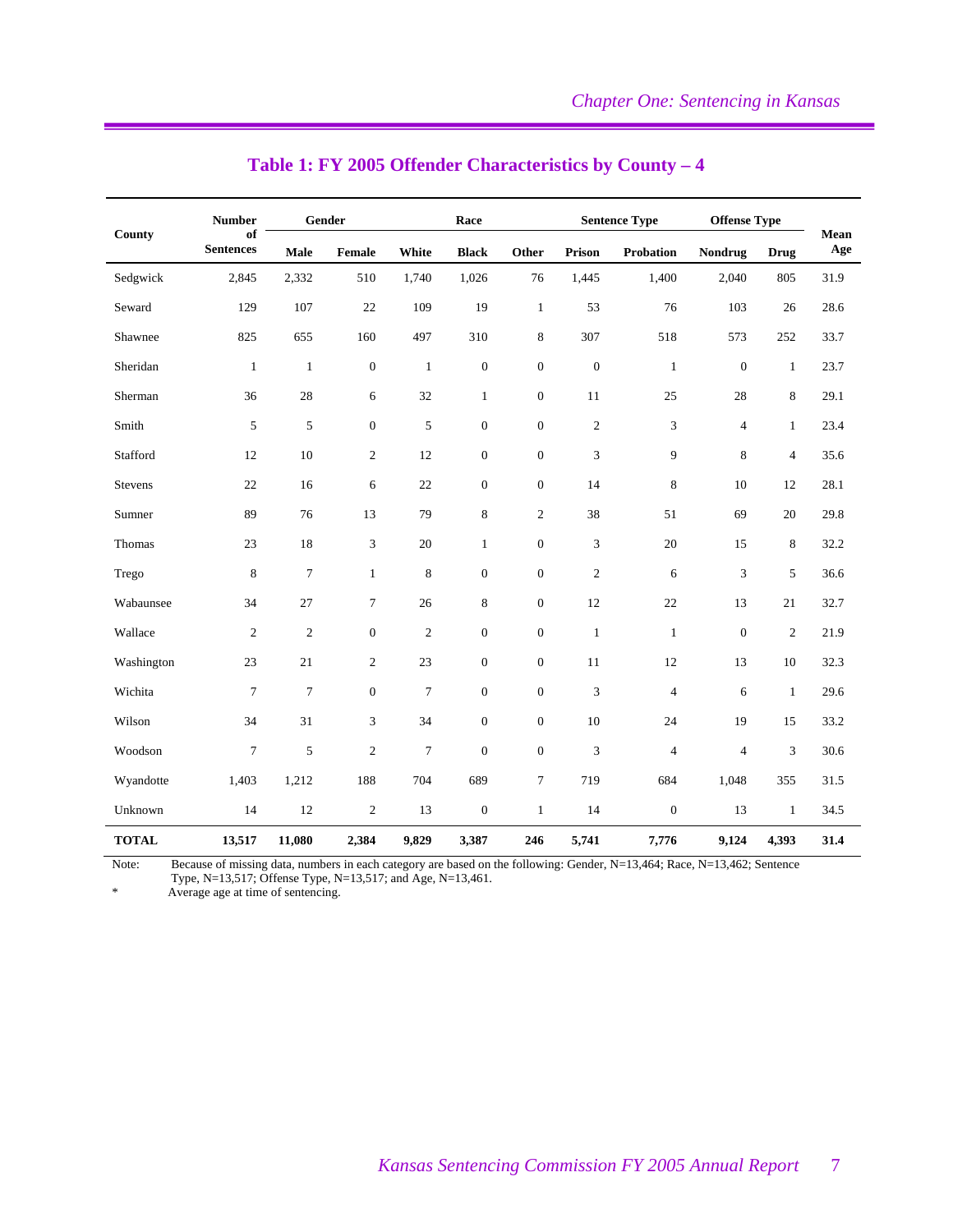#### **CHARACTERISTICS OF OFFENDERS AND OFFENSES**

This section presents the characteristics of the offenders who were sentenced during FY 2005**.** The crime categories committed by the offenders are descriptively analyzed, as well.

The distribution of offenders by gender, race, and age are graphically exhibited in Figures 4, 5, 6 and 7 respectively. Table 2 demonstrates offender characteristics by offense types.

In FY 2005, male offenders comprised 82% of all sentences (Figure 4) and in excess of 90% of most aggravated crimes, murders, rapes, sex offenses, burglaries, kidnapping, firearms, weapons, fleeing or eluding LEO, criminal threat, domestic battery, and other types of offenses (Table 2).

Female offenders made up 18% of the sentences in FY 2005, increasing by 1.6% compared to that of FY 2004 (16.4%). The most frequently committed crimes by female offenders (over 40%) were forgery, giving worthless checks, computer crimes and identity theft.

Racial analysis reveals that white offenders accounted for 73% and black offenders represented 25% of all sentences, respectively. This racial distribution remains pretty constant to that in FY 2004 (Figure 5).



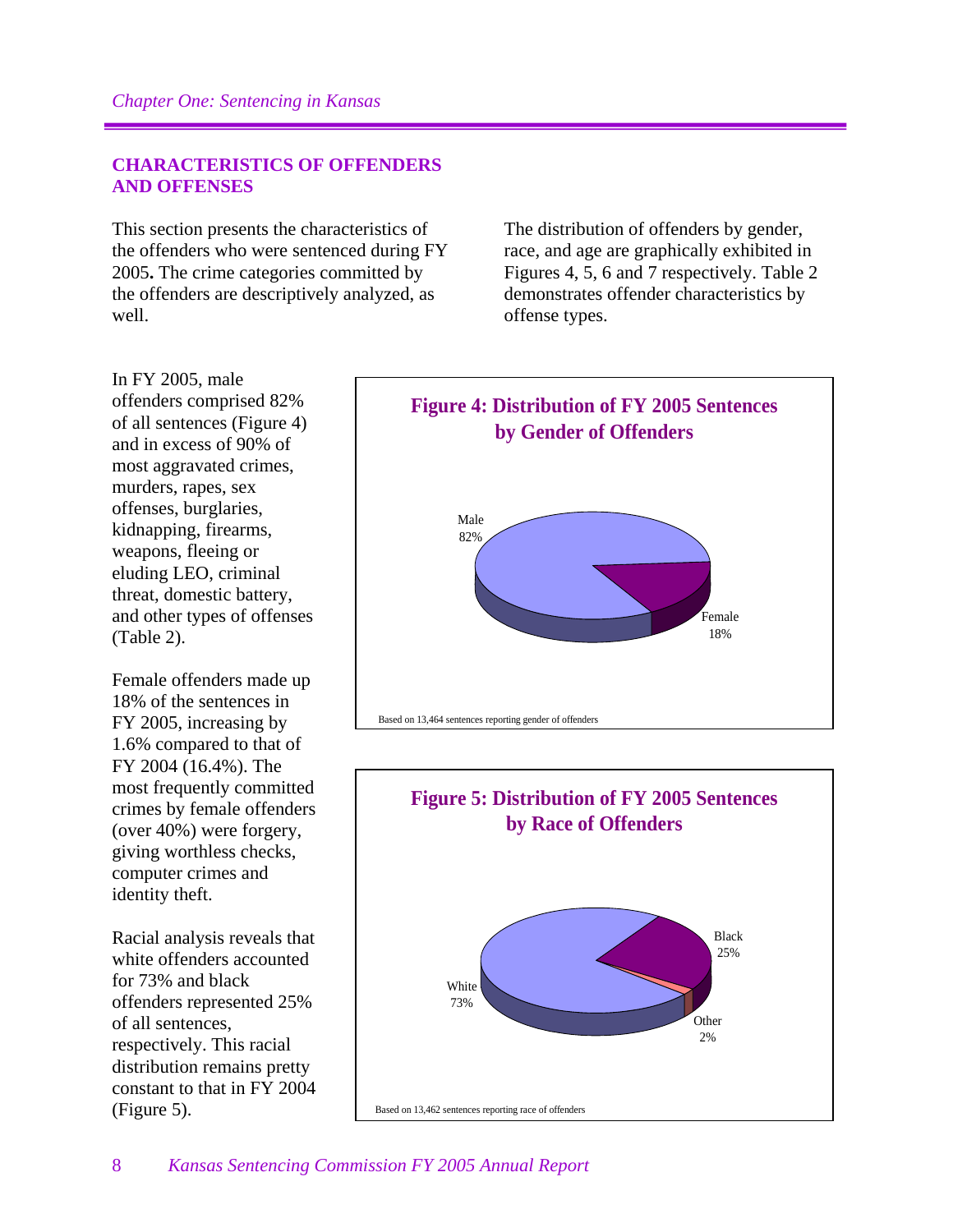The distribution of ethnicity of offenders demonstrates that 90% of the offenders sentenced in FY 2005 were of Non-Hispanic origin, indicating no significant variance compared with that of FY 2004 (Figure 6). This distribution of ethnicity of offenders has been comparatively constant for the past five years.



When analyzing offenders by age at the time of committing the offense, the largest group of offenders was found in the age group ranging from 31 to 40, representing 25.3% of all offenders in FY 2005. This finding is consistent with those in the past five years (Figure 7).

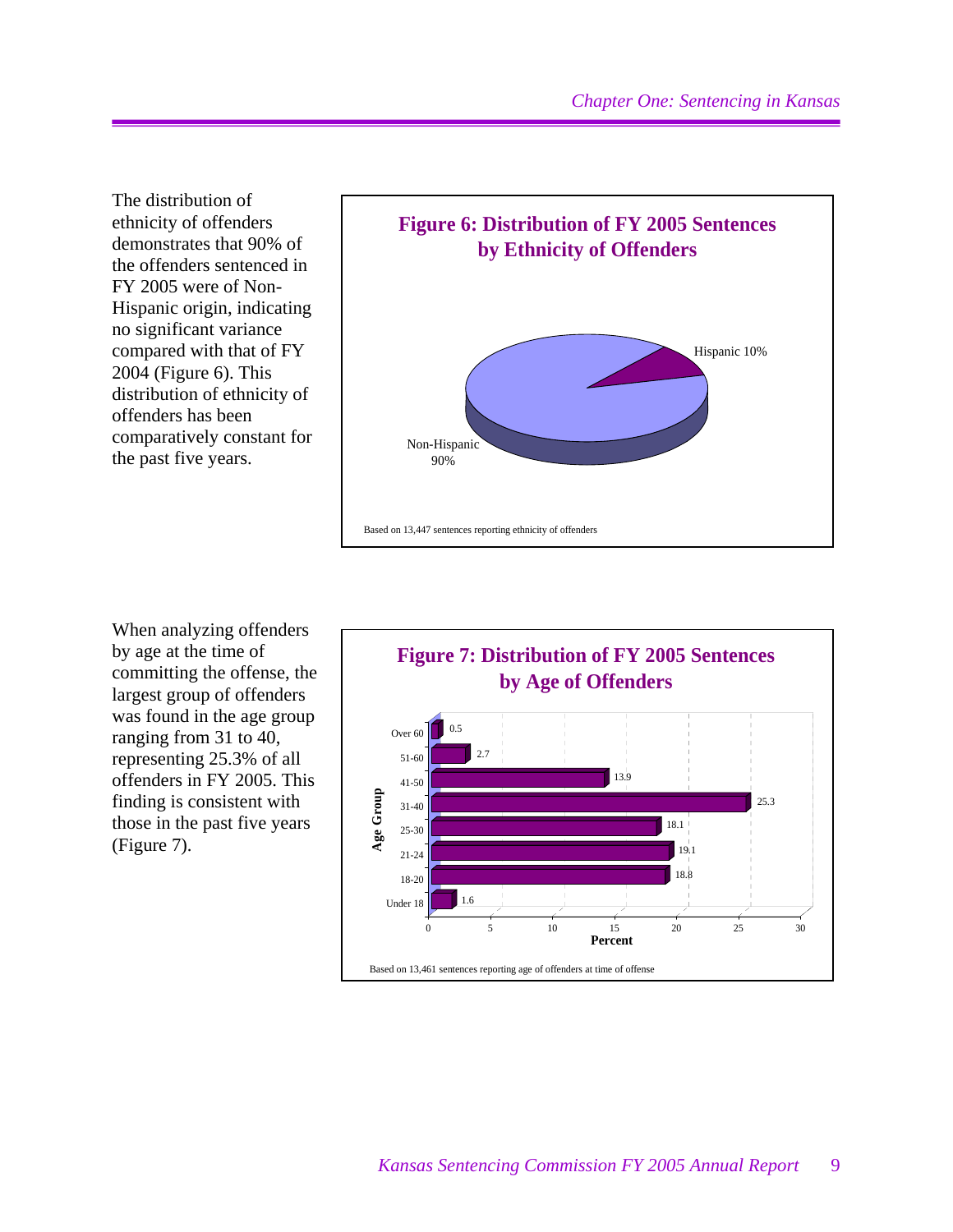| <b>Offense Type</b>               | <b>Number</b>      | Gender (%) |         |          | Race $(\% )$ |         | Mean |  |
|-----------------------------------|--------------------|------------|---------|----------|--------------|---------|------|--|
|                                   | of<br><b>Cases</b> | Male       | Female  | White    | <b>Black</b> | Other   | Age* |  |
| Abuse of Child                    | 31                 | 67.7       | 32.3    | 83.9     | 12.9         | 3.2     | 31.5 |  |
| Agg Arson                         | 19                 | 72.2       | 27.8    | 72.2     | 22.2         | 5.6     | 29.8 |  |
| Agg Assault                       | 282                | 88.9       | 11.1    | 66.8     | 31.8         | 1.4     | 29.8 |  |
| Agg Assault on LEO                | 41                 | 95.1       | 4.9     | 73.2     | 26.8         | 0.0     | 31.5 |  |
| <b>Agg Battery</b>                | 663                | 91.4       | 8.6     | 62.3     | 34.8         | 2.9     | 28.9 |  |
| Agg Battery on LEO                | 18                 | 94.4       | 5.6     | 61.1     | 38.9         | 0.0     | 29.4 |  |
| Agg Burglary                      | 149                | 89.9       | 10.1    | 59.7     | 36.9         | 3.4     | 28.5 |  |
| Agg Criminal Sodomy w/Child       | 62                 | 100.0      | 0.0     | 82.3     | 14.5         | 3.2     | 30.9 |  |
| Agg Escape from Custody           | 102                | 86.3       | 13.7    | 62.7     | 34.3         | 2.9     | 31.1 |  |
| Agg Failure to Appear             | 41                 | 87.5       | 12.5    | 67.5     | 30.0         | 2.5     | 32.8 |  |
| Agg False Impersonation           | 16                 | 93.8       | 6.3     | 81.3     | 18.7         | $0.0\,$ | 30.7 |  |
| Agg Robbery                       | 300                | 95.0       | 5.0     | 43.7     | 55.3         | 1.0     | 25.4 |  |
| Agg Incest                        | 11                 | 100.0      | 0.0     | 100.0    | 0.0          | 0.0     | 35.9 |  |
| Agg Indecent Liberties w/Child    | 345                | 98.6       | 1.4     | 79.7     | 18.3         | 2.0     | 29.2 |  |
| Agg Indecent Solicit w/Child      | 81                 | 97.5       | 2.5     | 81.5     | 16.0         | 2.5     | 29.6 |  |
| Agg Inter w/Parental Custody      | 9                  | 44.4       | 55.6    | 88.9     | 0.0          | 11.1    | 31.7 |  |
| Agg Intimidation of a Victim      | 10                 | 90.0       | 10.0    | 80.0     | 20.0         | 0.0     | 27.5 |  |
| Agg Kidnapping                    | 20                 | 100.0      | 0.0     | 50.0     | 50.0         | 0.0     | 28.8 |  |
| <b>Agg Sexual Battery</b>         | 64                 | 100.0      | 0.0     | 48.4     | 45.3         | 6.3     | 31.2 |  |
| Agg Weapon Violation              | 14                 | 92.9       | 7.1     | 50.0     | 35.7         | 14.3    | 34.8 |  |
| Aid Felon                         | 30                 | 73.3       | 26.7    | 56.7     | 43.3         | $0.0\,$ | 28.0 |  |
| Arrange Sale/Purchase Drug        | 7                  | 71.4       | 28.6    | 100.0    | 0.0          | 0.0     | 32.0 |  |
| Arson                             | 45                 | 84.4       | 15.6    | 73.3     | 26.7         | 0.0     | 29.0 |  |
| <b>Banking Embezzlement</b>       | 6                  | 0.0        | 100.0   | 83.3     | 16.7         | 0.0     | 39.1 |  |
| Battery on LEO                    | 49                 | 71.4       | 28.6    | 46.9     | 51.0         | 2.0     | 25.9 |  |
| <b>Burglary</b>                   | 1,242              | 91.9       | 8.1     | 79.6     | 18.6         | 1.8     | 26.5 |  |
| Contribute Child's Misconduct     | 17                 | 64.7       | 35.3    | 88.2     | 5.9          | 5.9     | 24.5 |  |
| Computer Crime                    | 17                 | 58.8       | 41.2    | 94.1     | 5.9          | 0.0     | 30.6 |  |
| Criminal Damage to Property       | 134                | 85.8       | 14.2    | 75.4     | 21.6         | 3.0     | 27.1 |  |
| Criminal Discharge of Firearm     | 19                 | 100.0      | $0.0\,$ | 57.9     | 36.8         | 5.3     | 23.5 |  |
| Criminal Sodomy w/Child           | 8                  | 100.0      | $0.0\,$ | 87.5     | $0.0\,$      | 12.5    | 23.4 |  |
| Criminal Threat                   | 299                | 92.3       | 7.7     | 74.8     | 22.5         | 2.7     | 31.0 |  |
| Criminal Use of Explosives        | 7                  | 100.0      | $0.0\,$ | 100.0    | $0.0\,$      | 0.0     | 25.7 |  |
| Criminal Use of Financial Card    | 50                 | 62.0       | 38.0    | 68.0     | 28.0         | 4.0     | 29.6 |  |
| <b>Domestic Battery</b>           | 13                 | $100.0\,$  | 0.0     | 76.9     | 23.1         | 0.0     | 30.8 |  |
| Driving While a Habitual Violator | $\sqrt{6}$         | 100.0      | $0.0\,$ | $50.0\,$ | $50.0\,$     | $0.0\,$ | 31.9 |  |

### **Table 2: FY 2005 Offender Characteristics by Type of Offense – 1**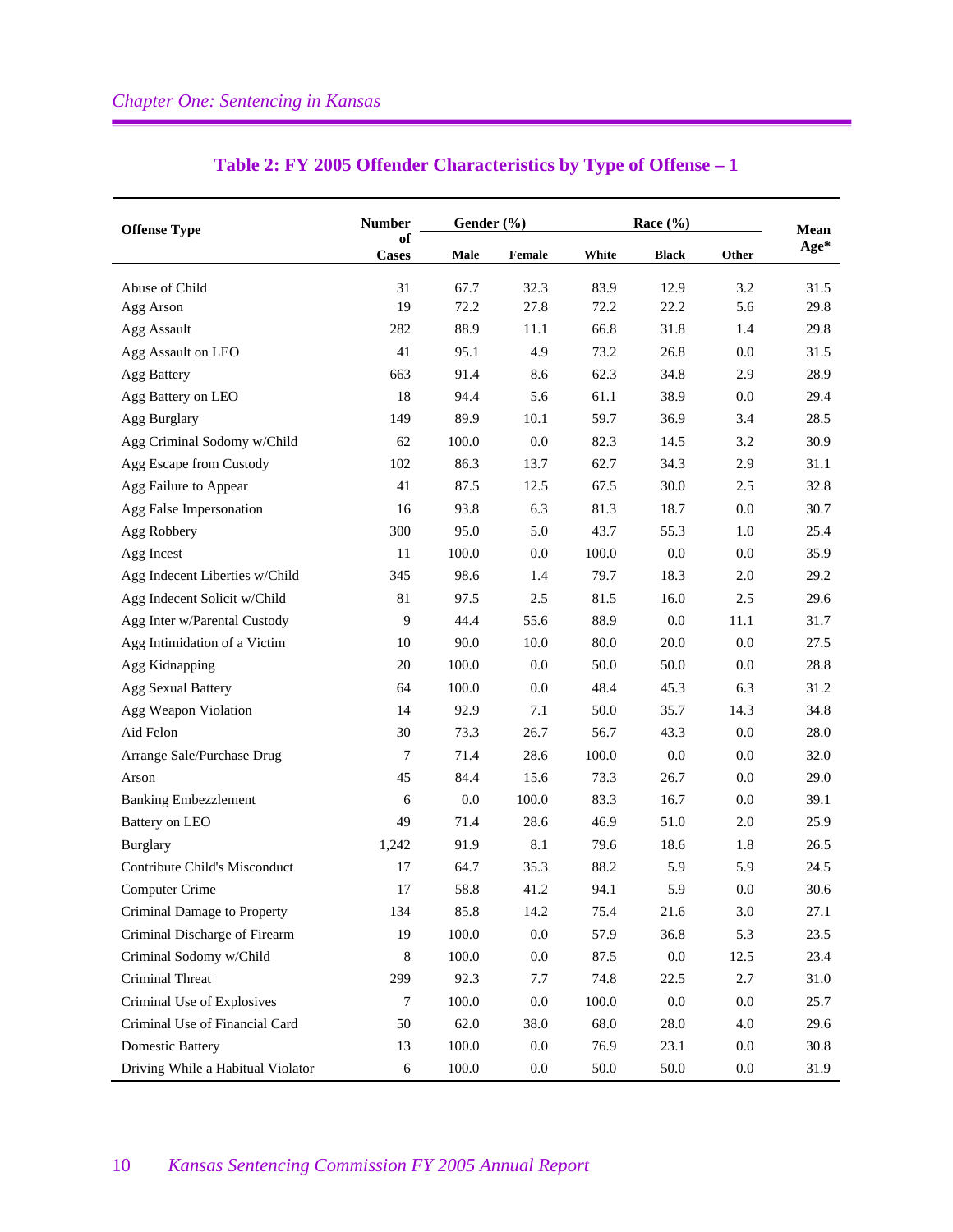| <b>Offense Type</b>              | <b>Number</b>      | Gender $(\% )$ |         |       | Race $(\% )$ |         | Mean |
|----------------------------------|--------------------|----------------|---------|-------|--------------|---------|------|
|                                  | of<br><b>Cases</b> | Male           | Female  | White | <b>Black</b> | Other   | Age* |
| Drugs                            | 4,393              | 78.6           | 21.4    | 75.4  | 23.2         | 1.4     | 31.0 |
| Drug without Tax Stamps          | 91                 | 81.3           | 18.7    | 79.1  | 20.9         | 0.0     | 30.9 |
| DUI                              | 1,015              | 86.7           | 13.3    | 90.9  | 7.5          | 1.6     | 39.1 |
| Failure to Register              | 35                 | 100.0          | 0.0     | 82.9  | 17.1         | 0.0     | 35.3 |
| Fleeing or Eluding LEO           | 271                | 93.3           | 6.7     | 68.0  | 30.1         | 1.9     | 29.5 |
| Forgery                          | 870                | 52.7           | 47.3    | 69.8  | 28.4         | 1.9     | 30.7 |
| <b>False Writing</b>             | 106                | 61.0           | 39.0    | 66.7  | 32.4         | 1.0     | 31.8 |
| Giving Worthless Checks          | 75                 | 52.7           | 47.3    | 87.8  | 9.5          | 2.7     | 34.6 |
| <b>Identity Theft</b>            | 77                 | 50.6           | 49.4    | 76.6  | 23.4         | 0.0     | 32.4 |
| Indecent Liberties w/Child       | 93                 | 98.9           | 1.1     | 77.4  | 20.4         | 2.2     | 28.1 |
| Indecent Solicitation of Child   | 52                 | 98.1           | 1.9     | 94.2  | 5.8          | 0.0     | 24.5 |
| <b>Involuntary Manslaughter</b>  | 44                 | 95.5           | 4.5     | 68.2  | 31.8         | 0.0     | 25.3 |
| Kidnapping                       | 59                 | 96.6           | 3.4     | 59.3  | 37.3         | 3.4     | 28.1 |
| Lewd and Lascivious Behavior     | 14                 | 100.0          | 0.0     | 92.9  | 7.1          | 0.0     | 34.7 |
| Medicaid Fraud                   | 8                  | 37.5           | 62.5    | 87.5  | 12.5         | 0.0     | 39.0 |
| Murder in the First Degree       | 49                 | 95.9           | 4.1     | 49.0  | 49.0         | 2.0     | 27.8 |
| Murder in the Second Degree      | 35                 | 88.6           | 11.4    | 51.4  | 40.0         | 8.6     | 26.2 |
| Nonsupport of Child or Spouse    | 72                 | 97.2           | 2.8     | 93.1  | 6.9          | 0.0     | 34.8 |
| <b>Obstructing Legal Process</b> | 108                | 88.0           | 12.0    | 68.5  | 28.7         | 2.8     | 29.4 |
| <b>Obtain Prescription Drug</b>  | 8                  | 37.5           | 62.5    | 100.0 | 0.0          | 0.0     | 35.5 |
| Possession of Firearm            | 96                 | 96.9           | 3.1     | 50.0  | 46.9         | 3.1     | 28.4 |
| Rape                             | 121                | 100.0          | 0.0     | 54.5  | 43.8         | 1.7     | 26.8 |
| Robbery                          | 294                | 89.1           | 10.9    | 43.2  | 55.4         | 1.4     | 26.8 |
| <b>Securities Crimes</b>         | 13                 | 92.3           | 7.7     | 100.0 | 0.0          | 0.0     | 44.6 |
| Sex Exploitation of a Child      | 26                 | 96.2           | 3.8     | 92.3  | 7.7          | 0.0     | 35.8 |
| Stalking                         | 14                 | 92.3           | 7.7     | 76.9  | 23.1         | 0.0     | 39.3 |
| Theft                            | 1,082              | 74.4           | 25.6    | 70.9  | 26.9         | 2.1     | 30.9 |
| Traffic in Contraband            | 52                 | 76.9           | 23.1    | 76.9  | 19.2         | 3.8     | 28.7 |
| Unlawful Sexual Relation         | 5                  | 100.0          | $0.0\,$ | 60.0  | 40.0         | 0.0     | 34.1 |
| Unlawful Voluntary Sex Relation  | 26                 | 96.2           | 3.8     | 84.6  | 15.4         | $0.0\,$ | 18.7 |
| Voluntary Manslaughter           | 43                 | 100.0          | $0.0\,$ | 39.5  | 53.5         | 7.0     | 25.7 |
| Weapons                          | 7                  | 100.0          | $0.0\,$ | 100.0 | $0.0\,$      | $0.0\,$ | 30.3 |
| Other                            | 36                 | 72.7           | 27.3    | 90.9  | 9.1          | $0.0\,$ | 32.0 |
| <b>TOTAL</b>                     | 13,517             | 82.3           | 17.7    | 73.0  | 25.2         | 1.8     | 30.5 |

#### **Table 2: FY 2005 Offender Characteristics by Type of Offense – 2**

Note: Due to missing data, percentages in each category are based on different numbers: Gender, N=13,464; Race, N=13,462; and Age, N=13,461.

\* Average age at time of offense.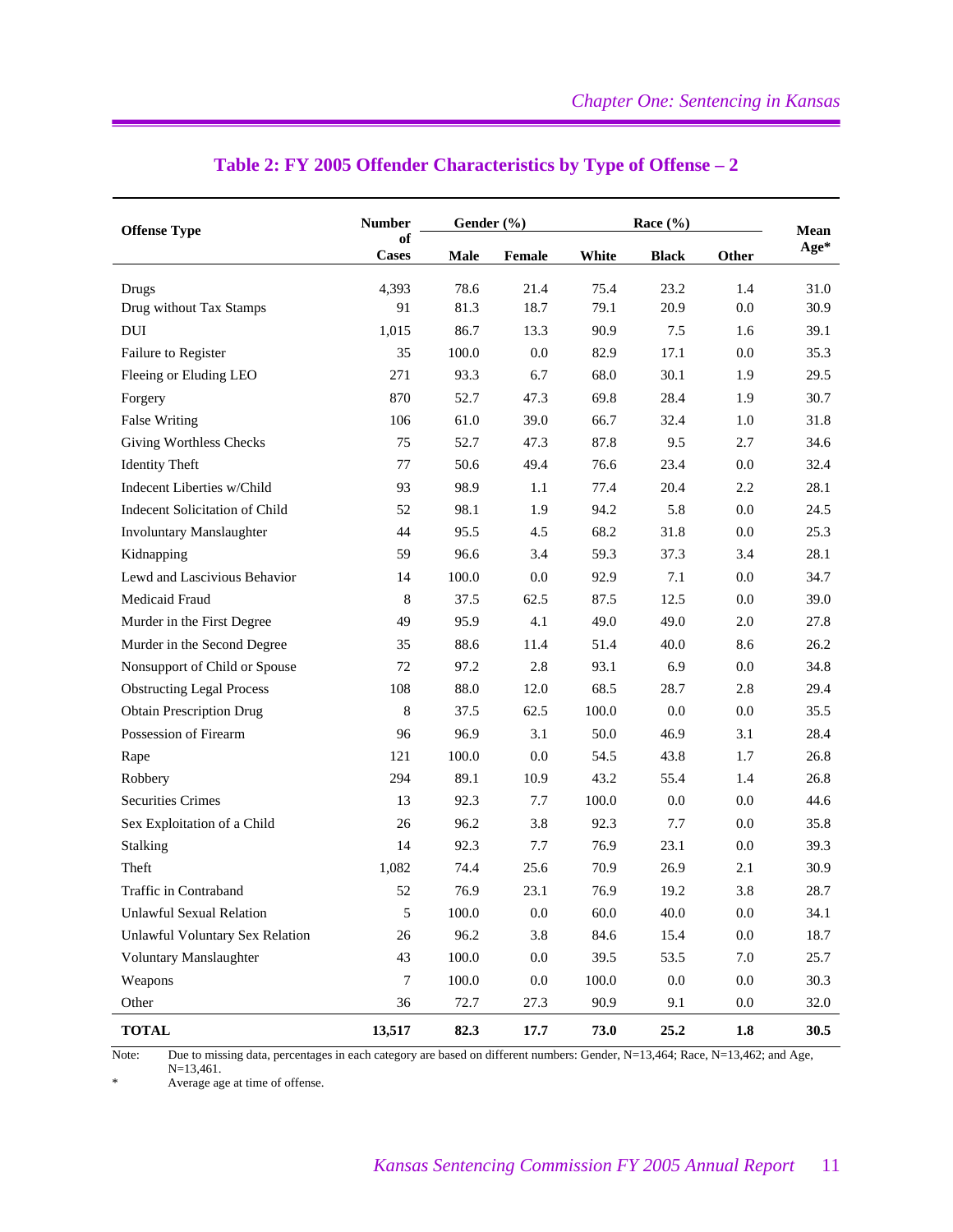#### **INCARCERATION SENTENCES**

#### **Characteristics of Offenders**

Figures 8, 9, 10, 11 and 12 depict the characteristics of offenders admitted to the state correctional facilities during FY 2005.

The predominant offender group admitted to prison in FY 2005 continued to be white males (Figures 8 and 9). Non-Hispanic offenders represented 91% of the offenders sentenced to prison (Figure 10). The overall distributions of the offenders by gender, race and ethnic origin are constant compared with those of the past five years.

The largest number of incarcerated offenders were identified in their thirties (27.5%) at the time of admission to prison (Figure 11). Approximately 54% of the incarcerated offenders had obtained a high school diploma or GED equivalent (Figures 12).



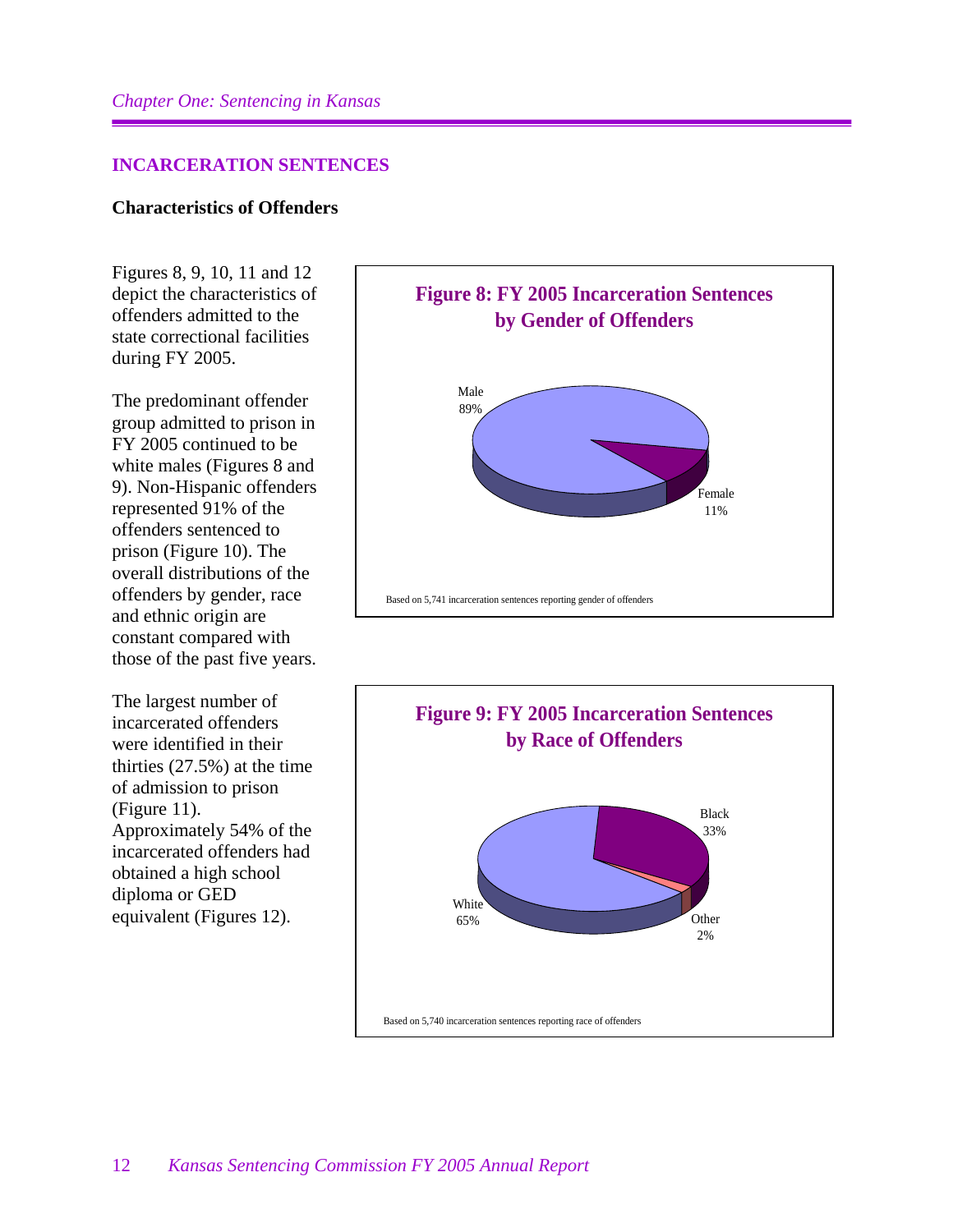

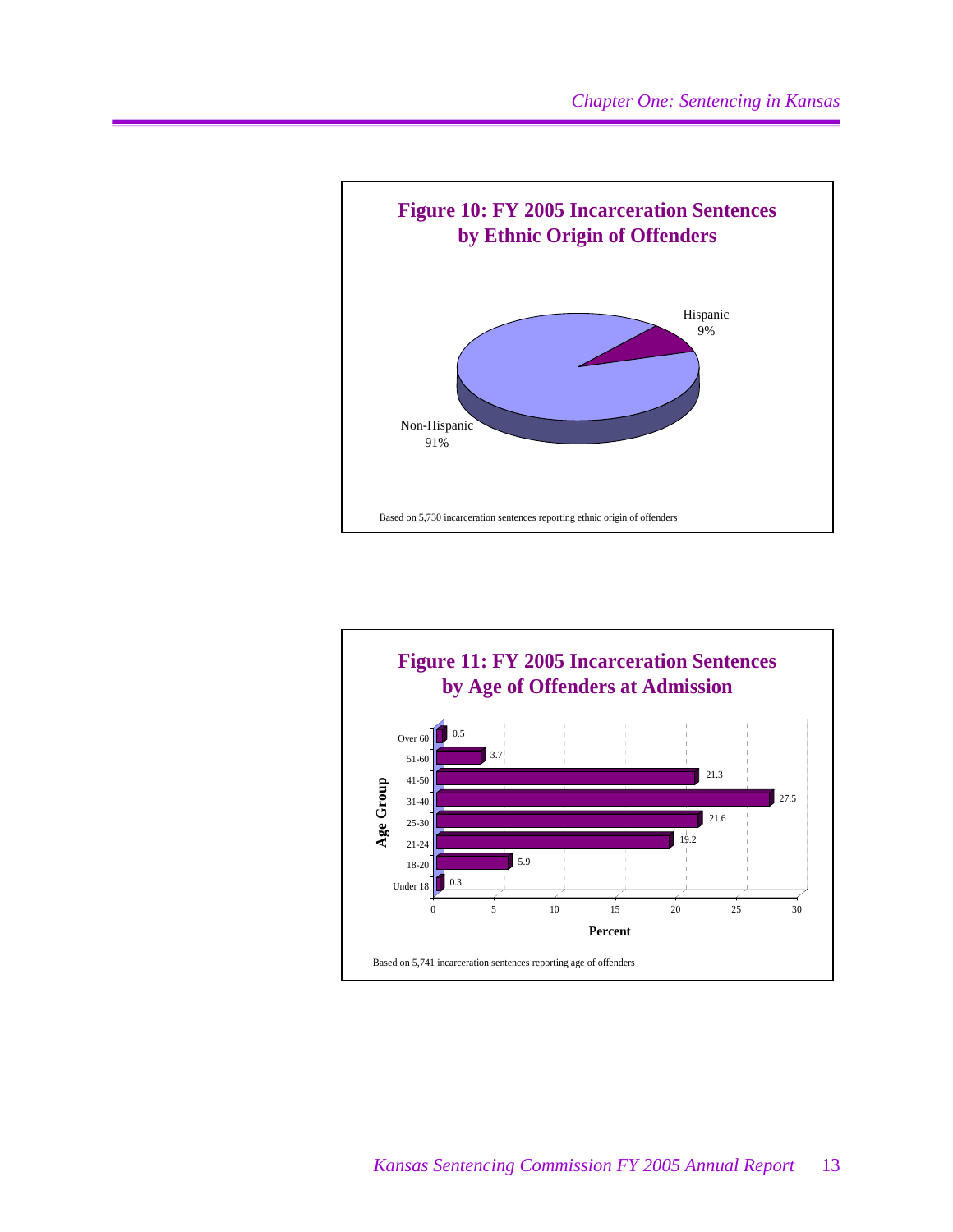

#### **Incarceration Nondrug Offenses**

Totaling 4,125 sentences, incarceration nondrug offenses made up approximately 72% of the total incarceration sentences (5,741) in FY 2005. The top ten nondrug offenses included aggravated assault, aggravated battery, aggravated indecent liberties with a child, aggravated robbery, burglary, DUI, forgery, rape, robbery and theft (Table 3).

Over 90% of sentences in the top ten crime categories, except forgery and theft, were committed by male offenders. Most sex offenders were males, indicating no change from the previous year. However, the highest percentage of sentenced females (over 30%) were found in the offense categories of criminal use of financial card,

forgery, giving false writing, aiding felon, aggravated arson and contributing child's misconduct (Table 3).

The analysis on the race characteristics of offenders indicated that the highest incarceration rates for whites (over 70%) were discovered in the areas of sex offenses, burglary, DUI, criminal threat, nonsupport of a child or spouse and traffic in contraband. Nevertheless, blacks were incarcerated more often (over 50%) for the crimes of murders, aggravated robbery, robbery and possession of firearms. The average age of the nondrug offenders was 33.5 years old at the time of admission to prison in FY 2005, which is very close to that of FY 2004 (Table 3).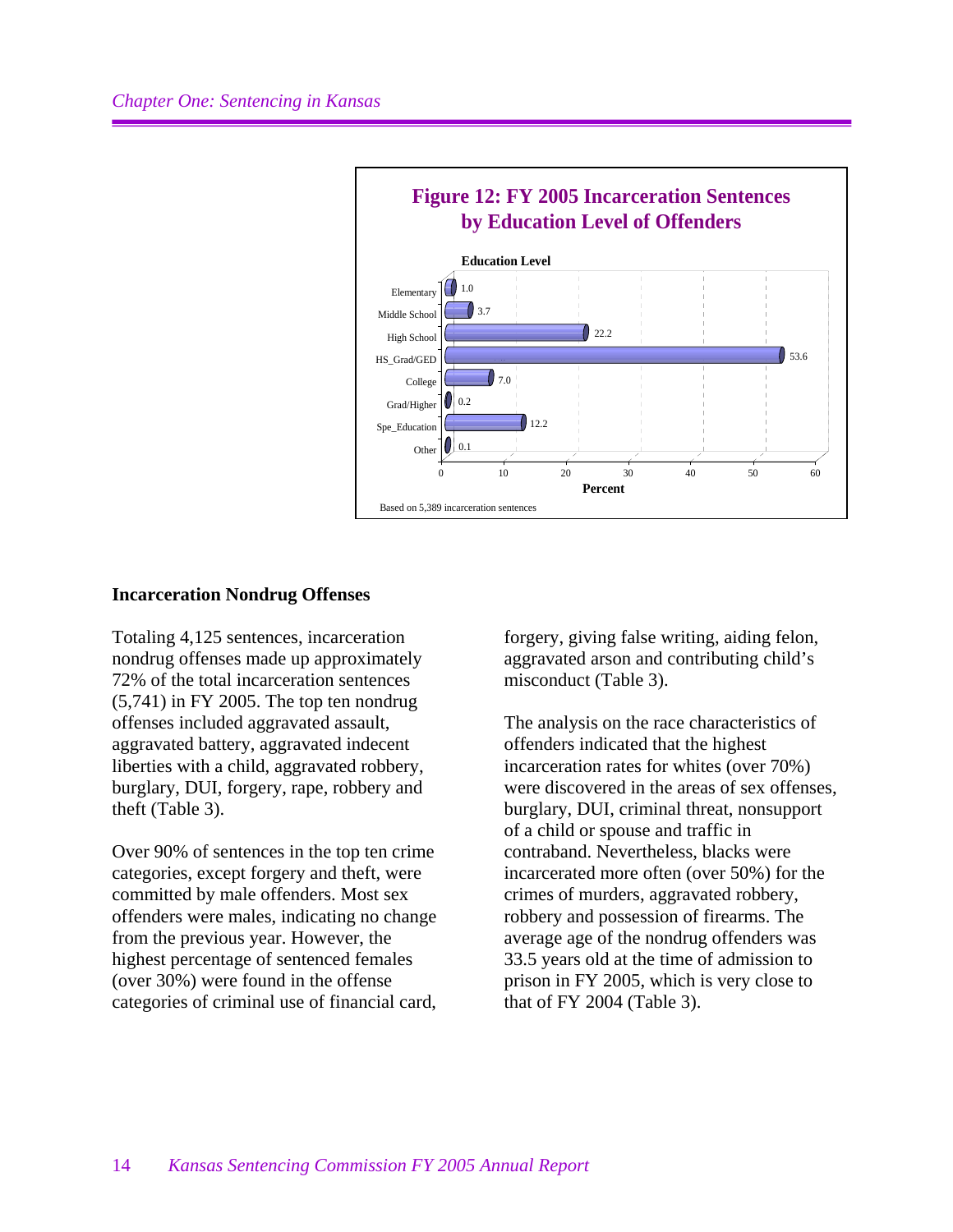|                                   | <b>Number</b>      |             | Gender $(\% )$ |       | Race $(\% )$ |         | Average                    |
|-----------------------------------|--------------------|-------------|----------------|-------|--------------|---------|----------------------------|
| <b>Offense Type</b>               | of<br><b>Cases</b> | <b>Male</b> | Female         | White | <b>Black</b> | Other   | Age at<br><b>Admission</b> |
| Abuse of Child                    | 17                 | 82.4        | 17.6           | 88.2  | 5.9          | 5.9     | 31.3                       |
| Agg Arson                         | 13                 | 69.2        | 30.8           | 69.2  | 23.1         | 7.7     | 34.9                       |
| Agg Assault                       | 124                | 91.9        | 8.1            | 62.1  | 36.3         | 1.6     | 32.0                       |
| Agg Assault on LEO                | 28                 | 100.0       | 0.0            | 75.0  | 25.0         | 0.0     | 34.6                       |
| Agg Battery                       | 365                | 94.2        | 5.8            | 55.9  | 40.5         | 3.6     | 32.3                       |
| Agg Battery on LEO                | 13                 | 100.0       | 0.0            | 61.5  | 38.5         | 0.0     | 34.6                       |
| Agg Burglary                      | 94                 | 94.7        | 5.3            | 53.2  | 43.6         | 3.2     | 33.4                       |
| Agg Criminal Sodomy w/Child       | 61                 | 100.0       | 0.0            | 82.0  | 14.8         | 3.2     | 37.7                       |
| Agg Escape from Custody           | 81                 | 86.4        | 13.6           | 59.3  | 37.0         | 3.7     | 35.0                       |
| Agg Failure to Appear             | 8                  | 100.0       | 0.0            | 75.0  | 25.0         | 0.0     | 32.5                       |
| Agg False Impersonation           | 6                  | 100.0       | 0.0            | 83.3  | 16.7         | 0.0     | 32.4                       |
| Agg Incest                        | 6                  | 100.0       | 0.0            | 100.0 | 0.0          | 0.0     | 39.6                       |
| Agg Indecent Liberties w/Child    | 272                | 98.9        | 1.1            | 77.2  | 20.2         | 2.6     | 33.8                       |
| Agg Indecent Solicit w/Child      | 51                 | 98.0        | 20.0           | 74.5  | 21.6         | 3.9     | 30.9                       |
| Agg Kidnapping                    | 20                 | 100.0       | 0.0            | 50.0  | 50.0         | 0.0     | 42.6                       |
| Agg Robbery                       | 274                | 95.6        | 4.4            | 43.1  | 55.8         | 1.1     | 34.2                       |
| <b>Agg Sexual Battery</b>         | 48                 | 100.0       | 0.0            | 43.8  | 52.0         | 4.2     | 36.3                       |
| Agg Weapon Violation              | $\,8\,$            | 87.5        | 12.5           | 62.5  | 25.0         | 12.5    | 34.7                       |
| Aid Felon                         | 9                  | 66.7        | 33.3           | 44.4  | 55.6         | 0.0     | 29.5                       |
| Arson                             | 15                 | 93.3        | 6.7            | 60.0  | 40.0         | 0.0     | 32.2                       |
| Battery on LEO                    | 31                 | 77.4        | 22.6           | 35.5  | 61.3         | 3.2     | 27.6                       |
| <b>Burglary</b>                   | 504                | 94.8        | 5.2            | 73.4  | 25.0         | 1.6     | 30.5                       |
| Contribute Child's Misconduct     | 5                  | 40.0        | 60.0           | 80.0  | 20.0         | 0.0     | 24.8                       |
| Criminal Damage to Property       | 36                 | 91.7        | 8.3            | 63.9  | 33.3         | 2.8     | 32.6                       |
| Criminal Sodomy w/Child           | 7                  | 100.0       | 0.0            | 85.7  | 0.0          | 14.3    | 26.9                       |
| Criminal Threat                   | 102                | 94.1        | 5.9            | 72.5  | 24.5         | 2.9     | 31.2                       |
| Criminal Use Financial Card       | 12                 | 66.7        | 33.3           | 75.0  | 25.0         | 0.0     | 32.9                       |
| Discharge of Firearm              | 16                 | 100.0       | 0.0            | 50.0  | 43.8         | 6.3     | 24.5                       |
| Drug without Tax Stamps           | 23                 | 78.3        | 21.7           | 69.6  | 30.4         | $0.0\,$ | 34.1                       |
| Driving While a Habitual Violator | 5                  | 100.0       | 0.0            | 60.0  | 40.0         | $0.0\,$ | 34.0                       |
| $\rm DUI$                         | 204                | 95.6        | 4.4            | 89.2  | 8.3          | 2.5     | 42.6                       |
| Failure to Register               | 11                 | 100.0       | 0.0            | 90.9  | 9.1          | 0.0     | 33.6                       |
| Fleeing or Eluding LEO            | 88                 | 96.6        | 3.4            | 64.8  | 31.8         | 3.4     | 32.5                       |
| Forgery                           | 292                | 66.4        | 33.6           | 64.7  | 33.2         | 2.1     | 34.6                       |
| <b>False Writing</b>              | 33                 | 66.7        | 33.3           | 51.5  | 48.5         | $0.0\,$ | 34.8                       |

#### **Table 3: FY 2005 Incarceration Nondrug Offender Characteristics by Type of Offense – 1**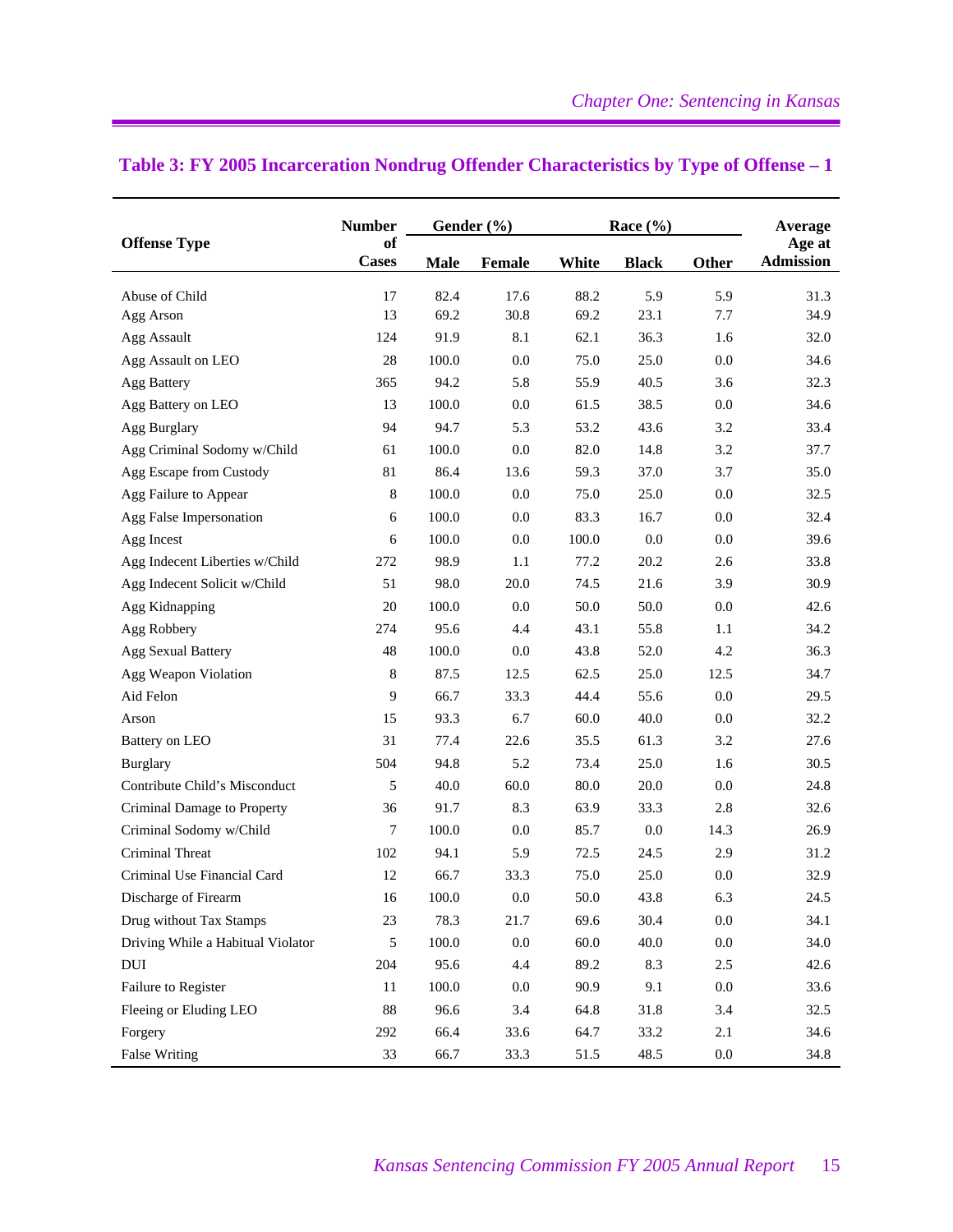|                                  | <b>Number</b>      | Gender (%)  |               | Race $(\% )$ |              |       | Average                    |
|----------------------------------|--------------------|-------------|---------------|--------------|--------------|-------|----------------------------|
| <b>Offense Type</b>              | of<br><b>Cases</b> | <b>Male</b> | <b>Female</b> | White        | <b>Black</b> | Other | Age at<br><b>Admission</b> |
| Giving Worthless Checks          | 7                  | 85.7        | 14.3          | 100.0        | 0.0          | 0.0   | 38.8                       |
| <b>Identity Theft</b>            | 23                 | 73.9        | 26.1          | 65.2         | 34.8         | 0.0   | 37.0                       |
| Indecent Liberties w/Child       | 75                 | 100.0       | 0.0           | 77.3         | 20.0         | 2.7   | 35.3                       |
| Indecent Solicitation of Child   | 24                 | 100.0       | 0.0           | 87.5         | 12.5         | 0.0   | 25.5                       |
| <b>Involuntary Manslaughter</b>  | 33                 | 93.9        | 6.1           | 66.7         | 33.3         | 0.0   | 28.1                       |
| Kidnapping                       | 52                 | 98.1        | 1.9           | 57.7         | 40.4         | 1.9   | 35.4                       |
| Lewd and Lascivious Behavior     | 5                  | 100.0       | 0.0           | 100.0        | 0.0          | 0.0   | 34.6                       |
| Murder in the First Degree       | 48                 | 97.9        | 2.1           | 47.9         | 50.0         | 2.1   | 34.0                       |
| Murder in the Second Degree      | 35                 | 88.6        | 11.4          | 51.4         | 40.0         | 8.6   | 34.5                       |
| Nonsupport of Child or Spouse    | 31                 | 96.8        | 3.2           | 90.3         | 9.7          | 0.0   | 39.0                       |
| <b>Obstructing Legal Process</b> | 39                 | 89.7        | 10.3          | 53.8         | 41.0         | 5.1   | 30.3                       |
| Possession of Firearm            | 41                 | 97.6        | 2.4           | 43.9         | 56.1         | 0.0   | 29.0                       |
| Rape                             | 116                | 100.0       | 0.0           | 53.4         | 44.8         | 1.7   | 36.0                       |
| Robbery                          | 212                | 91.5        | 8.5           | 37.7         | 60.8         | 1.4   | 31.8                       |
| <b>Securities Crimes</b>         | 6                  | 83.3        | 16.7          | 100.0        | 0.0          | 0.0   | 43.2                       |
| Sex Exploitation of a Child      | 15                 | 100.0       | 0.0           | 86.7         | 13.3         | 0.0   | 38.5                       |
| Stalking                         | 7                  | 100.0       | 0.0           | 57.1         | 42.9         | 0.0   | 40.5                       |
| Theft                            | 371                | 85.2        | 14.8          | 63.1         | 33.2         | 3.8   | 33.4                       |
| Traffic in Contraband            | 27                 | 88.9        | 11.1          | 70.4         | 25.9         | 3.7   | 30.3                       |
| Unlawful Voluntary Sex Relation  | 9                  | 100.0       | 0.0           | 77.8         | 22.2         | 0.0   | 21.0                       |
| <b>Voluntary Manslaughter</b>    | 39                 | 100.0       | 0.0           | 43.6         | 51.3         | 5.1   | 33.8                       |
| Other                            | 28                 | 67.9        | 32.1          | 89.3         | 7.1          | 3.6   | 35.7                       |
| <b>TOTAL</b>                     | 4,125              | 91.3        | 8.7           | 63.7         | 33.9         | 2.4   | 33.5                       |

#### **Table 3: FY 2005 Incarceration Nondrug Offender Characteristics by Type of Offense – 2**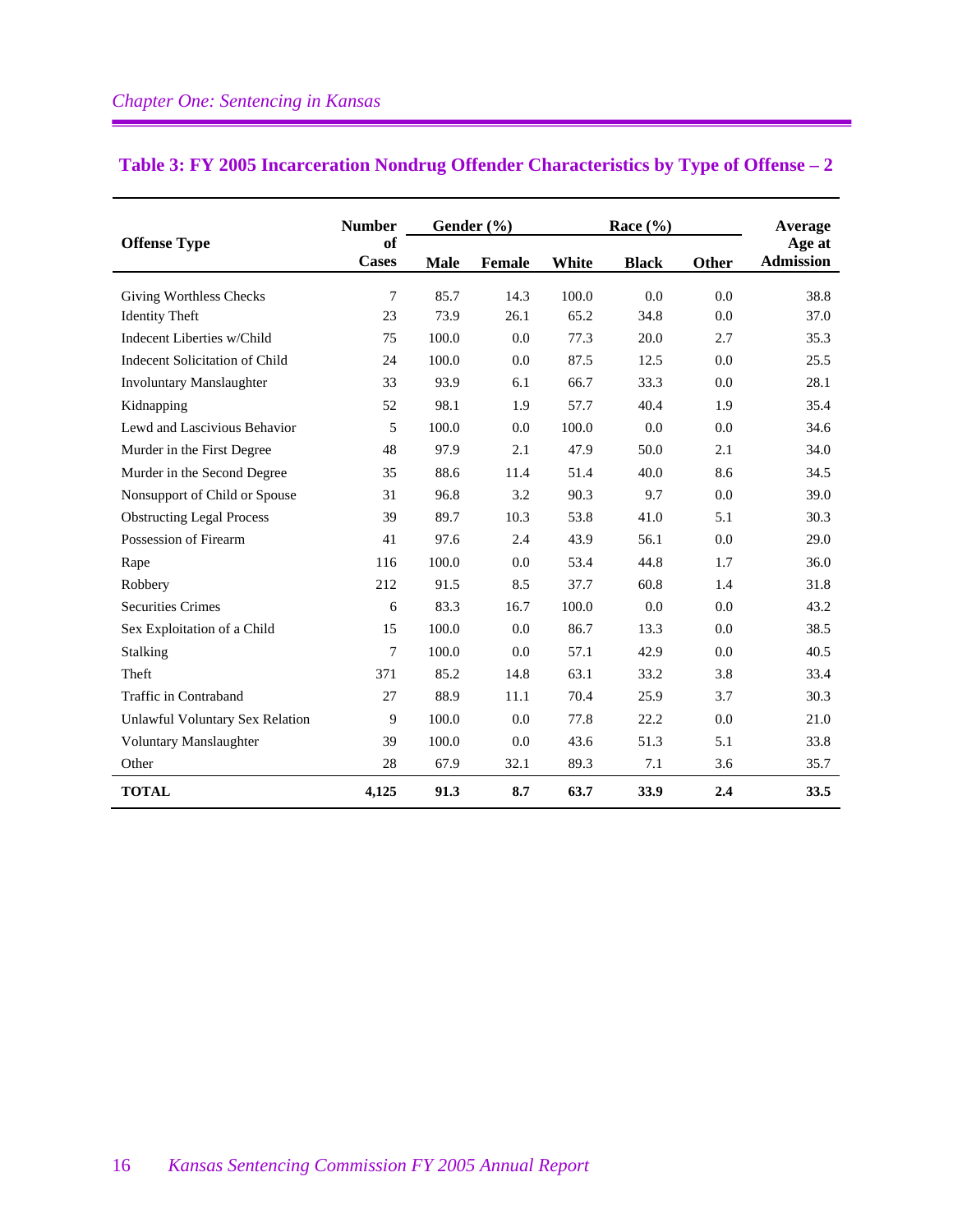#### **Incarceration Drug Offenses**

A total number of 1,616 offenders were admitted to prison during FY 2005 for conviction of drug crimes, representing 28.1% of the total admission to the State Correctional Facilities. Of the total 1,616 incarceration drug sentences, almost 50% were offenses of drug possession indicating an increase of 4.2% compared with that of FY 2004 (45.7%). More than 91% of the drug possession sentences fell at drug severity level 4 (Figure 13).

Approximately 84% of the drug offenders were males. Female offenders represented the highest percent (over 20%) in the drug crimes of opiates or narcotics possession offenses, opiates or narcotics sale third offense and possession of precursor drugs. White offenders were convicted of over 80% of incarceration drug sentences in the drug crime areas of unlawfully manufacturing controlled substance, possession of paraphernalia and possession of precursor

drugs. Black offenders were incarcerated more frequently (over 40%) for convictions of drug crimes of the opiate or narcotics possession for the second, third and subsequent offenses, and opiate or narcotics sale for the first and the second offenses, which demonstrates little difference from those of FY 2004. The average age of the drug offenders was nearly 34 years old at admission to prison (Table 4), remaining constant to the age of the drug offenders observed in FY 2004 (34 years old).

The drug crime of possession of precursor drugs under K.S.A. 65-7006 has kept increasing since it was created in the 1999 Legislative Session. During FY 2005, sixtyone drug offenders were sentenced to prison under this drug crime and the majority of the offenders were white males (Table 4). Figure 14 presents the conviction trend of the crime in the past six years.

 The drug possession sentences at drug severity level 4 included drug crimes under K.S.A. 65- 4160 and K.S.A. 65-4162. Drug possession offenses at drug severity levels 1 and 2 reflected the drug crimes committed before November 1, 2003 (before the implementation of SB 123).

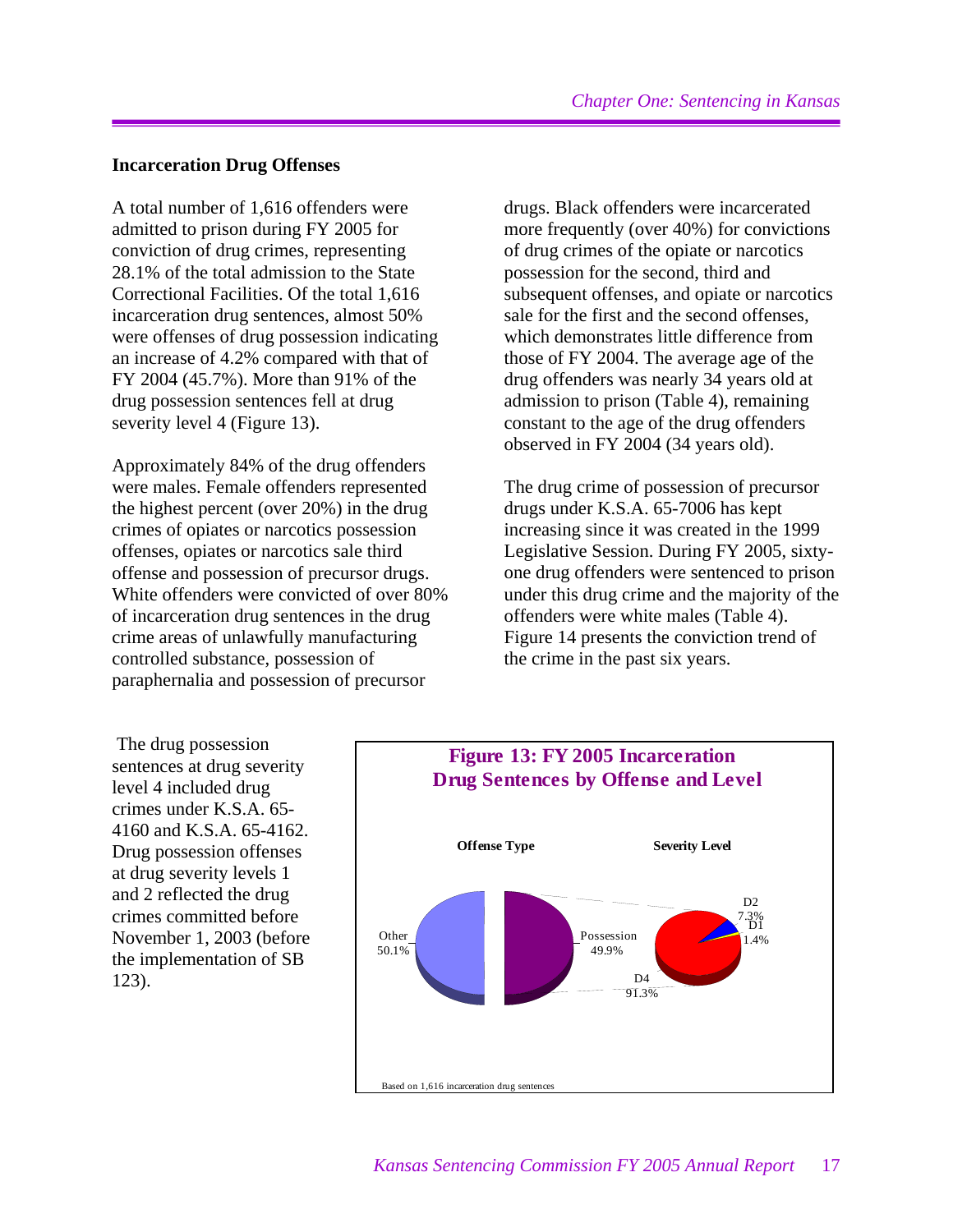|                                                                         | <b>Number</b>      | Gender $(\% )$ |               | Race $(\% )$ |              |              | Average                    |
|-------------------------------------------------------------------------|--------------------|----------------|---------------|--------------|--------------|--------------|----------------------------|
| <b>Offense Type</b>                                                     | of<br><b>Cases</b> | <b>Male</b>    | <b>Female</b> | White        | <b>Black</b> | <b>Other</b> | Age at<br><b>Admission</b> |
| Opiates or Narcotics; Poss 1                                            | 631                | 77.2           | 22.8          | 62.9         | 34.8         | 2.4          | 33.8                       |
| <b>Opiates or Narcotics</b> ; Poss 2                                    | 59                 | 78.0           | 22.0          | 54.2         | 42.4         | 3.4          | 35.7                       |
| Opiates or Narcotics; Poss 3                                            | 11                 | 63.6           | 36.4          | 27.3         | 72.7         | 0.0          | 39.8                       |
| Opiates or Narcotics; Sale 1                                            | 336                | 86.9           | 13.1          | 56.8         | 42.0         | 1.2          | 33.5                       |
| Opiates or Narcotics; Sale 2                                            | 18                 | 88.9           | 11.1          | 16.7         | 83.3         | 0.0          | 40.7                       |
| Opiates or Narcotics; Sale 3                                            | 6                  | 66.7           | 33.3          | 66.7         | 33.3         | 0.0          | 35.6                       |
| Opiates/Narcotics, Depress, Stim.<br>Hall; Sale w/in 1,000 ft of School | 36                 | 86.1           | 13.9          | 69.4         | 27.8         | 2.8          | 32.8                       |
| Depress, Stim, Hall; Poss 2                                             | 105                | 92.4           | 7.6           | 74.3         | 23.8         | 1.9          | 30.3                       |
| Depress, Stim, Hall, etc.; Sale, Poss<br>w/Intent to Sale               | 168                | 92.3           | 7.7           | 72.6         | 24.4         | 3.0          | 29.6                       |
| Unlawful Manufacture Controlled<br>Substance                            | 139                | 92.8           | 7.2           | 98.6         | 1.4          | 0.0          | 37.3                       |
| Possession of Paraphernalia                                             | 44                 | 97.7           | 2.3           | 86.4         | 13.6         | 0.0          | 34.5                       |
| Possession of Precursor Drugs                                           | 61                 | 78.7           | 21.3          | 95.1         | 3.3          | 1.6          | 33.9                       |
| Other                                                                   | $\overline{c}$     | 50.0           | 50.0          | 100.0        | $0.0\,$      | $0.0\,$      | 29.1                       |
| <b>TOTAL</b>                                                            | 1,616              | 83.9           | 16.1          | 67.4         | 30.7         | 1.9          | 33.6                       |

#### **Table 4: FY 2005 Incarceration Drug Offender Characteristics by Type of Offense**

According to the Kansas Court of Appeals' ruling over State vs. Frazier in March 2002, the severity level for the crime of possession of precursor drugs was reclassified to drug severity level 4. However, in the Kansas Supreme Court's decision on State vs. Campbell issued in January 2005, the crime is reconfirmed as a drug severity level 1 felony with length of sentence at drug level 4 (Figure 14).

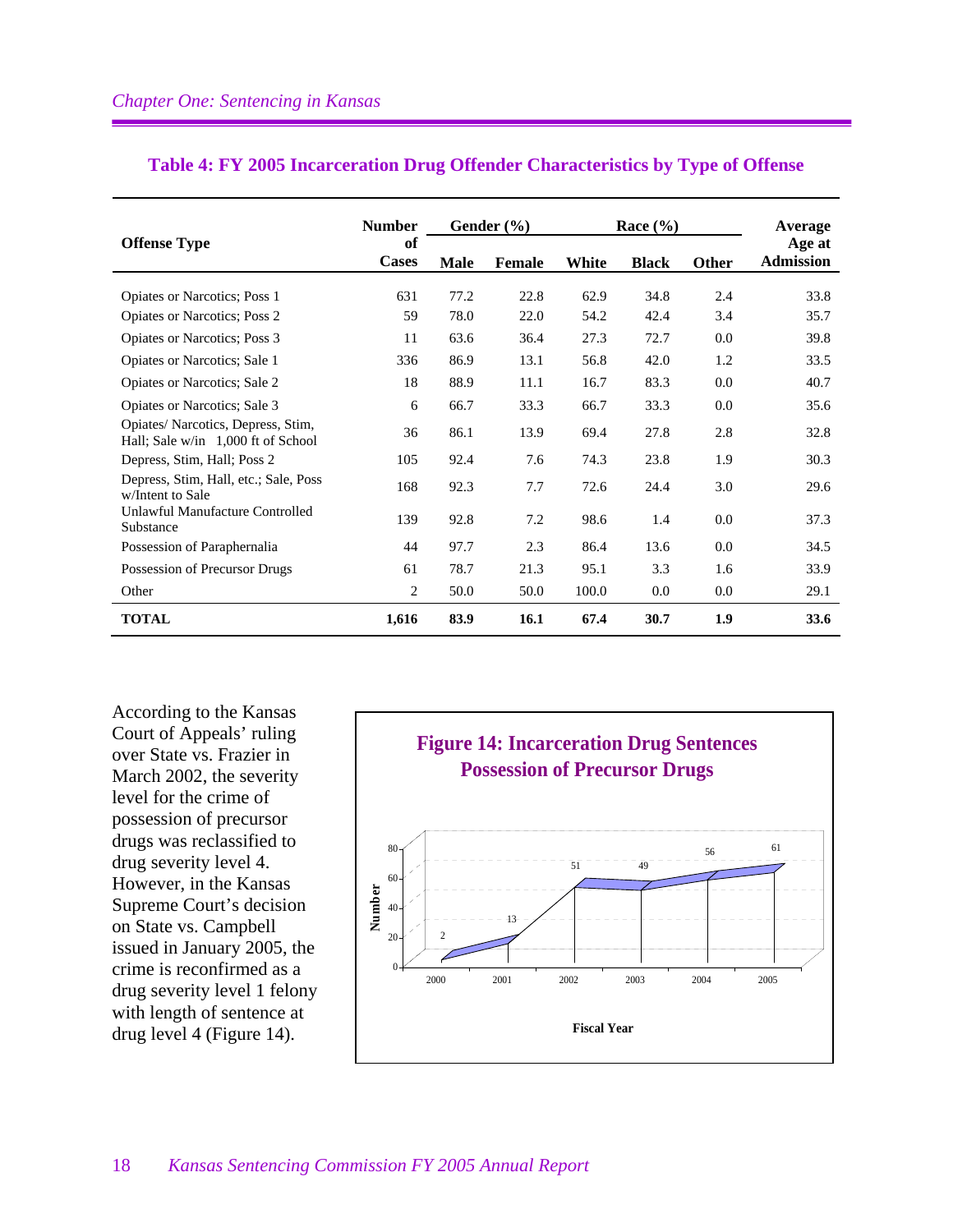#### **Types of Admission and Severity Levels**

The distribution of offenders by types of admission to the Kansas Department of Corrections (KDOC) in FY 2005 is illustrated in Table 5. Condition violators, including probation condition violators, parole/post-release condition violators, and conditional release condition violators, comprised 68.3% of all offenders admitted to state correctional facilities during FY 2005. This represents a percentage decrease of 0.2% from FY 2004 (68.5%). As in the past years, condition violators admitted to prison had a significant impact on the total

admissions to the Department of Corrections in FY 2005.

Another big proportion of prison admissions came from new court commitments and violators with new sentences, which contributed another 31% to the total admissions in FY 2005, representing no percentage change compared with that of FY 2004 (30.9%). However, the trend analysis of new court commitments in the past five years reveals a declining tendency, which is consistent with the dropping crime rates observed statewide and nationwide.

| <b>Admission Type</b>                          | <b>Number of Cases</b> | <b>Percent</b> |
|------------------------------------------------|------------------------|----------------|
| New Court Commitment                           | 1,489                  | 25.9           |
| <b>Probation Condition Violator</b>            | 1,783                  | 31.1           |
| <b>Probation Violator With New Sentence</b>    | 126                    | 2.2            |
| Inmate Received on Interstate Compact          | 6                      | 0.1            |
| Parole/Post-release Condition Violator         | 2,109                  | 36.7           |
| Parole/Post-release Violator With New Sentence | 163                    | 2.8            |
| Paroled to Detainer Returned With New Sentence | 33                     | 0.6            |
| <b>Conditional Release Condition Violator</b>  | 29                     | 0.5            |
| Conditional Release Violator With New Sentence | 3                      | 0.1            |
| <b>TOTAL</b>                                   | 5,741                  | 100.0          |

#### **Table 5: Distribution of FY 2005 Incarceration Sentences by Admission Type**

Table 6 illustrates a distribution of all incarcerated offenders by offense severity level and gender. The highest percentages (over 14%) of all nondrug offenders are found in severity levels 5, 7 and 9 (Figure 15). This severity level distribution of nondrug incarcerated offenders has

remained constant in the past five years. The examination of drug offenders demonstrates that 48.3% of all drug offenders fell on drug severity level 4 (Figure 16), which increased by 5.6% compared with that in FY 2004 (42.7%). Female offenders were convicted more often of drug offenses than of nondrug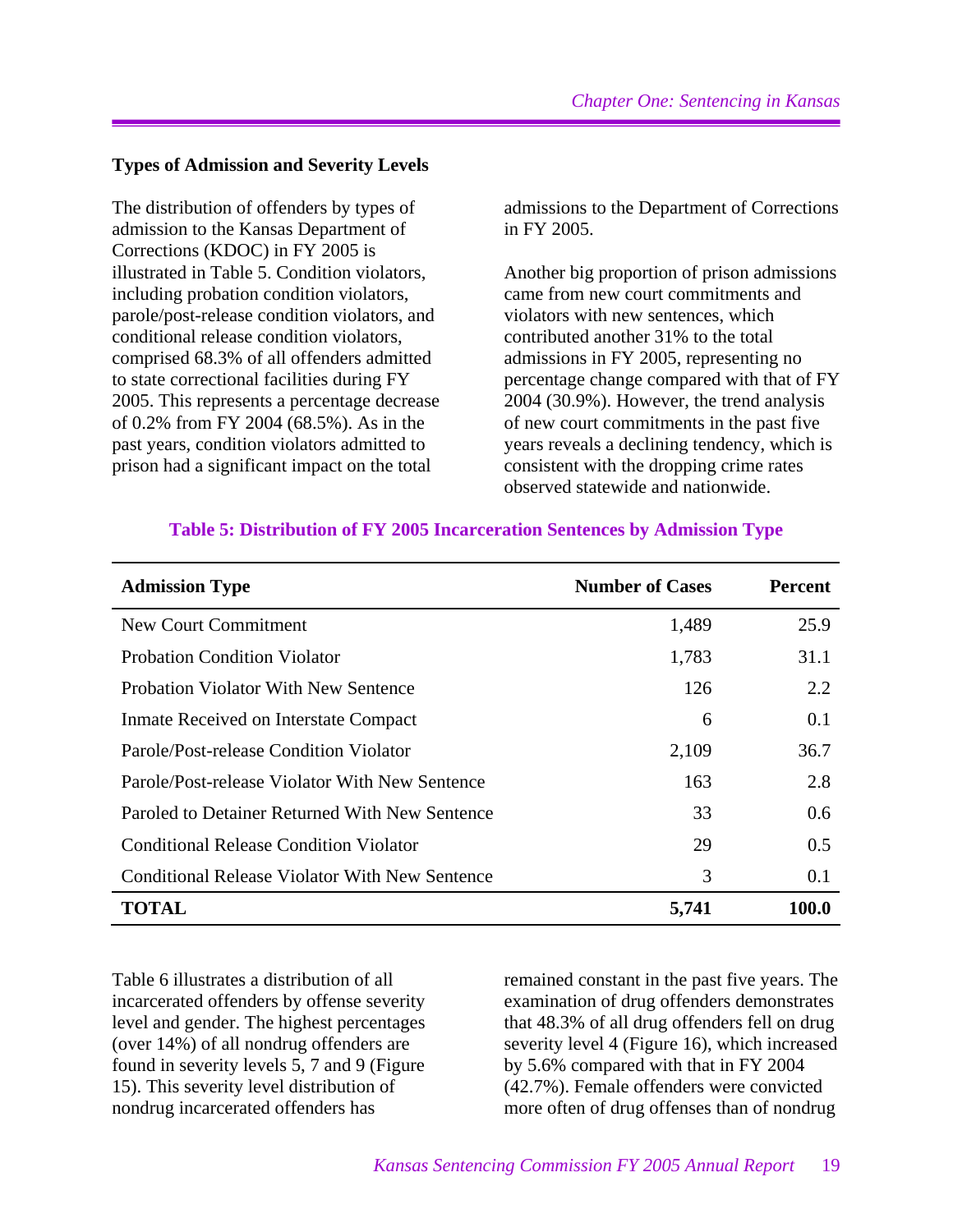offenses (16.1% vs. 8.7%). The highest percentages of female offenders were found

at drug severity level 4 (19.7%) and nondrug severity level 8 (25.3%, Table 6).

|                       |                        | Gender (%)  |        |                  |
|-----------------------|------------------------|-------------|--------|------------------|
| <b>Severity Level</b> | <b>Number of Cases</b> | <b>Male</b> | Female | Subtotal $(\% )$ |
| <b>Drug</b>           |                        |             |        |                  |
| $\mathbf{1}$          | 187                    | 84.5        | 15.5   | 11.6             |
| $\overline{2}$        | 132                    | 84.1        | 15.9   | 8.2              |
| 3                     | 516                    | 89.1        | 10.9   | 31.9             |
| $\overline{4}$        | 781                    | 80.3        | 19.7   | 48.3             |
| <b>Subtotal</b>       | 1,616                  | 83.9        | 16.1   | 100.0            |
| <b>Nondrug</b>        |                        |             |        |                  |
| $\mathbf{1}$          | 96                     | 96.9        | 3.1    | 2.4              |
| $\overline{2}$        | 112                    | 99.1        | 0.9    | 2.7              |
| 3                     | 562                    | 97.9        | 2.1    | 13.7             |
| $\overline{4}$        | 123                    | 95.9        | 4.1    | 3.0              |
| 5                     | 584                    | 94.2        | 5.8    | 14.2             |
| 6                     | 158                    | 92.4        | 7.6    | 3.9              |
| $\tau$                | 809                    | 92.3        | 7.7    | 19.7             |
| 8                     | 462                    | 74.7        | 25.3   | 11.0             |
| 9                     | 737                    | 90.6        | 9.4    | 17.9             |
| 10                    | 235                    | 87.2        | 12.8   | 5.7              |
| Nongrid               | 206                    | 95.6        | 4.4    | 5.0              |
| Offgrid               | 33                     | 97.0        | 3.0    | 0.8              |
| <b>Subtotal</b>       | 4,117                  | 91.3        | 8.7    | 100.0            |
| TOTAL**               | 5,741                  | 89.3        | 10.7   | 100.0            |

# **Table 6: Distribution of FY 2005 Incarceration Sentences by Severity Level and Gender\***

\* Based on 1,616 drug offenders and 4,125 nondrug offenders.<br>\*\* Total number includes 8 offenders whose sourity layels are used.

Total number includes 8 offenders whose severity levels are unknown.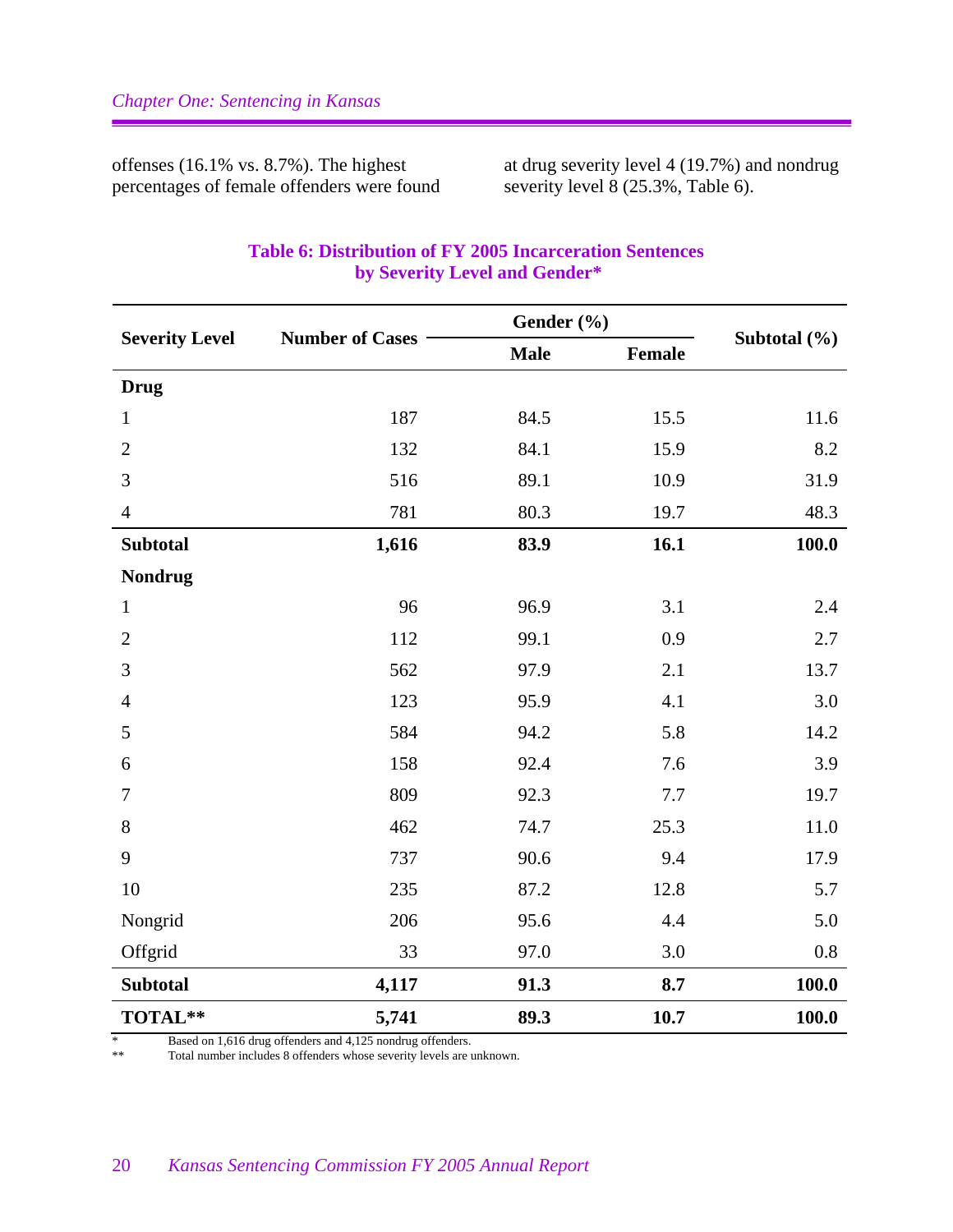

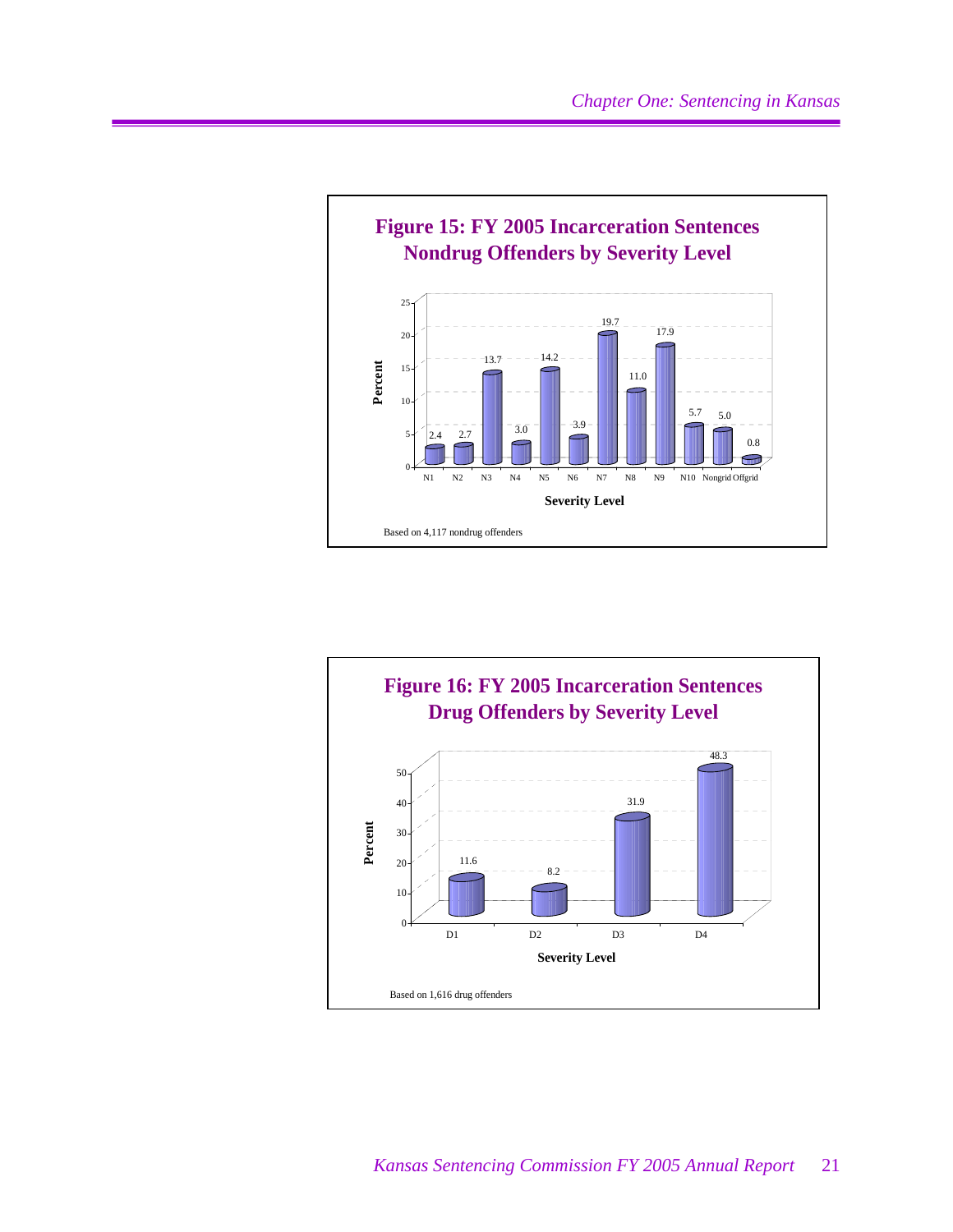#### **PROBATION SENTENCES**

 During FY 2005 the Kansas Sentencing Commission received a total number of 7,776 probation sentences. Of this number, 4,999 were nondrug sentences and 2,777 were drug sentences; non-person offenses made up 79.6% (6,192 sentences) and person offenses made up 20.4% (1,584 sentences, Figure 17). The demographic information of this offender group is described in Figures 18, 19 and 20.



Male offenders accounted for 77% of all probation sentences in FY 2005 decreased by 2.1% compared with that observed in FY 2004 (Figure 18).

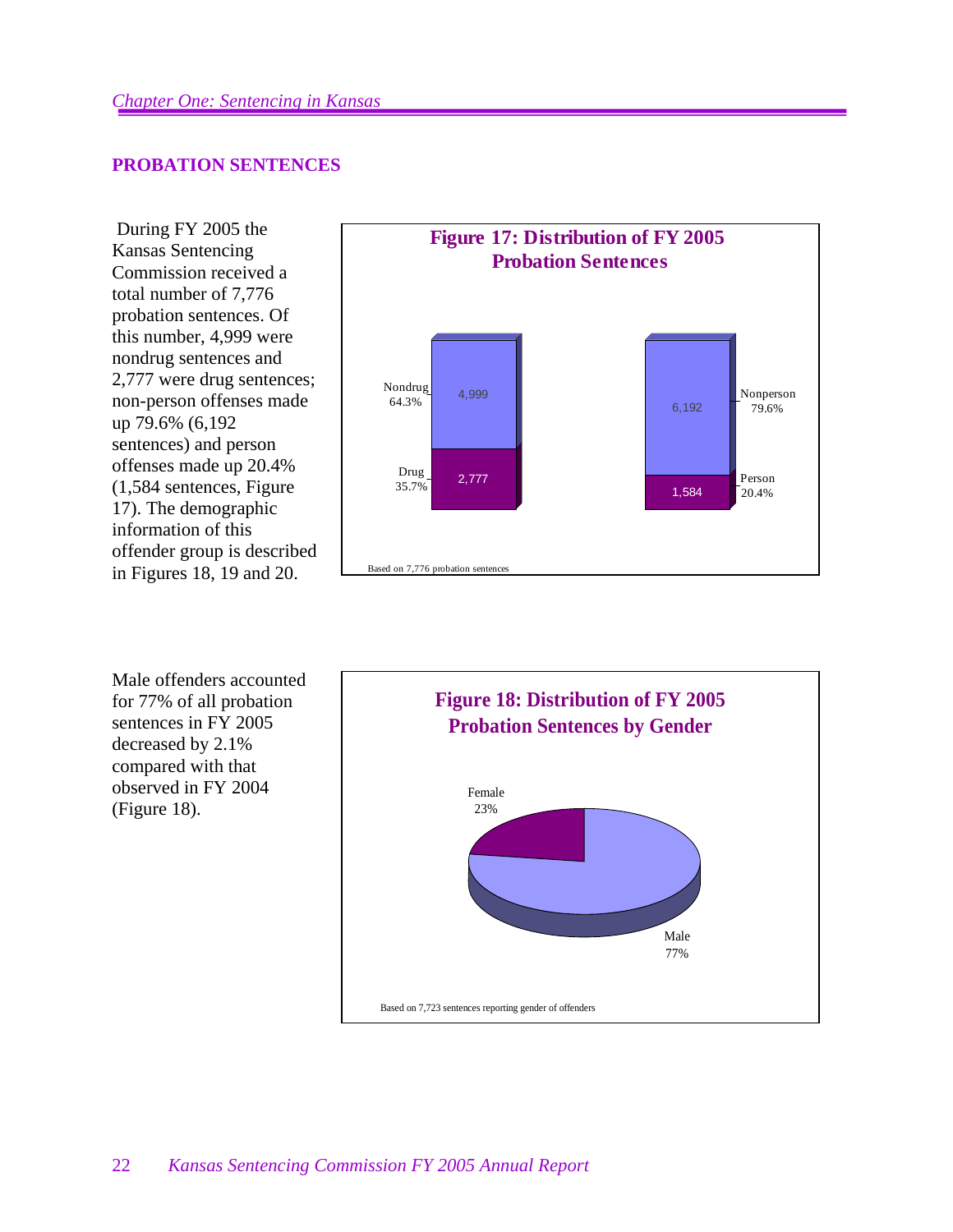White offenders represented 80% of the probation sentences imposed in FY 2005. The percentage change of the white offenders indicates an increase of 0.9% compared with that of FY 2004 (79.1%) and an increase of 1.9% (78.1%) compared with that of FY 2003 (Figure 19).



The biggest age group of probation offenders at the time of sentencing were found to be in their thirties (24.5%), demonstrating no change in the past five years (Figure 20).

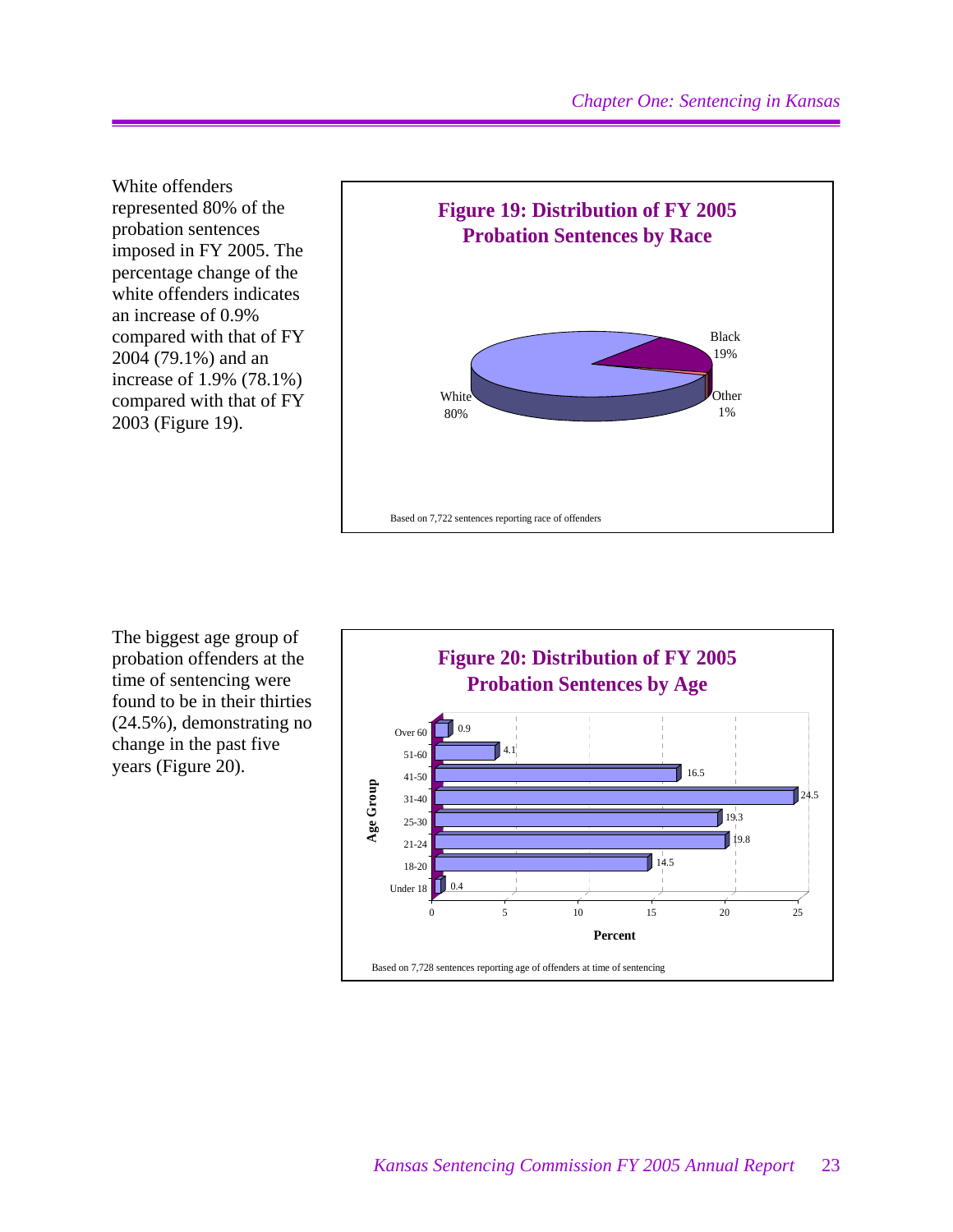#### **Type of Offense and Severity Level**

The characteristics of probation offenders by offense type are presented in Tables 7 and 8. The top ten offenses committed by nondrug offenders on probation include aggravated assault, aggravated battery, burglary, criminal damage to property, criminal threat, DUI, fleeing LEO, forgery, robbery and theft, accounting for 77.1% of the total nondrug probation sentences in FY 2005 (Figure 21), an increase of 2.1% over that of the previous year (75%). In reviewing drug offenders on probation, the largest number of sentences was for possession of drugs, representing 65% of all probation drug offenses (Figure 22).

Males on probation in FY 2005 committed over 90% of the sex offenses and violent crimes of probation sentences such as: criminal threat, domestic battery, fleeing or eluding LEO, failure to register, nonsupport of a child or spouse and possession of firearms and weapons. The highest percentages of female probation nondrug

offenses (over 45%) included forgery, giving worthless checks, identity theft and Medicaid fraud (Table 7).

Racial analysis demonstrates that whites were responsible for 78.7% of all nondrug crimes and 80.1% of all drug offenses; blacks had a little higher conviction percentage for nondrug offenses than drug crimes (19.7% versus 18.8%). The average age at the time of committing offense was 30.8 years old for nondrug offenders and 31.3 years old for drug offenders (Table 7 & Table 8), which didn't show much difference from those in FY 2004.

The characteristics of probation offenders by severity level are presented in Tables 9 and 10. The largest number of probation nondrug sentences fell within nondrug grid severity level 9 (30.8%) and the highest percentage of probation drug sentences fell at drug grid severity level 4 (71.4%). These distributions are pretty consistent with those in the past four years.



# **Figure 21: FY 2005 Top Ten Offenses for Probation Nondrug Sentences**

Based on 4,999 probation nondrug sentences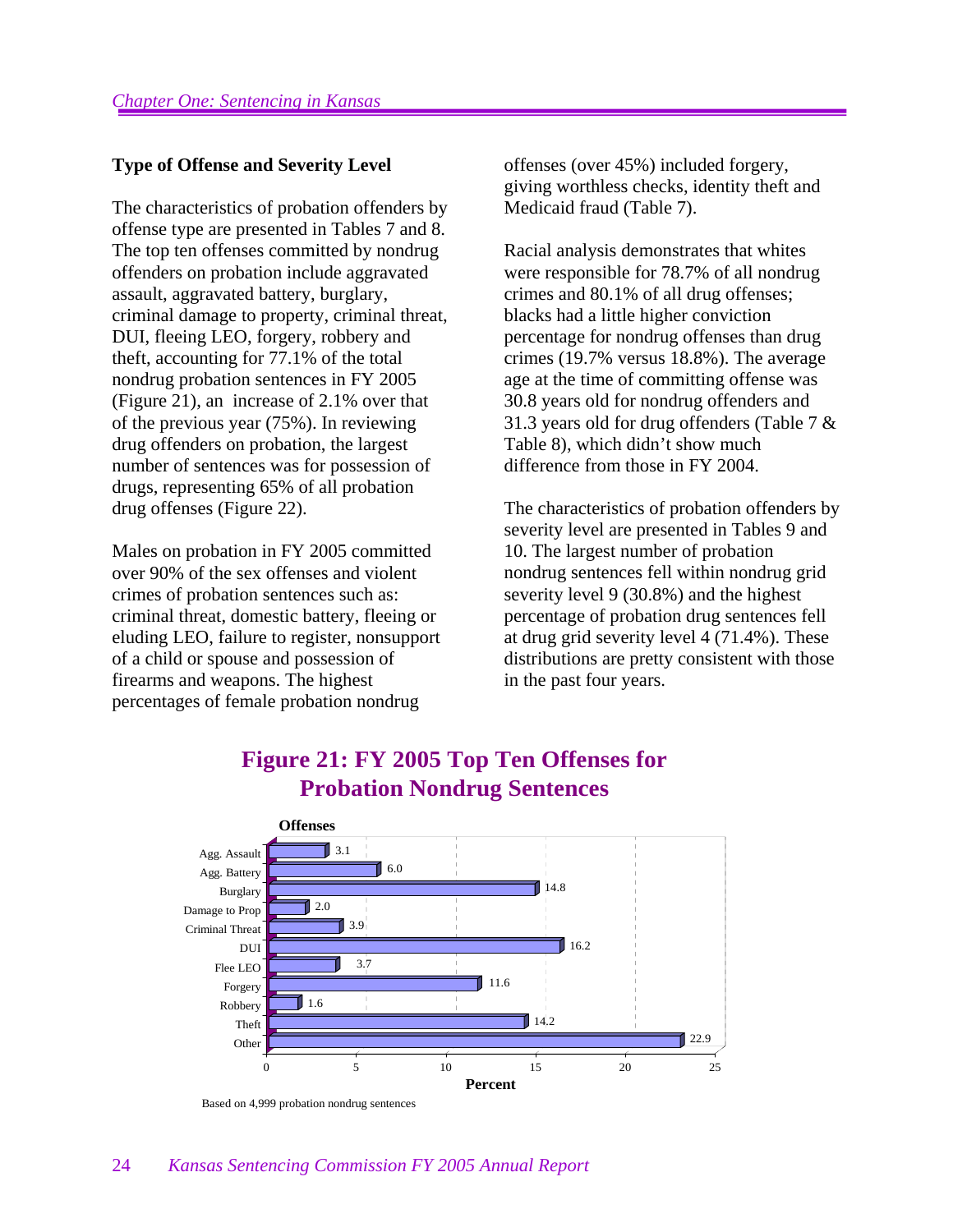

# **Table 7: Characteristics of Probation Nondrug Offenders by Type of Offense –1**

|                              |           |               |             | Gender (%) |       | Race $(\% )$ |              | <b>Offense</b>     |
|------------------------------|-----------|---------------|-------------|------------|-------|--------------|--------------|--------------------|
| <b>Offense Type</b>          | ${\bf N}$ | $\frac{0}{0}$ | <b>Male</b> | Female     | White | <b>Black</b> | <b>Other</b> | Age<br><b>Mean</b> |
| Abuse of Child               | 14        | 0.3           | 50.0        | 50.0       | 78.6  | 21.4         | 0.0          | 35.6               |
| Agg Arson                    | 6         | 0.1           | 80.0        | 20.0       | 80.0  | 20.0         | 0.0          | 36.8               |
| Agg Assault                  | 158       | 3.2           | 86.5        | 13.5       | 70.5  | 28.2         | 1.3          | 30.0               |
| Agg Assault on LEO           | 13        | 0.3           | 84.6        | 15.4       | 69.2  | 30.8         | 0.0          | 29.9               |
| Agg Battery                  | 298       | 6.0           | 87.9        | 12.1       | 70.1  | 27.9         | 2.0          | 28.7               |
| Agg Battery on LEO           | 5         | 0.1           | 80.0        | 20.0       | 60.0  | 40.0         | 0.0          | 31.6               |
| Agg Burglary                 | 55        | 1.1           | 81.8        | 18.2       | 70.9  | 25.5         | 3.6          | 27.7               |
| Agg Escape from Custody      | 21        | 0.4           | 85.7        | 14.3       | 76.2  | 23.8         | 0.0          | 32.7               |
| Agg Fail to Appear           | 33        | 0.7           | 84.4        | 15.6       | 65.6  | 31.3         | 3.1          | 33.6               |
| Agg False Impersonation      | 10        | 0.2           | 90.0        | 10.0       | 80.0  | 20.0         | 0.0          | 31.4               |
| Agg Incest                   | 5         | 0.1           | 100.0       | 0.0        | 100.0 | 0.0          | 0.0          | 45.4               |
| Agg Ind Lib with a Child     | 73        | 1.5           | 97.3        | 2.7        | 89.0  | 11.0         | 0.0          | 27.3               |
| Agg Ind Solicit with a Child | 30        | 0.6           | 96.7        | 3.3        | 93.3  | 6.7          | 0.0          | 34.8               |
| Agg Inter w/Parental Custody | 5         | 0.1           | 40.0        | 60.0       | 100.0 | 0.0          | 0.0          | 33.1               |
| Agg Intimidation of a Victim | 7         | 0.1           | 85.7        | 14.3       | 71.4  | 28.6         | 0.0          | 28.3               |
| Agg Robbery                  | 26        | 0.5           | 88.5        | 11.5       | 50.0  | 50.0         | 0.0          | 24.0               |
| Agg Sex Battery with Child   | 16        | 0.3           | 100.0       | 0.0        | 62.5  | 25.0         | 12.5         | 29.7               |
| Agg Weapon Violation         | 6         | 0.1           | 100.0       | 0.0        | 33.3  | 50.0         | 16.7         | 36.5               |
| Aiding Felon                 | 21        | 0.4           | 76.2        | 23.8       | 61.9  | 38.1         | 0.0          | 28.2               |
| Arrange Sale/Purchase Drug   | 6         | 0.1           | 66.7        | 33.3       | 100.0 | 0.0          | 0.0          | 32.4               |
| Arson                        | 30        | 0.6           | 80.0        | 20.0       | 80.0  | 20.0         | 0.0          | 29.9               |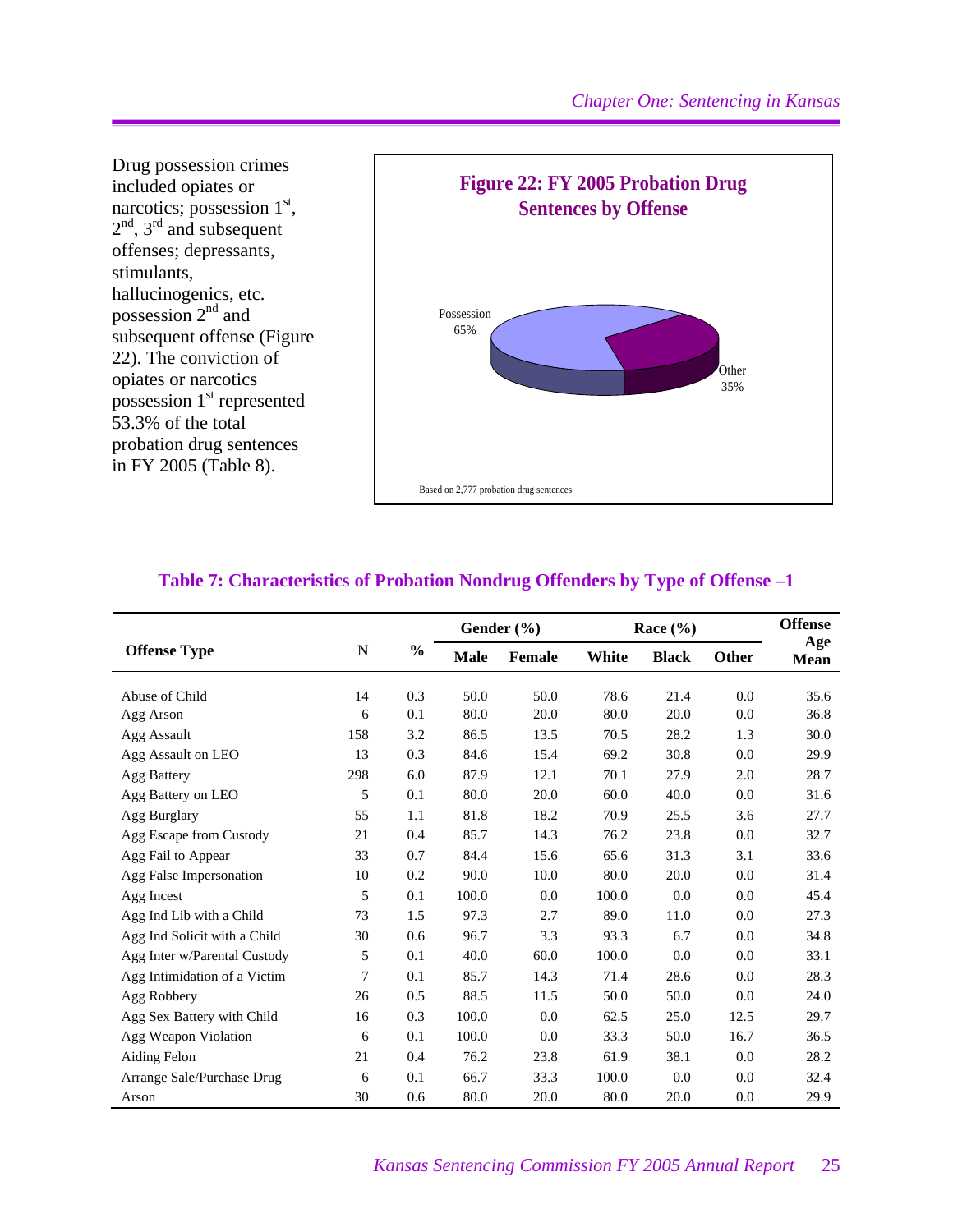|                                  |                  |               | Gender (%)  |               |       | Race $(\% )$ |         | <b>Offense</b> |
|----------------------------------|------------------|---------------|-------------|---------------|-------|--------------|---------|----------------|
| <b>Offense Type</b>              | $\mathbf N$      | $\frac{0}{0}$ | <b>Male</b> | <b>Female</b> | White | <b>Black</b> | Other   | Age<br>Mean    |
| <b>Banking Embezzlement</b>      | 6                | 0.1           | 0.0         | 100.0         | 83.3  | 16.7         | 0.0     | 39.1           |
| Battery on LEO                   | 18               | 0.4           | 61.1        | 38.9          | 66.7  | 33.3         | 0.0     | 28.0           |
| <b>Burglary</b>                  | 738              | 14.8          | 89.8        | 10.2          | 83.9  | 14.2         | 1.9     | 25.4           |
| Computer Crime                   | 15               | 0.3           | 66.7        | 33.3          | 100.0 | 0.0          | 0.0     | 28.6           |
| Contribute Child Misconduct      | 12               | 0.2           | 75.0        | 25.0          | 91.7  | 0.0          | 8.3     | 25.1           |
| Crim Damage of Property          | 98               | $2.0\,$       | 83.7        | 16.3          | 79.6  | 17.3         | 3.1     | 26.0           |
| Criminal Threat                  | 197              | 3.9           | 91.3        | 8.7           | 76.0  | 21.4         | 2.6     | 31.7           |
| Criminal Use of Exlosives        | 7                | 0.1           | 100.0       | 0.0           | 100.0 | 0.0          | $0.0\,$ | 25.7           |
| Crim Use of Financial Card       | 38               | $0.8\,$       | 60.5        | 39.5          | 65.8  | 28.9         | 5.3     | 29.3           |
| <b>Domestic Battery</b>          | 11               | 0.2           | 100.0       | 0.0           | 81.8  | 18.2         | 0.0     | 30.8           |
| Drug without Tax Stamps          | 68               | 1.4           | 82.4        | 17.6          | 82.4  | 17.6         | 0.0     | 30.4           |
| <b>DUI</b>                       | 811              | 16.2          | 84.4        | 15.6          | 91.3  | 7.3          | 1.4     | 38.7           |
| Failure to Register              | 24               | 0.5           | 100.0       | 0.0           | 79.2  | 20.8         | 0.0     | 37.1           |
| <b>False Writing</b>             | 73               | 1.5           | 58.3        | 41.7          | 73.6  | 25.0         | 1.4     | 31.6           |
| Fleeing/Eluding LEO              | 183              | 3.7           | 91.7        | 8.3           | 69.6  | 29.3         | 1.1     | 29.0           |
| Forgery                          | 578              | 11.6          | 45.7        | 54.3          | 72.3  | 25.9         | 1.8     | 30.0           |
| Giving Worthless Check           | 68               | 1.4           | 49.3        | 50.7          | 86.6  | 10.4         | 3.0     | 34.4           |
| <b>Identity Theft</b>            | 54               | 1.1           | 40.7        | 59.3          | 81.5  | 18.5         | 0.0     | 31.0           |
| Ind Liberties with a Child       | 18               | 0.4           | 94.4        | 5.6           | 77.8  | 22.2         | $0.0\,$ | 33.0           |
| Ind Solicitation with a Child    | $28\,$           | 0.6           | 96.4        | 3.6           | 100.0 | 0.0          | 0.0     | 26.1           |
| Involuntary Manslaughter         | 11               | 0.2           | 100.0       | 0.0           | 72.7  | 27.3         | 0.0     | 27.3           |
| Kidnapping                       | 7                | 0.1           | 85.7        | 14.3          | 71.4  | 14.3         | 14.3    | 33.5           |
| Lewd and Lascivious Behavior     | 9                | 0.2           | 100.0       | 0.0           | 88.9  | 11.1         | 0.0     | 35.6           |
| Medicaid Fraud                   | 8                | 0.2           | 37.5        | 62.5          | 87.5  | 12.5         | $0.0\,$ | 39.0           |
| Non-Support of a Child           | 41               | $0.8\,$       | 97.6        | 2.4           | 95.1  | 4.9          | $0.0\,$ | 35.5           |
| <b>Obtain Prescription Drug</b>  | 6                | 0.1           | 50.0        | 50.0          | 100.0 | 0.0          | 0.0     | 38.2           |
| <b>Obstruct Legal Process</b>    | 69               | 1.4           | 87.0        | 13.0          | 76.8  | 21.7         | 1.4     | 29.7           |
| Possession of Firearms           | 55               | 1.1           | 96.4        | 3.6           | 54.5  | 40.0         | 5.5     | 29.5           |
| Rape                             | 5                | 0.1           | 100.0       | 0.0           | 80.0  | 20.0         | 0.0     | 20.8           |
| Robbery                          | 82               | 1.6           | 82.9        | 17.1          | 57.3  | 41.5         | 1.2     | 26.5           |
| <b>Securities Crimes</b>         | 7                | 0.1           | 100.0       | 0.0           | 100.0 | 0.0          | $0.0\,$ | 48.6           |
| Sex Exploitation of a Child      | 11               | 0.2           | 90.9        | 9.1           | 100.0 | 0.0          | 0.0     | 36.4           |
| <b>Stalking</b>                  | $\boldsymbol{7}$ | $0.1\,$       | 83.3        | 16.7          | 100.0 | $0.0\,$      | $0.0\,$ | 39.5           |
| Theft                            | 711              | 14.2          | 68.8        | 31.2          | 75.0  | 23.7         | 1.3     | 30.7           |
| Traffic in Contraband            | $25\,$           | $0.5\,$       | 64.0        | 36.0          | 84.0  | 12.0         | $4.0\,$ | 30.6           |
| <b>Unlawful Sexual Relations</b> | $\sqrt{5}$       | 0.1           | 100.0       | $0.0\,$       | 60.0  | 40.0         | $0.0\,$ | 34.1           |
| Unlawful Voluntary Sex Relation  | 17               | 0.3           | 94.1        | 5.9           | 88.2  | 11.8         | $0.0\,$ | 18.5           |
| Voluntary Manslaughter           | $\sqrt{5}$       | $0.1\,$       | $80.0\,$    | 20.0          | 20.0  | 60.0         | 20.0    | 27.3           |
| Weapon                           | 6                | 0.1           | 100.0       | $0.0\,$       | 100.0 | $0.0\,$      | $0.0\,$ | 32.4           |
| Other                            | 29               | 0.6           | 76.9        | 23.1          | 84.6  | 15.4         | $0.0\,$ | 32.0           |
| <b>TOTAL</b>                     | 4,999            | 100.0         | 78.1        | 21.9          | 78.7  | 19.7         | 1.6     | 30.8           |

# **Table 7: Characteristics of Probation Nondrug Offenders by Type of Offense – 2**

Note: Due to missing data, each category is based on different numbers: Gender, N=4,961; Race, N=4,960; and Age, N=4,966.

# 26 *Kansas Sentencing Commission FY 2005 Annual Report*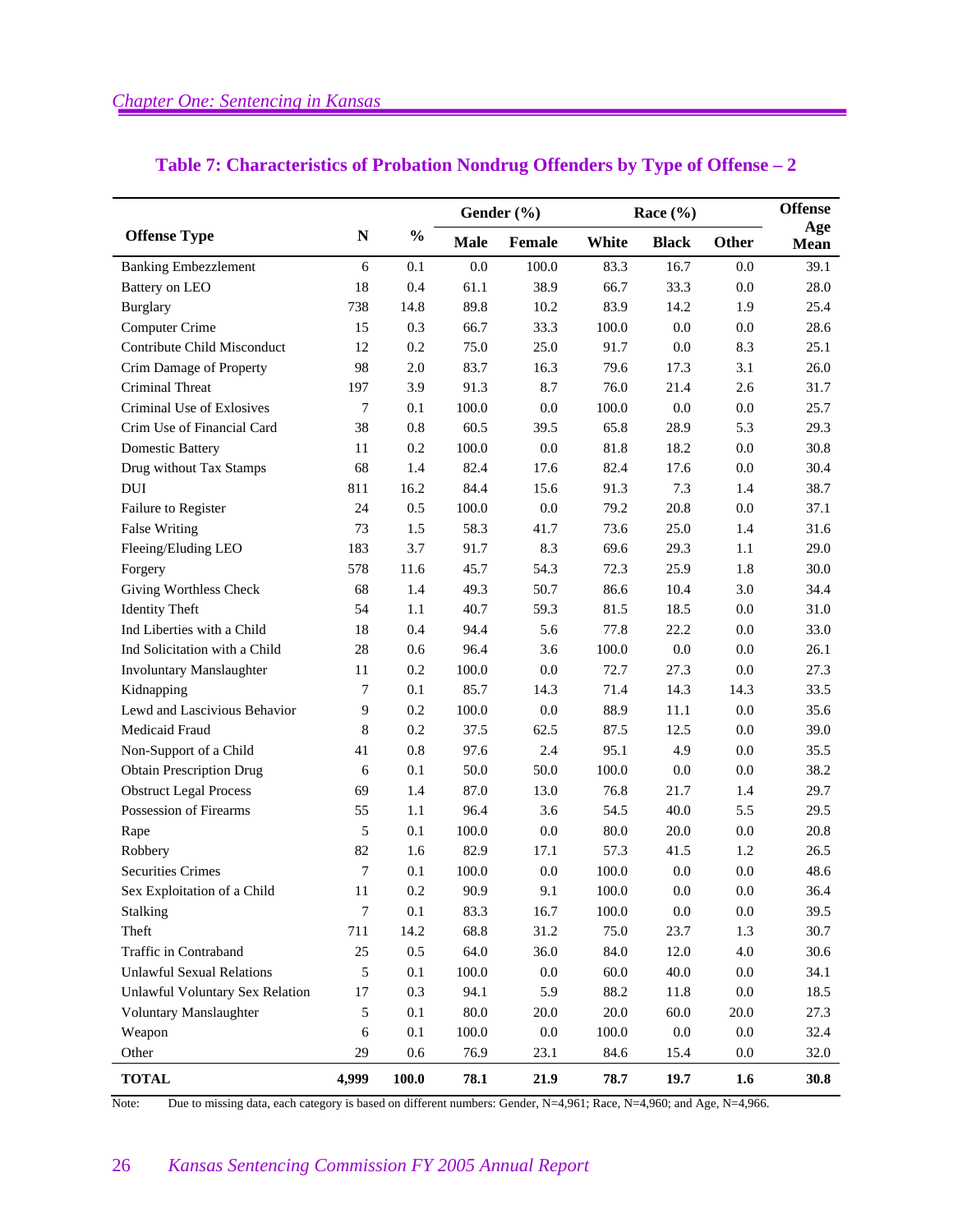|                                                                           |       |       |       | Gender $(\% )$ |       | Race $(\% )$ |              | <b>Offense</b>     |
|---------------------------------------------------------------------------|-------|-------|-------|----------------|-------|--------------|--------------|--------------------|
| <b>Offense Type</b>                                                       | N     | $\%$  | Male  | <b>Female</b>  | White | <b>Black</b> | <b>Other</b> | Age<br><b>Mean</b> |
| Opiates or Narcotics; Poss 1                                              | 1,481 | 53.3  | 71.7  | 28.3           | 79.1  | 19.9         | 1.0          | 32.1               |
| <b>Opiates or Narcotics</b> ; Poss 2                                      | 5     | 0.2   | 40.0  | 60.0           | 60.0  | 40.0         | 0.0          | 41.6               |
| Opiates or Narcotics; Sale 1                                              | 319   | 11.5  | 71.9  | 28.1           | 73.2  | 25.2         | 1.6          | 31.4               |
| Opiates/Narcotics, Depress, Stim.<br>Hall; Sale $w/in 1,000$ ft of School | 13    | 0.5   | 76.9  | 23.1           | 69.2  | 30.8         | 0.0          | 28.5               |
| Depress, Stim, Hall, etc.; Sale, Poss<br>w/Intent to Sale                 | 289   | 10.4  | 87.1  | 12.9           | 74.6  | 24.7         | 0.7          | 28.7               |
| Depress, Stim, Hall; Poss 2                                               | 315   | 11.3  | 85.1  | 14.9           | 81.6  | 16.8         | 1.6          | 28.6               |
| Possession of Paraphernalia                                               | 152   | 5.5   | 80.3  | 19.7           | 92.1  | 7.2          | 0.7          | 31.3               |
| Possession of Precursor Drugs                                             | 92    | 3.3   | 63.0  | 37.0           | 96.7  | 1.1          | 2.2          | 32.2               |
| Simulated Controlled Substances                                           | 5     | 0.2   | 80.0  | 20.0           | 80.0  | 20.0         | 0.0          | 33.6               |
| Unlawful Manufacture Controlled<br>Substance                              | 103   | 3.7   | 82.7  | 17.3           | 96.9  | 0.0          | 3.1          | 34.4               |
| Other                                                                     | 3     | 0.1   | 100.0 | 0.0            | 66.7  | 33.3         | 0.0          | 36.0               |
| <b>TOTAL</b>                                                              | 2,777 | 100.0 | 75.4  | 24.6           | 80.1  | 18.8         | 1.2          | 31.3               |

# **Table 8: Characteristics of Probation Drug Offenders by Type of Offense**

Note: Due to missing data, each category is based on different numbers: Gender, N=2,762; Race, N=2,762; and Age, N=2,762.

|                       |                |               |             | Gender $(\% )$ |       | Race $(\% )$ |              | <b>Offense</b>     |
|-----------------------|----------------|---------------|-------------|----------------|-------|--------------|--------------|--------------------|
| <b>Severity Level</b> | N              | $\frac{0}{0}$ | <b>Male</b> | <b>Female</b>  | White | <b>Black</b> | <b>Other</b> | Age<br><b>Mean</b> |
| N1                    | $\overline{4}$ | 0.1           | 100.0       | 0.0            | 75.0  | 25.0         | 0.0          | 21.4               |
| N <sub>3</sub>        | 46             | 0.9           | 93.5        | 6.5            | 76.1  | 23.9         | 0.0          | 25.3               |
| N <sub>4</sub>        | $\overline{4}$ | 0.1           | 100.0       | 0.0            | 100.0 | 0.0          | 0.0          | 28.7               |
| N <sub>5</sub>        | 223            | 4.5           | 85.7        | 14.3           | 71.7  | 25.6         | 2.7          | 28.7               |
| N <sub>6</sub>        | 61             | 1.2           | 90.2        | 9.8            | 82.0  | 18.0         | 0.0          | 30.6               |
| N7                    | 1,053          | 21.1          | 85.0        | 15.0           | 79.4  | 18.9         | 1.7          | 28.1               |
| N8                    | 793            | 15.9          | 55.5        | 44.5           | 72.9  | 25.4         | 1.8          | 29.9               |
| N <sub>9</sub>        | 1,539          | 30.8          | 79.0        | 21.0           | 76.6  | 21.6         | 1.9          | 29.5               |
| N <sub>10</sub>       | 454            | 9.0           | 78.9        | 21.1           | 75.1  | 24.0         | 0.9          | 31.2               |
| Nongrid               | 822            | 16.4          | 84.6        | 15.4           | 91.2  | 7.4          | 1.4          | 38.6               |
| <b>TOTAL</b>          | 4.999          | 100.0         | 78.1        | 21.9           | 78.7  | 19.7         | 1.6          | 30.8               |

#### **Table 9: Characteristics of Probation Nondrug Offenders by Severity Level**

Note: Due to missing data, each category is based on different numbers: Gender, N=4,961; Race, N=4,960; and Age, N=4,966.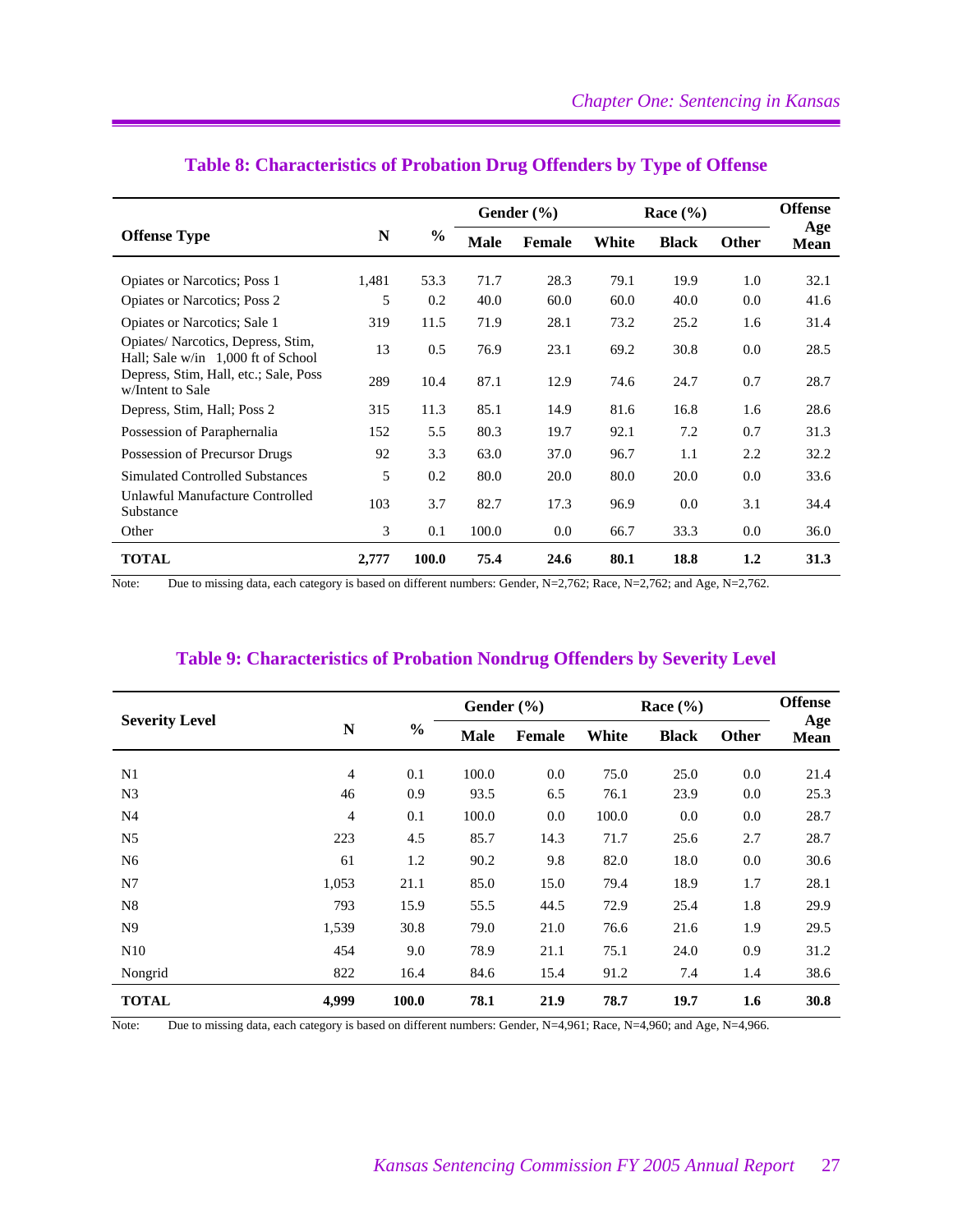|                       |       |               | Gender $(\% )$ |               | Race $(\% )$ |              |              | <b>Offense</b>     |
|-----------------------|-------|---------------|----------------|---------------|--------------|--------------|--------------|--------------------|
| <b>Severity Level</b> | N     | $\frac{6}{9}$ | <b>Male</b>    | <b>Female</b> | White        | <b>Black</b> | <b>Other</b> | Age<br><b>Mean</b> |
|                       |       |               |                |               |              |              |              |                    |
| D1                    | 121   | 4.4           | 70.9           | 29.1          | 98.3         | 0.9          | 0.9          | 33.6               |
| D2                    | 20    | 0.7           | 70.0           | 30.0          | 70.0         | 30.0         | 0.0          | 32.1               |
| D <sub>3</sub>        | 653   | 23.5          | 79.3           | 20.7          | 75.3         | 23.1         | 1.5          | 30.4               |
| D4                    | 1,983 | 71.4          | 74.5           | 25.5          | 80.6         | 18.3         | 1.1          | 31.5               |
| <b>TOTAL</b>          | 2,777 | <b>100.0</b>  | 75.4           | 24.6          | 80.1         | 18.8         | 1.2          | 31.3               |

#### **Table 10: Characteristics of Probation Drug Offenders by Severity Level**

Note: Due to missing data, each category is based on different numbers: Gender, N=2,762; Race, N=2,762 and Age, N=2,762.

#### **SB 123 Drug Treatment Offenders**

The implementation of Senate Bill 123 started on November  $1<sup>st</sup>$ , 2003. This law provides mandatory certified drug abuse treatment for a defined target population of nonviolent adult drug offenders who have been convicted of drug crimes under K.S.A. 65-4160 or 65-4162.

A total number of 1,105 sentences in FY 2005 were imposed to SB 123 drug treatment programs, representing nearly 40% of the total drug probation sentences (2,777). Of these sentences, almost 80%

were convicted of the crime of drug possession under K.S.A. 65-4160 and 19.3% were convicted of the crime of drug possession under K.S.A. 65-4162. Johnson County imposed most SB 123 drug treatment sentences (150) followed by Sedgwick (143), Saline (77), Reno (66), Shawnee (57) and Harvey (57) counties (Figure 24).

In addition, 127 drug treatment sentences were revoked during FY 2005. Of this number, 58 were revoked to prison. The average period between original sentence and revocation hearing was 6.7 months.

The offenders at drug severity level 4 accounted for 99.5% and 0.5% of the offenders fell at drug severity level 1. White males were still the majority of the treatment offenders. The average age of the drug treatment offenders was 32 years old, which is the same with that of FY 2004 (Figure 23).

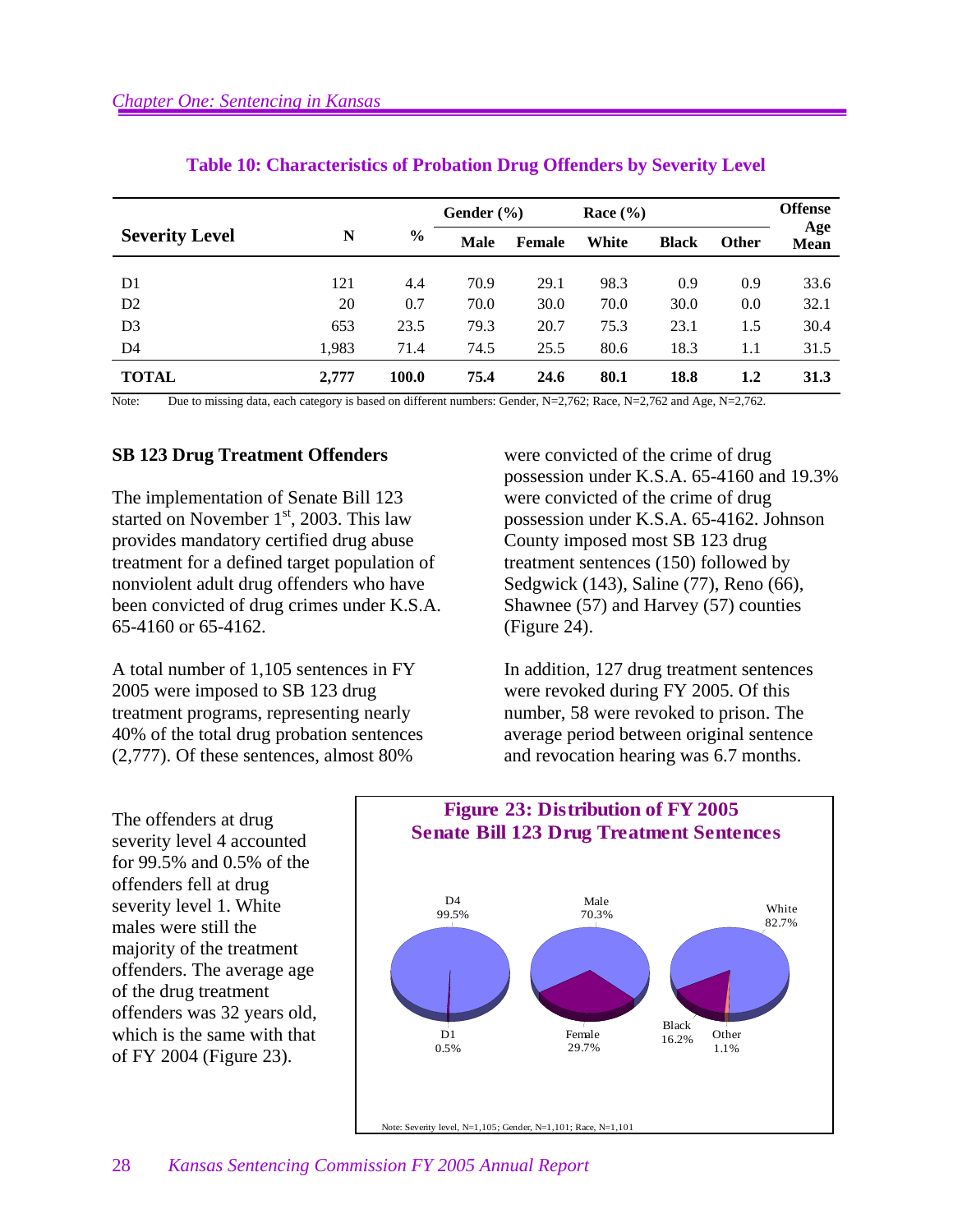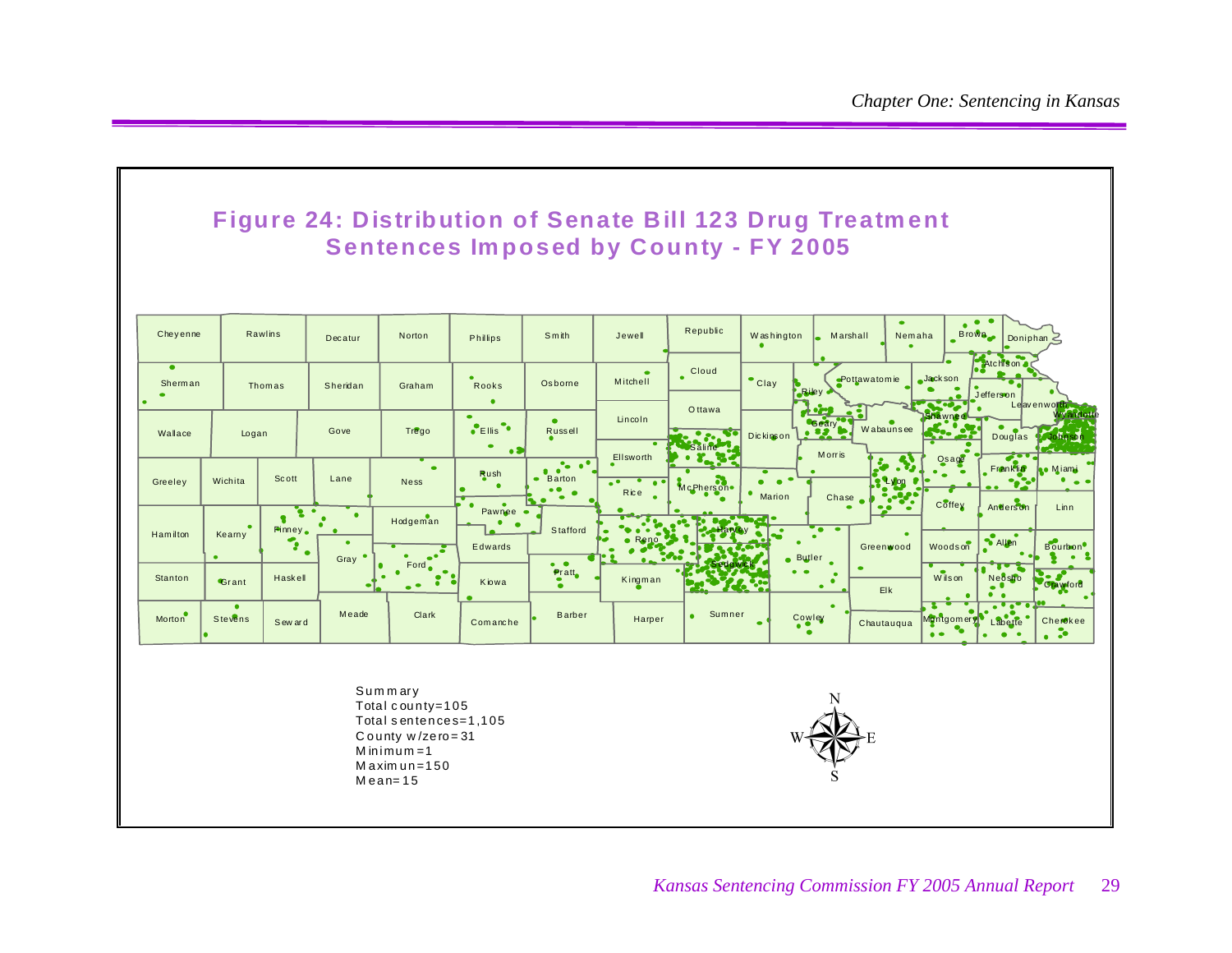#### **Criminal History and Length of Probation**

In FY 2005, there were 7,000 probation sentences reported to the Commission with assigned criminal history categories, representing 90% of all the probation sentences (7,776). The largest number of this group fell within criminal history category I (34% or 2,387 sentences), representing having no previous criminal history or one misdemeanor conviction (Figure 25). Further analysis of the offenders with criminal history category I reveals that they accounted for 32.6% of offenders on the nondrug grid and 36.4% of offenders on the drug grid.

Approximately 88% of nondrug offenders fell within the presumptive probation boxes (Table 11), while 61.7% of probation drug offenders were sentenced within the presumptive probation boxes (Table 12). In reviewing border box sentences, only 4% of nondrug offenders were found to be at severity level 5 with criminal history

categories H and I and severity level 6 with criminal history category G, while 21.7% of drug probation sentences fell within severity level 3 with criminal history categories E to I, which are designated as border boxes (Tables 11 and 12).

In the Legislation of year 2003, drug severity level 4 with criminal history categories E and F are reclassified as presumptive probation boxes, effective on November 1, 2003. The sentencing data in border boxes implies that drug offenders tend to be sentenced to probation more frequently than do nondrug offenders when their offense types and criminal history categories fell within the border boxes.

Tables 11 and 12 contain the probation terms of probation sentences by severity levels. The average length of probation for nondrug offenders was 17.5 months, while the average length of probation for drug offenders was 16.3 months, which are very constant to those of the past five years.

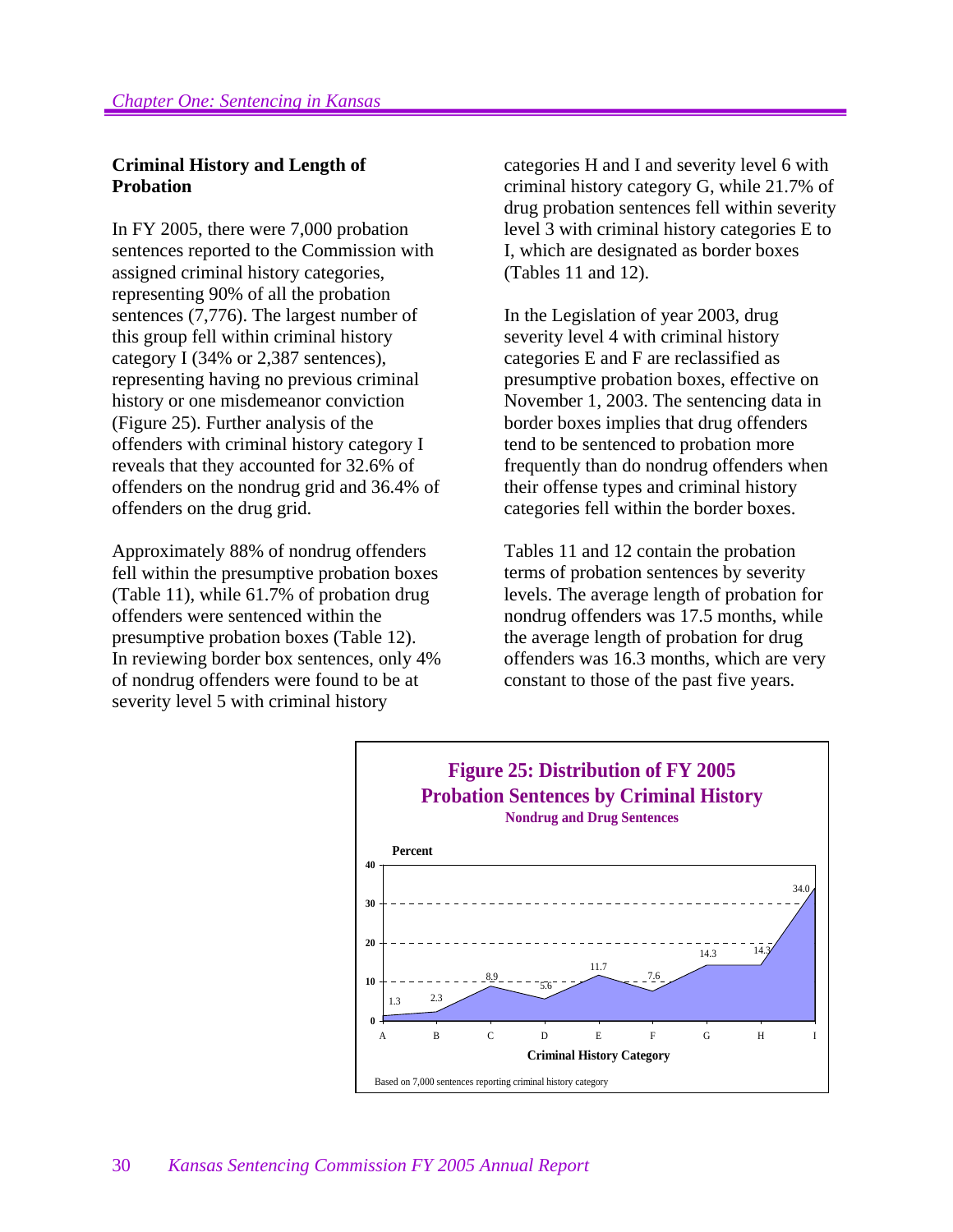| <b>Severity</b> | N            |                | <b>Criminal History Class</b> |                |                |                |                |                |                |                |                            |  |  |
|-----------------|--------------|----------------|-------------------------------|----------------|----------------|----------------|----------------|----------------|----------------|----------------|----------------------------|--|--|
| Level           |              | $\mathbf A$    | $\bf{B}$                      | $\mathbf C$    | D              | E              | $\mathbf F$    | $\mathbf G$    | $\mathbf H$    | $\mathbf I$    | Length in<br><b>Months</b> |  |  |
| N1              | 4            | $\overline{0}$ | $\overline{0}$                | $\overline{0}$ | $\overline{0}$ | $\overline{0}$ | $\overline{0}$ | $\mathbf{0}$   | $\overline{2}$ | $\overline{2}$ | 48.0                       |  |  |
| N2              | $\mathbf{0}$ | $\overline{0}$ | $\overline{0}$                | $\overline{0}$ | $\overline{0}$ | $\overline{0}$ | $\overline{0}$ | $\overline{0}$ | $\overline{0}$ | $\overline{0}$ | N/A                        |  |  |
| N <sub>3</sub>  | 46           | $\overline{0}$ | 1                             | $\overline{1}$ |                | 3              |                | 3              | 8              | 28             | 40.6                       |  |  |
| N <sub>4</sub>  | 4            | $\overline{0}$ | $\overline{0}$                | $\overline{0}$ | $\overline{0}$ | $\overline{0}$ |                | 1              | $\overline{0}$ | $\overline{2}$ | 36.0                       |  |  |
| N <sub>5</sub>  | 223          | 3              | 3                             | $\overline{4}$ | 20             | 9              | $\overline{2}$ | 20             | 41             | 121            | 36.4                       |  |  |
| N <sub>6</sub>  | 61           | $\overline{0}$ | $\overline{0}$                | $\overline{1}$ | $\overline{1}$ | 1              | $\overline{2}$ | 9              | 11             | 36             | 26.3                       |  |  |
| N7              | 1,053        | 15             | 31                            | 117            | 90             | 90             | 67             | 132            | 137            | 374            | 23.5                       |  |  |
| N8              | 793          | 13             | 19                            | 90             | 41             | 146            | 62             | 109            | 99             | 214            | 18.2                       |  |  |
| N9              | 1,539        | 32             | 43                            | 192            | 98             | 210            | 116            | 196            | 211            | 439            | 12.8                       |  |  |
| N10             | 454          | 8              | 12                            | 41             | 48             | 57             | 28             | 46             | 70             | 144            | 12.4                       |  |  |
| Nongrid         | 822          | $\mathbf{1}$   | $\boldsymbol{0}$              | 3              | $\overline{2}$ | $\overline{2}$ | 5              | $\tau$         | 12             | 17             | 13.6                       |  |  |
| <b>TOTAL</b>    | 4,999        | 72             | 109                           | 449            | 301            | 518            | 284            | 523            | 591            | 1,377          | 17.5                       |  |  |

# **Table 11: Criminal History and Probation Length by Severity Level – Nondrug Offenders**

Note: Criminal history classes are based on 4,224 cases reporting criminal history category.

Legend:<br>**Presumptive Prison Border Boxes** Presumptive Probation

# **Table 12: Criminal History and Probation Length by Severity Level – Drug Offenders**

| <b>Severity</b>           | N     |                     |    |                              |                | <b>Criminal History Class</b> |                                                                                        |                |                |       | Average<br><b>Probation</b> |
|---------------------------|-------|---------------------|----|------------------------------|----------------|-------------------------------|----------------------------------------------------------------------------------------|----------------|----------------|-------|-----------------------------|
| Level                     |       | A                   | B  | $\mathbf C$                  | D              | E                             | F                                                                                      | G              | $\bf H$        | 1     | Length in<br><b>Months</b>  |
| D1                        | 121   |                     |    | 8                            | $\overline{2}$ | 18                            | A                                                                                      | 21             | 12             | 50    | 17.4                        |
| D <sub>2</sub>            | 20    | $\theta$            |    | $\overline{4}$               | $\Omega$       | 3                             | $\Omega$                                                                               | $\overline{2}$ | $\overline{2}$ | 8     | 31.5                        |
| D <sub>3</sub>            | 653   |                     | 5  | 21                           | 23             | 54                            | 70                                                                                     | 109            | 97             | 273   | 18.7                        |
| D4                        | 1,983 | 20                  | 42 | 139                          | 69             | 224                           | 170                                                                                    | 343            | 297            | 679   | 15.1                        |
| <b>TOTAL</b>              | 2,777 | 22                  | 49 | 172                          | 94             | 299                           | 247                                                                                    | 475            | 408            | 1,010 | 16.3                        |
| Note:<br>Legend:          |       |                     |    |                              |                |                               | Criminal history classes are based on 2,776 cases reporting criminal history category. |                |                |       |                             |
| <b>Presumptive Prison</b> |       | <b>Border Boxes</b> |    | <b>Presumptive Probation</b> |                |                               |                                                                                        |                |                |       |                             |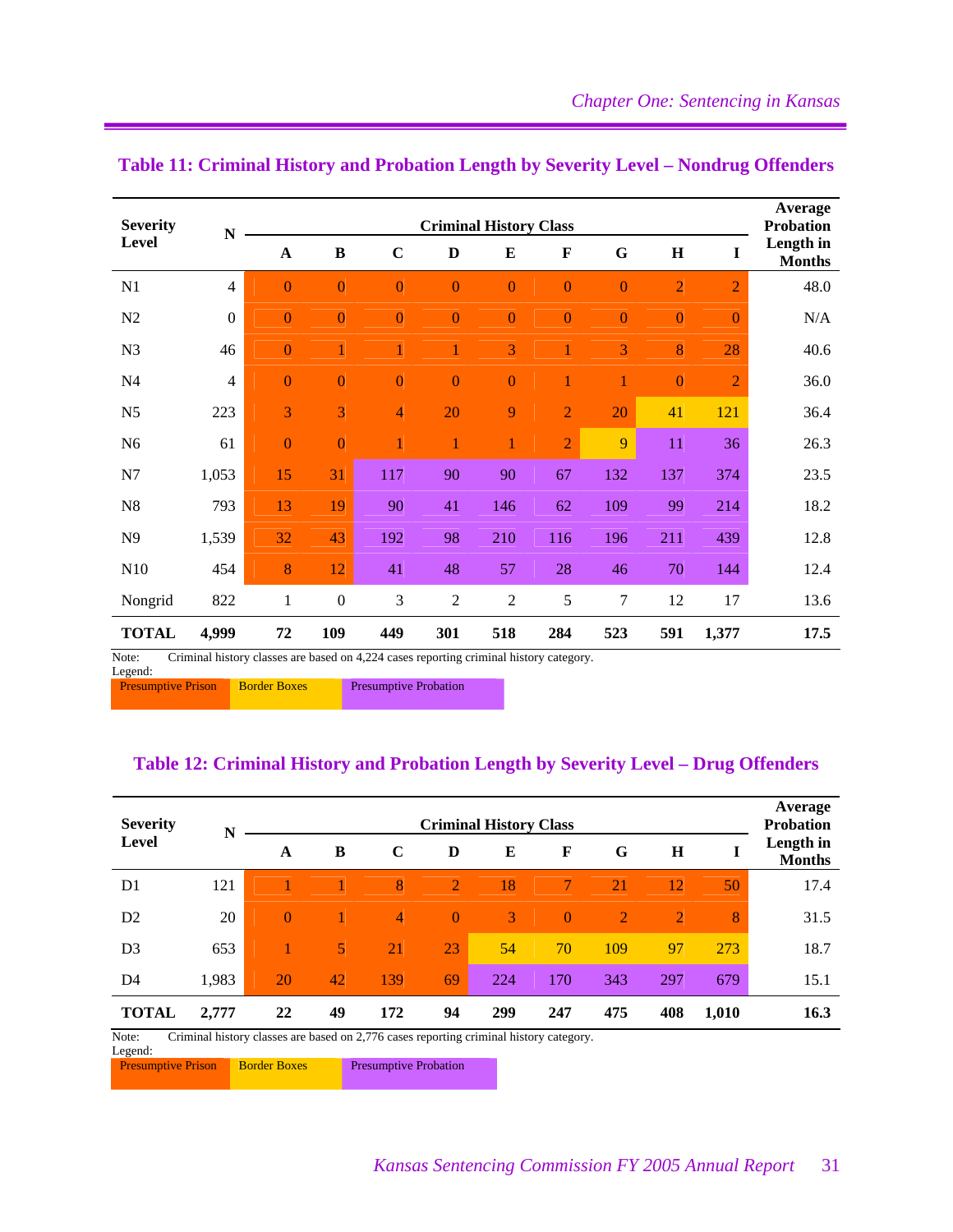# **CHAPTER TWO VIOLATORS**

#### **VIOLATIONS RESULTING IN INCARCERATION**

Violators are classified in two ways. Offenders on some form of supervision who commit an offense for which they receive a new sentence are defined as "violators with new sentences." Offenders who are on probation, parole/postrelease supervision, who violate the conditions of their supervision but do not receive a new sentence are defined as "condition violators." Both types of violations can result in revocation and subsequently, incarceration. This section presents an overview of both types of violators whose revocations resulted in incarceration. Violators with or without new convictions who continue on probation will be discussed after this section.

#### **Overview of Condition Violators**

Violators analyzed in this section include offenders classified as probation, parole/postrelease supervision and conditional release condition violators. For the purpose of discussion, the term "condition violator" is defined as an offender who violates the conditions of his/her probation, parole, postrelease or conditional release that does not result in a conviction for a new criminal offense but results in a revocation and subsequent placement of the offender in a state correctional facility.

During FY 2005, a total number of 3,921 condition violators were incarcerated for their violation of conditions, representing 1,783 probation violators, 2,109 parole/postrelease supervision violators, and 29 conditional release violators respectively.

Condition violators alone accounted for 68.3% of all admissions to prison in FY 2005. Characteristics of condition violators by gender, race, and age are shown in Figures 26, 27, and 28.

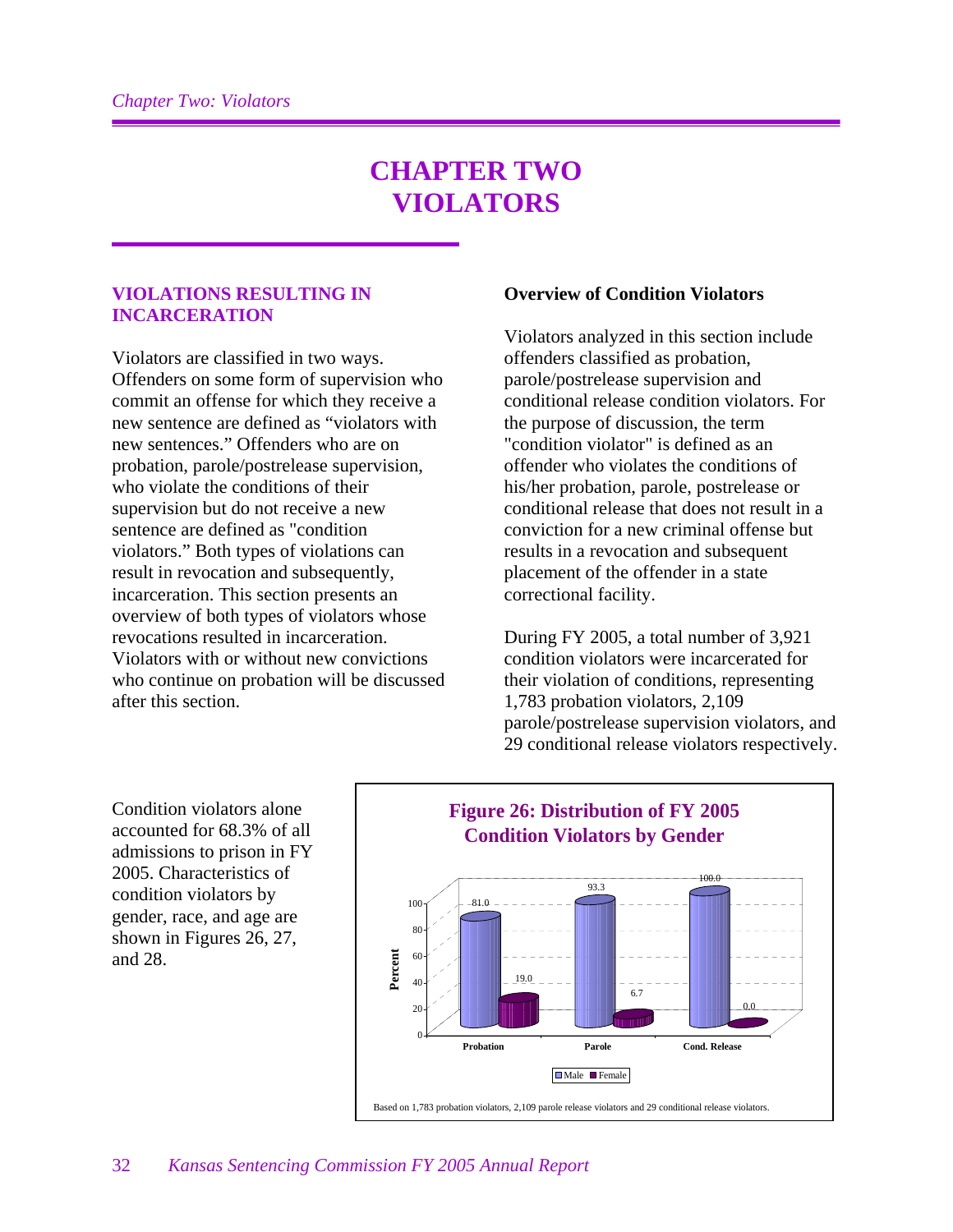White males represented the highest percentages of probation violators and parole/postrelease supervision violators, while black males accounted for the highest rate of conditional release violators (Figures 26 and 27).



The largest number of probation violators were found to be in the age group ranging from 21 to 24 (26.9%), most parole violators were in their thirties (30.6%) and conditional release violators in their forties accounted for the highest rate (51.7%) at the time of admission to prison (Figure 28).

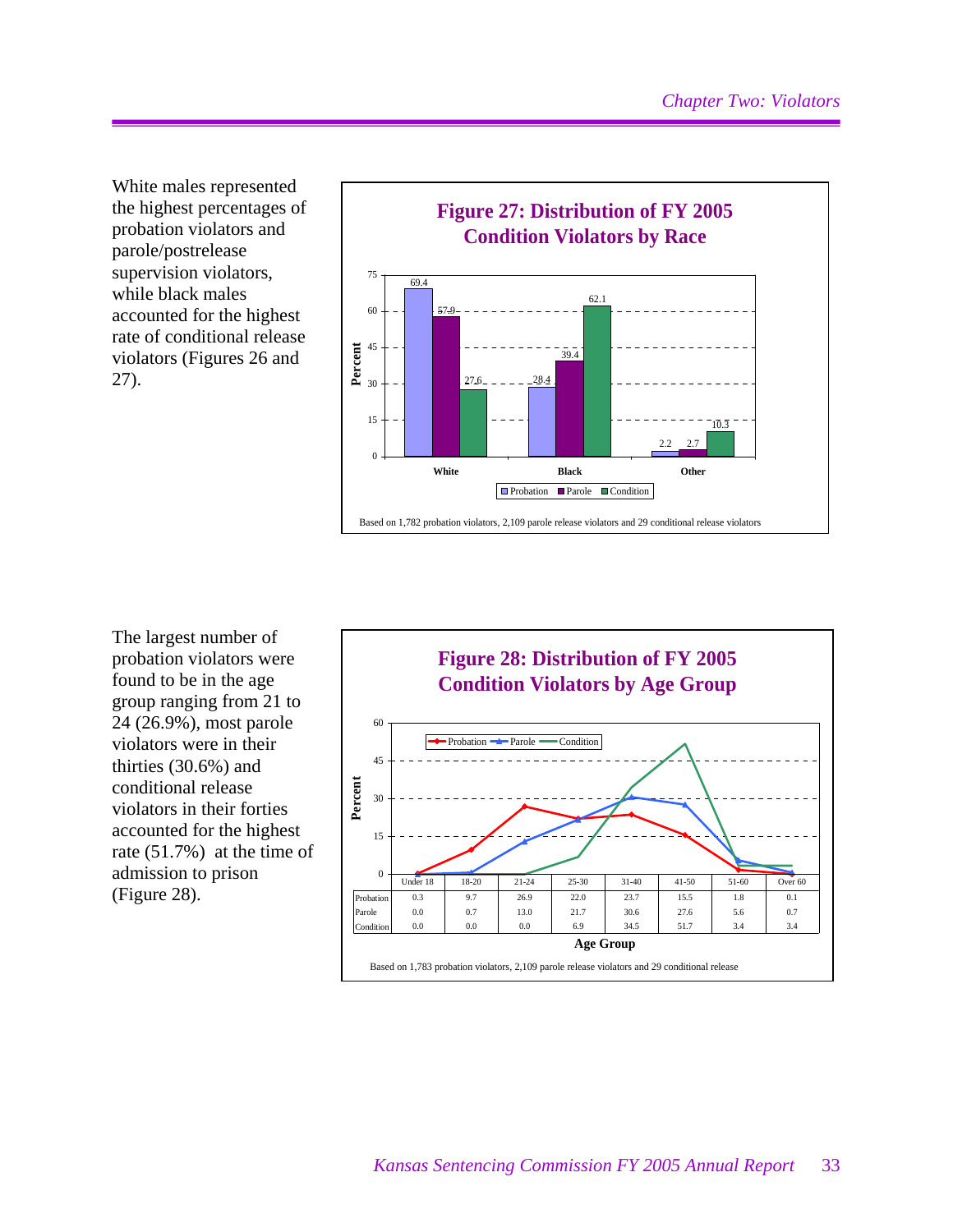The characteristics of all violators by severity level are illustrated in Figures 29 and 30. The largest proportion of drug probation violators was identified at drug severity level 4 (69.7%, 387 offenders) and the highest percentage of drug parole release violators fell on drug severity level 3 (44.1%, 237 offenders). Drug conditional release violators were all found at drug severity level 3, as well (Figure 29).

The largest number of nondrug probation violators fell on nondrug severity level 9 (29.8%, 365 offenders). Nondrug parole/postrelease violators and conditional release violators represented the highest rates at nondrug severity level 3 (19.4%, 305 offenders and 59.3%, 16 offenders, respectively, Figure 30).



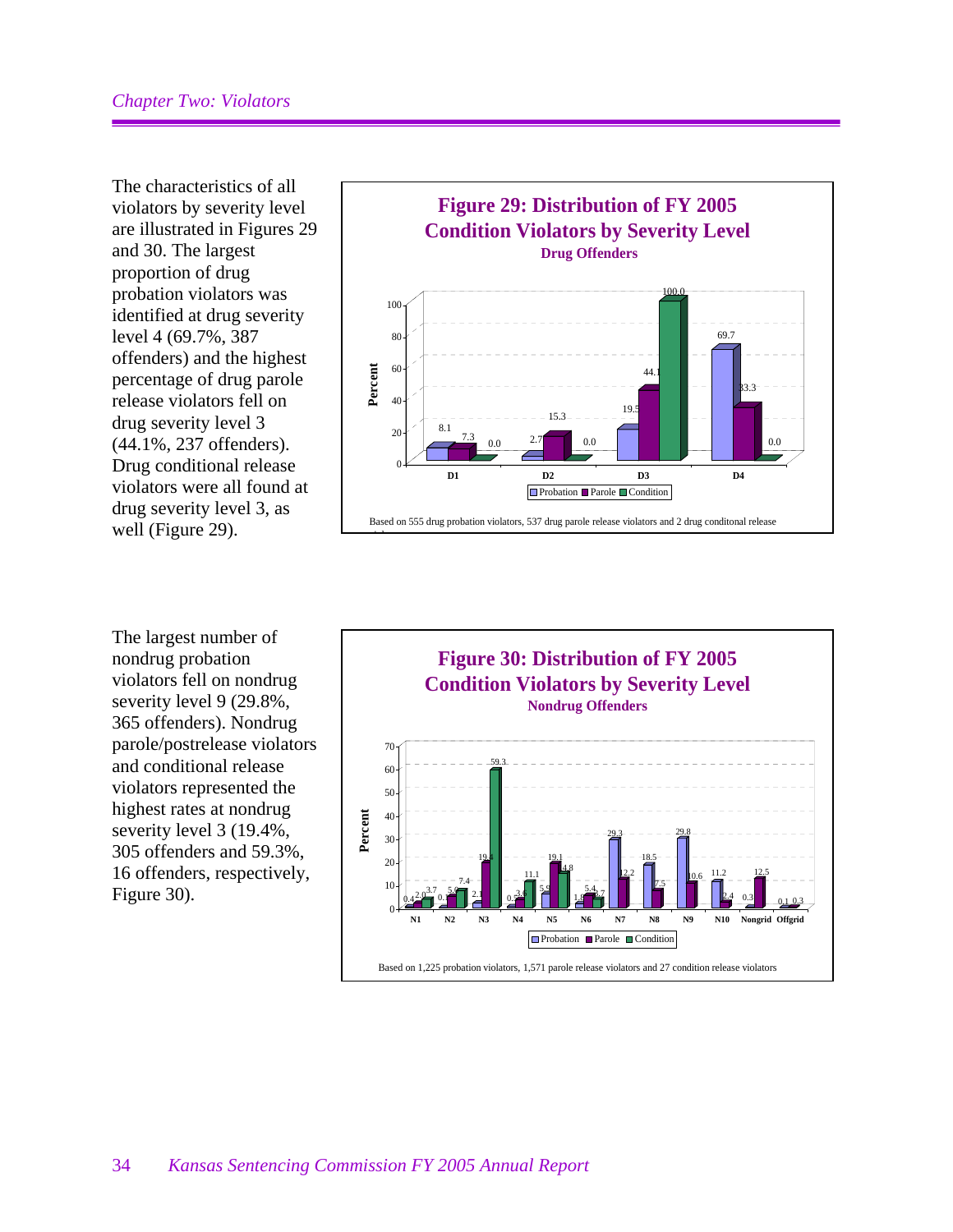Table 13 describes the characteristics of all types of condition violators by severity level, gender and race. The largest numbers for males were found at nondrug severity level 7 (503 sentences) and drug severity level 4 (439 sentences). However, the highest frequencies of females fell on nondrug severity level 8 (96 sentences) and drug severity level 4 (127 sentences). These gender characteristics by severity level have not changed much compared with those of

the previous year. Nondrug level 7 and drug level 4 represented the largest numbers of violators for both whites and blacks, which is consistent with the distribution of FY 2004. White offenders accounted for 363 sentences at nondrug level 7 and 374 sentences at drug level 4, while black offenders made up 177 sentences at nondrug level 7 and 177 sentences at drug level 4. The average age of the violators at admission was 33.8 years old.

|                       | <b>Number</b>      | Gender         |                  |                | Race           |                  | Average                    |
|-----------------------|--------------------|----------------|------------------|----------------|----------------|------------------|----------------------------|
| <b>Severity Level</b> | of<br><b>Cases</b> | <b>Male</b>    | Female           | White          | <b>Black</b>   | Other            | Age at<br><b>Admission</b> |
| D1                    | 84                 | 68             | 16               | 72             | 11             | $\mathbf{1}$     | 35.3                       |
| D2                    | 97                 | 80             | 17               | 58             | 36             | 3                | 38.0                       |
| D <sub>3</sub>        | 347                | 301            | 46               | 197            | 142            | $8\,$            | 32.5                       |
| D4                    | 566                | 439            | 127              | 374            | 177            | 15               | 33.3                       |
| N1                    | 38                 | 37             | $\mathbf{1}$     | 16             | 20             | $\overline{2}$   | 41.6                       |
| N2                    | 82                 | 82             | $\boldsymbol{0}$ | 44             | 35             | 3                | 40.2                       |
| N <sub>3</sub>        | 347                | 341            | 6                | 186            | 149            | 12               | 36.6                       |
| N <sub>4</sub>        | 66                 | 63             | 3                | 26             | 36             | $\overline{4}$   | 37.1                       |
| N <sub>5</sub>        | 376                | 350            | 26               | 193            | 177            | 6                | 32.9                       |
| N <sub>6</sub>        | 108                | 102            | 6                | 72             | 33             | 3                | 32.4                       |
| N7                    | 550                | 503            | 47               | 363            | 177            | 10               | 31.0                       |
| N8                    | 345                | 249            | 96               | 212            | 127            | 6                | 33.3                       |
| N9                    | 531                | 477            | 54               | 357            | 154            | 20               | 31.4                       |
| N10                   | 174                | 150            | 24               | 109            | 61             | $\overline{4}$   | 33.3                       |
| Offgrid               | $\sqrt{6}$         | $\sqrt{6}$     | $\boldsymbol{0}$ | 3              | 3              | $\boldsymbol{0}$ | 48.2                       |
| Nongrid               | 200                | 191            | 9                | 179            | 16             | 5                | 42.5                       |
| Unknown               | $\overline{4}$     | $\overline{2}$ | $\overline{2}$   | $\overline{4}$ | $\overline{0}$ | $\mathbf{0}$     | 44.3                       |
| <b>Total</b>          | 3,921              | 3,441          | 480              | 2,465          | 1,354          | 102              | 33.8                       |

# **Table 13: Characteristics of Overall Violators by Severity Level, Race and Gender**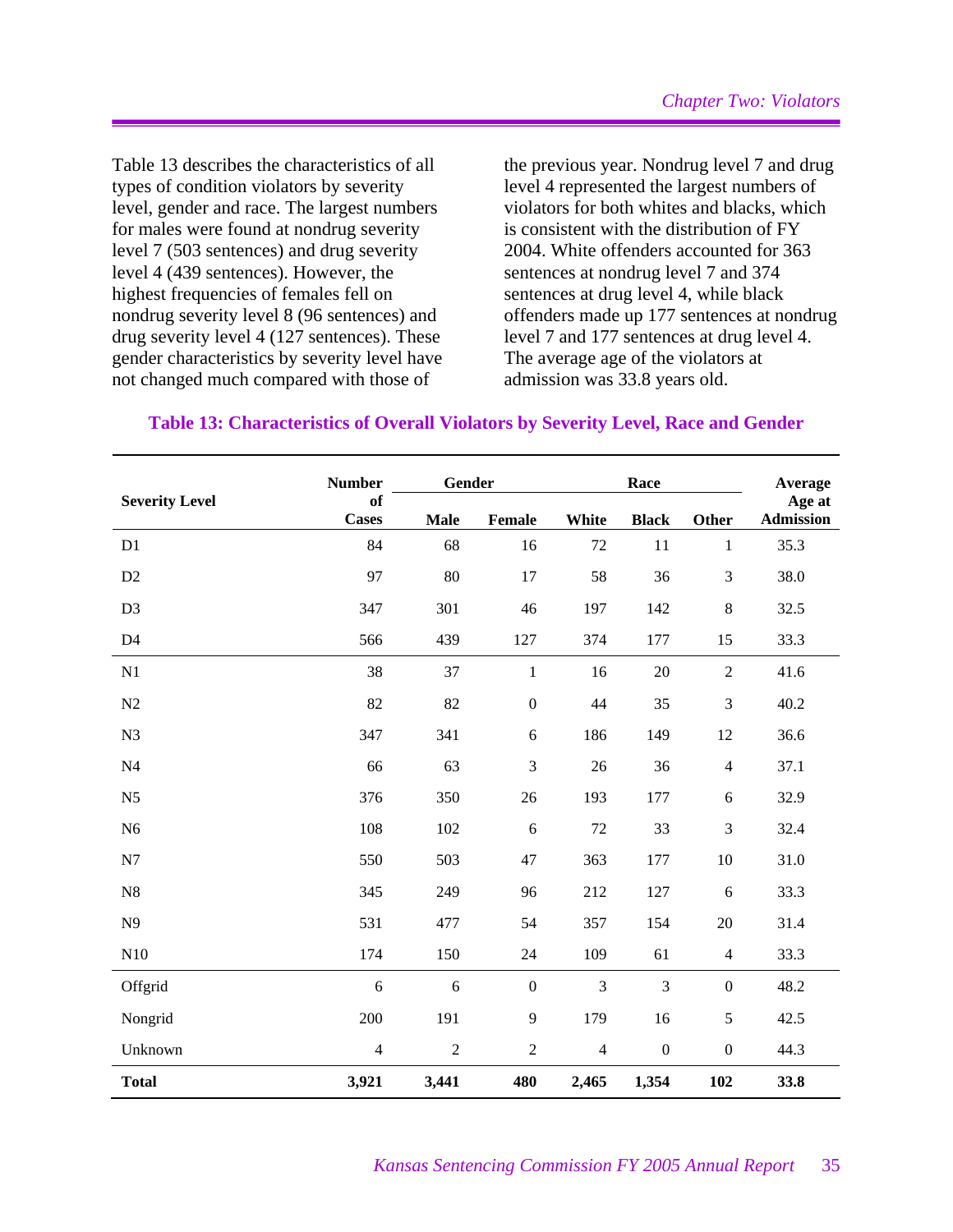#### **Condition Probation Violators**

In FY 2005, a total number of 1,783 condition probation violators were admitted to prison, including 1,228 nondrug offenders and 555 drug offenders. The number of condition probation violators demonstrates an increase of 4.3% compared with that of FY 2004. The characteristics of this group of violators are presented in Tables 14 and 15.

Nondrug probation violators were convicted most frequently of the following ten nondrug offenses: aggravated assault, aggravated battery, aggravated indecent liberties with a child, burglary, criminal damage to property, criminal threat, fleeing or eluding LEO, forgery, robbery and theft. These top ten offenses represented 77.3% of all nondrug offenses. Burglary, forgery and theft were the three most frequently committed offenses for which there were a

large number of probation violators (Table 14).

As for drug probation violators, the analysis of drug offenses indicates that possession of drugs was the most frequent offense type for probation violators on the drug grid, accounting for 70% of all drug offenses, while the crime of opiates or narcotics  $1<sup>st</sup>$ possession represented 58% of the total drug offenses committed by the condition probation violators (Table 15).

The average length of lag time from the age of offense to the age of admission to prison was 2.4 years for nondrug probation violators and 2.3 years for drug probation violators, which remains very close with the length of lag time of the probation violators in FY 2004. Table 16 exhibits the distribution of probation violators by severity level and criminal history.

|                                | <b>Number</b>      |      | Gender $(\% )$ |       | Race $(\% )$ |       | <b>Offense</b> | <b>Admit</b>  |
|--------------------------------|--------------------|------|----------------|-------|--------------|-------|----------------|---------------|
| <b>Offense Type</b>            | of<br><b>Cases</b> | Male | <b>Female</b>  | White | <b>Black</b> | Other | Age<br>Mean*   | Age<br>Mean** |
| <b>Aggravated Assault</b>      | 66                 | 89.4 | 10.6           | 68.2  | 30.3         | 1.5   | 29.5           | 31.7          |
| <b>Aggravated Battery</b>      | 115                | 91.3 | 8.7            | 64.3  | 33.0         | 2.6   | 28.1           | 30.5          |
| Agg Indecent Liberties w/Child | 30                 | 96.7 | 3.3            | 66.7  | 30.0         | 3.3   | 25.2           | 27.9          |
| <b>Burglary</b>                | 231                | 93.1 | 6.9            | 75.3  | 22.5         | 2.2   | 25.7           | 27.8          |
| Criminal Damage to Property    | 25                 | 88.0 | 12.0           | 68.0  | 28.0         | 4.0   | 26.4           | 29.0          |
| Criminal Threat                | 47                 | 91.5 | 8.5            | 72.3  | 27.7         | 0.0   | 29.0           | 30.7          |
| Fleeing or Eluding LEO         | 45                 | 97.8 | 2.2            | 64.4  | 31.1         | 4.4   | 26.4           | 28.6          |
| Forgery                        | 170                | 55.3 | 44.7           | 65.3  | 32.4         | 2.4   | 30.2           | 32.8          |
| Robbery                        | 43                 | 88.4 | 11.6           | 46.5  | 53.5         | 0.0   | 24.1           | 26.2          |
| Theft                          | 177                | 78.5 | 21.5           | 65.5  | 31.6         | 2.8   | 29.3           | 31.5          |
| <b>Subtotal</b>                | 949                | 83.0 | 17.0           | 67.4  | 30.2         | 2.3   | 27.9           | 30.1          |
| Other                          | 279                | 85.7 | 14.3           | 70.6  | 28.3         | 1.1   | 28.2           | 30.7          |
| <b>TOTAL</b>                   | 1,228              | 83.6 | 16.4           | 68.2  | 29.8         | 2.0   | 27.9           | 30.3          |

# **Table 14: Top 10 Offenses Committed by Nondrug Probation Violators**

\* Average age at time of offense.

Average age at time admitted to prison.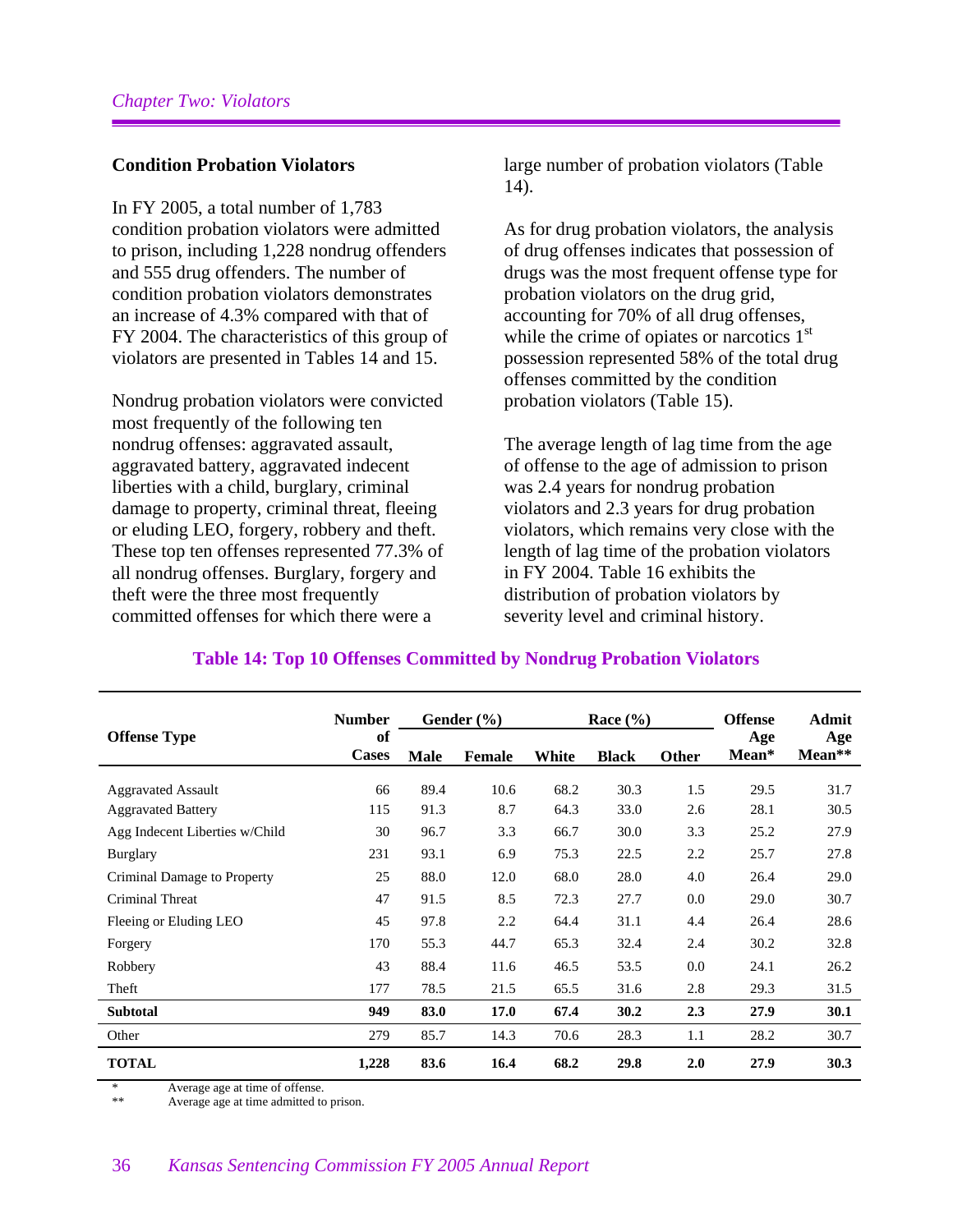|                                                            | <b>Number</b><br>of |             | Gender $(\% )$ |       | Race $(\% )$ |              | <b>Offense</b><br>Age | <b>Admit</b><br>Age |
|------------------------------------------------------------|---------------------|-------------|----------------|-------|--------------|--------------|-----------------------|---------------------|
| <b>Offense Type</b>                                        | <b>Cases</b>        | <b>Male</b> | <b>Female</b>  | White | <b>Black</b> | <b>Other</b> | <b>Mean</b>           | <b>Mean</b>         |
| Opiates or Narcotics; Poss 1                               | 322                 | 70.8        | 29.2           | 67.6  | 29.0         | 3.4          | 31.0                  | 33.2                |
| <b>Opiates or Narcotics</b> ; Poss 2                       | 13                  | 53.8        | 46.2           | 69.2  | 23.1         | 7.7          | 32.2                  | 34.6                |
| Opiates or Narcotics; Poss 3                               | 3                   | 33.3        | 66.7           | 33.3  | 66.7         | 0.0          | 33.1                  | 36.1                |
| Opiates or Narcotics; Sale 1                               | 73                  | 79.5        | 20.5           | 72.6  | 26.0         | 1.4          | 28.3                  | 30.8                |
| Depress, Stim, Hall; Poss 2nd                              | 50                  | 88.0        | 12.0           | 80.0  | 18.0         | 2.0          | 25.5                  | 27.6                |
| Depress, Stim, Hall, etc.; Ssale, Poss<br>w/Intent to Sale | 33                  | 93.9        | 6.1            | 72.7  | 27.3         | 0.0          | 23.1                  | 26.1                |
| Possession of Paraphernalia                                | 14                  | 92.9        | 7.1            | 85.7  | 14.3         | 0.0          | 29.8                  | 32.2                |
| Possession of Precursor Drugs                              | 24                  | 62.5        | 37.5           | 91.7  | 4.2          | 4.2          | 31.6                  | 33.7                |
| Unlawful Manufacture Controlled<br>Substance               | 18                  | 88.9        | 11.1           | 100.0 | 0.0          | 0.0          | 29.5                  | 31.5                |
| Other                                                      | 5                   | 80.0        | 20.0           | 60.0  | 40.0         | 0.0          | 22.8                  | 24.5                |
| <b>TOTAL</b>                                               | 555                 | 75.1        | 24.9           | 71.9  | 25.2         | 2.9          | 29.6                  | 31.9                |

# **Table 15: Characteristics of Drug Probation Violators by Type of Offense**

#### **Table 16: Distribution of Probation Violators by Severity Level and Criminal History\***

|                       |                |                |                | <b>Criminal History Category</b> |                |                  |                |                |                | <b>Subtotal</b> |
|-----------------------|----------------|----------------|----------------|----------------------------------|----------------|------------------|----------------|----------------|----------------|-----------------|
| <b>Severity Level</b> | $\mathbf{A}$   | $\bf{B}$       | $\mathbf C$    | D                                | ${\bf E}$      | $\mathbf F$      | G              | $\mathbf H$    | $\bf{I}$       |                 |
| D1                    | $\mathbf{0}$   | $\Omega$       | $\overline{2}$ | 3                                | 5              | 3                | 13             | 8              | 11             | 45              |
| D2                    | $\mathbf{0}$   | $\overline{0}$ | 3              | $\boldsymbol{0}$                 | 4              | $\mathbf{0}$     | 3              | 3              | $\overline{c}$ | 15              |
| D <sub>3</sub>        | 1              | $\overline{4}$ | 5              | 12                               | 15             | 19               | 11             | 18             | 23             | 108             |
| D <sub>4</sub>        | 5              | 16             | 27             | 21                               | 58             | 29               | 52             | 75             | 104            | 387             |
| N1                    | $\overline{0}$ | $\overline{0}$ | $\overline{0}$ | $\mathbf{1}$                     | $\mathbf{0}$   | $\overline{0}$   | $\mathbf{0}$   | 1              | 3              | 5               |
| N2                    | $\mathbf{0}$   | 1              | $\mathbf{0}$   | $\boldsymbol{0}$                 | $\mathbf{0}$   | $\boldsymbol{0}$ | $\mathbf{0}$   | $\mathbf{0}$   | $\overline{0}$ |                 |
| N3                    | $\mathbf{0}$   | $\overline{2}$ | $\overline{2}$ | $\overline{0}$                   | $\overline{2}$ | $\mathfrak{2}$   | $\overline{2}$ | 5              | 11             | 26              |
| N <sub>4</sub>        | $\mathbf{0}$   | $\mathbf{1}$   | 1              | $\mathbf{0}$                     | $\mathbf{0}$   | 1                | 1              | 1              | 1              | 6               |
| N <sub>5</sub>        | $\mathbf{0}$   | $\Omega$       | 5              | $\overline{4}$                   | $\mathbf{0}$   | 3                | 10             | 20             | 30             | 72              |
| N <sub>6</sub>        | $\Omega$       | $\Omega$       | $\overline{2}$ | $\overline{2}$                   | 3              | 1                | 3              | $\overline{2}$ | 9              | 22              |
| N7                    | 8              | 19             | 51             | 34                               | 49             | 26               | 39             | 52             | 79             | 357             |
| N8                    | 8              | 8              | 22             | 19                               | 32             | 21               | 33             | 34             | 47             | 224             |
| N <sub>9</sub>        | 5              | 8              | 53             | $22\,$                           | 56             | 31               | 44             | 61             | 83             | 363             |
| N10                   | $\mathbf{0}$   | 9              | 17             | 9                                | 8              | 12               | 16             | 24             | 38             | 133             |
| <b>TOTAL</b>          | 27             | 68             | 190            | 127                              | 232            | 148              | 227            | 304            | 441            | 1,764           |

Due to missing data, criminal history categories are based on 1,764 probation violators reporting criminal history.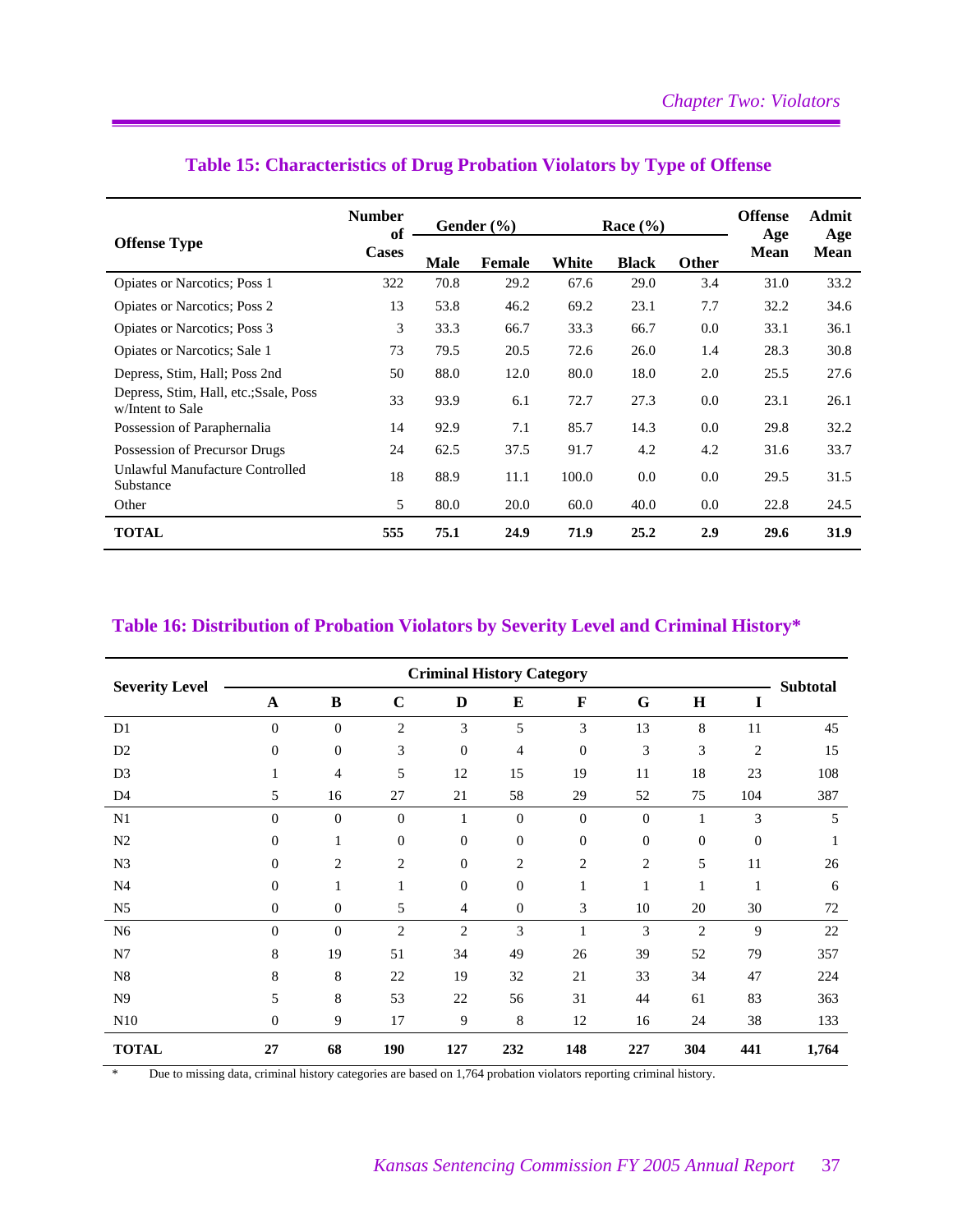#### **Condition Parole/Postrelease Supervision Violators**

Totaling 2,109, condition parole/post-release supervision violators admitted to prison contributed the largest percentage (36.7%) of all admissions to the custody of the Department of Corrections (DOC) in FY 2005. Tables 17 and 18 present the characteristics of this offender group.

The top 10 offenses most frequently committed by the nondrug parole/postrelease violators include aggravated escape from custody, aggravated battery, aggravated robbery, aggravated indecent liberties with a child, burglary, DUI, forgery, rape, robbery and theft, accounting for almost 68% of the total nondrug offenses. More than 95% of this group was males. Females represented the highest percentage (16%) for the crime of forgery. The highest percentage of whites was found in the offense categories of aggravated indecent liberties with a child,

burglary and DUI, whereas blacks indicated the highest representation in aggravated robbery and robbery (Table 17), which is consistent with the data observed in FY 2004. Drug parole/postrelease violators were convicted primarily of the crimes of possession of drugs (40%) and sale of opiates or narcotics (34.8%, Table 18).

Postrelease violators for the crime of DUI are subject to imprisonment if the offenders committed the crime on or after July 1, 2001. In FY 2005, 196 DUI violators were admitted to prison increasing by 39% compared with those in FY 2004 (Table 17).

Table 19 provides a distribution of parole/postrelease supervision violators by severity level and criminal history. The largest number of parole/postrelease supervision violators fell on severity levels 3 and 4 of the drug grid and severity levels 5 and 7 of the nondrug grid. This distribution remains constant compared with that of FY 2004.

|                                | <b>Number</b>      | Gender $(\% )$ |        |       | Race $(\% )$ |       | <b>Offense</b> | Admit       |
|--------------------------------|--------------------|----------------|--------|-------|--------------|-------|----------------|-------------|
| <b>Offense Type</b>            | of<br><b>Cases</b> | <b>Male</b>    | Female | White | <b>Black</b> | Other | Age<br>Mean    | Age<br>Mean |
| Agg Escape from Custody        | 45                 | 86.7           | 13.3   | 53.3  | 40.0         | 6.7   | 30.2           | 36.4        |
| Aggravated battery             | 115                | 95.7           | 4.3    | 42.6  | 53.0         | 4.3   | 30.1           | 36.1        |
| Aggravated robbery             | 160                | 96.9           | 3.1    | 39.4  | 59.4         | 1.3   | 25.5           | 37.1        |
| Agg Indecent Liberties w/Child | 129                | 98.4           | 1.6    | 75.2  | 20.9         | 3.9   | 26.9           | 33.4        |
| <b>Burglary</b>                | 123                | 95.9           | 4.1    | 63.4  | 35.0         | 1.6   | 30.4           | 34.4        |
| DUI                            | 196                | 95.4           | 4.6    | 89.8  | 7.7          | 2.6   | 40.8           | 42.7        |
| Forgery                        | 49                 | 83.7           | 16.3   | 53.1  | 44.9         | 2.0   | 34.2           | 37.8        |
| Rape                           | 65                 | 100.0          | 0.0    | 41.5  | 56.9         | 1.5   | 24.5           | 38.2        |
| Robbery                        | 103                | 91.3           | 8.7    | 33.0  | 65.0         | 2.0   | 26.9           | 35.1        |
| Theft                          | 82                 | 96.3           | 3.7    | 57.3  | 36.6         | 6.1   | 32.5           | 35.5        |
| Other                          | 505                | 95.8           | 4.2    | 59.2  | 37.6         | 3.2   | 28.1           | 35.8        |
| <b>TOTAL</b>                   | 1,572              | 95.4           | 4.6    | 58.5  | 38.5         | 3.0   | 29.9           | 36.6        |

#### **Table 17: Top 10 Offenses Committed by Parole/Postrelease Supervision Nondrug Violators**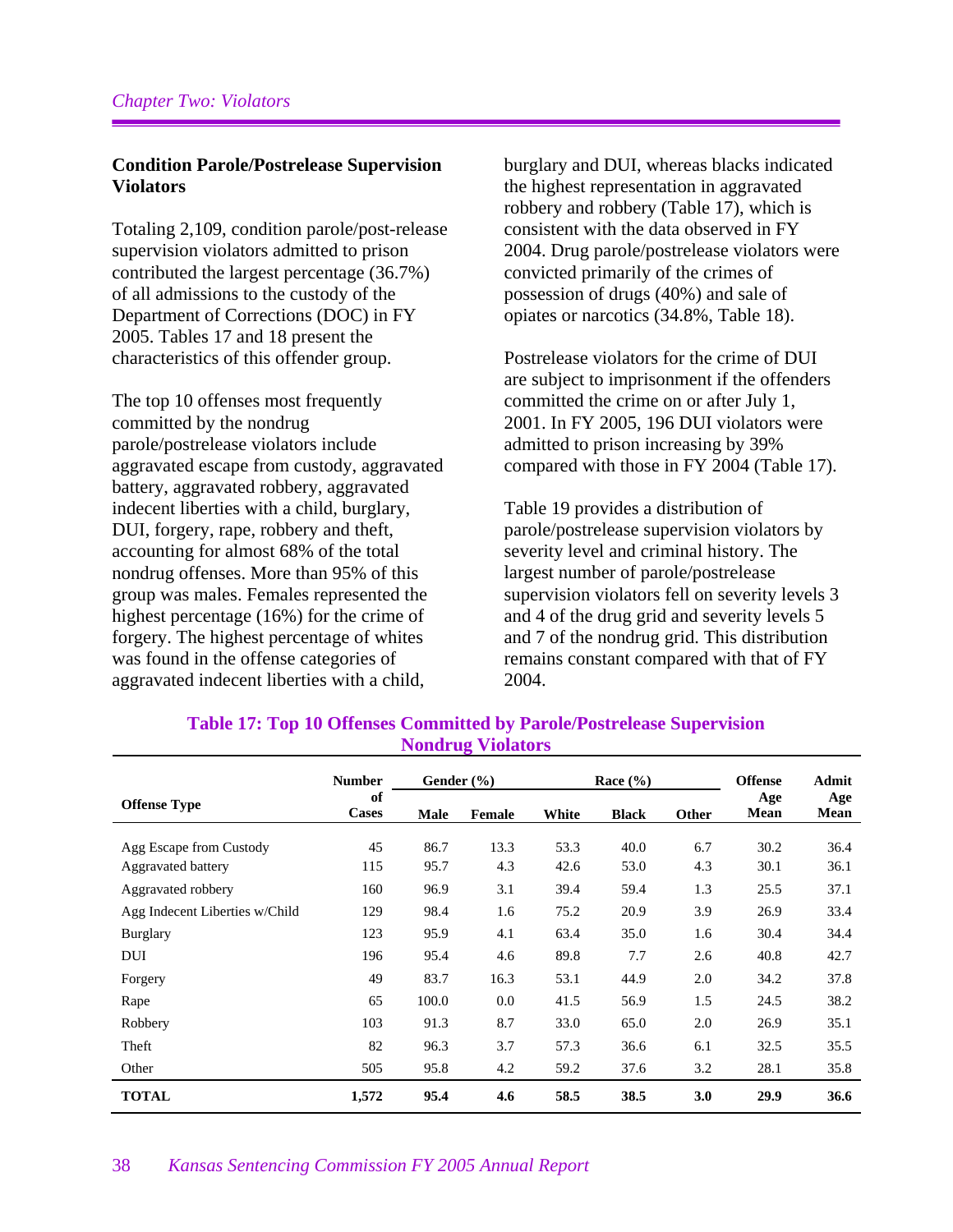|                                                                            | <b>Number</b>      |       | Gender $(\% )$ |       | Race $(\% )$ |       | <b>Offense</b> | <b>Admit</b> |
|----------------------------------------------------------------------------|--------------------|-------|----------------|-------|--------------|-------|----------------|--------------|
| <b>Offense Type</b>                                                        | of<br><b>Cases</b> | Male  | Female         | White | <b>Black</b> | Other | Age<br>Mean    | Age<br>Mean  |
| Opiates or Narcotics; Poss 1                                               | 140                | 83.6  | 16.4           | 52.1  | 46.4         | 1.4   | 31.7           | 35.3         |
| <b>Opiates or Narcotics</b> ; Poss 2                                       | 37                 | 83.8  | 16.2           | 54.1  | 43.2         | 2.7   | 31.7           | 37.4         |
| Opiates or Narcotics; Poss 3                                               | 6                  | 66.7  | 33.3           | 16.7  | 83.3         | 0.0   | 32.8           | 39.4         |
| Opiates or Narcotics; Sale 1                                               | 173                | 87.9  | 12.1           | 45.1  | 53.8         | 1.2   | 28.1           | 34.9         |
| Opiates or Narcotics; Sale 2                                               | 11                 | 81.8  | 18.2           | 0.0   | 100.0        | 0.0   | 34.4           | 43.4         |
| Opiates or Narcotics; Sale 3                                               | 3                  | 66.7  | 33.3           | 100.0 | 0.0          | 0.0   | 30.2           | 28.3         |
| Opiates/Narcotics, Depress,<br>Stim, Hall; Sale w/in 1,000 ft<br>of School | 19                 | 84.2  | 15.8           | 63.2  | 31.6         | 5.3   | 30.4           | 37.0         |
| Depress, Stim, Hall; Poss 2                                                | 32                 | 93.8  | 6.2            | 75.0  | 25.0         | 0.0   | 29.0           | 34.0         |
| Depress, Stim, Hall, etc.; Sale,<br>Poss w/Intent to Sale                  | 65                 | 87.7  | 12.3           | 60.0  | 32.3         | 7.7   | 24.5           | 30.9         |
| Possession of Paraphernalia                                                | 7                  | 100.0 | 0.0            | 100.0 | 0.0          | 0.0   | 30.9           | 34.2         |
| Possession of Precursor Drugs                                              | 8                  | 100.0 | 0.0            | 100.0 | 0.0          | 0.0   | 29.7           | 33.4         |
| Unlawful Manufacture<br><b>Controlled Substance</b>                        | 36                 | 100.0 | 0.0            | 100.0 | 0.0          | 0.0   | 35.6           | 40.8         |
| <b>TOTAL</b>                                                               | 537                | 87.3  | 12.7           | 56.1  | 41.9         | 2.0   | 29.8           | 35.3         |

# **Table 18: Characteristics of Parole/Postrelease Drug Violators by Type of Offense**

### **Table 19: Distribution of Parole/Postrelease Supervision Violators by Severity Level and Criminal History\***

|                       |                |                |                  | <b>Criminal History Category</b> |                  |                |                |                |                  |                 |
|-----------------------|----------------|----------------|------------------|----------------------------------|------------------|----------------|----------------|----------------|------------------|-----------------|
| <b>Severity Level</b> | $\mathbf{A}$   | $\, {\bf B}$   | $\mathbf C$      | $\mathbf D$                      | ${\bf E}$        | $\mathbf F$    | G              | $\mathbf H$    | 1                | <b>Subtotal</b> |
| D1                    | $\mathbf{0}$   | 1              | $\mathfrak{2}$   | 2                                | 6                | 9              | 12             | 1              | $\mathfrak{Z}$   | 36              |
| D2                    | 4              | $\overline{4}$ | 10               | 3                                | 16               | 10             | 19             | 7              | 4                | 77              |
| D <sub>3</sub>        | 11             | 13             | 20               | 12                               | 26               | 17             | 26             | 35             | 29               | 189             |
| D <sub>4</sub>        | 11             | 20             | 46               | 13                               | 43               | 17             | 9              | 4              | 12               | 175             |
| N1                    | $\mathbf{0}$   | $\overline{2}$ | $\boldsymbol{0}$ | $\overline{c}$                   | $\mathbf{1}$     | $\overline{2}$ | 1              | $\mathbf{0}$   | $\overline{2}$   | 10              |
| N <sub>2</sub>        | $\overline{2}$ | $\mathbf{0}$   | $\mathbf{1}$     | $\mathbf{0}$                     | $\boldsymbol{0}$ | $\mathbf{1}$   | 3              | 5              | 7                | 19              |
| N <sub>3</sub>        | $\overline{2}$ | 2              | 25               | 21                               | 24               | 8              | 17             | 8              | 52               | 159             |
| N <sub>4</sub>        | $\overline{2}$ | $\overline{2}$ | $\overline{7}$   | 6                                | 1                | $\theta$       | $\overline{7}$ | 1              | 14               | 40              |
| N <sub>5</sub>        | $\tau$         | 11             | 50               | 27                               | 24               | 12             | 28             | 44             | 48               | 251             |
| N <sub>6</sub>        | $\overline{2}$ | 11             | 21               | 5                                | 3                | 8              | $\overline{4}$ | 3              | 17               | 74              |
| N7                    | 30             | 30             | 38               | 11                               | 28               | 16             | 14             | 9              | 5                | 181             |
| N8                    | 14             | 26             | 25               | 3                                | 30               | $\overline{7}$ | $\overline{4}$ | 3              | 5                | 117             |
| N <sub>9</sub>        | 35             | 52             | 25               | $\overline{4}$                   | 28               | 5              | $\overline{7}$ | $\overline{7}$ | 3                | 166             |
| N10                   | 7              | 19             | $\overline{2}$   | 1                                | $\mathbf{1}$     | 1              | 5              | 1              | $\boldsymbol{0}$ | 37              |
| <b>TOTAL</b>          | 127            | 193            | 272              | 110                              | 231              | 113            | 156            | 128            | 201              | 1,531           |

\* Due to missing data, criminal history categories are based on 1,531 violators reporting criminal history.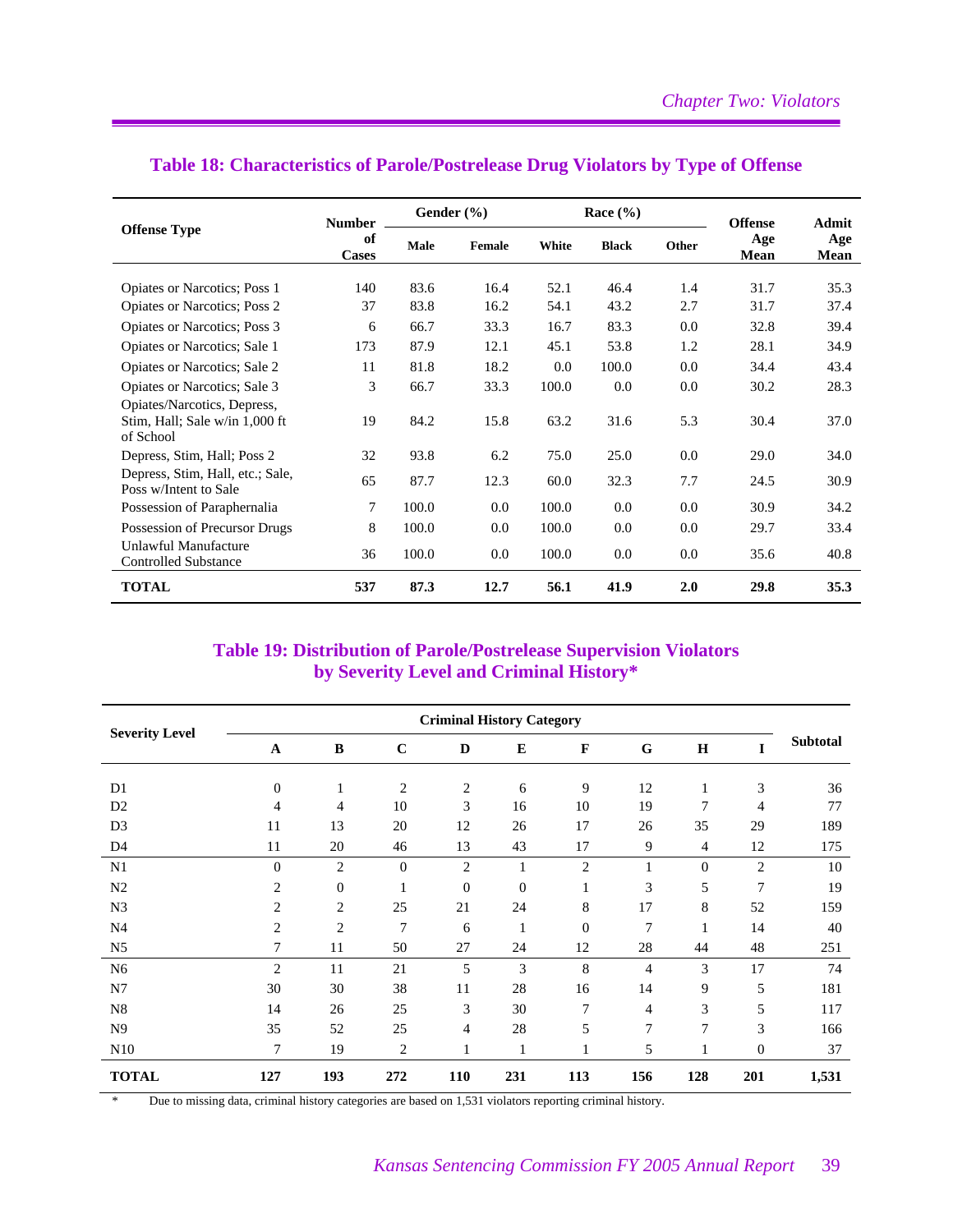#### **Conditional Release Violators**

The smallest group of condition violators admitted to DOC was conditional release violators, representing only 0.5% (29 offenders) of the total admissions in FY 2005 (Figure 29). In examining offense types, the analysis demonstrates that robbery including aggravated robbery represented 41.4% of the conditional release violators. Sex offenders accounted for 24.1% of the

crimes committed by the conditional release violators. Table 20 presents the characteristics of conditional release violators. All violators were males in this group, which is the same with the sentencing data of FY 2004. Black offenders represented more than 62% and white offenders represented 27.6% of this type of violators. The average age of conditional release violators was 41.2 at the time of admission.

Conditional release violators decreased by 25.6% when compared with that in FY 2004 (39 offenders) and decreased by 73.4% compared with the number in FY 2001 (109 offenders). Conditional release violators are governed by pre-guideline sentences, therefore, this group of violators will eventually be out of the prison system.



#### **Table 20: Offenses Most Frequently Committed by Conditional Release Violators Nondrug and Drug Offenders**

| <b>Offense Type</b>       | <b>Number</b>      |       | Gender $(\% )$ |       | Race $(\% )$ |              | <b>Offense</b><br>Age | Admit<br>Age |
|---------------------------|--------------------|-------|----------------|-------|--------------|--------------|-----------------------|--------------|
|                           | of<br><b>Cases</b> | Male  | Female         | White | <b>Black</b> | <b>Other</b> | Mean                  | Mean         |
| <b>Aggravated Battery</b> | 3                  | 100.0 |                | 66.7  |              | 33.3         | 30.8                  | 43.6         |
| Agg. Robbery/Robbery      | 12                 | 100.0 |                | 8.3   | 91.7         |              | 25.0                  | 41.0         |
| Voluntary Manslaughter    | 3                  | 100.0 |                | 66.7  | 33.3         |              | 23.6                  | 44.9         |
| <b>Sex Offenses</b>       | 7                  | 100.0 |                | 57.1  | 14.3         | 28.6         | 24.7                  | 37.9         |
| Drug                      | 2                  | 100.0 |                | 50.0  | 50.0         |              | 29.1                  | 43.1         |
| Other                     | 2                  | 100.0 |                |       | 100.0        |              | 21.4                  | 43.6         |
| <b>TOTAL</b>              | 29                 | 100.0 |                | 27.6  | 62.1         | 10.3         | 25.4                  | 41.2         |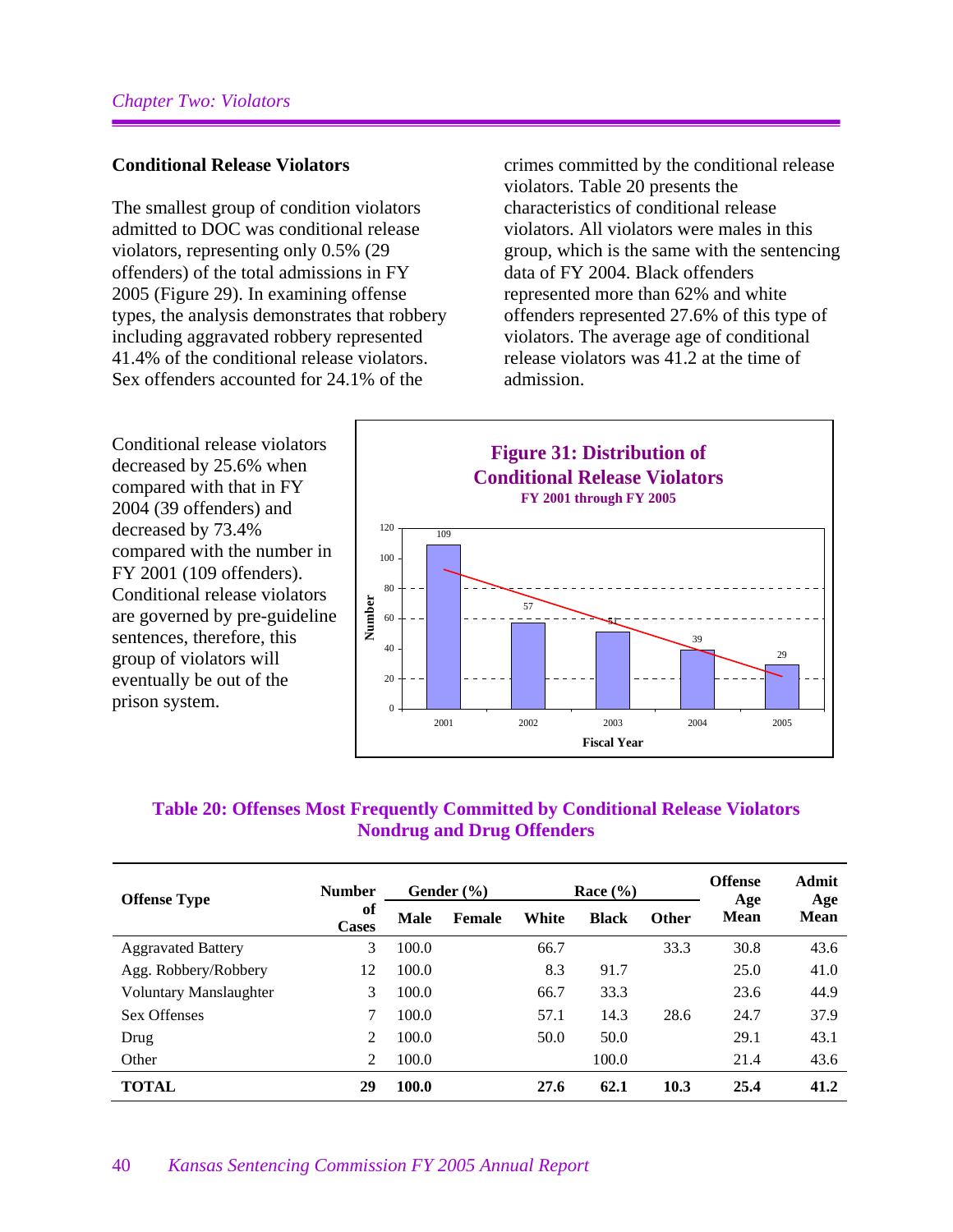#### **Violators with New Sentences**

Violators with new sentences analyzed in this section include probation, parole/ postrelease and conditional release violators convicted of an offense for which they received a new sentence. This group represented 5% (292 violators) of the total prison admissions in FY 2005, indicating no percentage change compared with that of FY 2004. Characteristics of this group are depicted in Figures 32, 33 and 34. Drugs  $(35\%)$ , forgery  $(5.6\%)$  and theft  $(5.6\%)$  were the major committing offense categories for probation violators with new convictions. Drugs (27.6%), aggravated robbery/robbery (11.7%) and aggravated burglary/burglary (10.4%) represented the top committing

offenses for parole/postrelease violators with new sentences. There were only three conditional release violators with new sentences who committed the crimes of aggravated robbery, burglary and voluntary manslaughter. Table 21 illustrates the distribution of the above offenders by severity levels. The largest numbers of probation violators with new sentences fell at nondrug severity level 7 (22 violators) and drug severity level 4 (30 violators), while nondrug severity level 3 (15.3%) and drug severity level 4 (9.8%) represented the highest percentages of parole/postrelease violators with new sentences. The conditional release violators with new sentences in FY 2005 were all nondrug offenders at severity levels 3 and 7.

Males were obviously the predominant gender of all the three types of violators with new sentences, which is consistent with those of previous years (Figure 32).

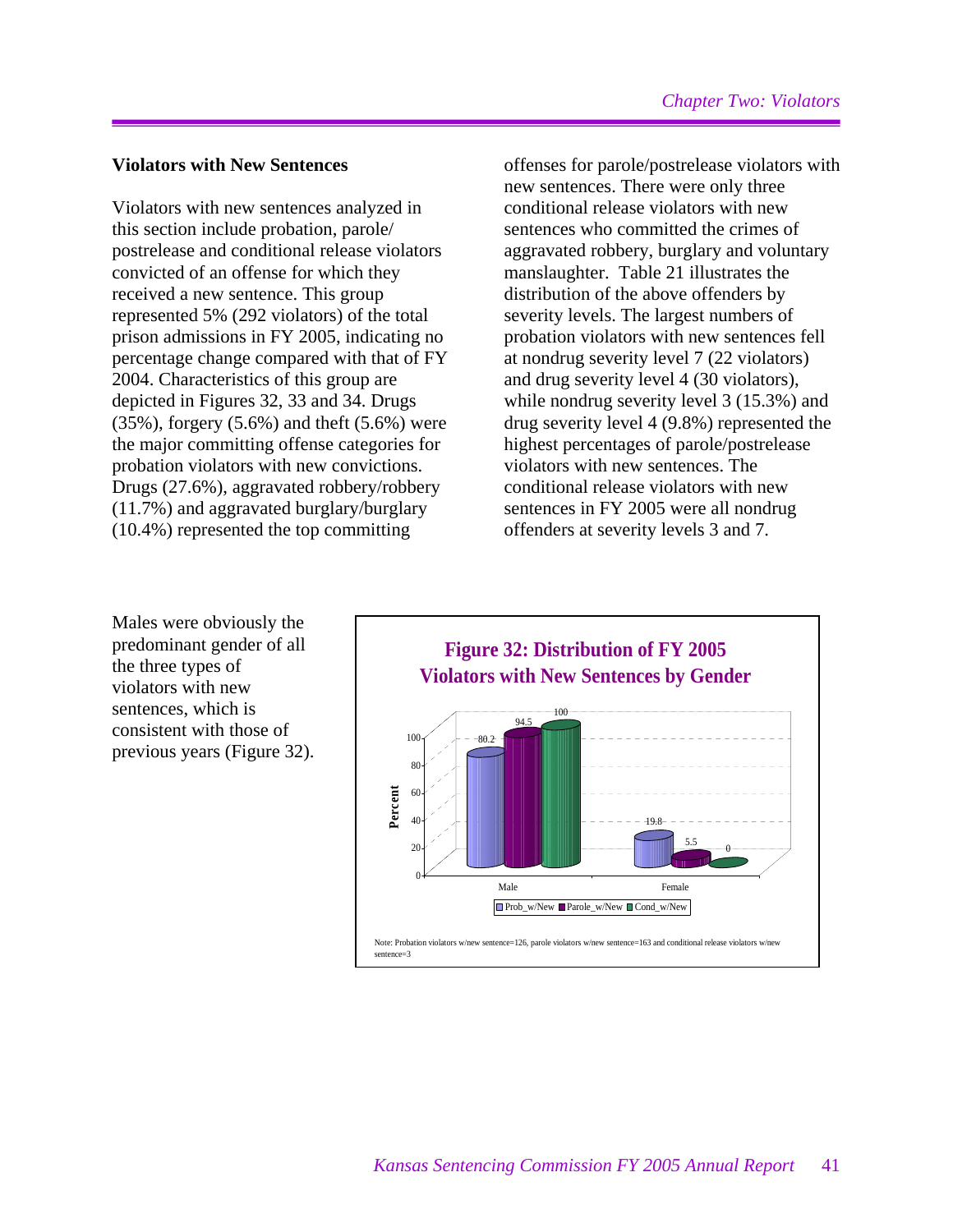White offenders accounted for the largest number of the three types of violators with new sentences, representing 59.5% of probation violators with new sentences, 65% of parole/postrelease violators with new sentences and 66.7% of conditional release violators with new sentences (Figure 33).



The highest percentage of probation violators (33.3%) were found in the age group from 21 to 24 at the time of admission to prison, while most of parole/post-release violators (28.2%) and conditional release violators with new sentences (66.7%) represented the largest proportion in the age group between 41 and 50 (Figure 34).

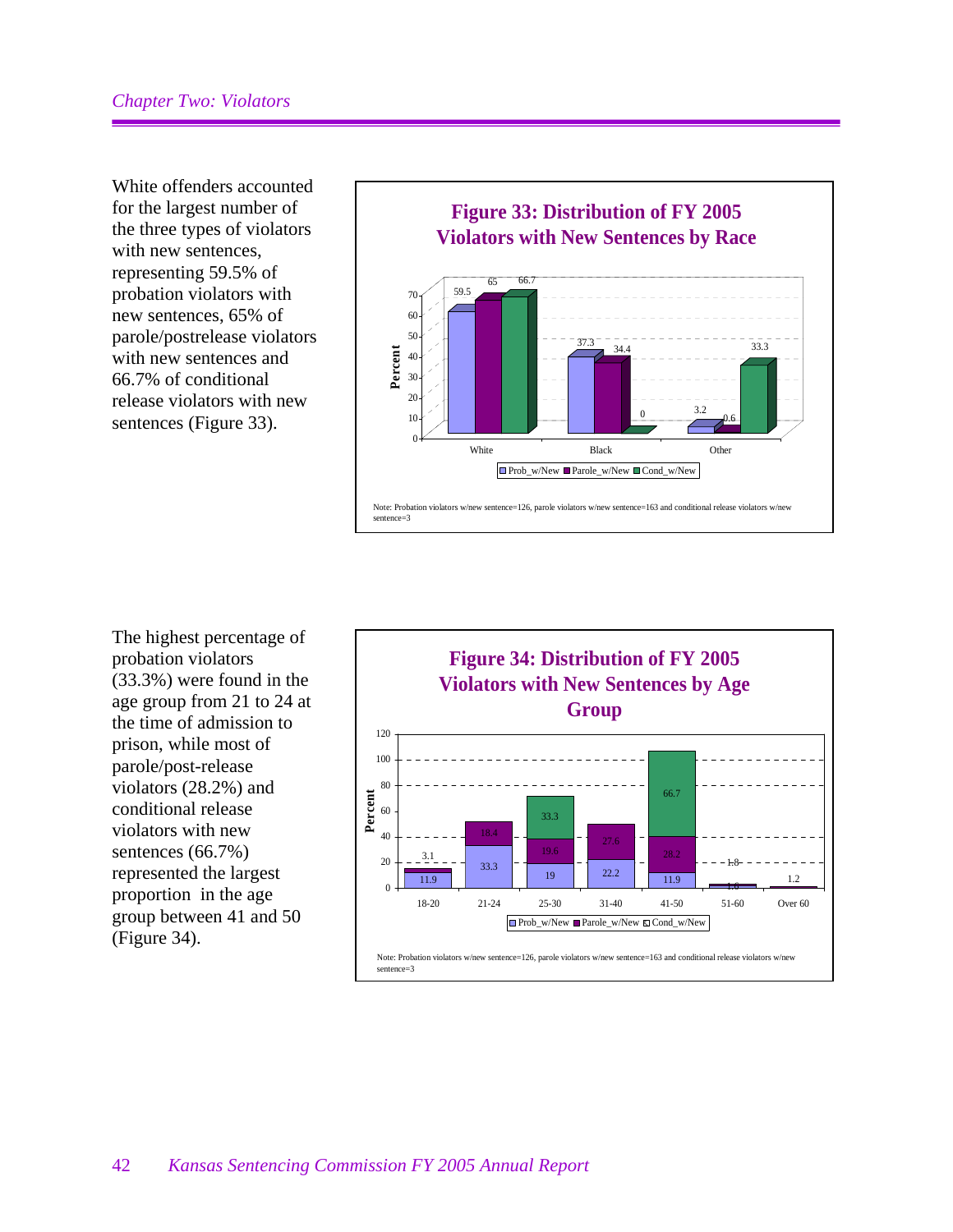|                       | <b>Probation</b> |               | Parole/Postrelease |                                    | <b>Conditional Release</b> |               |  |
|-----------------------|------------------|---------------|--------------------|------------------------------------|----------------------------|---------------|--|
| <b>Severity Level</b> | $\mathbf N$      | $\frac{0}{0}$ | $\mathbf N$        | $\mathbf{0}_{\mathbf{0}}^{\prime}$ | $\mathbf N$                | $\frac{1}{2}$ |  |
| D1                    | $\,8\,$          | 6.3           | 8                  | 4.9                                | $\boldsymbol{0}$           | 0.0           |  |
| D2                    | $\mathfrak{Z}$   | 2.4           | 9                  | 5.5                                | $\boldsymbol{0}$           | 0.0           |  |
| D <sub>3</sub>        | $\mathfrak{Z}$   | 2.4           | $12\,$             | $7.4\,$                            | $\boldsymbol{0}$           | $0.0\,$       |  |
| D4                    | 30               | 23.8          | 16                 | 9.8                                | $\boldsymbol{0}$           | $0.0\,$       |  |
| N1                    | $\boldsymbol{0}$ | 0.0           | $\sqrt{2}$         | $1.2\,$                            | $\boldsymbol{0}$           | 0.0           |  |
| ${\rm N2}$            | $1\,$            | $0.8\,$       | $\overline{4}$     | $2.5\,$                            | $\boldsymbol{0}$           | 0.0           |  |
| N3                    | $\sqrt{6}$       | 4.8           | $25\,$             | 15.3                               | $\boldsymbol{2}$           | 66.7          |  |
| N <sub>4</sub>        | $\mathfrak{Z}$   | 2.4           | $\overline{4}$     | $2.5\,$                            | $\boldsymbol{0}$           | $0.0\,$       |  |
| N <sub>5</sub>        | $10\,$           | 7.9           | 19                 | 11.7                               | $\boldsymbol{0}$           | $0.0\,$       |  |
| N <sub>6</sub>        | 6                | 4.8           | 10                 | $6.1\,$                            | $\boldsymbol{0}$           | $0.0\,$       |  |
| N7                    | $22\,$           | 17.5          | 19                 | $11.7\,$                           | $\,1\,$                    | 33.3          |  |
| ${\bf N8}$            | $20\,$           | 15.8          | 9                  | 5.5                                | $\boldsymbol{0}$           | $0.0\,$       |  |
| N <sub>9</sub>        | 14               | 11.1          | 17                 | $10.4\,$                           | $\boldsymbol{0}$           | $0.0\,$       |  |
| N10                   | $\boldsymbol{0}$ | $0.0\,$       | 5                  | 3.1                                | $\boldsymbol{0}$           | 0.0           |  |
| Offgrid               | $\boldsymbol{0}$ | 0.0           | 3                  | $1.8\,$                            | $\boldsymbol{0}$           | 0.0           |  |
| Nongrid               | $\boldsymbol{0}$ | 0.0           | $\mathbf{1}$       | 0.6                                | $\boldsymbol{0}$           | 0.0           |  |
| <b>TOTAL</b>          | 126              | 100.0         | 163                | 100.0                              | $\mathbf{3}$               | 100.0         |  |

# **Table 21: Distribution of FY 2005 Violators with New Sentences by Severity Level**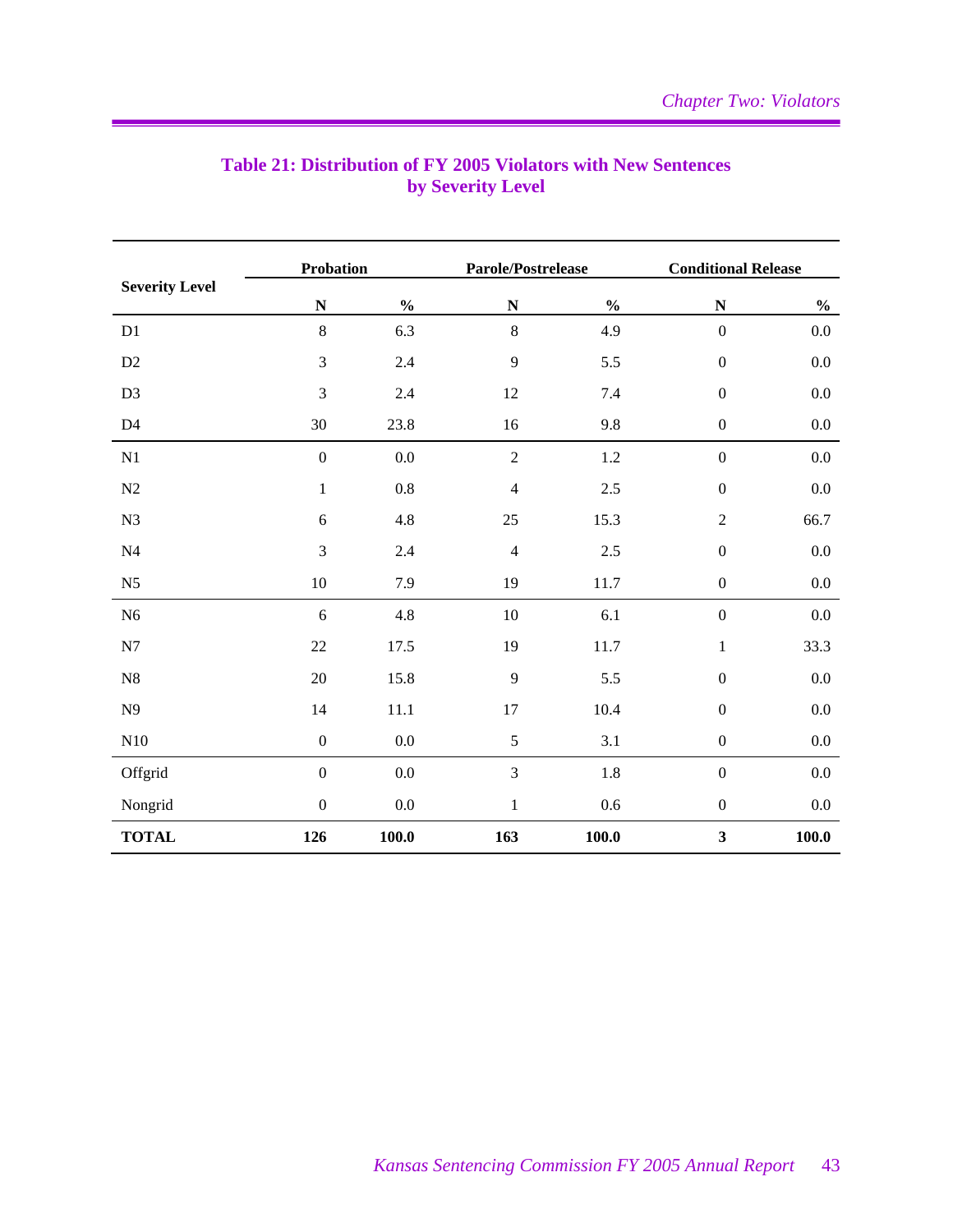#### **VIOLATORS CONTINUING AND EXTENDING ON PROBATION**

Violators continued or extended on probation refer to probation violators with or without new convictions, whose violations did not result in incarceration but rather a continuation or an extension of the probation. In FY 2005, there were 2,503 condition probation violators and 154 probation violators with new convictions who were continued or extended on probation, representing 53.3% of the total number of 4,695 condition probation violators and 33% of the total number of 467

probation violators with new offenses, respectively. Drugs (32.5%), burglary (11.8%), forgery (11.5%), theft (9.7) and DUI (6.1%) were the top five committing offenses for the group of condition probation violators. Drugs (36.4%), burglary (14.3%) and forgery (14.9%) were the top three committing offenses for probation violators with new convictions. Most top committing offenses for both groups were the same with those of FY 2004. Tables 22 and 23 display criminal history by severity levels of the two types of violators who were sentenced to continued or extended probation.

| <b>Severity Level</b>                                                                                       | <b>Number</b><br>of |                  |                  |                  |                  | <b>Criminal History Class</b> |                |                |                |                |
|-------------------------------------------------------------------------------------------------------------|---------------------|------------------|------------------|------------------|------------------|-------------------------------|----------------|----------------|----------------|----------------|
|                                                                                                             | <b>Cases</b>        | $\mathbf A$      | $\bf{B}$         | $\mathbf C$      | D                | E                             | F              | G              | H              | Ι.             |
| D1                                                                                                          | 39                  | $\overline{0}$   | $\overline{0}$   | 4                |                  | 6                             | $\overline{2}$ | $\overline{2}$ | 7              | 17             |
| D2                                                                                                          | 19                  |                  | $\boldsymbol{0}$ | 3                | $\overline{2}$   | 3                             | 3              | 1              | $\overline{2}$ | $\overline{4}$ |
| D <sub>3</sub>                                                                                              | 179                 | $\overline{2}$   | $\overline{0}$   | $\overline{4}$   | 8                | 17                            | 18             | 31             | 27             | 71             |
| D <sub>4</sub>                                                                                              | 577                 | 13               | 11               | 37               | 20               | 48                            | 48             | 109            | 124            | 165            |
| N1                                                                                                          | 1                   | $\overline{0}$   | $\overline{0}$   | $\overline{0}$   | $\overline{0}$   | $\overline{0}$                | $\overline{0}$ | $\overline{0}$ | $\overline{0}$ | 1              |
| $\mathbf{N}2$                                                                                               | $\Omega$            | $\boldsymbol{0}$ | $\boldsymbol{0}$ | $\boldsymbol{0}$ | $\mathbf{0}$     | $\mathbf{0}$                  | $\mathbf{0}$   | $\mathbf{0}$   | $\mathbf{0}$   | $\mathbf{0}$   |
| N3                                                                                                          | 20                  | $\mathbf{0}$     | $\overline{0}$   | $\overline{4}$   | $\overline{0}$   | $\mathbf{0}$                  | $\overline{0}$ | $\overline{0}$ | 3              | 13             |
| N <sub>4</sub>                                                                                              | $\overline{2}$      | $\overline{0}$   | $\overline{0}$   | $\mathbf{0}$     | $\overline{0}$   | $\overline{0}$                | $\overline{0}$ | $\overline{0}$ | $\overline{2}$ | $\overline{0}$ |
| N <sub>5</sub>                                                                                              | 64                  |                  |                  | 3                | $\overline{2}$   | $\overline{2}$                | $\overline{0}$ | 9              | 19             | 27             |
| N <sub>6</sub>                                                                                              | 19                  | $\boldsymbol{0}$ |                  | 1                | $\boldsymbol{0}$ | $\overline{2}$                | 1              | $\mathbf{1}$   | 3              | 10             |
| N7                                                                                                          | 361                 |                  | 5                | 36               | 28               | 30                            | 26             | 52             | 56             | 125            |
| ${\bf N8}$                                                                                                  | 355                 | $\overline{2}$   | $\overline{7}$   | 39               | 23               | 43                            | 30             | 45             | 56             | 109            |
| N9                                                                                                          | 515                 | 6                | 12               | 69               | 42               | 69                            | 44             | 64             | 61             | 146            |
| N10                                                                                                         | 195                 | 3                | $7\phantom{.0}$  | 17               | 10               | 25                            | 12             | 30             | 27             | 64             |
| Nongrid                                                                                                     | 157                 | $\mathbf{0}$     | $\mathbf{0}$     | 4                | $\mathbf{0}$     | $\mathbf{0}$                  | 4              | 4              | 6              | 5              |
| <b>TOTAL</b>                                                                                                | 2,503               | 29               | 44               | 221              | 136              | 245                           | 188            | 348            | 393            | 757            |
| Criminal history classes are based on 2,361 cases reporting criminal history category.<br>Note:<br>$T = -1$ |                     |                  |                  |                  |                  |                               |                |                |                |                |

# **Table 22: Criminal History by Severity Levels of Condition Probation Violators Continuing and Extending on Probation**

Legend:

Presumptive Prison Border Boxes Presumptive Probation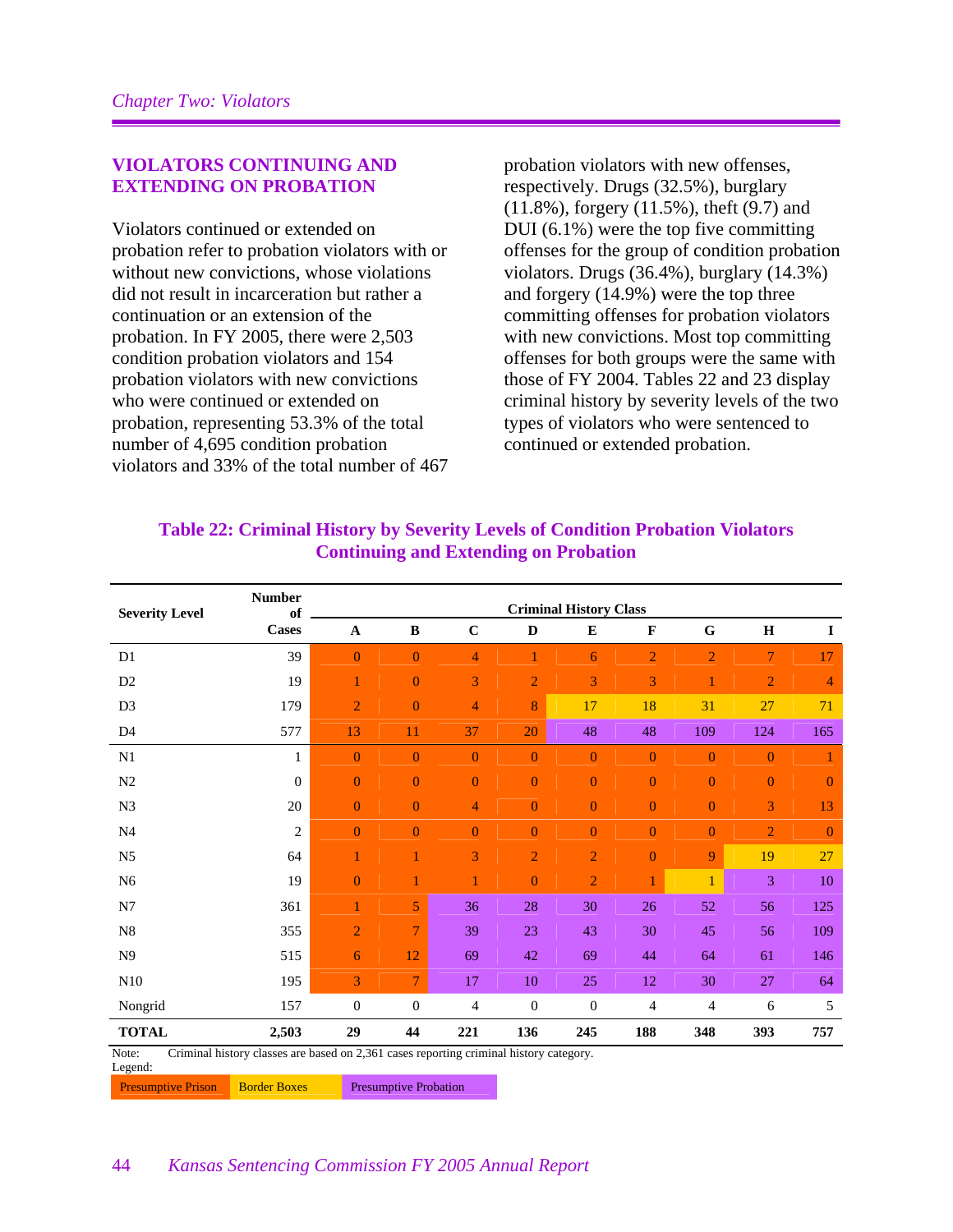| <b>Number</b>    | <b>Criminal History Class</b> |                  |                  |                  |                  |                                                                                      |                  |                  |                  |  |
|------------------|-------------------------------|------------------|------------------|------------------|------------------|--------------------------------------------------------------------------------------|------------------|------------------|------------------|--|
| <b>Cases</b>     | $\mathbf A$                   | $\, {\bf B}$     | $\mathbf C$      | $\mathbf D$      | ${\bf E}$        | $\mathbf F$                                                                          | ${\bf G}$        | $\mathbf H$      | $\mathbf I$      |  |
| $\boldsymbol{0}$ | $\boldsymbol{0}$              | $\mathbf{0}$     | $\mathbf{0}$     | $\overline{0}$   | $\mathbf{0}$     | $\mathbf{0}$                                                                         | $\overline{0}$   | $\overline{0}$   | $\mathbf{0}$     |  |
| $\boldsymbol{0}$ | $\mathbf{0}$                  | $\mathbf{0}$     | $\mathbf{0}$     | $\mathbf{0}$     | $\mathbf{0}$     | $\mathbf{0}$                                                                         | $\mathbf{0}$     | $\mathbf{0}$     | $\boldsymbol{0}$ |  |
| 12               | $\boldsymbol{0}$              | $\overline{0}$   | $\mathbf{0}$     | $\overline{2}$   | $\mathbf{0}$     | $\mathbf{1}$                                                                         | $\overline{2}$   | $\overline{3}$   | $\overline{4}$   |  |
| 44               | $\mathbf{0}$                  | $\overline{2}$   | $\overline{2}$   | $\mathbf{1}$     | $\mathbf{1}$     | $\mathfrak{Z}$                                                                       | $\bf 8$          | 13               | 14               |  |
| $\mathbf{0}$     | $\boldsymbol{0}$              | $\boldsymbol{0}$ | $\boldsymbol{0}$ | $\boldsymbol{0}$ | $\boldsymbol{0}$ | $\boldsymbol{0}$                                                                     | $\boldsymbol{0}$ | $\boldsymbol{0}$ | $\boldsymbol{0}$ |  |
| $\boldsymbol{0}$ | $\overline{0}$                | $\boldsymbol{0}$ | $\boldsymbol{0}$ | $\boldsymbol{0}$ | $\boldsymbol{0}$ | $\boldsymbol{0}$                                                                     | $\boldsymbol{0}$ | $\mathbf{0}$     | $\mathbf{0}$     |  |
| $\mathbf{1}$     | $\overline{0}$                | $\overline{0}$   | $\overline{0}$   | $\mathbf{0}$     | $\overline{0}$   | $\overline{0}$                                                                       | $\mathbf{1}$     | $\overline{0}$   | $\boldsymbol{0}$ |  |
| $\overline{0}$   | $\boldsymbol{0}$              | $\overline{0}$   | $\overline{0}$   | $\overline{0}$   | $\overline{0}$   | $\overline{0}$                                                                       | $\mathbf{0}$     | $\mathbf{0}$     | $\mathbf{0}$     |  |
| $\overline{4}$   | $\boldsymbol{0}$              | $\boldsymbol{0}$ | $\boldsymbol{0}$ | $\boldsymbol{0}$ | $\boldsymbol{0}$ | $\boldsymbol{0}$                                                                     | $\overline{3}$   | $\overline{0}$   | $\mathbf{1}$     |  |
| $\overline{c}$   | $\overline{0}$                | $\overline{0}$   | $\mathbf{0}$     | $\mathbf{0}$     | $\mathbf{1}$     | $\mathbf{0}$                                                                         | $\mathbf{0}$     | $\boldsymbol{0}$ | $\mathbf{1}$     |  |
| 27               | $\overline{0}$                | $\mathbf{1}$     | $\overline{3}$   | $\boldsymbol{0}$ | $\boldsymbol{0}$ | $\overline{2}$                                                                       | $\boldsymbol{7}$ | 3                | $11\,$           |  |
| 34               | $\overline{0}$                | $\overline{0}$   | $\overline{2}$   | $\overline{2}$   | $\overline{8}$   | $\mathbf{1}$                                                                         | $\overline{4}$   | $\overline{4}$   | 13               |  |
| 21               | $\mathbf{1}$                  | $\overline{0}$   | $\overline{3}$   | $\boldsymbol{0}$ | $\overline{4}$   | $\overline{2}$                                                                       | $\overline{2}$   | $\overline{3}$   | 5                |  |
| $\overline{4}$   | $\mathbf{0}$                  | $\overline{0}$   | $\overline{0}$   | $\mathbf{0}$     | $\mathbf{1}$     | $\sqrt{2}$                                                                           | $\mathbf{1}$     | $\boldsymbol{0}$ | $\boldsymbol{0}$ |  |
| 5                | $\boldsymbol{0}$              | $\boldsymbol{0}$ | $\boldsymbol{0}$ | $\boldsymbol{0}$ | $\boldsymbol{0}$ | $\boldsymbol{0}$                                                                     | $\boldsymbol{0}$ | $\boldsymbol{0}$ | $\boldsymbol{0}$ |  |
| 154              | $\mathbf{1}$                  | 3                | 10               | $\sqrt{5}$       | 15               | 11                                                                                   | 28               | 26               | 49               |  |
|                  | of                            |                  |                  |                  |                  | Criminal history classes are based on 148 cases reporting criminal history category. |                  |                  |                  |  |

# **Table 23: Criminal History by Severity Levels of Probation Violators with New Convictions Continuing and Extending on Probation**

Note: Criminal history classes are based on 148 cases reporting criminal history category.

Legend:

Presumptive Prison Border Boxes Presumptive Probation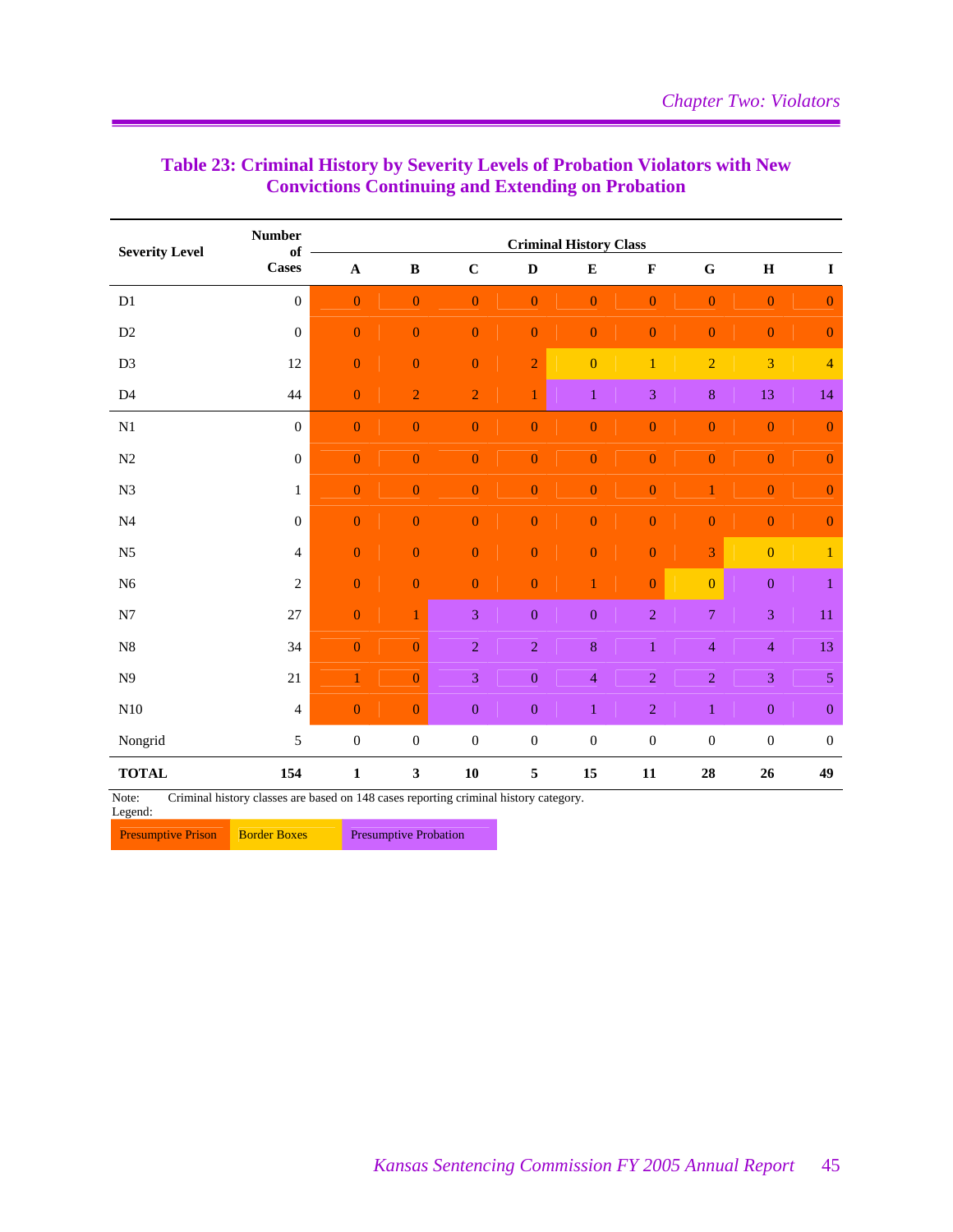# **CHAPTER THREE CONFORMITY TO THE SENTENCING GUIDELINES**

The analysis of conformity to the sentencing guidelines involves the comparison of the actual sentence imposed to the sentence identified under the Sentencing Guidelines Act. A sentence is considered to conform to the guidelines if it falls within the range of sentence lengths for a guideline grid box at a specific designated severity level and criminal history category. A sentence that falls at the mid-point of a relative grid box is regarded as standard. A sentence that falls at either the upper end or lower end of the relative grid box is considered as an aggravated or mitigated sentence, respectively. All other sentence lengths imposed are considered to be a departure from the guidelines unless the grid box is a designated border box. A sentence length above the aggravated level is defined as "departure upward" and a sentence length less than the mitigated level is defined as "departure downward."

Departures from the designated guideline sentence can be further categorized into two types: dispositional departures and durational departures. A dispositional departure occurs when the guidelines recommend a period of incarceration or probation but the reverse type of sentence is imposed. For example, the grid box indicates a period of incarceration, but a probation sentence is imposed. Sentences imposed in "border boxes" or violations resulting from a probation sentence are not considered departures. A durational departure occurs when a sentence is pronounced but the imposed length of incarceration is either greater or less than the number of months designated by the guidelines. Only pure guideline sentences were utilized for this specific analysis. A pure guideline sentence is defined as a guideline sentence that is not imposed to run concurrent or consecutive with a "preguideline" sentence. In addition, the analysis is based on computed variables regarding departures and the consecutive sentences are excluded from this analysis.

# **OVERALL CONFORMITY RATES**

In FY 2005, a total number of 7,307 pure guideline sentences were utilized for this analysis, including 1,345 incarceration guideline sentences and 5,962 probation sentences. Figure 35 demonstrates that 82.5% of the 7,307 guideline sentences fell within the presumptive guideline grids; 5.6% indicated durational departures, and 11.9% were dispositional departures. Of all the sentences within the presumptive guideline grids, 5,077 sentences (84.2%) fell within either the presumptive prison boxes or presumptive probation boxes, while 952 sentences (15.8%) were located on designated border boxes. Figure 36 indicates that 69.3% (604 sentences) of the 871 dispositional departures were downward departures and 30.7% (267 sentences) were upward dispositional departures. Approximately 84% of the 952 border box sentences resulted in probation sentences with only 16% of this group sentenced to prison. The analysis of durational departure sentences is only applicable to presumptive prison sentences.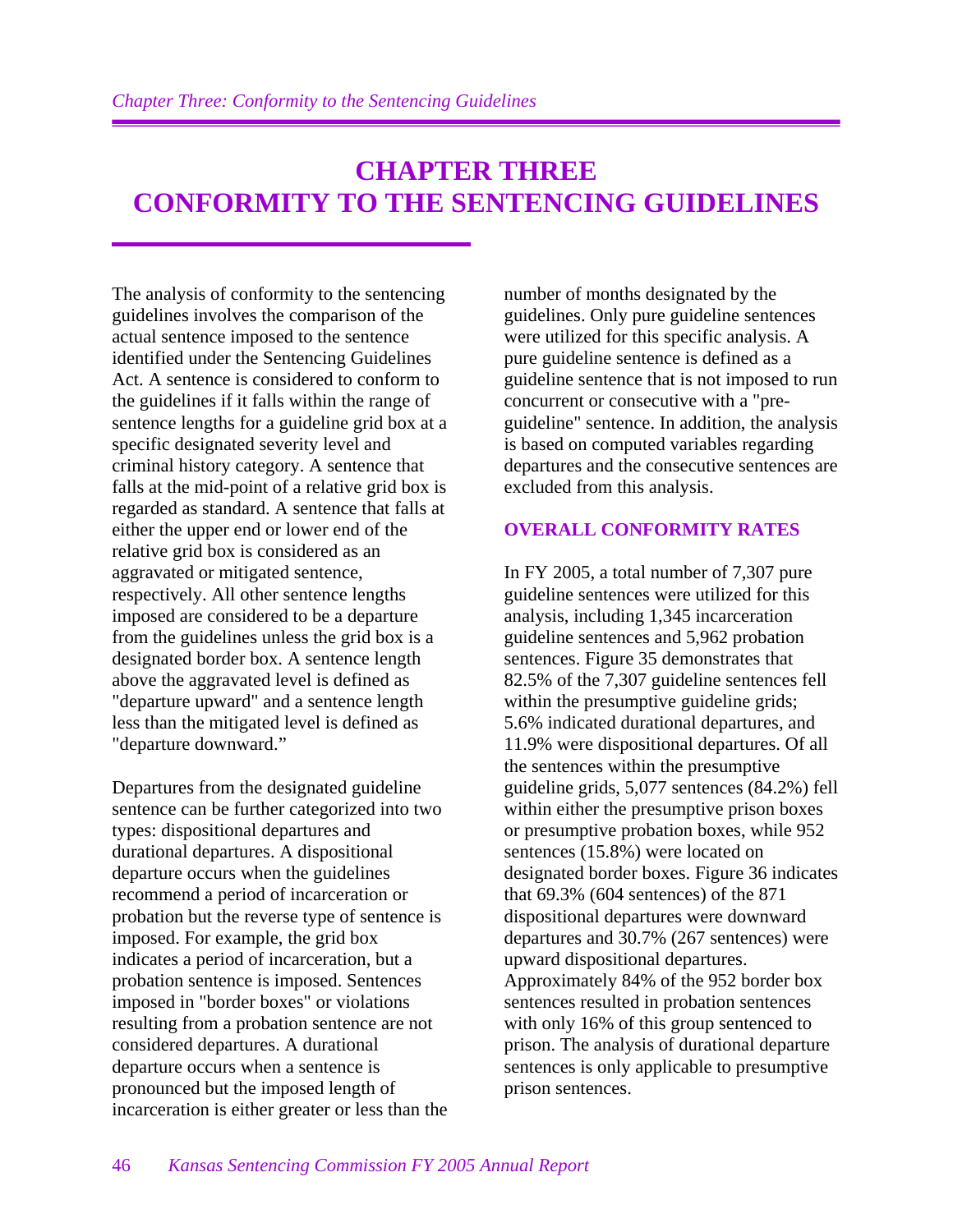

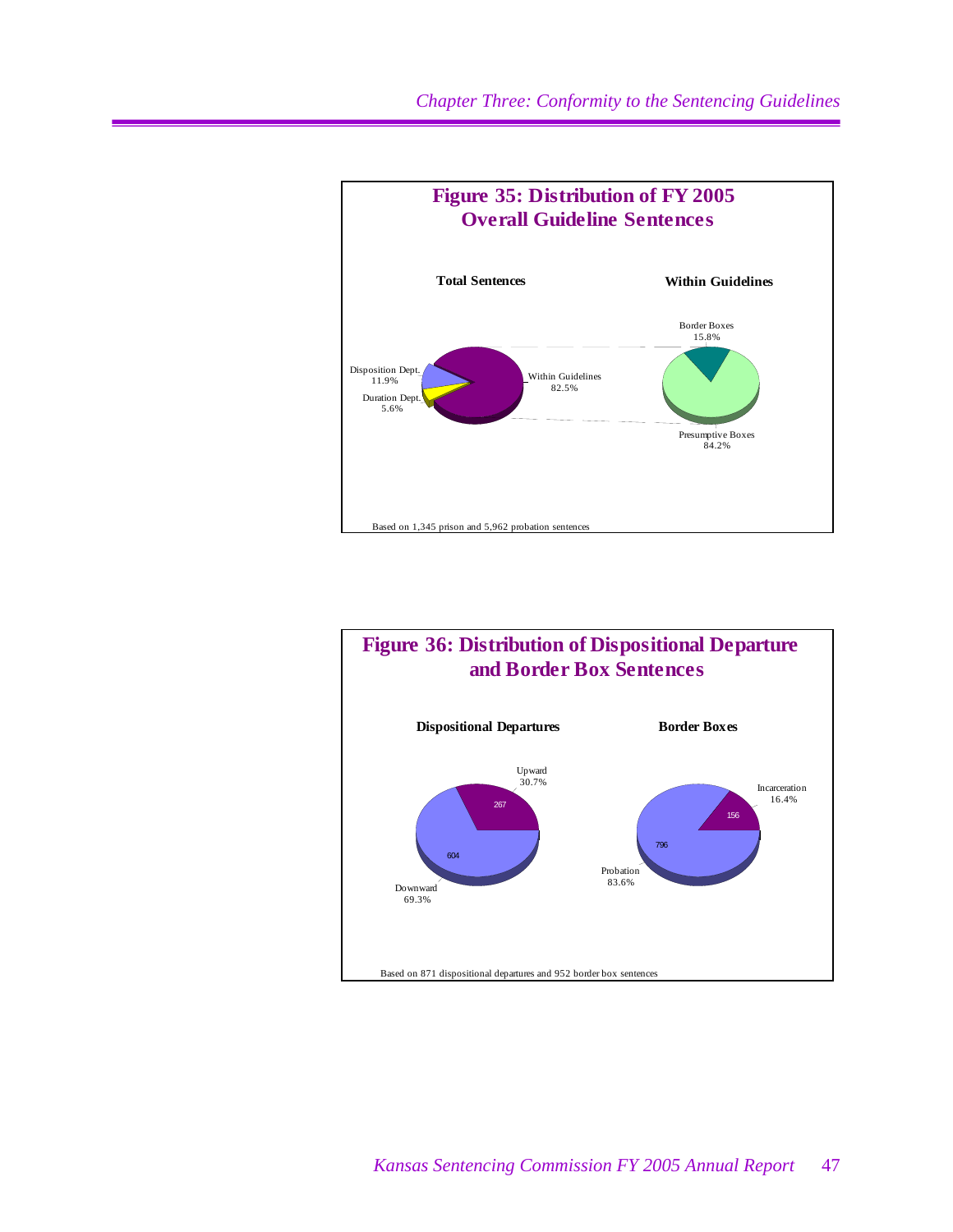#### **CONFORMITY OF PRESUMPTIVE PRISON GUIDELINE SENTENCES**

Sentences that are designated above the incarceration line of the sentencing grids are presumptive prison guideline sentences.

Revocations of probation conditions, either with or without new sentences, which result in prison sentences were excluded from this analysis. A total of 1,345 presumptive prison guideline sentences of FY 2005 were analyzed for this purpose.

Almost 50% of total sentences fell within the presumptive incarceration range. Of these sentences within the Guidelines, 39.5% fell within the standard range, 10.6% were within the aggravated range, and 26.7% were within the mitigated range. More than 23% were located within designated border boxes (Figure 37).



Among the durational departure sentences, 67.8% departed downward from the sentence lengths indicated on the presumptive range, while 32.2% departed upward from the presumptive guideline ranges. The percentage change of the upward durational departure sentences is a 6.1% increase over that in FY 2004 (Figure 38).

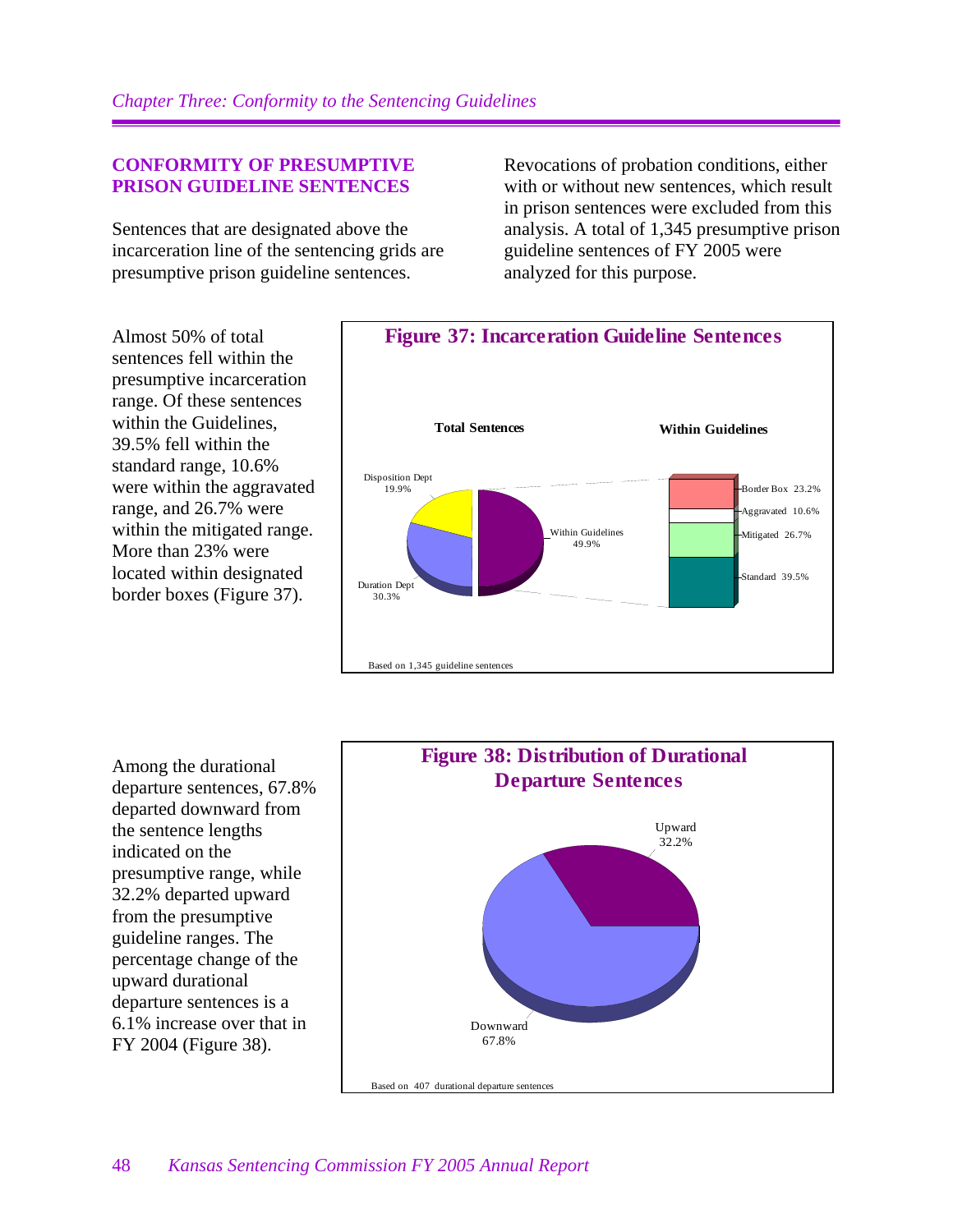#### **CONFORMITY OF PRESUMPTIVE PROBATION GUIDELINE SENTENCES**

Presumptive probation guideline sentences refer to the sentences that are designated below the incarceration line of the sentencing grids. The analysis of probation guideline sentences demonstrates that as expected, the majority of probation guideline sentences (89.9% or 5,358 cases) fell within presumptive guideline range, among which 85% fell within presumptive probation grids and 15% were within border boxes (Figure 39). The sentences within presumptive guideline range (5,358) accounted for 70% of the total probation sentences in FY 2005 (7,776), which is the same percentage rate as that of FY 2004. Further analysis of the dispositional departures indicates that probation sentences reflected downward dispositional departures of 10.1% (Figure 39), which increased by 0.4% compared to the percentage rate of FY 2004 (9.7%). Upward dispositional departure sentences were reflected in presumptive incarceration sentences (See Figure 37).

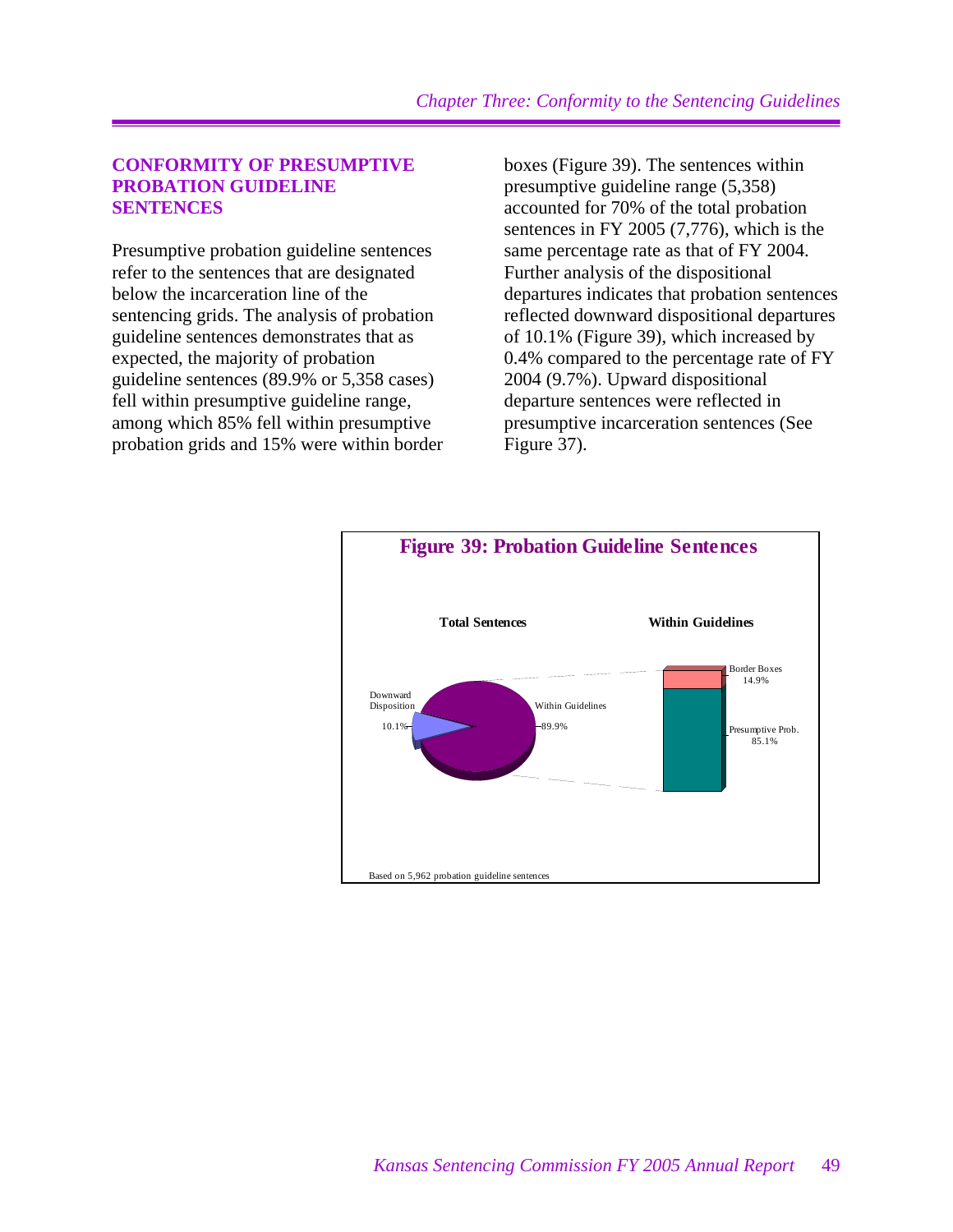#### **CONFORMITY OF NONDRUG AND DRUG GUIDELINE SENTENCES**

The comparative analysis of guideline incarceration sentences in terms of nondrug and drug sentences indicates that almost 26% of nondrug offenders showed upward dispositional departures, while drug offenders only revealed 5.5% upward dispositional departures. Besides, nondrug offenders represented 26% durational departures while drug offenders showed 40% durational departures (Figure 40).



When reviewing the durational departures, the data shows that downward departures represented 87.5% of the total durational departures on the drug grid. However, on the nondrug grid, only 55.1% of durational departures were downward (in Figure 41). The majority of the upward departures were found on severity levels 1, 2, 3 and 4 of the nondrug grid, which include the most serious person offenses (Table 24).

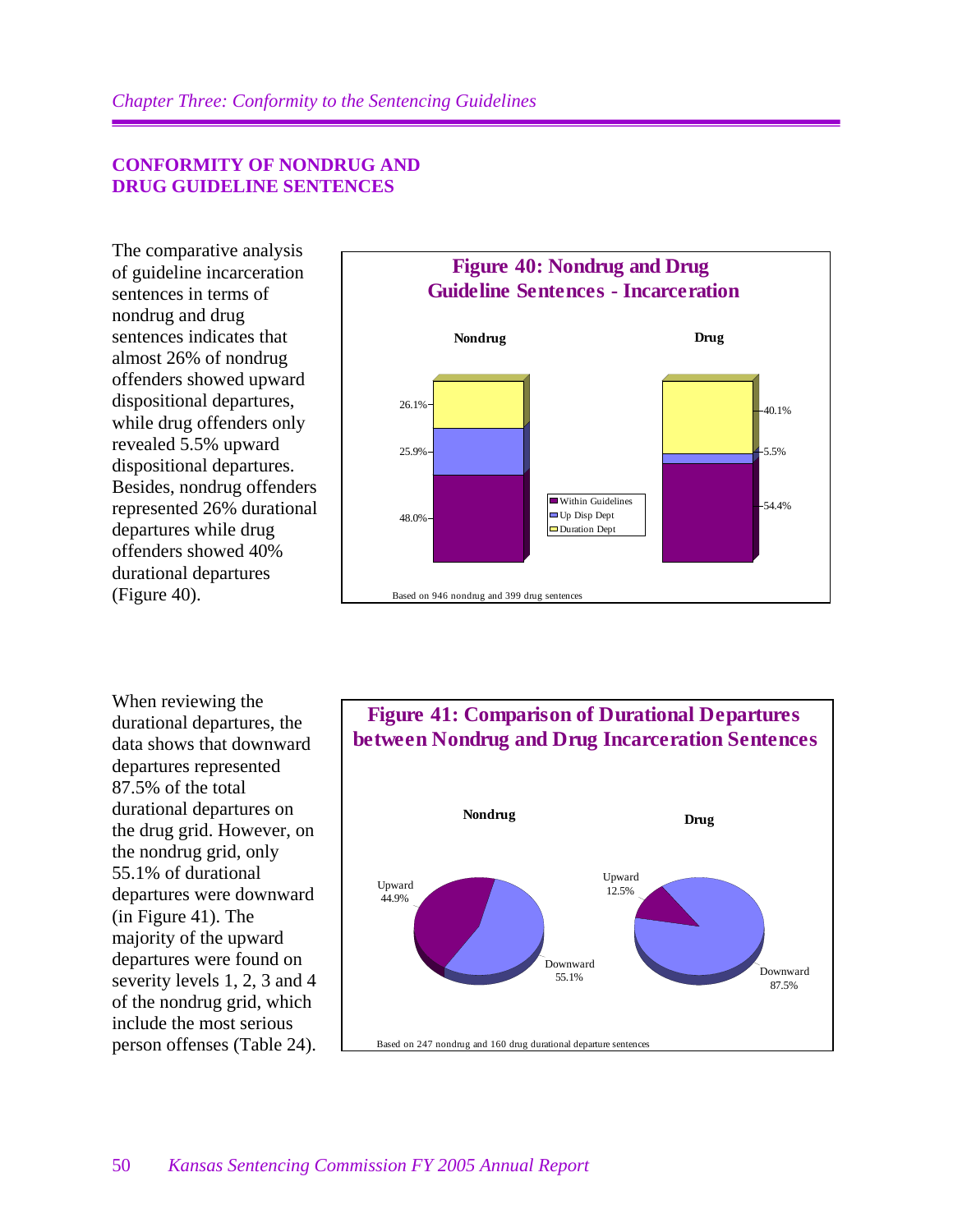Examination of probation sentences reveals that significant differences were also identified between nondrug and drug grids. Drug sentences represented a higher percentage of downward dispositional departures than nondrug sentences (15.7% vs. 6.3%). The rate of drug probation sentences resulting from border boxes was much higher than that of nondrug probation sentences (26% vs. 4.7%, Figure 42).



The sentencing trend in Kansas seems to indicate that there is a tendency to depart downward more often with drug sentences than with nondrug sentences. The sentencing trend also indicates that drug offenders tend to be sentenced to probation sentences more frequently than do nondrug offenders when their offense types and criminal history categories fall within the border boxes (Figure 42).

#### **CONFORMITY RATES TO THE GUIDELINES BY SEVERITY LEVEL**

In addition to the drug or nondrug offense classifications, conformity rates vary depending on severity levels. The conformity rates of incarceration sentences by severity level are presented in Table 24. Drug incarceration sentences, as a whole, indicated a 13.8% standard, 2% aggravated, 10.3% mitigated and 28.3% border box sentence distribution. Nondrug sentences revealed a 19.7% standard, 5.3% aggravated, 13.3% mitigated and 11.6% border box sentence distribution. As for the departure sentences, drug sentences showed 5% upward durational departures and 35.1% downward durational departures, whereas nondrug sentences showed a 11.7% upward durational departure rate and a 14.4% downward durational departure rate. When examining dispositional departures, 25.9% of nondrug incarceration sentences were upward dispositional departures. By contrast, only 5.5% of drug incarceration sentences were upward dispositional departures. This would imply that judges are more likely to impose fewer upward dispositional sentences for drug offenders than for nondrug offenders. This finding has been supported by data over the past ten years.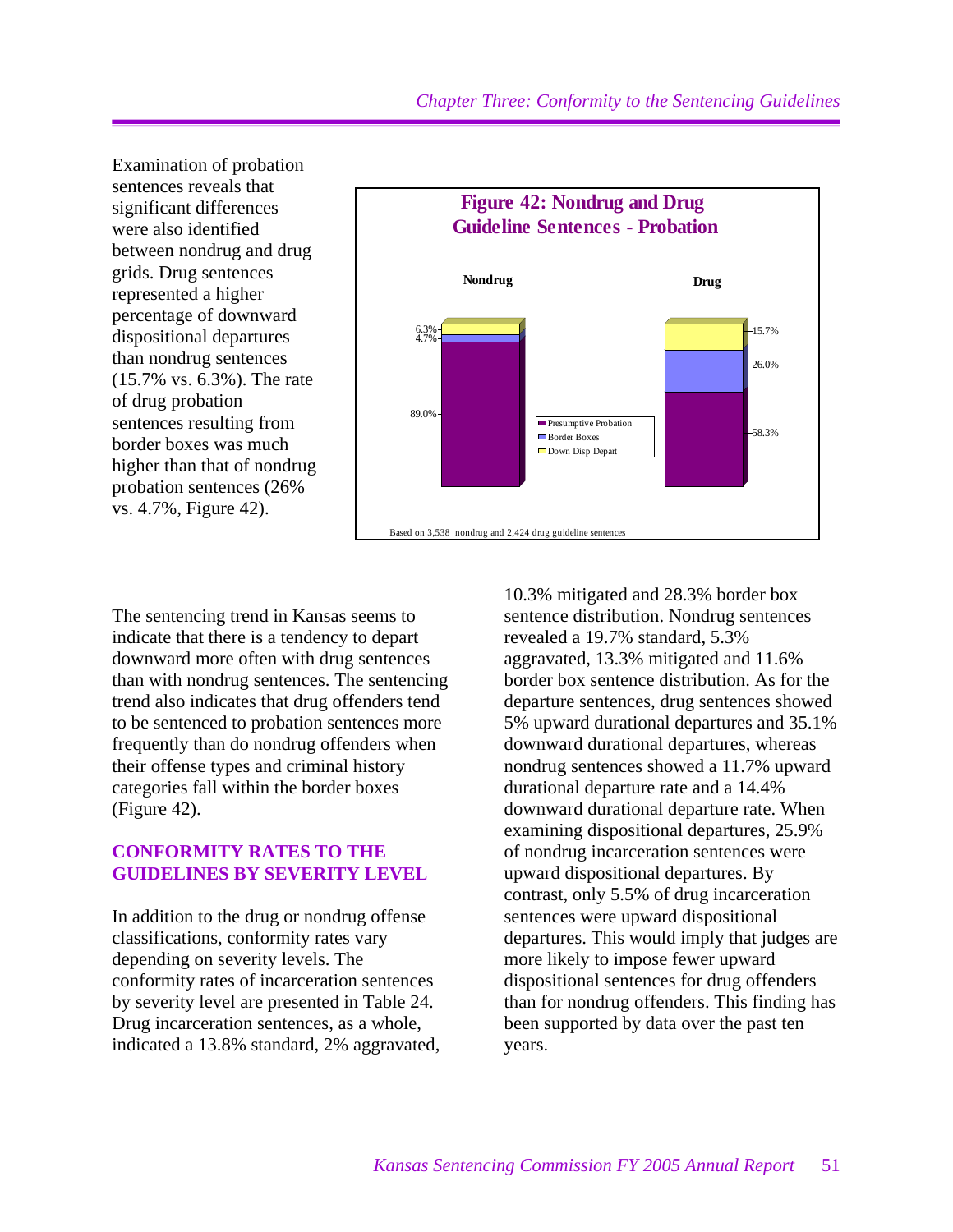|                                 |       |      |                       |      |            |               | Departures $(\% )$ |                      |
|---------------------------------|-------|------|-----------------------|------|------------|---------------|--------------------|----------------------|
| <b>Severity</b><br><b>Level</b> | N     |      | Within Guidelines (%) |      |            |               | <b>Durational</b>  | <b>Dispositional</b> |
|                                 |       | Agg. | <b>Standard</b>       | Mit. | <b>Box</b> | <b>Upward</b> | <b>Downward</b>    | <b>Upward</b>        |
| D1                              | 79    | 1.3  | 2.5                   | 2.5  |            | 1.3           | 92.4               |                      |
| D <sub>2</sub>                  | 20    | 5.0  | 25.0                  | 15.0 |            | 10.0          | 45.0               |                      |
| D <sub>3</sub>                  | 144   | 2.1  | 13.9                  | 6.9  | 57.6       | 2.1           | 17.4               |                      |
| D4                              | 156   | 1.9  | 17.9                  | 16.7 | 19.2       | 9.0           | 21.2               | 14.1                 |
| <b>Subtotal</b>                 | 399   | 2.0  | 13.8                  | 10.3 | 28.3       | 5.0           | 35.1               | 5.5                  |
| N1                              | 50    | 10.0 | 34.0                  | 12.0 |            | 20.0          | 24.0               |                      |
| N <sub>2</sub>                  | 24    | 20.8 | 33.3                  | 8.3  |            | 16.7          | 20.8               |                      |
| N <sub>3</sub>                  | 165   | 8.5  | 24.8                  | 22.4 |            | 23.6          | 20.6               |                      |
| N <sub>4</sub>                  | 48    | 10.4 | 29.2                  | 18.8 |            | 31.3          | 10.4               |                      |
| N <sub>5</sub>                  | 170   | 7.1  | 16.5                  | 14.7 | 24.1       | 9.4           | 28.2               |                      |
| N <sub>6</sub>                  | 28    | 3.6  | 25.0                  | 10.7 | 7.1        | 7.1           | 21.4               | 25.0                 |
| N7                              | 172   | 4.1  | 17.4                  | 13.4 |            | 10.5          | 4.1                | 50.6                 |
| N8                              | 80    | 3.8  | 21.3                  | 13.8 |            | 2.5           | 11.3               | 47.5                 |
| N <sub>9</sub>                  | 155   | 5.2  | 23.9                  | 11.0 |            | 3.2           | 4.5                | 52.3                 |
| N10                             | 54    | 5.6  | 20.4                  | 9.3  |            |               | 5.6                | 59.3                 |
| <b>Subtotal</b>                 | 946   | 6.7  | 22.2                  | 14.6 | 4.5        | 11.7          | 14.4               | 25.9                 |
| <b>TOTAL</b>                    | 1,345 | 5.3  | 19.7                  | 13.3 | 11.6       | 9.7           | 20.5               | 19.9                 |

# **Table 24: Conformity Rates by Severity Level - Incarceration Sentences**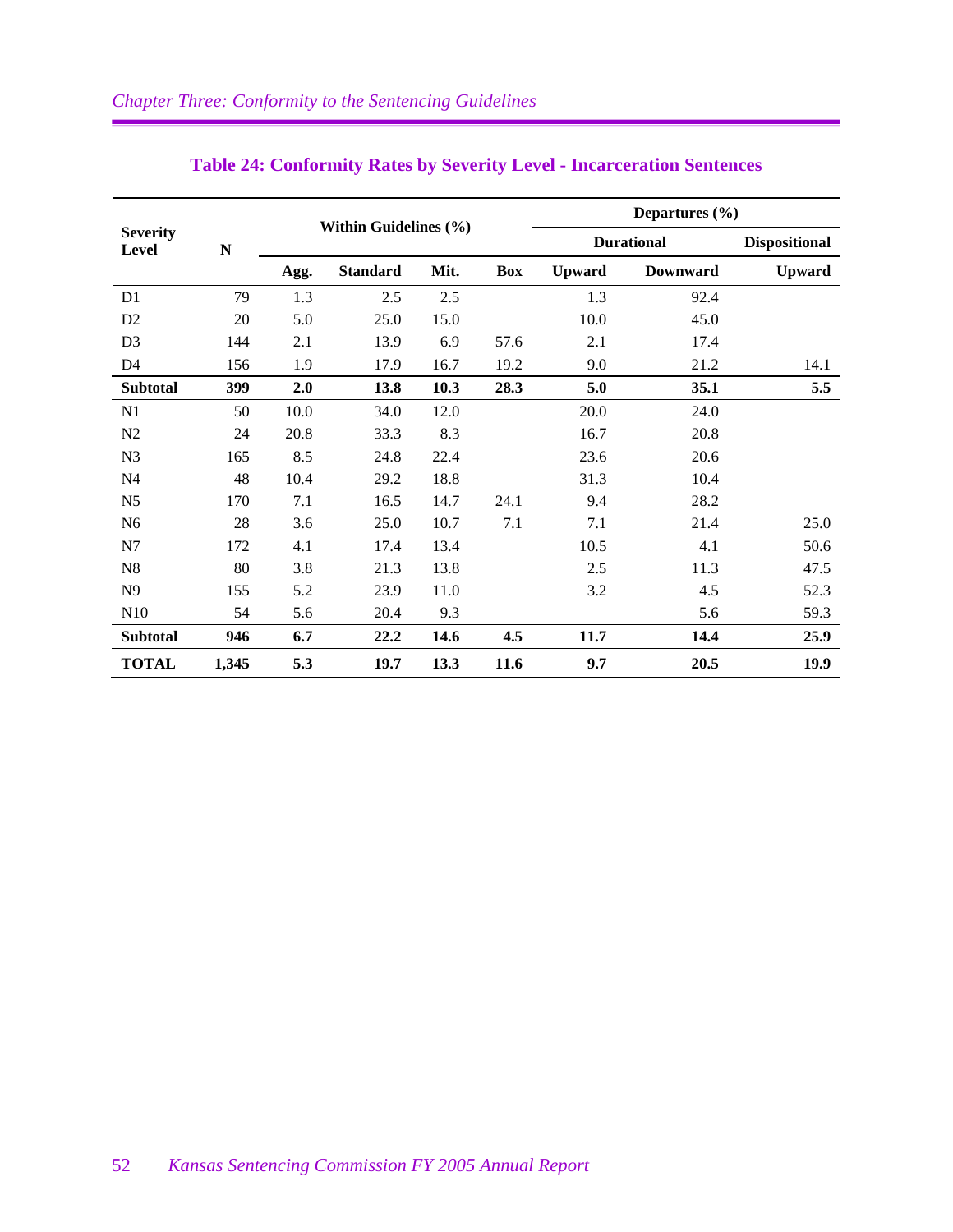Table 25 displays the conformity rates of probation sentences by severity levels. Probation drug sentences indicated 15.7% downward dispositional departures, which should have been presumptive incarceration, while only 6.3% of nondrug sentences experienced downward dispositional departures. The significant differences also occurred within the border box grids. Drug offenders received more probation sentences than nondrug offenders did when their severity levels and criminal history categories fell within the border boxes (26% versus 4.7%). Comparison of probation drug and nondrug sentences reveals the same trend as indicated with incarceration sentences: the tendency is to impose more non-prison sentences for drug offenders than for nondrug offenders. This trend has been consistent for the past ten years.

| <b>Severity Level</b> | $\mathbf N$      | Presumptive<br>Probation $(\% )$ | <b>Border</b><br>Boxes $(\% )$ | <b>Downward</b><br>Disposition (%) |
|-----------------------|------------------|----------------------------------|--------------------------------|------------------------------------|
| D1                    | 109              |                                  |                                | 100.0                              |
| D <sub>2</sub>        | 18               |                                  |                                | 100.0                              |
| D <sub>3</sub>        | 601              |                                  | 93.2                           | 6.8                                |
| D <sub>4</sub>        | 1,696            | 83.3                             | 4.1                            | 12.6                               |
| <b>Subtotal</b>       | 2,424            | 58.3                             | 26.0                           | 15.7                               |
| N1                    | $\overline{4}$   |                                  |                                | 100.0                              |
| N2                    | $\boldsymbol{0}$ |                                  |                                | N/A                                |
| N <sub>3</sub>        | 43               |                                  |                                | 100.0                              |
| N <sub>4</sub>        | $\overline{4}$   |                                  |                                | 100.0                              |
| N <sub>5</sub>        | 208              |                                  | 75.5                           | 24.5                               |
| N <sub>6</sub>        | 58               | 79.3                             | 15.5                           | 5.2                                |
| N7                    | 927              | 96.7                             |                                | 3.3                                |
| ${\bf N}8$            | 613              | 96.1                             |                                | 3.9                                |
| N <sub>9</sub>        | 1,284            | 96.2                             |                                | 3.8                                |
| N10                   | 397              | 96.5                             |                                | 3.5                                |
| <b>Subtotal</b>       | 3,538            | 89.0                             | 4.7                            | 6.3                                |
| <b>TOTAL</b>          | 5,962            | 76.5                             | 13.4                           | 10.1                               |

#### **Table 25: Conformity Rates by Severity Level - Probation Sentences**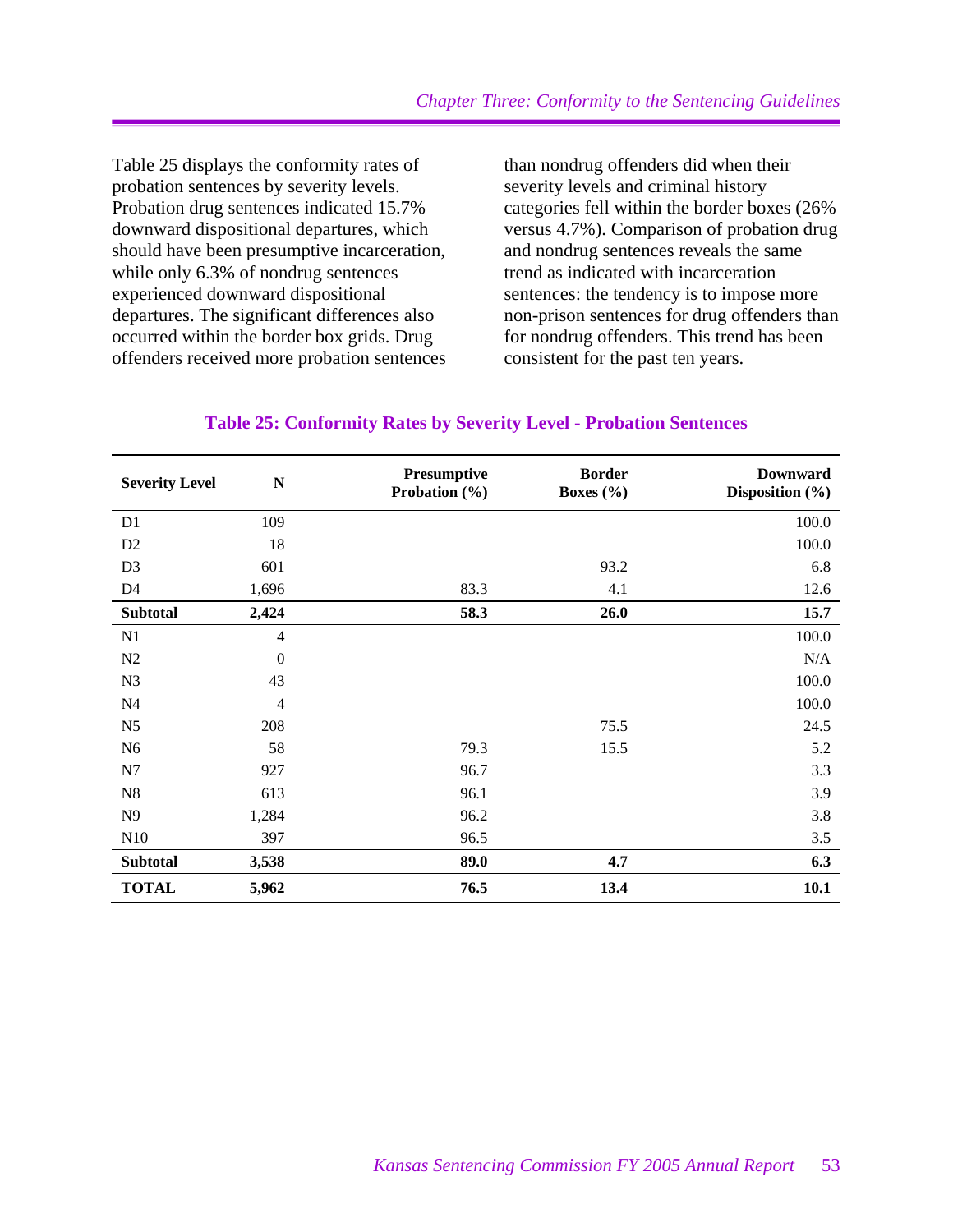#### **CONFORMITY RATES TO THE GUIDELINES BY RACE**

The conformity rates to sentencing guidelines by race were analyzed respectively in Tables 26 and 27 for the drug and nondrug offenders admitted to prison in FY 2005. The examination of drug incarceration sentences within guidelines indicates that blacks received more standard sentences (23.7% vs. 10.9%), aggravated sentences (3.2% vs. 1.6%) and mitigated sentences (15.1% vs. 8.9%) than whites. However black offenders represented a lower percentage in border box sentences than white offenders (20.4% vs. 30.3%). When reviewing sentence departures, whites indicated a much higher percentage in downward durational departures (38.2% vs. 25.8%) and a lower percentage in upward

durational departures (4.3% vs. 7.5%) than blacks, while black offenders received fewer upward dispositional departures than white offenders (4.3% vs. 5.9%, Table 26).

No significant percentage differences were identified between white and black nondrug offenders in aggravated sentences, standard sentences and upward durational departures. Nevertheless, the conformity rates varied in mitigated, border box and departure sentences. Blacks received more mitigated sentences (16.9% vs. 13.7%) and downward durational departures (20.9% vs. 11%) than whites, whereas whites represented higher percentages in border box sentences (5.1% vs. 2.7%) and upward dispositional departures (29.2% vs. 19.9) than blacks (Table 27).

|                 |              |                  | Within Guidelines (%) |                 |      |       |               | Departures $(\% )$ |                      |
|-----------------|--------------|------------------|-----------------------|-----------------|------|-------|---------------|--------------------|----------------------|
| <b>Severity</b> | Race         | N                |                       |                 |      |       |               | <b>Durational</b>  | <b>Dispositional</b> |
| <b>Level</b>    |              |                  | Agg.                  | <b>Standard</b> | Mit. | Box   | <b>Upward</b> | <b>Downward</b>    | <b>Upward</b>        |
| D <sub>1</sub>  | White        | 77               | 1.3                   | 2.6             | 2.6  |       | 1.3           | 92.2               |                      |
|                 | <b>Black</b> | $\overline{c}$   |                       |                 |      |       |               | 100.0              |                      |
|                 | Other        | $\boldsymbol{0}$ |                       |                 |      |       |               |                    |                      |
| D2              | White        | 12               |                       | 16.7            | 16.7 |       | 8.3           | 58.3               |                      |
|                 | <b>Black</b> | 8                | 12.5                  | 37.5            | 12.5 |       | 12.5          | 25.0               |                      |
|                 | Other        | $\boldsymbol{0}$ |                       |                 |      |       |               |                    |                      |
| D <sub>3</sub>  | White        | 110              | 2.7                   | 12.7            | 6.4  | 62.7  | 2.7           | 12.7               |                      |
|                 | <b>Black</b> | 33               |                       | 18.2            | 9.1  | 39.4  |               | 33.3               |                      |
|                 | Other        | $\mathbf{1}$     |                       |                 |      | 100.0 |               |                    |                      |
| D <sub>4</sub>  | White        | 105              | 1.0                   | 14.3            | 15.2 | 21.9  | 7.6           | 22.9               | 17.1                 |
|                 | <b>Black</b> | 50               | 4.0                   | 26.0            | 20.0 | 12.0  | 12.0          | 18.0               | 8.0                  |
|                 | Other        | $\mathbf{1}$     |                       |                 |      | 100.0 |               |                    |                      |
| <b>Total</b>    | White        | 304              | 1.6                   | 10.9            | 8.9  | 30.3  | 4.3           | 38.2               | 5.9                  |
|                 | <b>Black</b> | 93               | 3.2                   | 23.7            | 15.1 | 20.4  | 7.5           | 25.8               | 4.3                  |
|                 | Other        | $\mathbf{2}$     |                       |                 |      | 100.0 |               |                    |                      |

#### **Table 26: Conformity Rates by Race - Incarceration Sentences Drug Offenders**

Note: Based on 399 drug incarceration guideline sentences reporting race of offenders.

#### 54 *Kansas Sentencing Commission FY 2005 Annual Report*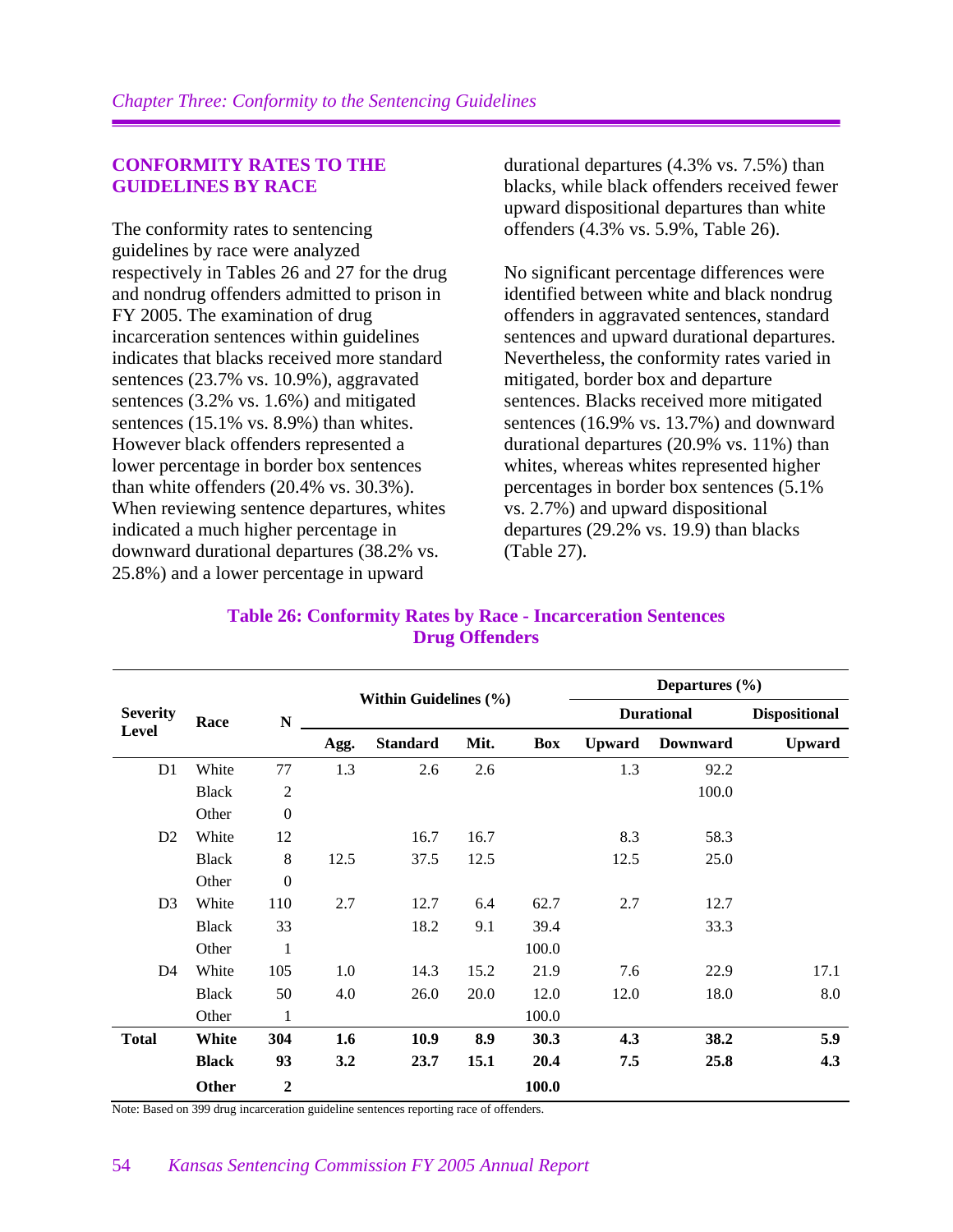|                 |              |                  | Within Guidelines (%) |                 |         |            | Departures $(\% )$ |                   |                      |  |
|-----------------|--------------|------------------|-----------------------|-----------------|---------|------------|--------------------|-------------------|----------------------|--|
| <b>Severity</b> | Race         | ${\bf N}$        |                       |                 |         |            |                    | <b>Durational</b> | <b>Dispositional</b> |  |
| Level           |              |                  | Agg.                  | <b>Standard</b> | Mit.    | <b>Box</b> | <b>Upward</b>      | <b>Downward</b>   | <b>Upward</b>        |  |
| $\mathbf{N}1$   | White        | 34               | 11.8                  | 35.3            | 17.6    |            | 11.8               | 23.5              |                      |  |
|                 | <b>Black</b> | 16               | 6.3                   | 31.3            |         |            | 37.5               | 25.0              |                      |  |
|                 | Other        | $\boldsymbol{0}$ |                       |                 |         |            |                    |                   |                      |  |
| N <sub>2</sub>  | White        | 18               | 22.2                  | 33.3            | 11.1    |            | 22.2               | 11.1              |                      |  |
|                 | <b>Black</b> | 5                | 20.0                  | 40.0            |         |            |                    | 40.0              |                      |  |
|                 | Other        | $\mathbf{1}$     |                       |                 |         |            |                    | 100.0             |                      |  |
| N <sub>3</sub>  | White        | 115              | 9.6                   | 27.8            | 20.9    |            | 26.1               | 15.7              |                      |  |
|                 | <b>Black</b> | 48               | 6.3                   | 18.8            | 27.1    |            | 16.7               | 31.3              |                      |  |
|                 | Other        | $\sqrt{2}$       |                       |                 |         |            | 50.0               | 50.0              |                      |  |
| N <sub>4</sub>  | White        | 35               | 5.7                   | 31.4            | 20.0    |            | 31.4               | 11.4              |                      |  |
|                 | <b>Black</b> | 9                | 11.1                  | 33.3            | 22.2    |            | 22.2               | 11.1              |                      |  |
|                 | Other        | $\overline{4}$   | 50.0                  |                 |         |            | 50.0               |                   |                      |  |
| N <sub>5</sub>  | White        | 92               | 8.7                   | 16.3            | 14.1    | 33.7       | 7.6                | 19.6              |                      |  |
|                 | <b>Black</b> | 72               | 4.2                   | 18.1            | 15.3    | 11.1       | 12.5               | 38.9              |                      |  |
|                 | Other        | $\sqrt{6}$       | 16.7                  |                 | 16.7    | 33.3       |                    | 33.3              |                      |  |
| N <sub>6</sub>  | White        | 19               |                       | 21.1            | 10.5    | 5.3        | 10.5               | 21.1              | 31.6                 |  |
|                 | <b>Black</b> | $\boldsymbol{7}$ | 14.3                  | 42.9            | 14.3    |            |                    | 28.6              |                      |  |
|                 | Other        | $\mathbf{2}$     |                       |                 |         | 50.0       |                    |                   | 50.0                 |  |
| N7              | White        | 119              | 1.7                   | 19.3            | 13.4    |            | 8.4                | 3.4               | 53.8                 |  |
|                 | <b>Black</b> | 52               | 9.6                   | 13.5            | 13.5    |            | 13.5               | 5.8               | 44.2                 |  |
|                 | Other        | $\mathbf{1}$     |                       |                 |         |            | 100.0              |                   |                      |  |
| N <sub>8</sub>  | White        | 51               | 3.9                   | 17.6            | $7.8\,$ |            | 3.9                | 9.8               | 56.9                 |  |
|                 | <b>Black</b> | $28\,$           | 3.6                   | 28.6            | 25.0    |            |                    | 14.3              | 28.6                 |  |
|                 | Other        | 1                |                       |                 |         |            |                    |                   | 100.0                |  |
| N <sub>9</sub>  | White        | 109              | 4.6                   | 24.8            | 8.3     |            | 4.6                | 3.7               | 54.1                 |  |
|                 | <b>Black</b> | 44               | 4.5                   | 22.7            | 18.2    |            |                    | 4.5               | 50.0                 |  |
|                 | Other        | $\sqrt{2}$       | 50.0                  |                 |         |            | 50.0               |                   |                      |  |
|                 | N10 White    | 38               | 5.3                   | 13.2            | 7.9     |            |                    | 5.3               | 68.4                 |  |
|                 | <b>Black</b> | 15               | 6.7                   | 40.0            | 6.7     |            |                    | 6.7               | 40.0                 |  |
|                 | Other        | $\mathbf{1}$     |                       |                 | 100.0   |            |                    |                   | 50.0                 |  |
| <b>Total</b>    | White        | 630              | 6.3                   | 22.9            | 13.7    | 5.1        | 11.9               | 11.0              | 29.2                 |  |
|                 | <b>Black</b> | 296              | 6.4                   | 22.3            | 16.9    | 2.7        | 10.8               | 20.9              | 19.9                 |  |
|                 | Other        | 20               | 20.0                  |                 | 10.0    | 15.0       | 20.0               | 25.0              | 10.0                 |  |

## **Table 27: Conformity Rates by Race - Incarceration Sentences Nondrug Offenders**

Note: Based on 946 nondrug incarceration guideline sentences reporting race of offenders.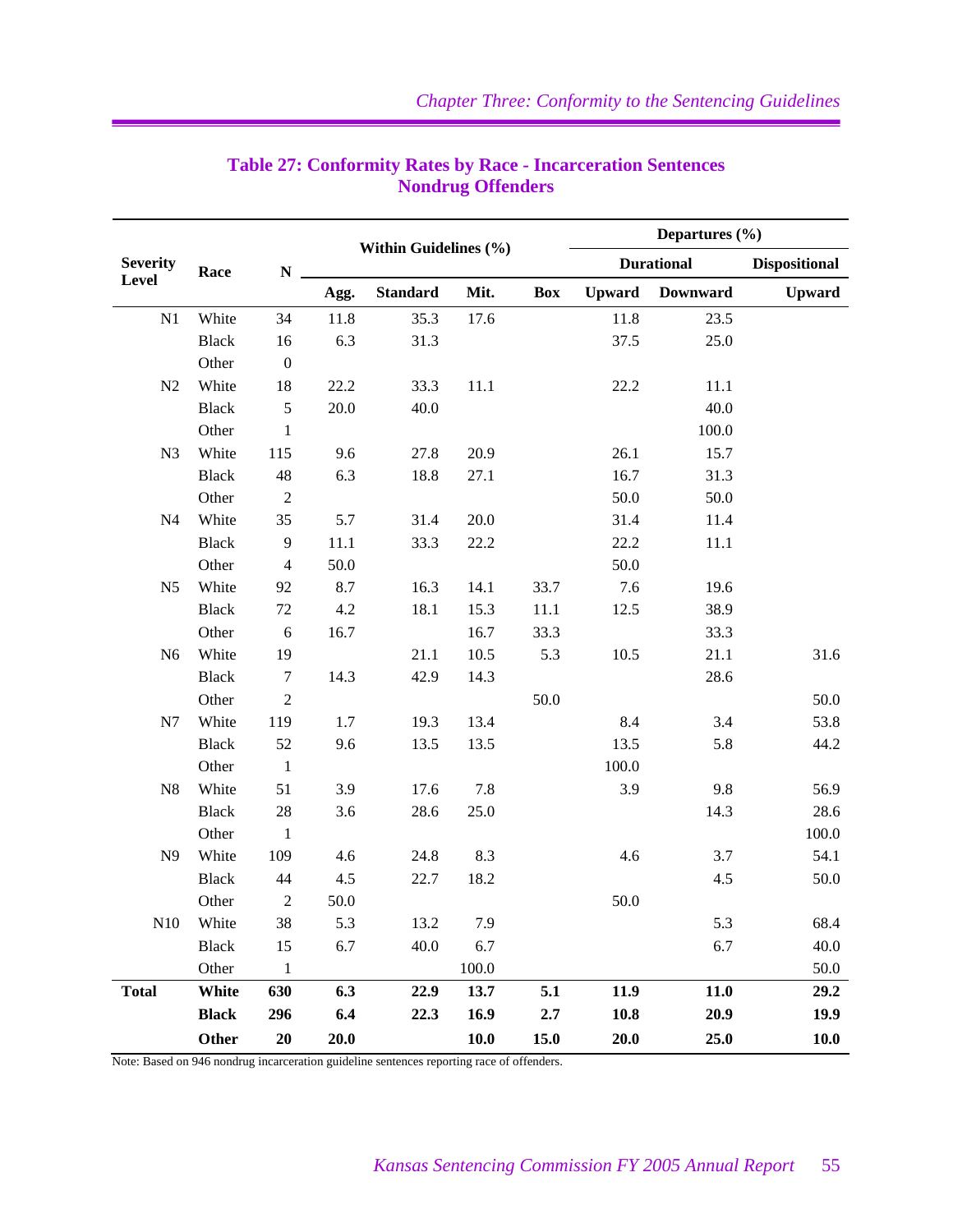The conformity rates by race for offenders sentenced to probation during FY 2005 were presented in Tables 28 and 29. White offenders received more presumptive probation sentences (60.6% vs. 50.7%) than black offenders for drug offenses but black drug offenders indicated a higher rate in border box sentences (31.6% vs. 24.6%) and downward dispositional departures than white drug offenders (17.8% vs. 14.9%, Table 28). This sentence distribution for drug offenders did not fluctuate much in the past four years.

The analysis of the probation sentences of the nondrug offenders reveals that similar to the drug sentence pattern, white nondrug offenders received more presumptive probation sentences (90% vs. 84.9%) than black nondrug offenders, while black offenders represented higher percentage of downward dispositional departures (10.2% vs. 5.4%) than white offenders for nondrug offenses. No significant percentage difference was identified in border box sentences between white and black nondrug offenders (4.6% vs. 4.9%, Table 29).

| <b>Severity</b><br>Level | Race         | N                | <b>Presumptive</b><br>Probation $(\% )$ | <b>Border</b><br>Boxes $(\% )$ | <b>Downward</b><br>Disposition $(\% )$<br>100.0 |  |
|--------------------------|--------------|------------------|-----------------------------------------|--------------------------------|-------------------------------------------------|--|
| D <sub>1</sub>           | White        | 103              |                                         |                                |                                                 |  |
|                          | <b>Black</b> | $\mathbf{1}$     |                                         |                                | 100.0                                           |  |
|                          | Other        | $\mathbf{1}$     |                                         |                                | 100.0                                           |  |
| D <sub>2</sub>           | White        | 12               |                                         |                                | 100.0                                           |  |
|                          | <b>Black</b> | 6                |                                         |                                | 100.0                                           |  |
|                          | Other        | $\boldsymbol{0}$ |                                         |                                |                                                 |  |
| D <sub>3</sub>           | White        | 450              |                                         | 94.4                           | 5.6                                             |  |
|                          | <b>Black</b> | 137              |                                         | 89.1                           | 10.9                                            |  |
|                          | Other        | 10               |                                         | 90.0                           | 10.0                                            |  |
| D <sub>4</sub>           | White        | 1,365            | 85.6                                    | 3.6                            | 10.8                                            |  |
|                          | <b>Black</b> | 306              | 74.5                                    | 6.5                            | 19.0                                            |  |
|                          | Other        | 19               | 73.7                                    | 5.3                            | 21.1                                            |  |
| <b>Total</b>             | White        | 1,930            | 60.6                                    | 24.6                           | 14.9                                            |  |
|                          | <b>Black</b> | 450              | 50.7                                    | 31.6                           | 17.8                                            |  |
|                          | Other        | 30               | 46.7                                    | 33.3                           | 20.0                                            |  |

#### **Table 28: Conformity Rates by Race - Probation Sentences Drug Offenders**

Note: Based on 2,410 drug probation sentences reporting race of offenders.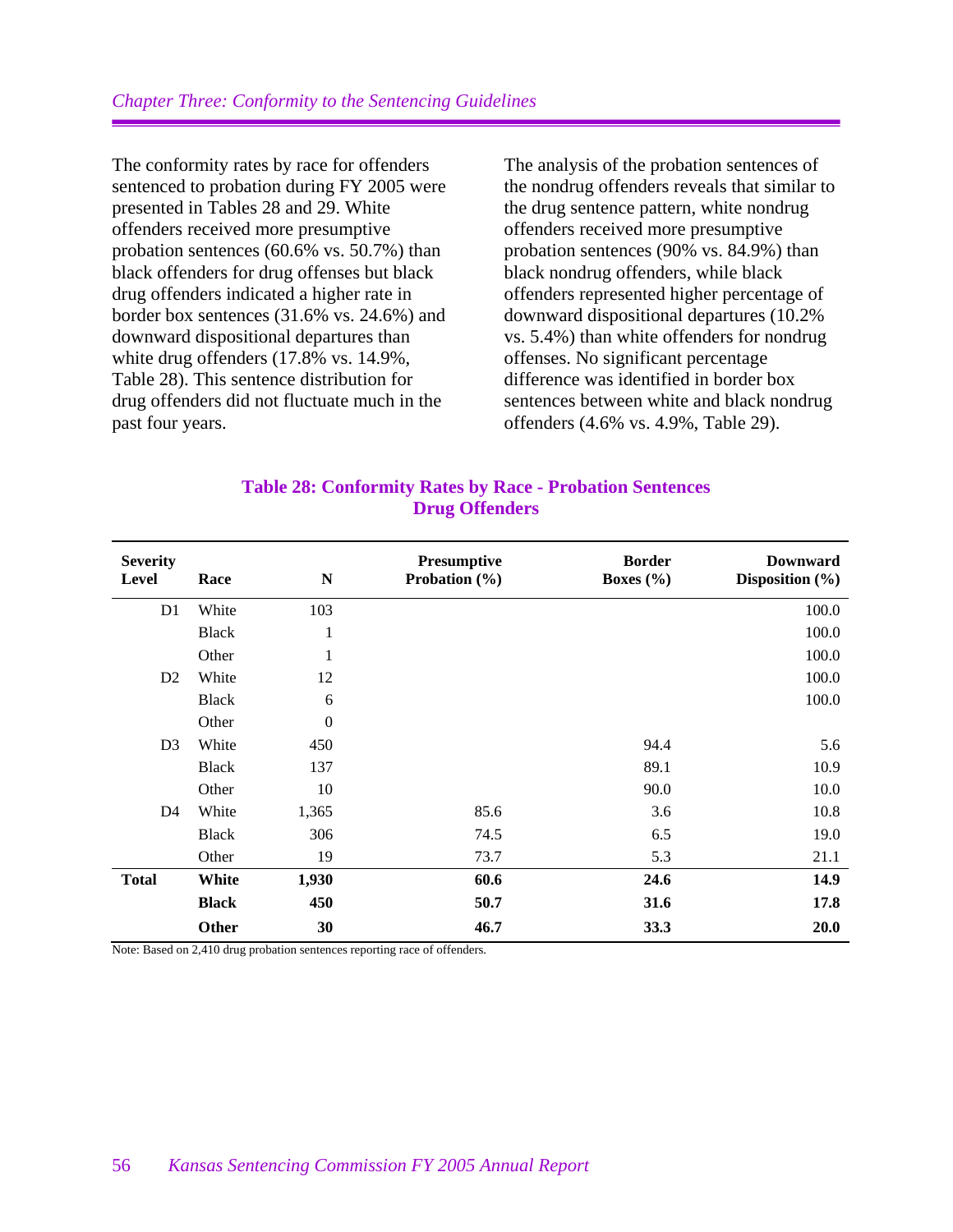| <b>Severity</b><br><b>Level</b> | Race         | $\mathbf N$      | Presumptive<br>Probation (%) | <b>Border</b><br>Boxes $(\% )$ | <b>Downward</b><br>Disposition (%) |
|---------------------------------|--------------|------------------|------------------------------|--------------------------------|------------------------------------|
| N1                              | White        | $\overline{3}$   |                              |                                | 100.0                              |
|                                 | <b>Black</b> | $\mathbf{1}$     |                              |                                | 100.0                              |
| N2                              | White        | $\boldsymbol{0}$ |                              |                                |                                    |
|                                 | <b>Black</b> | $\boldsymbol{0}$ |                              |                                |                                    |
| N <sub>3</sub>                  | White        | 32               |                              |                                | 100.0                              |
|                                 | <b>Black</b> | 11               |                              |                                | 100.0                              |
| N <sub>4</sub>                  | White        | $\overline{4}$   |                              |                                | 100.0                              |
|                                 | <b>Black</b> | $\boldsymbol{0}$ |                              |                                |                                    |
| N <sub>5</sub>                  | White        | 152              |                              | 77.6                           | 22.4                               |
|                                 | <b>Black</b> | 52               |                              | 67.3                           | 32.7                               |
|                                 | Other        | $\overline{4}$   |                              | 100.0                          |                                    |
| N <sub>6</sub>                  | White        | 47               | 83.0                         | 12.8                           | 4.3                                |
|                                 | <b>Black</b> | 11               | 63.6                         | 27.3                           | 9.1                                |
| N7                              | White        | 737              | 97.6                         |                                | 2.4                                |
|                                 | <b>Black</b> | 171              | 93.0                         |                                | 7.0                                |
|                                 | Other        | 16               | 93.8                         |                                | 6.2                                |
| N8                              | White        | 435              | 97.5                         |                                | 2.5                                |
|                                 | <b>Black</b> | 158              | 91.8                         |                                | 8.2                                |
|                                 | Other        | 12               | 100.0                        |                                |                                    |
| N9                              | White        | 984              | 97.0                         |                                | 3.0                                |
|                                 | <b>Black</b> | 270              | 93.0                         |                                | 7.0                                |
|                                 | Other        | 22               | 100.0                        |                                |                                    |
| N10                             | White        | 295              | 96.6                         |                                | 3.4                                |
|                                 | <b>Black</b> | 95               | 95.8                         |                                | 4.2                                |
|                                 | Other        | $\overline{4}$   | 100.0                        |                                |                                    |
| <b>Total</b>                    | White        | 2,689            | 90.0                         | 4.6                            | 5.4                                |
|                                 | <b>Black</b> | 769              | 84.9                         | 4.9                            | 10.2                               |
|                                 | Other        | 58               | 91.4                         | 6.9                            | 1.7                                |

## **Table 29: Conformity Rates by Race - Probation Sentences Nondrug Offenders**

Note: Based on 3,516 nondrug probation sentences reporting race of offenders.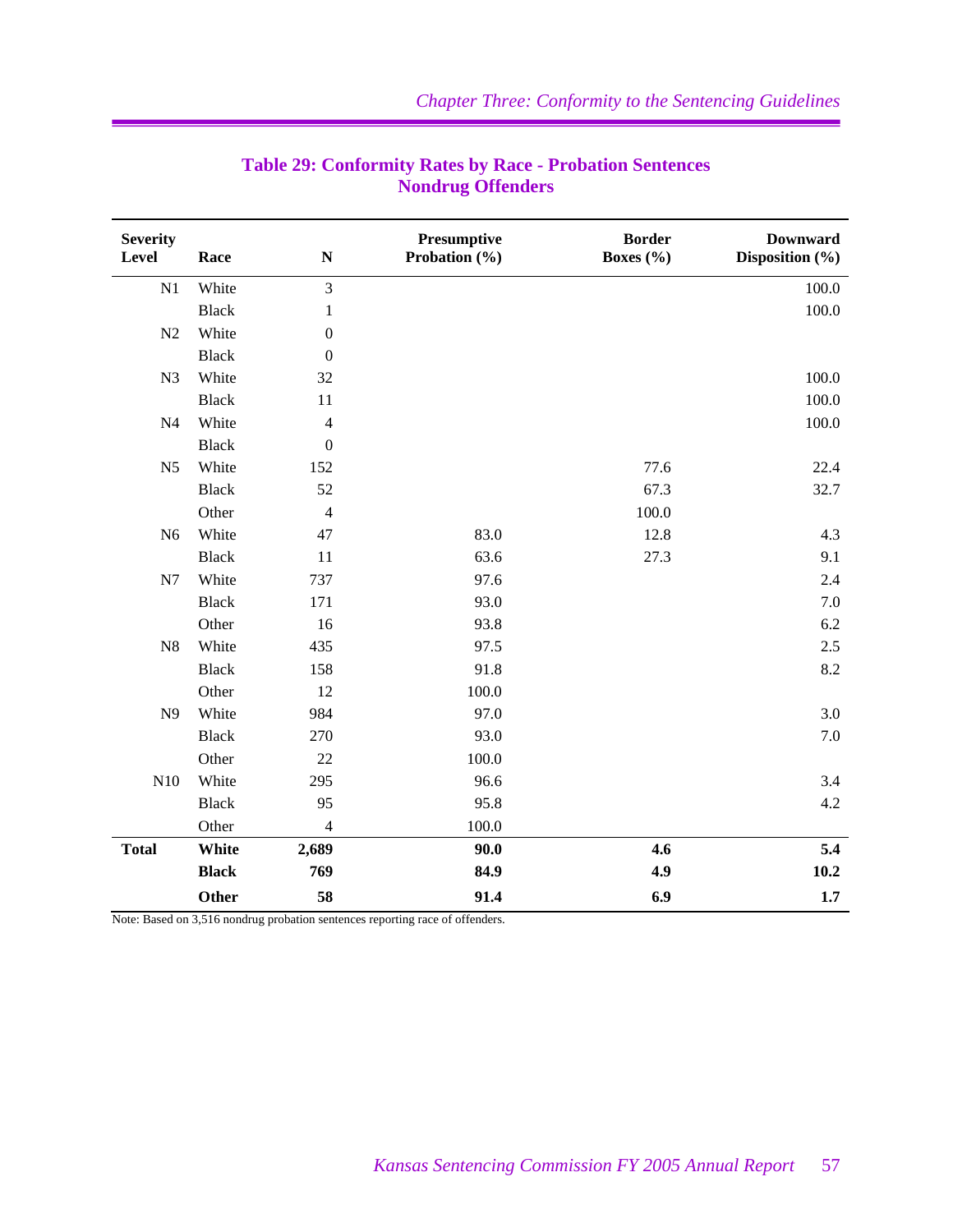#### **CONFORMITY RATES TO THE GUIDELINES BY GENDER**

This section discusses the conformity rates to the sentencing guidelines between male and female offenders sentenced or admitted to prison in FY 2005. For the drug incarceration sentences, only males received aggravated sentences, which is consistent with data in the past four years. In addition, male drug offenders represented higher rates in standard sentences (14% vs. 11.4%) and mitigated sentences (11% vs. 2.9%). However, female drug offenders represented a higher rate in border box sentences (37.1% vs. 27.5%) and downward durational departures (40% vs.34.6%) than their counterparts. Upward durational departures were only identified in male drug offenders, but female drug offenders received more

upward dispositional departures than male drug offenders (8.6% vs. 5.2%, Table 30).

The evaluation of the nondrug incarceration sentences shows that within guidelines, males represented higher percentages than females in aggravated sentences (7% vs. 1.8%), standard sentences (22.4% vs. 18.2%), mitigated sentences (14.9% vs. 9.1%) and border box sentences (4.6% vs. 3.8%), which are pretty consistent with the data observed in FY 2004. The analysis of departure sentences reveals that female nondrug offenders stood for the lower rates of durational departure sentences including both upward and downward durational departures than males. However, females represented a much higher percentage in upward dispositional departures than their counterparts (60% vs. 23.8%, Table 31).

|                                 |               |                | Within Guidelines (%) |                 |      |            | Departures $(\% )$ |                 |                      |  |
|---------------------------------|---------------|----------------|-----------------------|-----------------|------|------------|--------------------|-----------------|----------------------|--|
| <b>Severity</b><br><b>Level</b> | Gender        | N              |                       |                 |      |            | <b>Durational</b>  |                 | <b>Dispositional</b> |  |
|                                 |               |                | Agg                   | <b>Standard</b> | Mit. | <b>Box</b> | <b>Upward</b>      | <b>Downward</b> | <b>Upward</b>        |  |
| D <sub>1</sub>                  | Male          | 69             | 1.4                   | 2.9             | 2.9  |            | 1.4                | 91.3            |                      |  |
|                                 | Female        | 10             |                       |                 |      |            |                    | 100.0           |                      |  |
| D <sub>2</sub>                  | Male          | 16             | 6.3                   | 25.0            | 18.8 |            | 12.5               | 37.5            |                      |  |
|                                 | Female        | $\overline{4}$ |                       |                 | 25.0 |            |                    | 75.0            |                      |  |
| D <sub>3</sub>                  | Male          | 136            | 2.2                   | 14.0            | 7.4  | 55.9       | 2.2                | 18.4            |                      |  |
|                                 | Female        | 8              |                       | 12.5            |      | 87.5       |                    |                 |                      |  |
| D <sub>4</sub>                  | Male          | 143            | 2.1                   | 18.2            | 17.5 | 16.8       | 9.8                | 22.4            | 13.3                 |  |
|                                 | Female        | 13             |                       | 15.4            | 7.7  | 46.2       |                    | 7.7             | 23.1                 |  |
| <b>Total</b>                    | <b>Male</b>   | 364            | 2.2                   | 14.0            | 11.0 | 27.5       | 5.5                | 34.6            | 5.2                  |  |
|                                 | <b>Female</b> | 35             |                       | 11.4            | 2.9  | 37.1       |                    | 40.0            | 8.6                  |  |

**Table 30: Conformity Rates by Gender - Incarceration Sentences Drug Offenders** 

Note: Based on 399 drug incarceration guideline sentences.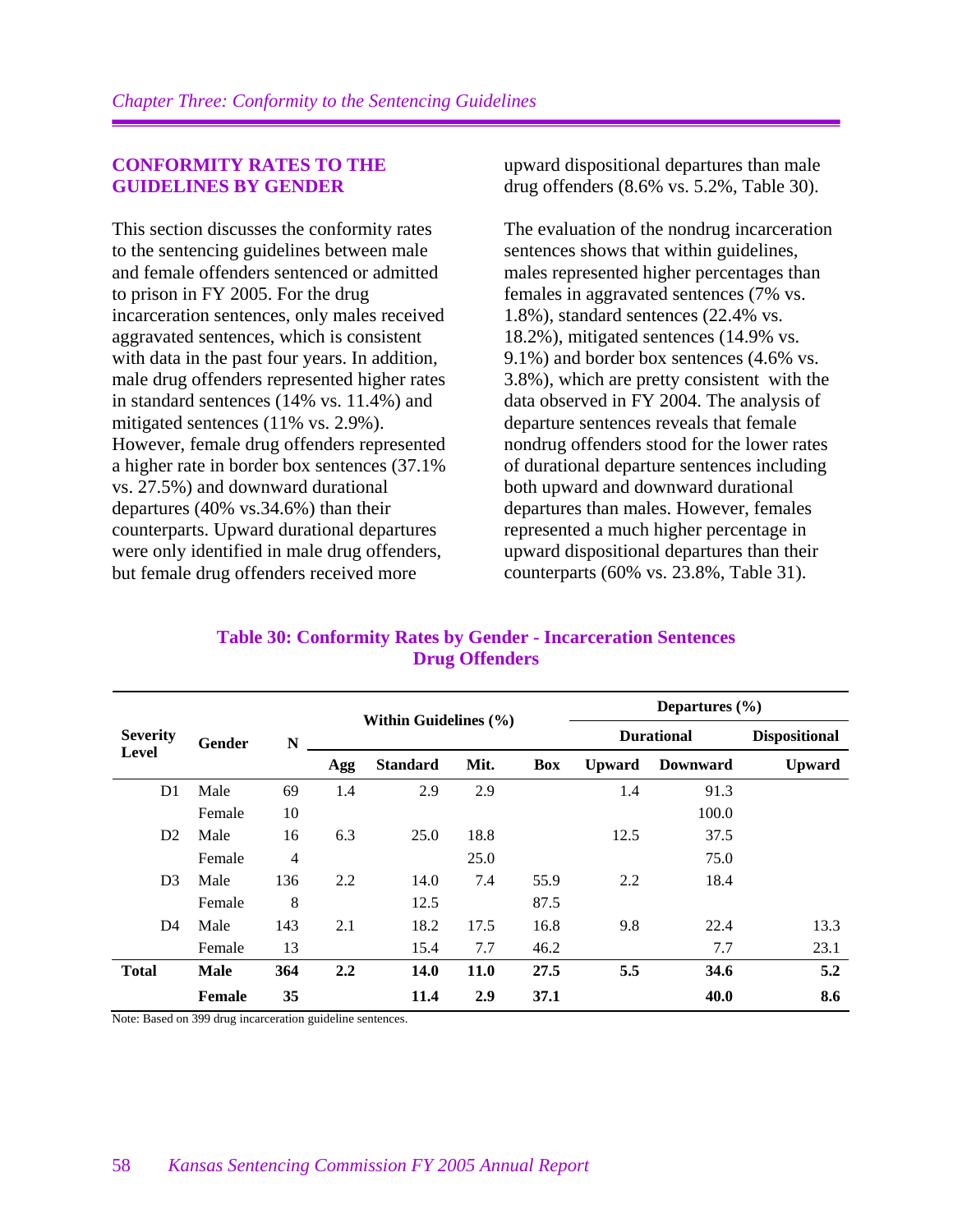|                 |             |                | Within Guidelines (%) |                 |      | Departures $(\% )$ |                   |                        |                      |
|-----------------|-------------|----------------|-----------------------|-----------------|------|--------------------|-------------------|------------------------|----------------------|
| <b>Severity</b> | Gender      | $\mathbf N$    |                       |                 |      |                    | <b>Durational</b> |                        | <b>Dispositional</b> |
| <b>Level</b>    |             |                | Agg.                  | <b>Standard</b> | Mit. | Box                |                   | <b>Upward</b> Downward | <b>Upward</b>        |
| N1              | Male        | 48             | 10.4                  | 33.3            | 10.4 |                    | 20.8              | 25.0                   |                      |
|                 | Female      | $\overline{2}$ |                       | 50.0            | 50.0 |                    |                   |                        |                      |
| N2              | Male        | 23             | 21.7                  | 30.4            | 8.7  |                    | 17.4              | 21.7                   |                      |
|                 | Female      | $\mathbf{1}$   |                       | 100.0           |      |                    |                   |                        |                      |
| N <sub>3</sub>  | Male        | 160            | 8.8                   | 25.0            | 21.9 |                    | 23.8              | 20.6                   |                      |
|                 | Female      | 5              |                       | 20.0            | 40.0 |                    | 20.0              | 20.0                   |                      |
| N <sub>4</sub>  | Male        | 47             | 8.5                   | 29.8            | 19.1 |                    | 31.9              | 10.6                   |                      |
|                 | Female      | $\mathbf{1}$   | 100.0                 |                 |      |                    |                   |                        |                      |
| N <sub>5</sub>  | Male        | 163            | 7.4                   | 14.7            | 14.7 | 23.9               | 9.8               | 29.4                   |                      |
|                 | Female      | $\tau$         |                       | 57.1            | 14.3 | 28.6               |                   |                        |                      |
| N <sub>6</sub>  | Male        | 27             | 3.7                   | 25.9            | 11.1 | 7.4                | 7.4               | 22.2                   | 22.2                 |
|                 | Female      | $\mathbf{1}$   |                       |                 |      |                    |                   |                        | 100.0                |
| N7              | Male        | 159            | 4.4                   | 17.6            | 14.5 |                    | 11.3              | 3.8                    | 48.4                 |
|                 | Female      | 13             |                       | 15.4            |      |                    |                   | 7.7                    | 76.9                 |
| N8              | Male        | 70             | 4.3                   | 24.3            | 14.3 |                    | 2.9               | 11.4                   | 42.9                 |
|                 | Female      | 10             |                       |                 | 10.0 |                    |                   | 10.0                   | 80.0                 |
| N <sub>9</sub>  | Male        | 146            | 5.5                   | 24.7            | 11.6 |                    | 3.4               | 4.8                    | 50.0                 |
|                 | Female      | 9              |                       | 11.1            |      |                    |                   |                        | 88.9                 |
| N10             | Male        | 48             | 6.3                   | 22.9            | 10.4 |                    |                   | 6.3                    | 54.2                 |
|                 | Female      | $\sqrt{6}$     |                       |                 |      |                    |                   |                        | 100.0                |
| <b>Total</b>    | <b>Male</b> | 891            | 7.0                   | 22.4            | 14.9 | 4.6                | 12.3              | 14.9                   | 23.8                 |
|                 | Female      | 55             | 1.8                   | 18.2            | 9.1  | 3.6                | 1.8               | 5.5                    | 60.0                 |

# **Table 31: Conformity Rates by Gender - Incarceration Sentences Nondrug Offenders**

Note: Based on 946 nondrug incarceration guideline sentences.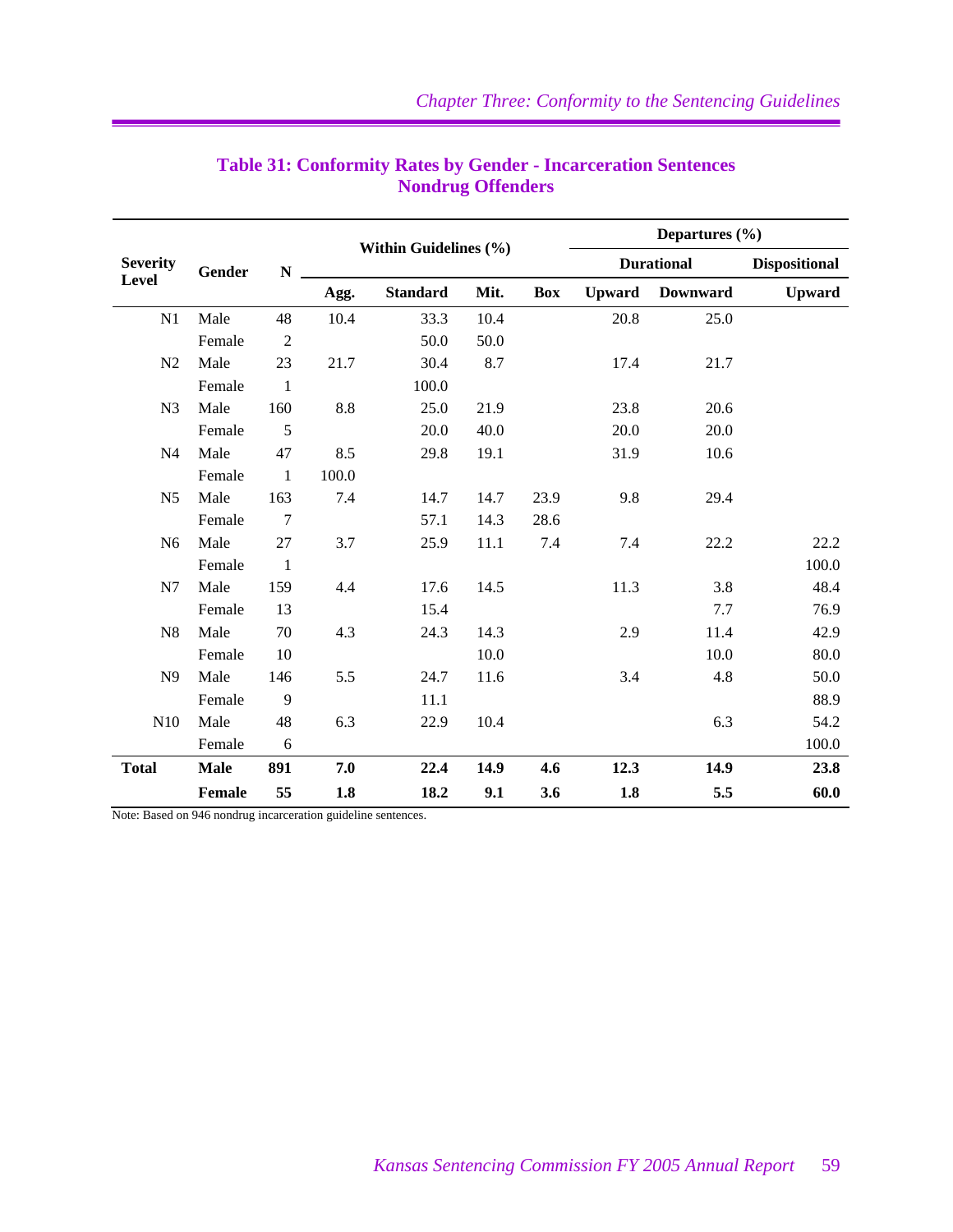The conformity rates of the probation sentences by gender are demonstrated in Tables 32 and 33. The analyses of the offenders on probation show that females on both drug and nondrug grids received less downward dispositional departures than males (10.2% vs. 17.2%, Table 32; 2.3% vs. 7.6%, Table 33). This finding indicates that except incarceration drug sentences in FY 2003, females were more likely to be incarcerated than males when both upward and downward dispositional departures are compared for incarceration and probation

sentences. Females had a higher likelihood of an upward dispositional departure to prison even when their offenses fell within the presumptive probation portion of the grid (Table 30 and Table 31). Females also had less chance for a downward departure to probation if their sentences fell within a presumptive prison box (Table 32 and 33). The above findings continue the trend that was present in the past nine years (Annual Reports of FY 1996, FY 1997, FY 1998, FY 1999, FY 2000, FY 2001, FY 2002 FY 2003 and FY 2004).

| <b>Table 32: Conformity Rates by Gender - Probation Sentences</b> |  |                       |  |
|-------------------------------------------------------------------|--|-----------------------|--|
|                                                                   |  | <b>Drug Offenders</b> |  |

| <b>Severity</b><br><b>Level</b> | Gender      | N     | <b>Presumptive</b><br>Probation $(\% )$ | <b>Border</b><br>Boxes $(\% )$ | <b>Downward</b><br>Disposition $(\% )$ |
|---------------------------------|-------------|-------|-----------------------------------------|--------------------------------|----------------------------------------|
| D <sub>1</sub>                  | Male        | 74    |                                         |                                | 100.0                                  |
|                                 | Female      | 31    |                                         |                                | 100.0                                  |
| D2                              | Male        | 13    |                                         |                                | 100.0                                  |
|                                 | Female      | 5     |                                         |                                | 100.0                                  |
| D <sub>3</sub>                  | Male        | 473   |                                         | 91.5                           | 8.5                                    |
|                                 | Female      | 124   |                                         | 99.2                           | 0.8                                    |
| D4                              | Male        | 1,245 | 81.0                                    | 4.2                            | 14.8                                   |
|                                 | Female      | 445   | 90.3                                    | 4.0                            | 5.6                                    |
| <b>Total</b>                    | <b>Male</b> | 1,805 | 55.9                                    | 26.9                           | 17.2                                   |
|                                 | Female      | 605   | 66.4                                    | 23.3                           | 10.2                                   |

Note: Based on 2,410 drug probation sentences reporting gender of offenders.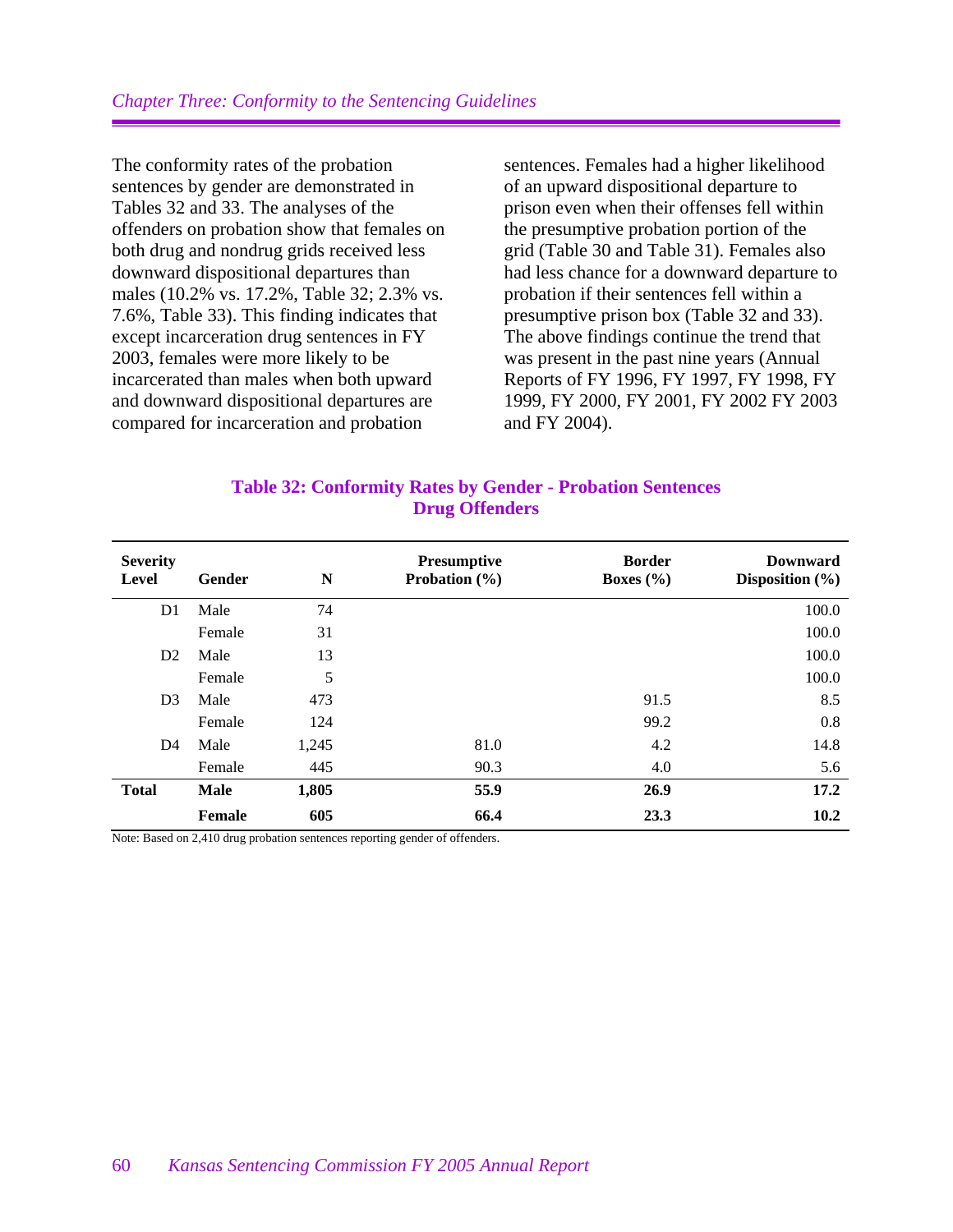| <b>Severity</b><br>Level | Gender      | $\mathbf N$      | Presumptive<br>Probation (%) | <b>Border</b><br>Boxes (%) | <b>Downward</b><br>Disposition (%) |
|--------------------------|-------------|------------------|------------------------------|----------------------------|------------------------------------|
| N1                       | Male        | $\overline{4}$   |                              |                            | 100.0                              |
| N2                       | Male        | $\boldsymbol{0}$ |                              |                            |                                    |
| N <sub>3</sub>           | Male        | 40               |                              |                            | 100.0                              |
|                          | Female      | 3                |                              |                            | 100.0                              |
| N <sub>4</sub>           | Male        | $\overline{4}$   |                              |                            | 100.0                              |
|                          | Female      | $\boldsymbol{0}$ |                              |                            | 100.0                              |
| N <sub>5</sub>           | Male        | 181              |                              | 74.0                       | 26.0                               |
|                          | Female      | 27               |                              | 85.2                       | 14.8                               |
| N <sub>6</sub>           | Male        | 52               | 80.8                         | 15.4                       | 3.8                                |
|                          | Female      | 6                | 66.7                         | 16.7                       | 16.7                               |
| N7                       | Male        | 775              | 96.3                         |                            | 3.7                                |
|                          | Female      | 149              | 98.7                         |                            | 1.3                                |
| N8                       | Male        | 337              | 94.1                         |                            | 5.9                                |
|                          | Female      | 268              | 98.5                         |                            | 1.5                                |
| N9                       | Male        | 997              | 95.6                         |                            | 4.4                                |
|                          | Female      | 279              | 98.2                         |                            | 1.8                                |
| N10                      | Male        | 309              | 95.5                         |                            | 4.5                                |
|                          | Female      | 85               | 100.0                        |                            |                                    |
| <b>Total</b>             | <b>Male</b> | 2,699            | 87.2                         | 5.3                        | 7.6                                |
|                          | Female      | 817              | 94.7                         | 2.9                        | 2.3                                |

## **Table 33: Conformity Rates by Gender - Probation Sentences Nondrug Offenders**

Note: Based on 3,516 nondrug probation sentences reporting gender of offenders.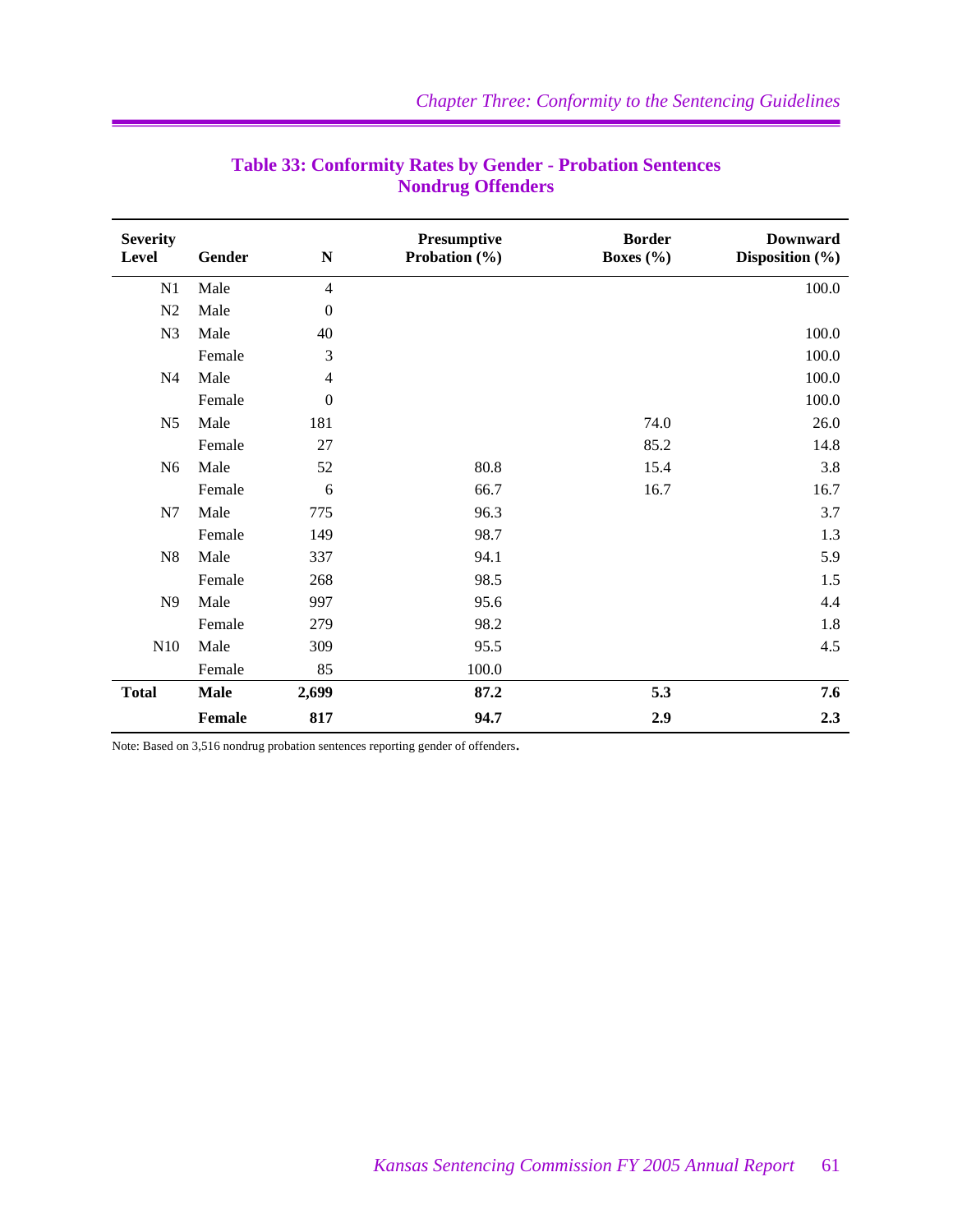# **CHAPTER FOUR SENTENCING TRENDS AND FORECAST**

#### **INCARCERATION SENTENCES**

The trend analysis of incarceration sentences in the past five years indicates a declining tendency. The number of admissions in FY 2005 decreased by 100 or 1.7% when compared with that of FY 2004 and 4.1% compared with that of FY 2001 (Figure 43). The prison admission patterns by month in the past five years are presented in Table 34.



#### **Table 34: Prison Admissions by Month**

| <b>Month by Fiscal Year</b> | <b>FY 2001</b> | <b>FY 2002</b> | <b>FY 2003</b> | <b>FY 2004</b> | <b>FY 2005</b> |
|-----------------------------|----------------|----------------|----------------|----------------|----------------|
| July                        | 559            | 489            | 523            | 525            | 439            |
| August                      | 616            | 517            | 569            | 441            | 497            |
| September                   | 501            | 339            | 521            | 460            | 501            |
| October                     | 463            | 462            | 577            | 500            | 413            |
| November                    | 440            | 558            | 479            | 418            | 466            |
| December                    | 384            | 533            | 475            | 550            | 441            |
| January                     | 446            | 501            | 472            | 445            | 407            |
| February                    | 488            | 487            | 440            | 435            | 471            |
| March                       | 584            | 542            | 460            | 560            | 575            |
| April                       | 443            | 531            | 520            | 491            | 491            |
| May                         | 523            | 490            | 466            | 469            | 486            |
| June                        | 542            | 550            | 512            | 547            | 554            |
| <b>Total</b>                | 5,989          | 5,999          | 6,014          | 5,841          | 5,741          |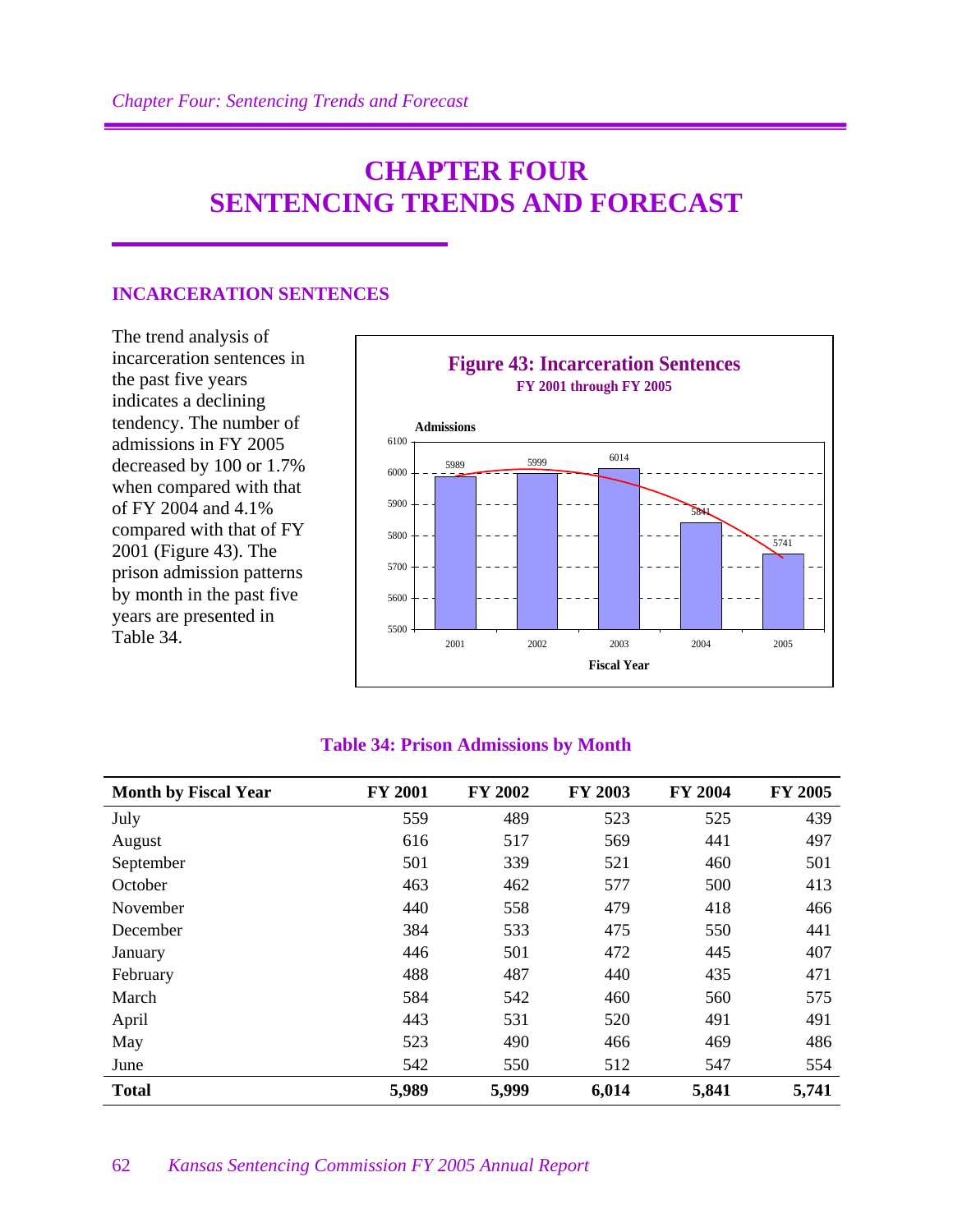Table 35 illustrates the types of admissions to prison during the past five years. The admissions of new court commitments in FY 2005 decreased by 1.5% compared with FY 2004 and 7% compared with FY 2001. The number of probation condition violators admitted to prison continued growing in FY 2005, increasing by 34.1% over that of FY 2001 and representing the highest in the past five years. Probation violators with new sentences and parole/post-release supervision condition violators admitted to prison in FY 2005 represented the lowest admission rates from FY 2001 through FY 2005, indicating a decrease of 37.9% and

17.4%, respectively, compared with those in FY 2001. The number of parole/post-release violators with new sentences in FY 2005 increased by 11.6% over that of FY 2004 and 12.4% over that of FY 2001. The largest percentage decrease is identified in the number of conditional release violators, which decreased by 73.4% in the past five years. The number of conditional release violators with new sentences was very small and has been decreasing over the past five years, as well. As pre-guideline sentences are reducing, these two types of offenders will be eventually out of the prison system.

| <b>Admission Type</b>                      | <b>FY 2001</b> | <b>FY 2002</b> | <b>FY 2003</b> | <b>FY 2004</b> | <b>FY 2005</b> | FY 2005-2001<br>% Difference |
|--------------------------------------------|----------------|----------------|----------------|----------------|----------------|------------------------------|
| New Court Commitment                       | 1,601          | 1,702          | 1,649          | 1512           | 1,489          | $-7.0\%$                     |
| Probation Violator                         | 1,330          | 1,454          | 1,497          | 1709           | 1,783          | 34.1%                        |
| Probation Violator with New Sentence       | 203            | 221            | 205            | 148            | 126            | $-37.9%$                     |
| Parole/Postrelease Violator                | 2,552          | 2.396          | 2.406          | 2253           | 2,109          | $-17.4%$                     |
| Parole/Postrelease Violator with New Sent  | 145            | 136            | 144            | 146            | 163            | $12.4\%$                     |
| Conditional Release Violator               | 109            | 57             | 51             | 39             | 29             | $-73.4%$                     |
| Conditional Release Violator with New Sent | 10             | 3              | 4              | 3              | 3              | $-70.0\%$                    |
| Other Types*                               | 39             | 30             | 58             | 31             | 39             | $0.0\%$                      |
| <b>Total</b>                               | 5.989          | 5.999          | 6.014          | 5.841          | 5.741          | $-4.1\%$                     |

#### **Table 35: Comparison of Prison Admissions by Type**

\* Other admissions include inter-jurisdictional transfers, pre-sentence evaluations, return from court appearances, and returned escapees.

Table 36 reveals the admission trend of incarceration drug sentences by severity level in the past five years. In FY 2005, admissions at all drug levels indicated a decrease from those of the previous year, with the exception of admissions at drug level 4, which increased by 7.3% compared with FY 2004 and 19.2% compared with FY 2001. However, the total admissions of drug offenders in FY 2005 demonstrated a decrease of 5.1% and 1.5%, respectively, from those in FY 2004 and FY 2001.

Further analysis of the drug incarceration sentences indicates that the number of drug severity level 1 continued decreasing during FY 2005 with a decrease of 18.3% from that of FY 2004 and a decrease of 20.4% from that of FY 2003, though it still increased by 73.1% over that of FY 2001 . The largest decrease was found at drug severity level 3 during FY 2005, which decreased by 199 admissions or 27.8% from that of FY 2001. Admissions at drug level 2 decreased by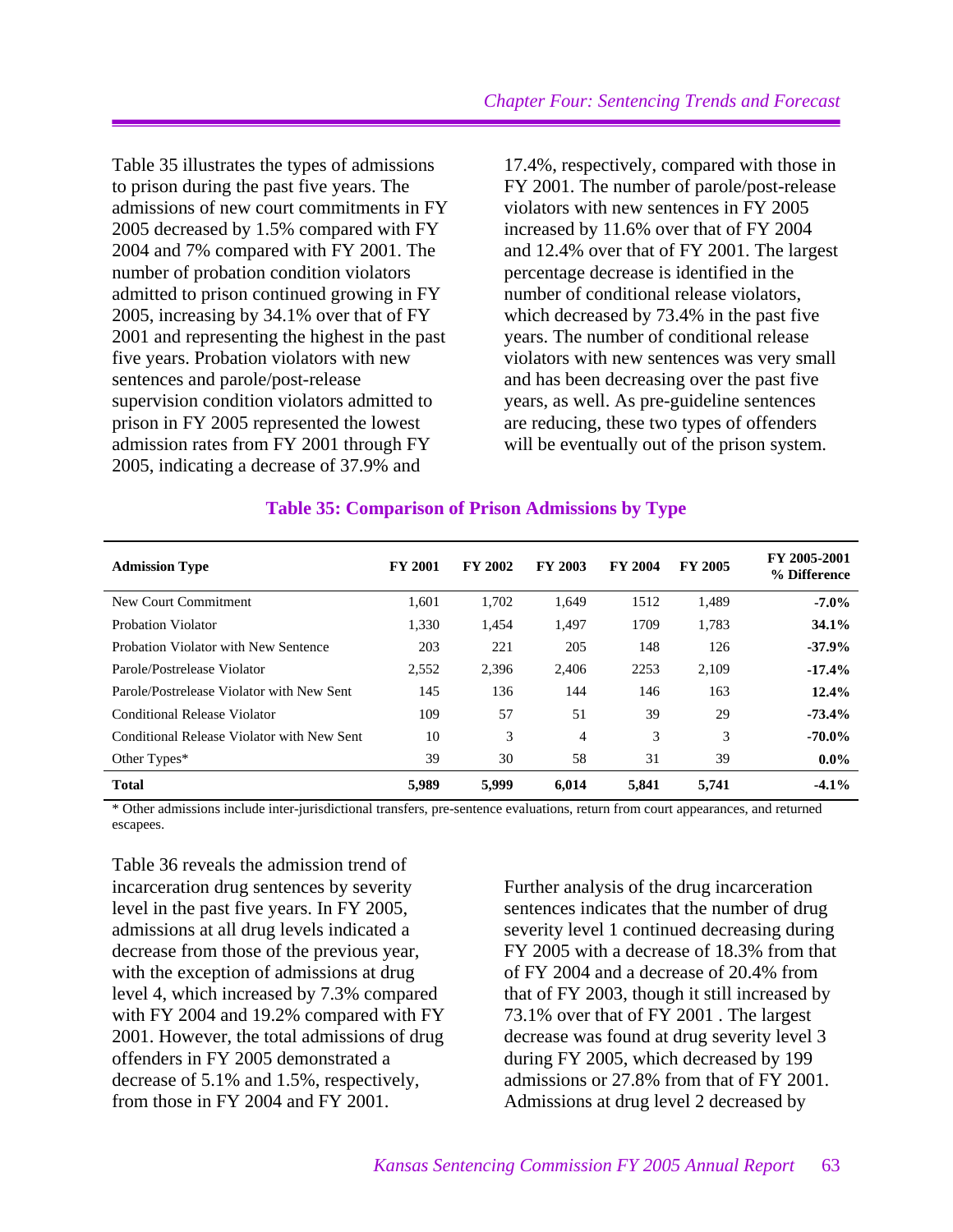26.3% and 19% compared with those of FY 2004 and FY 2001 respectively (Table 36).

Table 37 demonstrates that the total nondrug admissions to prison dropped all the way in the past five years, decreased by 0.3% from that of FY 2004 and by 5.1% from that of FY 2001. The most notable decrease of nondrug sentences in the past five years were identified at level 2 (a decrease of 18.8%), level 4 (a decrease of 15.2%), level 5 (a decrease of 22.2%) and level 6 (a decrease of 23.7%), which contain offenders with the most serous crimes. Offgrid sentences in FY 2005 indicated a decreasing pattern, too, a decrease of 10.8% from the previous year and a decrease of 8.3% from FY 2001.

Nevertheless, offenders at nondrug severity level 10 in FY 2005 increased by 21.1% when compared with the data of FY 2001. Nongrid offenders primarily consist of DUI violators (196 offenders), demonstrating the largest increase in percentage during the past five years (an increase of 1,772.7%).

#### **Table 36: Comparison of Drug Prison Admissions by Severity Level**

| <b>Severity</b><br>Level | <b>FY 2001</b> | <b>FY 2002</b> | <b>FY 2003</b> | <b>FY 2004</b> | <b>FY 2005</b> | FY 2005-2004<br>% Difference | FY 2005-2001<br>% Difference |
|--------------------------|----------------|----------------|----------------|----------------|----------------|------------------------------|------------------------------|
| D1                       | 108            | 227            | 235            | 229            | 187            | $-18.3%$                     | 73.1%                        |
| D2                       | 163            | 186            | 204            | 179            | 132            | $-26.3%$                     | $-19.0\%$                    |
| D <sub>3</sub>           | 715            | 628            | 617            | 567            | 516            | $-9.0\%$                     | $-27.8%$                     |
| D <sub>4</sub>           | 655            | 676            | 768            | 728            | 781            | 7.3%                         | $19.2\%$                     |
| <b>Total</b>             | 1.641          | 1.717          | 1.824          | 1.703          | 1,616          | $-5.1\%$                     | $-1.5\%$                     |

#### **Table 37: Comparison of Nondrug Prison Admissions by Severity Level**

| <b>Severity</b><br>Level | <b>FY 2001</b> | <b>FY 2002</b> | <b>FY 2003</b> | <b>FY2004</b> | <b>FY2005</b> | FY 2005-2004<br>% Difference | FY 2005-2001<br>% Difference |
|--------------------------|----------------|----------------|----------------|---------------|---------------|------------------------------|------------------------------|
| N1                       | 99             | 92             | 113            | 108           | 96            | $-11.1%$                     | $-0.3%$                      |
| N <sub>2</sub>           | 138            | 121            | 121            | 99            | 112           | 13.1%                        | $-18.8%$                     |
| N <sub>3</sub>           | 612            | 645            | 604            | 559           | 562           | $0.5\%$                      | $-8.2\%$                     |
| N <sub>4</sub>           | 145            | 162            | 155            | 151           | 123           | $-18.5%$                     | $-15.2\%$                    |
| N <sub>5</sub>           | 751            | 671            | 718            | 586           | 584           | $-0.3%$                      | $-22.2%$                     |
| N <sub>6</sub>           | 207            | 195            | 208            | 171           | 158           | $-7.6%$                      | $-23.7%$                     |
| N7                       | 889            | 890            | 864            | 825           | 809           | $-1.9\%$                     | $-9.0\%$                     |
| N <sub>8</sub>           | 454            | 449            | 424            | 458           | 462           | $0.9\%$                      | 1.8%                         |
| N <sub>9</sub>           | 789            | 773            | 703            | 728           | 737           | $1.2\%$                      | $-6.6\%$                     |
| N10                      | 194            | 227            | 206            | 261           | 235           | $-10.0\%$                    | 21.1%                        |
| Offgrid                  | 36             | 38             | 49             | 37            | 33            | $-10.8\%$                    | $-8.3\%$                     |
| Nongrid                  | 11             | 5              | 5              | 148           | 206           | 39.2%                        | 1,772.7%                     |
| Unknown                  | 23             | 14             | 20             | 7             | 8             | 14.3%                        | $-65.2\%$                    |
| <b>Total</b>             | 4,348          | 4,282          | 4,190          | 4,138         | 4,125         | $-0.3%$                      | $-5.1\%$                     |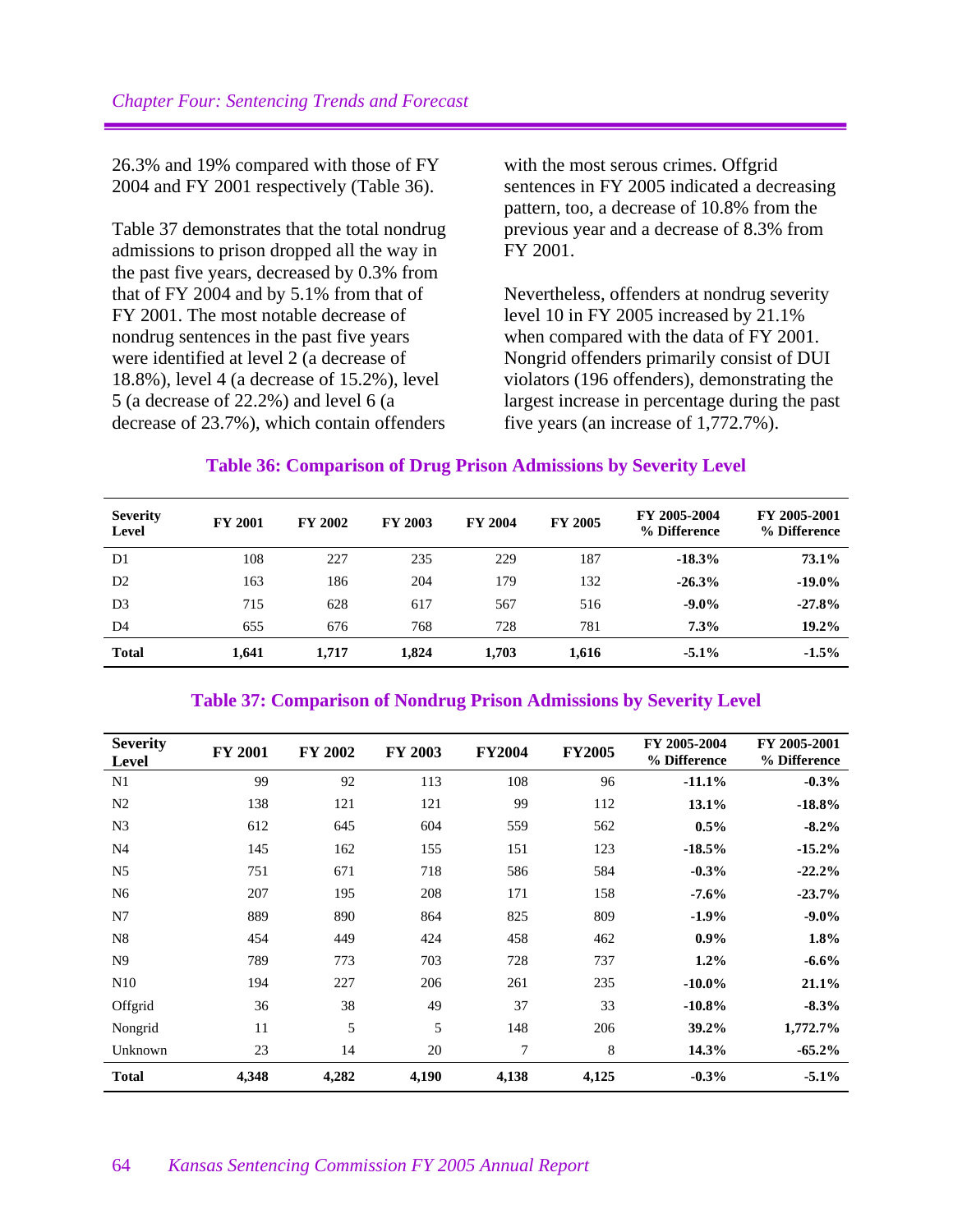#### **PROBATION SENTENCES**

The total trend of probation sentences in the past five years is exhibited in Figure 44. In FY 2005, the number of probation sentences indicated an increase of almost 8% (568 sentences) compared with that of FY 2004 and an increase of 26.7% (1,638 sentences) compared with that of FY 2001, representing the largest number of probation sentences in the past five years.



Table 38 presents the sentencing trend of the probation sentences by severity levels for drug offenses during the past five years. The analysis shows that drug probation sentences at all levels in FY 2005 increased except sentences at drug severity level 2. The largest percentage increase of probation sentences for drug offenses fell on drug severity level 1, an increase of 236.1% and 611.8%, respectively, compared to those of FY 2004 and FY 2001. This significant increase at drug severity level 1 reflects the implementation of the Kansas Supreme Court's Ruling on State vs. McAdam issued on January 30, 2004 and the Kansas Supreme Court's decision on State vs. Campbell issued in January 2005, wherein convictions under K.S.A. 65-4159 may be sentenced at drug severity level 1 with length of sentence at drug severity level 3 and convictions under K.S.A. 65-7006 may be sentenced at drug severity level 1 with length of sentence at drug severity level 4.

The probation sentences in FY 2005 increased by 51% at drug severity level 4 and by 28.8% at drug severity level 3 when compared with those of FY 2001. The probation sentences at drug severity level 2 decreased by 54.5% from that of FY 2004 and 51.2% from that of FY 2001. The total number of drug probation sentences presents a growing tendency with an increase of 13.8% over that of FY 2004 and an increase of 47.9% over that of FY 2001.

Nondrug probation sentences in the past five years revealed an increasing pattern, as well. In FY 2005 the total number of nondrug probation sentences increased by 4.9% when compared with that of FY 2004 and 17.3% when compared with that of FY 2001. In number, the largest increase of nondrug probation sentences in the past five years fell within nondrug severity level 7 (an increase of 155 sentences), nondrug severity level 8 (an increase of 111 sentences) and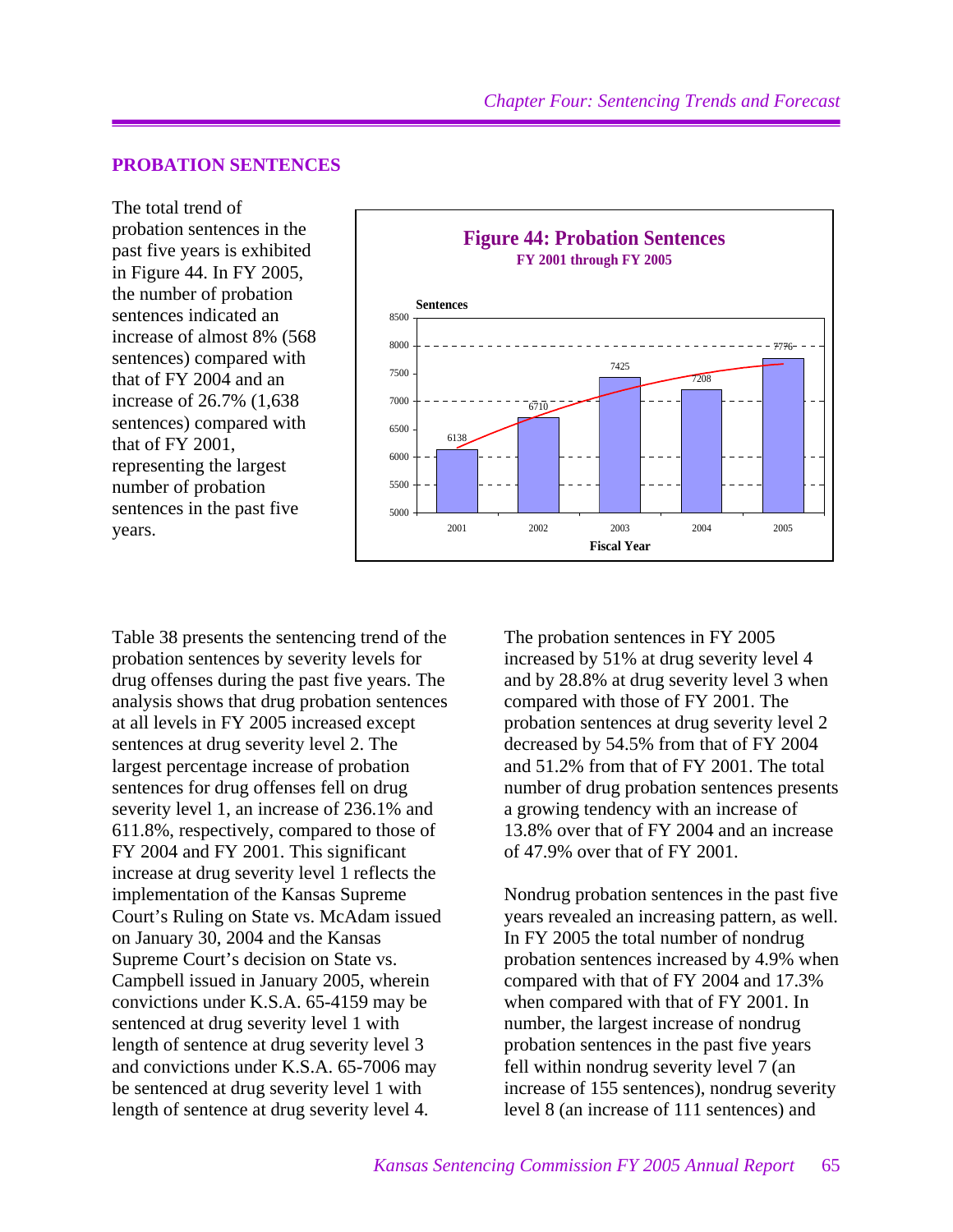nondrug severity level 9 (an increase of 120 sentences). While the largest increase in both percentage and number in FY 2005 is found on nongrid sentences, indicating an

increase of 80.7% or 367 sentences compared with the data observed in FY 2001 (Table 39).

| <b>Severity</b><br>Level | <b>FY 2001</b> | FY 2002 | <b>FY 2003</b> | <b>FY2004</b> | <b>FY2005</b> | FY 2005-2004<br>% Difference | FY 2005-2001<br>% Difference |
|--------------------------|----------------|---------|----------------|---------------|---------------|------------------------------|------------------------------|
| D1                       | 17             | 49      | 44             | 36            | 121           | 236.1%                       | 611.8%                       |
| D <sub>2</sub>           | 41             | 44      | 71             | 44            | 20            | $-54.5%$                     | $-51.2\%$                    |
| D <sub>3</sub>           | 507            | 555     | 566            | 633           | 653           | $3.2\%$                      | 28.8%                        |
| D <sub>4</sub>           | 1,313          | 1.498   | 1.767          | 1,728         | 1,983         | 14.8%                        | 51.0%                        |
| <b>Total</b>             | 1,878          | 2,146   | 2,448          | 2,441         | 2,777         | 13.8%                        | 47.9%                        |

## **Table 38: Comparison of Probation Drug Sentences by Severity Level FY 2001 through FY 2005**

### **Table 39: Comparison of Probation Nondrug Sentences by Severity Level FY 2001 through FY 2005**

| <b>Severity</b><br><b>Level</b> | <b>FY 2001</b> | <b>FY 2002</b> | FY 2003        | <b>FY 2004</b> | <b>FY2005</b>  | FY 2005-2004<br>% Difference | FY 2005-2001<br>% Difference |
|---------------------------------|----------------|----------------|----------------|----------------|----------------|------------------------------|------------------------------|
| N1                              | 3              | 5              | 5              | 7              | $\overline{4}$ | $-42.9%$                     | 33.3%                        |
| N <sub>2</sub>                  | $\overline{2}$ | 2              | $\overline{4}$ | 0              | $\Omega$       | N/A                          | $-100.0\%$                   |
| N <sub>3</sub>                  | 32             | 37             | 61             | 48             | 46             | $-4.2%$                      | 43.8%                        |
| N4                              | 15             | 16             | 17             | 13             | 4              | $-69.2%$                     | $-73.3%$                     |
| N <sub>5</sub>                  | 180            | 225            | 202            | 212            | 223            | 5.2%                         | 23.9%                        |
| N <sub>6</sub>                  | 89             | 76             | 91             | 62             | 61             | $-1.6%$                      | $-31.5%$                     |
| N7                              | 898            | 962            | 1024           | 934            | 1,053          | 12.7%                        | 17.3%                        |
| N <sub>8</sub>                  | 682            | 756            | 825            | 781            | 793            | 1.5%                         | 16.3%                        |
| N <sub>9</sub>                  | 1,419          | 1,451          | 1,521          | 1,430          | 1,539          | $7.6\%$                      | 8.5%                         |
| N10                             | 485            | 546            | 538            | 557            | 454            | $-18.5%$                     | $-6.4%$                      |
| Nongrid                         | 455            | 488            | 689            | 723            | 822            | 13.7%                        | 80.7%                        |
| <b>Total</b>                    | 4,260          | 4,564          | 4,977          | 4,767          | 4,999          | 4.9%                         | 17.3%                        |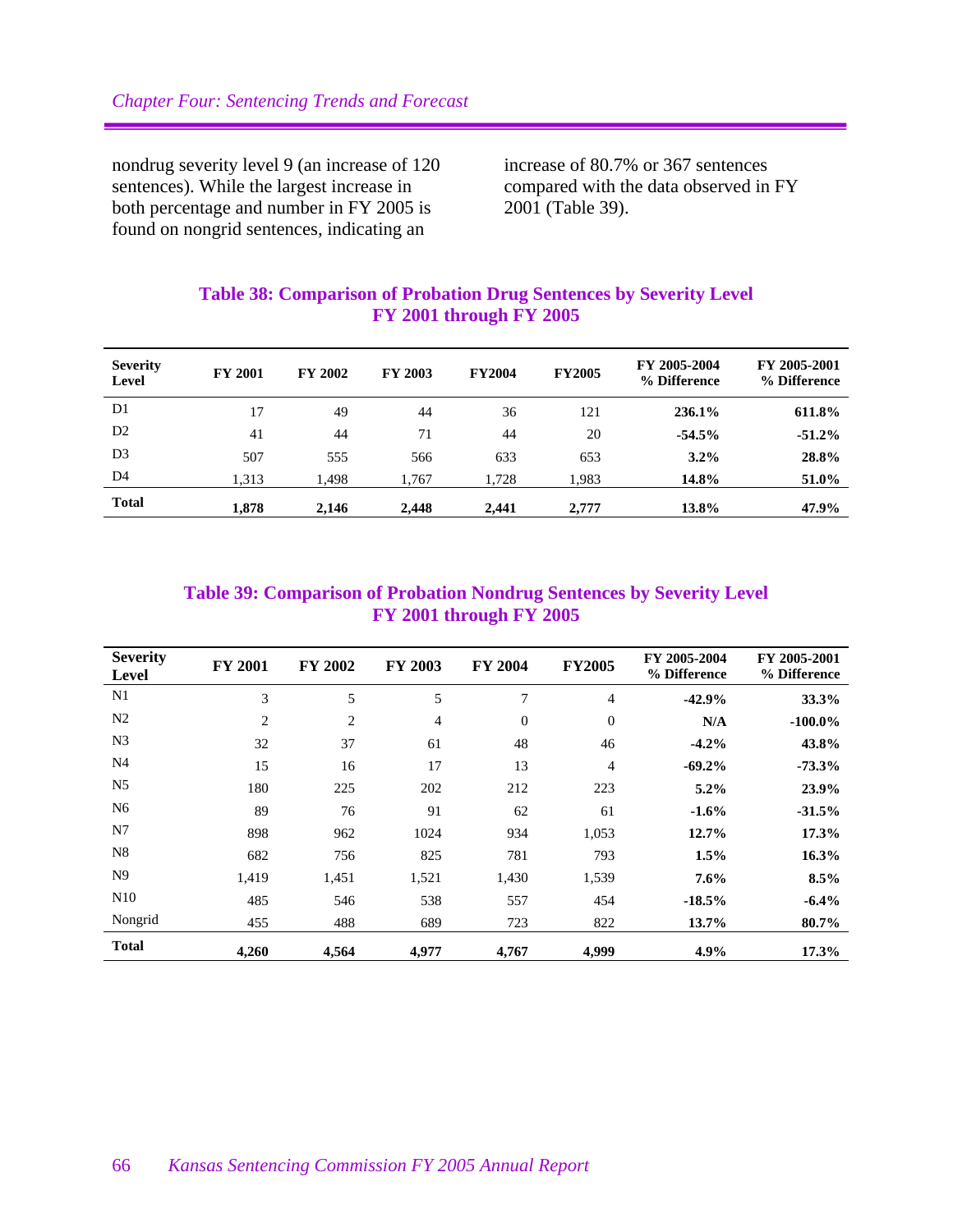#### **PRISON POPULATION FORECASTS**

The prison population forecasts are based on historical sentencing data, primarily on the data of FY 2005, and the input assumptions formulated by the experts from various criminal justice agencies, who are the members of the Prison Population Consensus Group. The prison population projections predict that the offenders incarcerated in state prisons will reach 9,749 by June 30, 2015, which indicates an increase of 703 inmates or 7.8% over the actual prison population on the same date of year 2005. Although the total number of admissions has dropped compared with those of the past five years, a combination of developing admission trends with the impact of the pronounced stacking effect has been resulting in a slow but continual growth in the state's prison population.

Prison inmate population projections by severity levels are presented in Table 40. The largest increase in both number and

percentage of incarcerated populations in the next ten years fall on drug severity level 4 (an increase of 195 offenders or 33.7%) followed by nondrug severity level 1 (an increase of 182 offenders or 23.8%) and nondrug severity level 3 (an increase of 170 offenders or 12.7%). The largest decrease in number falls on drug severity level 1 (a decrease of 127 offenders or 20%), while the largest decrease in percentage falls on drug severity level 2 (a decrease of 22.4% or 68 offenders). The overall increase of drug offenders to be incarcerated indicates a small number (72 offenders) over the tenyear forecast period. This reflects the penalty change resulting from Senate Bill 123 passed during the 2003 Legislative Session, which has enhanced penalties by diverting drug possession offenders to drug treatment programs rather than incarcerating them in prison. Figure 45 depicts the trend of the actual and projected prison population from FY 1996 through FY 2015.

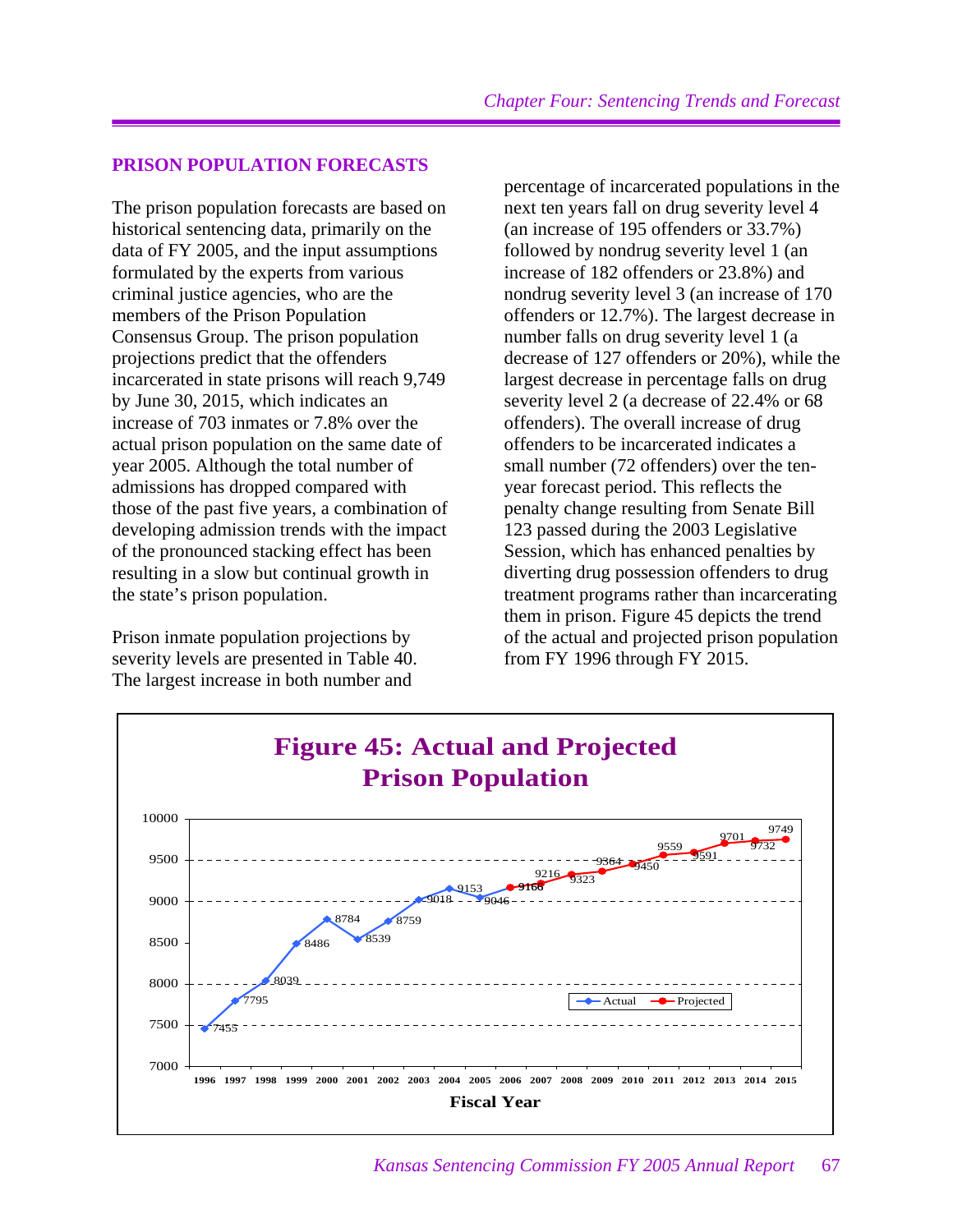| <b>Severity Level</b>                           | June 30<br>2005* | June $30$<br>2006 | <b>June 30</b><br>2007 | June 30<br>2008 | June 30<br>2009 | June 30<br>2010 | <b>June 30</b><br>2011 | June 30<br>2012 | June 30<br>2013 | June 30<br>2014 | June 30<br>2015 | Total #<br><b>Increase</b> | Percent<br><b>Increase</b> |
|-------------------------------------------------|------------------|-------------------|------------------------|-----------------|-----------------|-----------------|------------------------|-----------------|-----------------|-----------------|-----------------|----------------------------|----------------------------|
| D1                                              | 635              | 595               | 579                    | 560             | 563             | 564             | 562                    | 548             | 525             | 524             | 508             | $-127$                     | $-20.0\%$                  |
| D2                                              | 303              | 248               | 243                    | 229             | 228             | 235             | 224                    | 230             | 231             | 224             | 235             | $-68$                      | $-22.4%$                   |
| D3                                              | 452              | 465               | 459                    | 471             | 461             | 468             | 490                    | 492             | 509             | 528             | 524             | 72                         | 15.9%                      |
| D4                                              | 578              | 605               | 685                    | 728             | 736             | 763             | 751                    | 755             | 768             | 776             | 773             | 195                        | 33.7%                      |
| N1                                              | 765              | 792               | 805                    | 823             | 855             | 875             | 885                    | 900             | 914             | 935             | 947             | 182                        | 23.8%                      |
| N2                                              | 454              | 459               | 461                    | 468             | 482             | 488             | 484                    | 489             | 479             | 476             | 481             | 27                         | 5.9%                       |
| N3                                              | 1337             | 1337              | 1352                   | 1355            | 1379            | 1387            | 1404                   | 1424            | 1445            | 1468            | 1507            | 170                        | 12.7%                      |
| N4                                              | 265              | 247               | 253                    | 265             | 262             | 273             | 278                    | 287             | 288             | 287             | 294             | 29                         | 10.9%                      |
| N <sub>5</sub>                                  | 993              | 989               | 960                    | 954             | 956             | 977             | 993                    | 978             | 968             | 994             | 950             | $-43$                      | $-4.3%$                    |
| <b>N6</b>                                       | 147              | 144               | 149                    | 145             | 155             | 158             | 139                    | 152             | 151             | 168             | 161             | 14                         | 9.5%                       |
| N7                                              | 817              | 851               | 874                    | 899             | 850             | 837             | 821                    | 843             | 867             | 839             | 858             | 41                         | $5.0\%$                    |
| N8                                              | 232              | 261               | 256                    | 266             | 253             | 245             | 264                    | 270             | 308             | 279             | 262             | 30                         | 12.9%                      |
| N9                                              | 268              | 293               | 271                    | 289             | 294             | 294             | 313                    | 290             | 319             | 306             | 297             | 29                         | $10.8\%$                   |
| N10                                             | 44               | 59                | 67                     | 61              | 69              | 77              | 71                     | 70              | 71              | 71              | 70              | 26                         | 59.1%                      |
| <b>OFF GRID</b>                                 | 697              | 716               | 723                    | 738             | 739             | 736             | 747                    | 748             | 748             | 763             | 772             | 75                         | $10.8\%$                   |
| <b>Condition Parole/PIS</b><br><b>Violators</b> | 1059             | 1105              | 1079                   | 1072            | 1082            | 1073            | 1133                   | 1115            | 1110            | 1094            | 1110            | 51                         | 4.8%                       |
| <b>Total</b>                                    | 9046             | 9166              | 9216                   | 9323            | 9364            | 9450            | 9559                   | 9591            | 9701            | 9732            | 9749            | 703                        | $7.8\%$                    |

## **Table 40: FY 2006 Adult Inmate Prison Population Projections**

\*. Based on the actual prison population on that date (for the purpose of forecasting, nongrid and missing are analyzed and assigned to each level).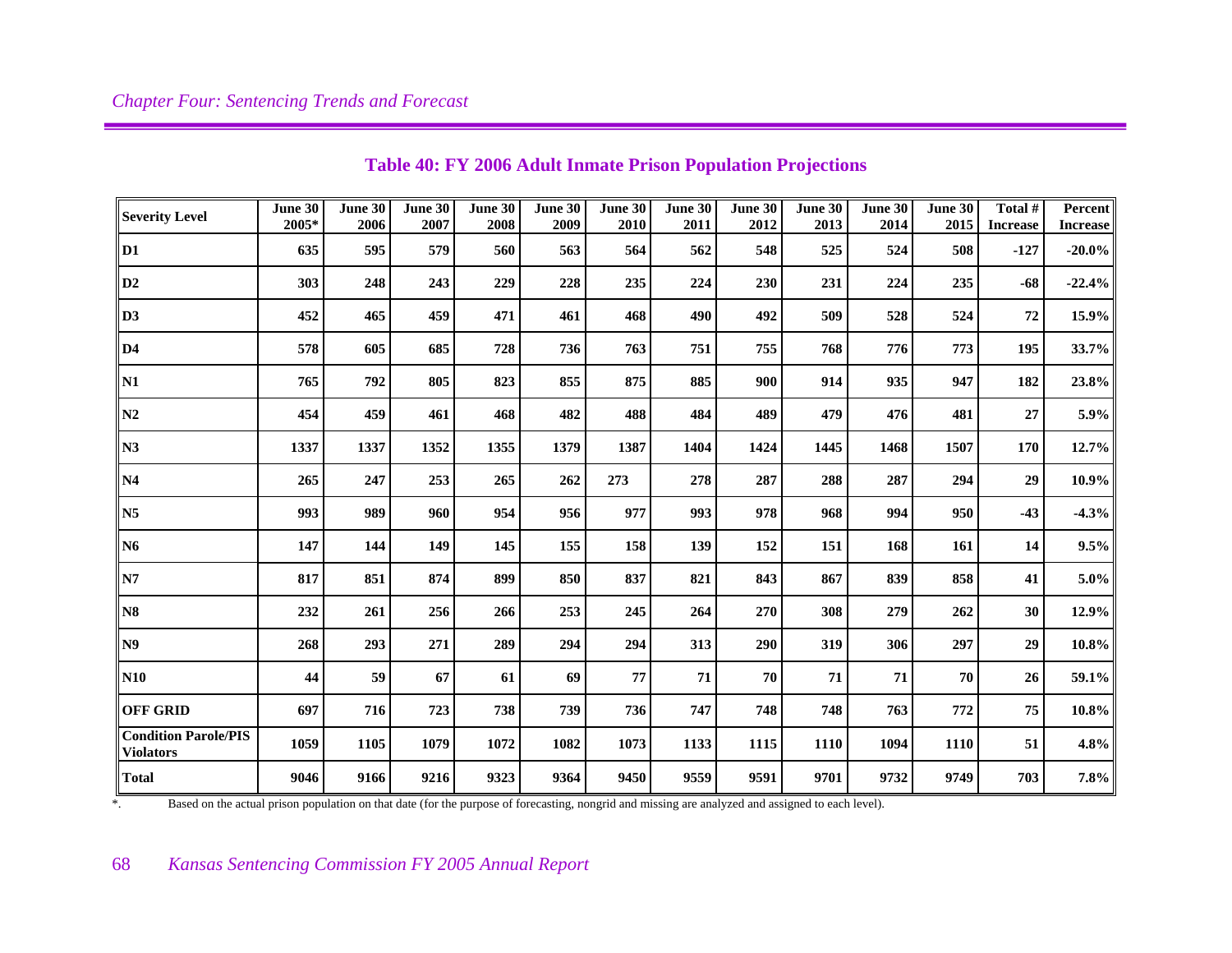#### **CUSTODY CLASSIFICATION PROJECTION**

The prison population projections forecast the total beds needed over the ten-year forecast period, while custody classification projections predict the kinds of beds needed for custody in the next ten years. As demonstrated in Table 41, the overall custodial classification projections indicate that 230 unclassified beds, 3,046 minimum beds, 3,729 medium beds, 1,413 maximum beds and 748 special management beds will be needed by the end of FY 2006. The total projected prison beds, by the end of FY 2015, will include 251 unclassified beds, 3,189 minimum beds, 4,011 medium beds, 1,477 maximum beds and 821 special management beds.

Figure 46 illustrates the projected percentage distributions of the custodial classifications by gender, which demonstrates a significant difference between male and female offenders. Females will need 3.7% unclassified, 49.8% minimum, 27.6% medium, 10.7% maximum custody and 8.2% special management beds by the end of FY 2006. While males will need 2.4% unclassified, 31.9% minimum, 41.7% medium, 15.8% maximum custody and 8.2% special management beds by the end of FY 2006. These classification percentages of male and female offenders remain fairly constant during the ten-year forecasting period.

For female offenders, medium beds indicate an increase of 19, minimum beds shows an increase of 16, special management beds will increase by 17 and the other types of beds remain constant over the ten-year forecast period. The largest increase for males is the medium custody beds, which will increase by 263. Minimum custody beds for males will increase by 127 and maximum beds will go up by 65 beds. Special management beds for male offenders indicate an increase of 56 beds and the smallest increase of beds for male offenders are the unclassified beds during the ten-year forecast period. This forecast assumes no changes in custody practice over the ten-year forecast period.

| June 30<br><b>Each Year</b> | <b>Unclassified</b> | <b>Minimum</b> | <b>Medium</b> | <b>Maximum</b> | <b>Special</b> | <b>Total</b> |
|-----------------------------|---------------------|----------------|---------------|----------------|----------------|--------------|
| 2006                        | 230                 | 3046           | 3729          | 1413           | 748            | 9166         |
| 2007                        | 224                 | 3015           | 3720          | 1458           | 799            | 9216         |
| 2008                        | 220                 | 3051           | 3764          | 1458           | 830            | 9323         |
| 2009                        | 232                 | 3049           | 3812          | 1458           | 813            | 9364         |
| 2010                        | 239                 | 3118           | 3871          | 1442           | 780            | 9450         |
| 2011                        | 242                 | 3152           | 3907          | 1454           | 804            | 9559         |
| 2012                        | 236                 | 3194           | 3904          | 1433           | 824            | 9591         |
| 2013                        | 265                 | 3276           | 3889          | 1435           | 836            | 9701         |
| 2014                        | 221                 | 3254           | 3970          | 1456           | 831            | 9732         |
| 2015                        | 251                 | 3189           | 4011          | 1477           | 821            | 9749         |

#### **Table 41: Ten Years Custody Classification Projection**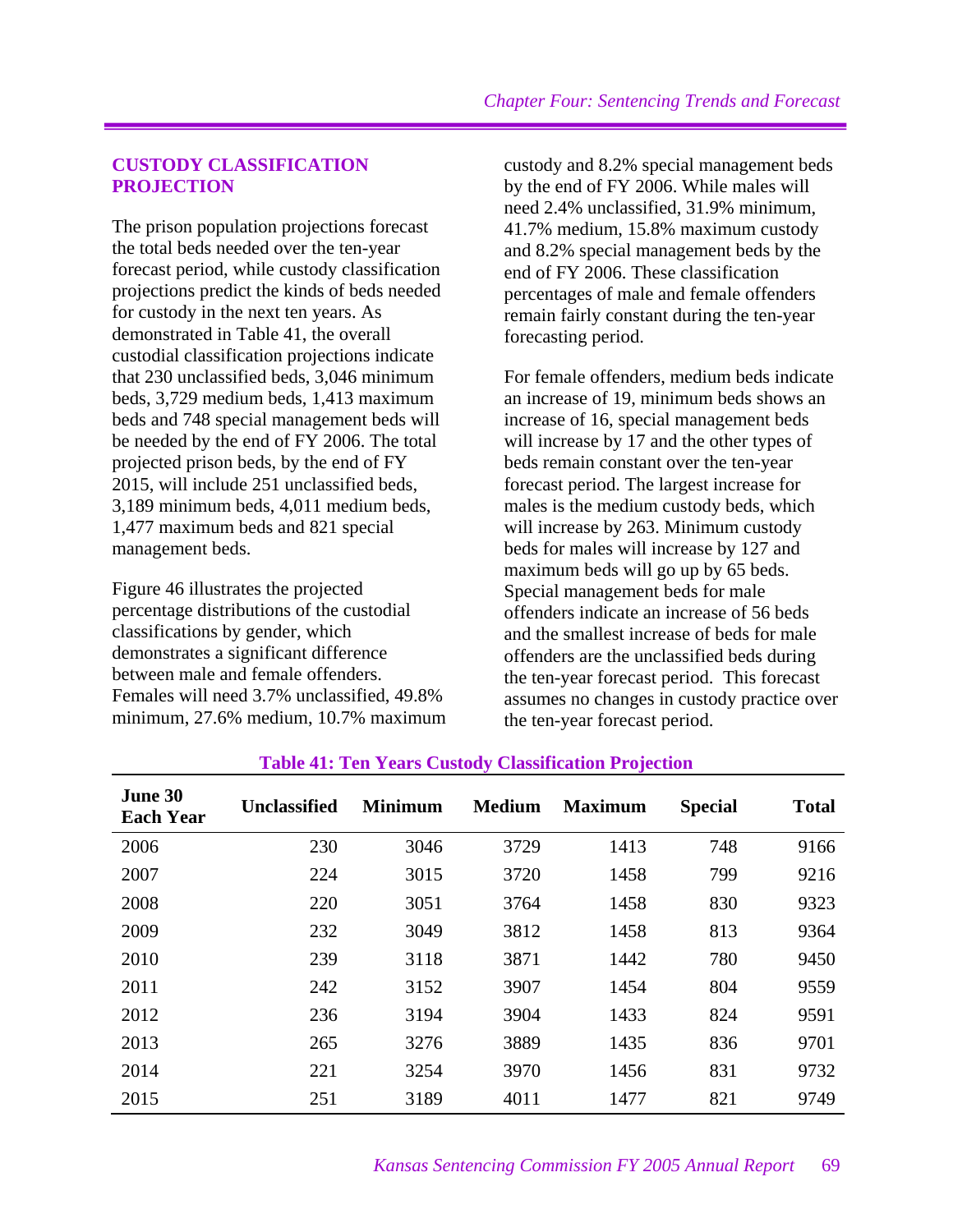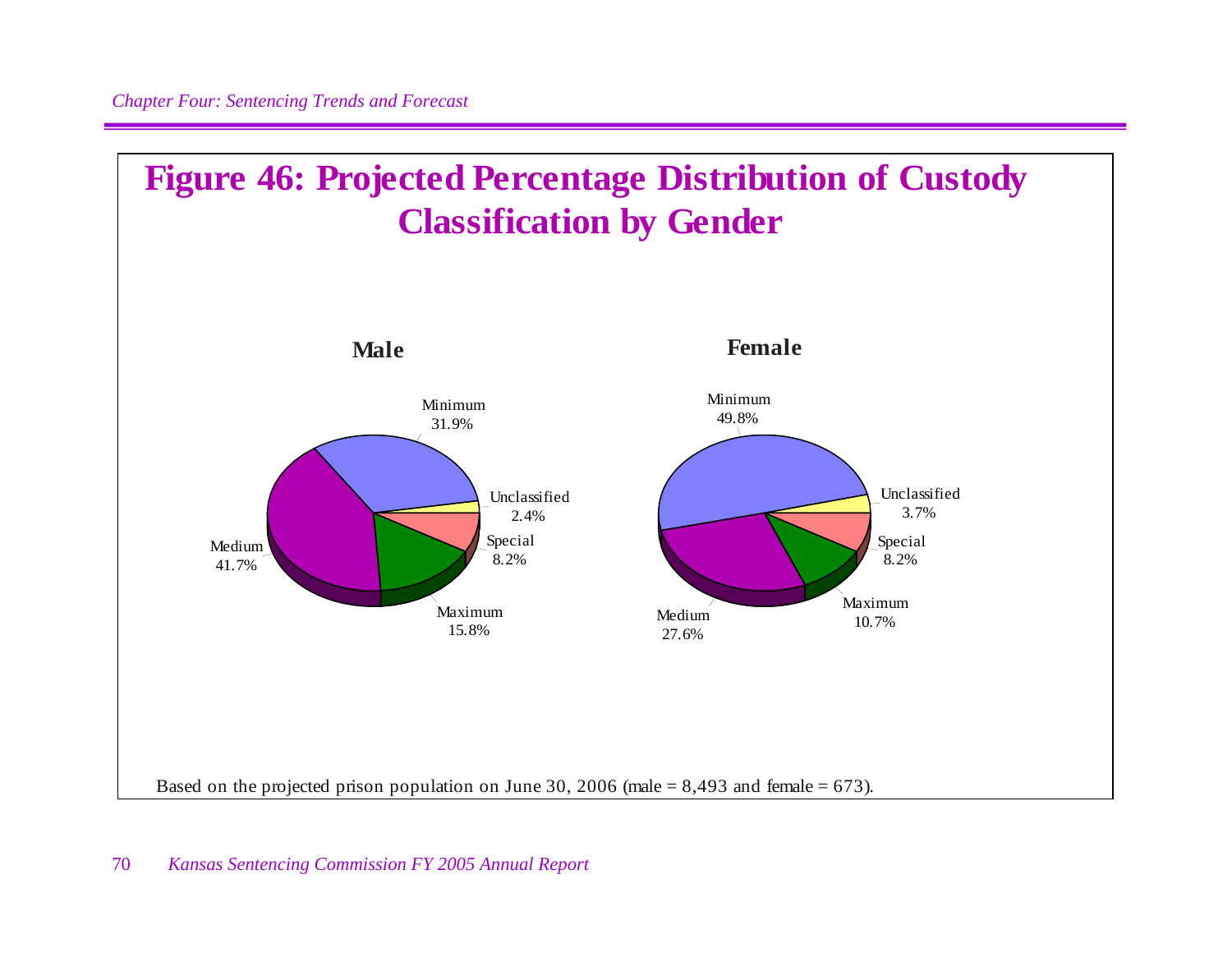# **APPENDIX I SENTENCES FROM THE TOP FOUR COUNTIES**

Based on the sentences reported to the Commission in FY 2005, Sedgwick, Johnson, Wyandotte and Shawnee counties remained the top four counties, whose sentences imposed accounted for 50.8% of the total state sentences. This percentage increased by 1.2% over FY 2004. Sedgwick remained the top-committing county followed by Johnson, Wyandotte and Shawnee counties, which is consistent with the distributions of previous years. In

comparison with the sentencing data of FY 2004, the numbers of sentences from Sedgwick County and Johnson County increased by 1.4% and 0.6% respectively, while Wyandotte County and Shawnee County's sentences decreased by 0.5% and 0.3% respectively. The following figures and tables display the characteristics of offenses and offenders from the four counties in FY 2005.

Sedgwick, Johnson, Wyandotte and Shawnee Counties were the top four committing counties with sentencing events accounting for 50.8% of the total state sentences in FY 2005.

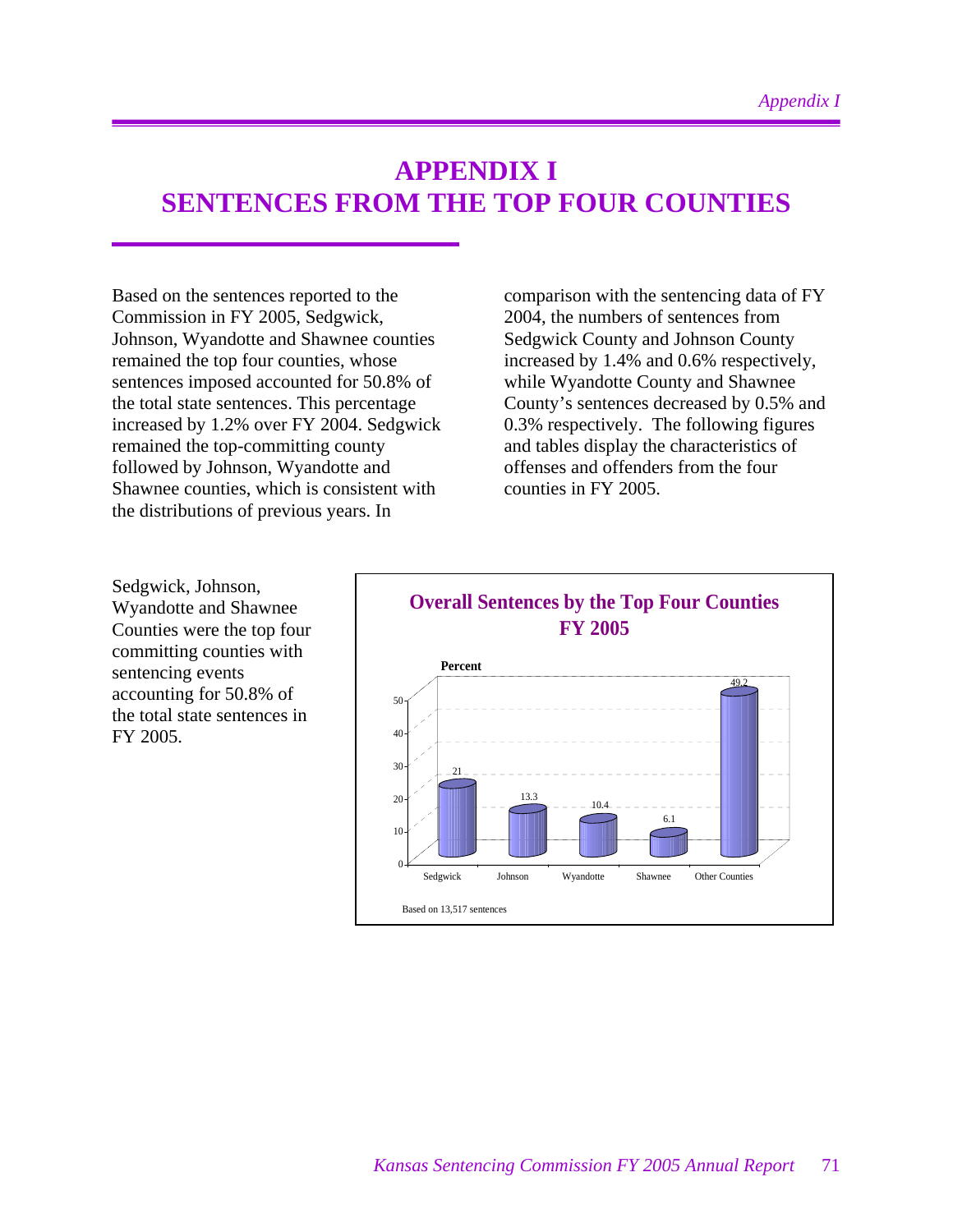## *Appendix I*

The highest percentage of prison sentences imposed was found in Wyandotte County (51.2%), while Shawnee County imposed higher rate of probation sentences (55.9%) than the other three counties. This sentencing pattern remains unchanged compared to that of FY 2004.



Shawnee County represented the highest percentage of drug sentences (30.5%), while Johnson County imposed the largest proportion of nondrug sentences (75.8%) among the four counties.

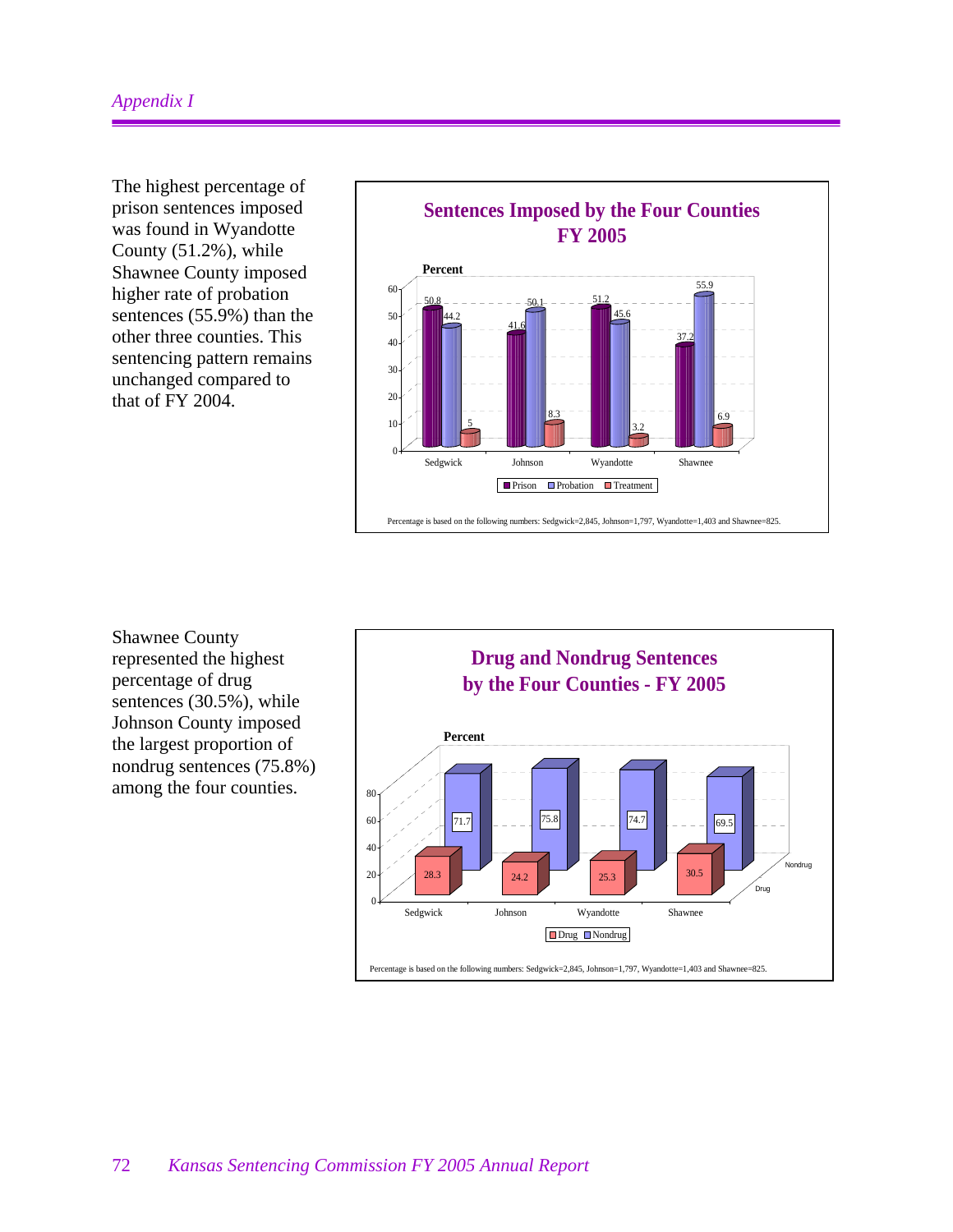Shawnee County indicated the highest percentage of female offenders (19.6%), while Wyandotte County represented the highest rate of male offenders (86.6%).



Johnson County reported more white offenders (75.6%), while Wyandotte County reported more black offenders (49.2%), which remained constant as compared to FY 2004.

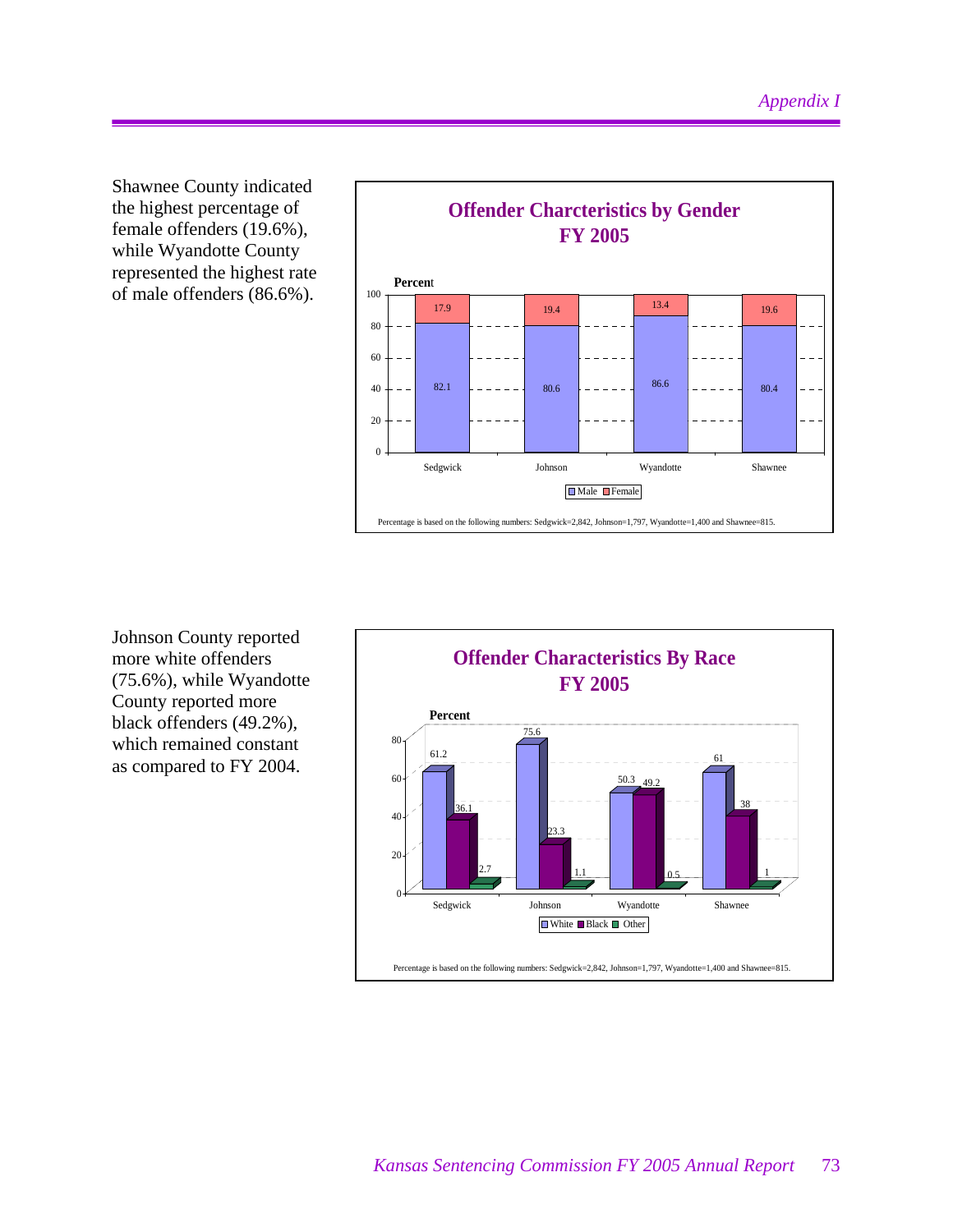|                       | <b>Sedgwick</b> |               |                | <b>Johnson</b> |             | Wyandotte     |                | <b>Shawnee</b> |  |
|-----------------------|-----------------|---------------|----------------|----------------|-------------|---------------|----------------|----------------|--|
| <b>Severity Level</b> | ${\bf N}$       | $\frac{0}{0}$ | ${\bf N}$      | $\frac{0}{0}$  | $\mathbf N$ | $\frac{0}{0}$ | ${\bf N}$      | $\frac{0}{0}$  |  |
| D <sub>1</sub>        | 105             | 3.7           | 12             | 0.7            | 6           | 0.4           | $\overline{4}$ | 0.5            |  |
| D <sub>2</sub>        | 43              | 1.5           | 6              | 0.3            | $\tau$      | 0.5           | 8              | 1.0            |  |
| D <sub>3</sub>        | 194             | 6.8           | 117            | 6.5            | 61          | 4.3           | 97             | 11.8           |  |
| D4                    | 463             | 16.3          | 300            | 16.7           | 281         | 20.0          | 143            | 17.3           |  |
| N1                    | 33              | 1.2           | $\overline{4}$ | 0.2            | 8           | 0.6           | $\overline{7}$ | 0.8            |  |
| N2                    | 28              | 1.0           | 10             | 0.6            | 20          | 1.4           | 9              | 1.1            |  |
| N <sub>3</sub>        | 207             | 7.3           | 47             | 2.6            | 82          | 5.8           | 46             | 5.6            |  |
| N <sub>4</sub>        | 35              | 1.2           | 11             | 0.6            | 21          | 1.5           | 11             | 1.3            |  |
| N <sub>5</sub>        | 235             | 8.3           | 91             | 5.1            | 130         | 9.3           | 48             | 5.8            |  |
| N <sub>6</sub>        | 46              | 1.6           | 18             | 1.0            | 33          | 2.4           | $\overline{7}$ | 0.8            |  |
| N7                    | 434             | 15.3          | 201            | 11.2           | 207         | 14.8          | 98             | 11.9           |  |
| ${\bf N}8$            | 345             | 12.1          | 152            | 8.5            | 81          | 5.8           | 64             | 7.8            |  |
| N <sub>9</sub>        | 459             | 16.1          | 409            | 22.8           | 207         | 14.8          | 146            | 17.7           |  |
| N10                   | 52              | 1.8           | 235            | 13.1           | 175         | 12.5          | 34             | 4.1            |  |
| Nongrid               | 155             | 5.4           | 182            | 10.1           | 76          | 5.4           | 100            | 12.1           |  |
| Offgrid               | 11              | 0.4           | $\overline{2}$ | 0.1            | 8           | 0.6           | 3              | 0.4            |  |
| <b>Total</b>          | 2,845           | 100.0         | 1,797          | 100.0          | 1,403       | 100.0         | 825            | 100.0          |  |

# **FY 2005 Sentences from the Four Counties by Severity Level**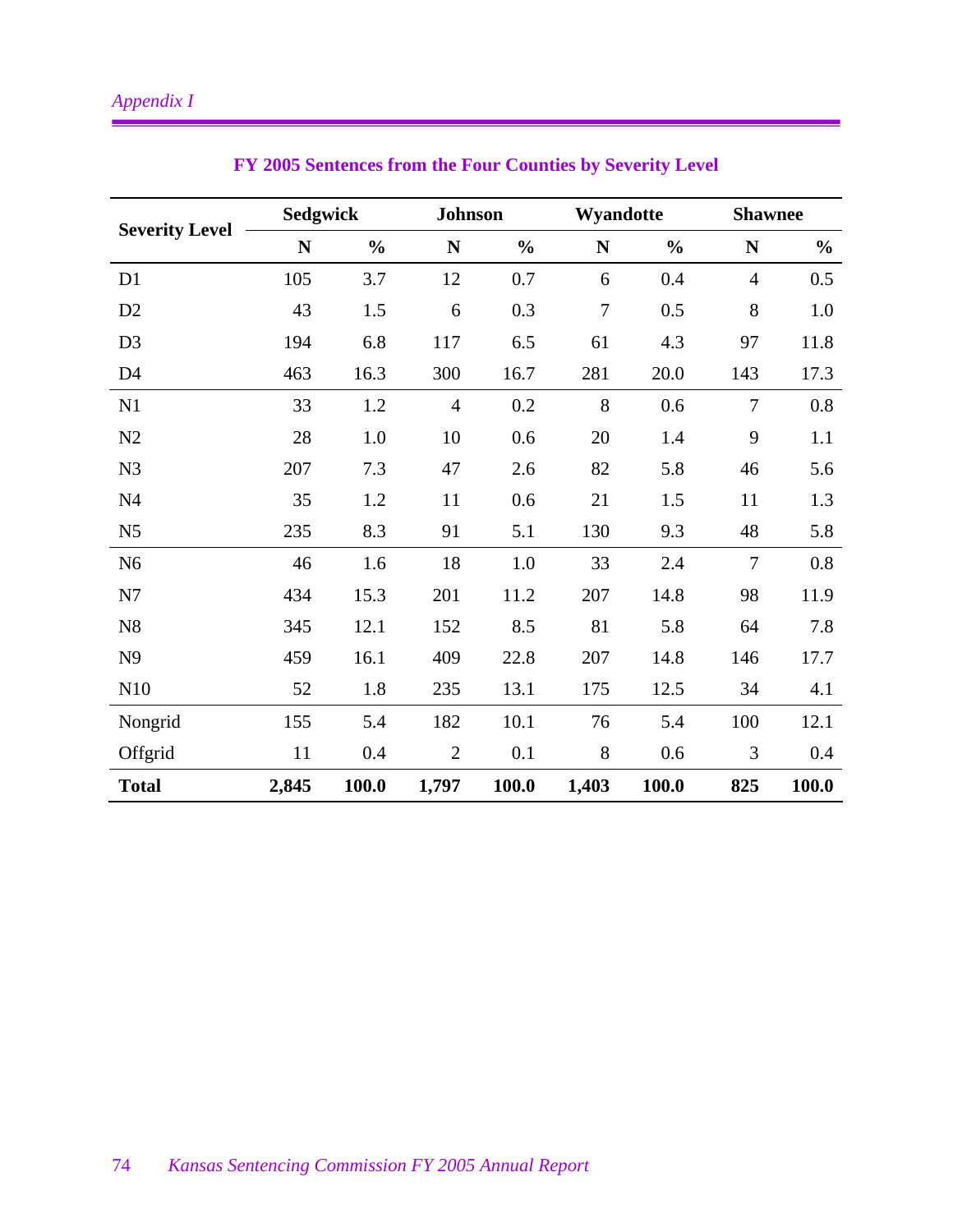|                           | <b>Sedgwick County</b> |               |                               | <b>Johnson County</b> |               |  |
|---------------------------|------------------------|---------------|-------------------------------|-----------------------|---------------|--|
| <b>Offense Type</b>       | N                      | $\frac{0}{0}$ | <b>Offense Type</b>           | N                     | $\frac{6}{6}$ |  |
| Drugs                     | 805                    | 28.3          | <b>Drugs</b>                  | 435                   | 24.2          |  |
| <b>Burglary</b>           | 269                    | 9.5           | Theft                         | 268                   | 14.9          |  |
| Forgery                   | 231                    | 8.1           | <b>DUI</b>                    | 177                   | 9.8           |  |
| Theft                     | 194                    | 6.8           | <b>Burglary</b>               | 129                   | 7.2           |  |
| <b>Aggravated Battery</b> | 179                    | 6.3           | Forgery                       | 114                   | 6.3           |  |
| <b>DUI</b>                | 154                    | 5.4           | <b>Aggravated Battery</b>     | 81                    | 4.5           |  |
| <b>Aggravated Robbery</b> | 119                    | 4.2           | Criminal Threat               | 73                    | 4.1           |  |
| Robbery                   | 94                     | 3.3           | Nonsupport of Child or Spouse | 48                    | 2.7           |  |
| <b>Aggravated Assault</b> | 74                     | 2.6           | <b>Aggravated Assault</b>     | 42                    | 2.3           |  |
| Fleeing or Eluding LEO    | 73                     | 2.6           | <b>False Writing</b>          | 41                    | 2.3           |  |
| <b>Total</b>              | 2,192                  | 77.1          | <b>Total</b>                  | 1,408                 | 78.3          |  |

# **FY 2005 Top Ten Offenses Committed by Offenders in the Four Counties – 1**

# **FY 2005 Top Ten Offenses Committed by Offenders in the Four Counties – 2**

|                                | <b>Wyandotte County</b> |               |                           | <b>Shawnee County</b> |               |  |
|--------------------------------|-------------------------|---------------|---------------------------|-----------------------|---------------|--|
| <b>Offense Type</b>            | N                       | $\frac{0}{0}$ | <b>Offense Type</b>       | N                     | $\frac{0}{0}$ |  |
| Drugs                          | 355                     | 25.3          | Drugs                     | 252                   | 30.5          |  |
| Theft                          | 125                     | 8.9           | <b>DUI</b>                | 99                    | 12.0          |  |
| <b>Burglary</b>                | 117                     | 8.3           | Theft                     | 66                    | 8.0           |  |
| Robbery                        | 91                      | 6.5           | <b>Burglary</b>           | 59                    | 7.2           |  |
| <b>Aggravated Battery</b>      | 83                      | 5.9           | Forgery                   | 50                    | 6.1           |  |
| Forgery                        | 73                      | 5.2           | Fleeing or Eluding LEO    | 42                    | 5.1           |  |
| <b>DUI</b>                     | 76                      | 5.4           | <b>Aggravated Battery</b> | 36                    | 4.4           |  |
| Agg Indecent Liberties w/Child | 56                      | 4.0           | <b>Aggravated Robbery</b> | 32                    | 3.9           |  |
| <b>Aggravated Assault</b>      | 50                      | 3.6           | Robbery                   | 25                    | 3.0           |  |
| Fleeing or Eluding LEO         | 48                      | 3.4           | <b>Aggravated Assault</b> | 15                    | 1.8           |  |
| <b>Total</b>                   | 1,074                   | 76.5          | <b>Total</b>              | 676                   | 82.0          |  |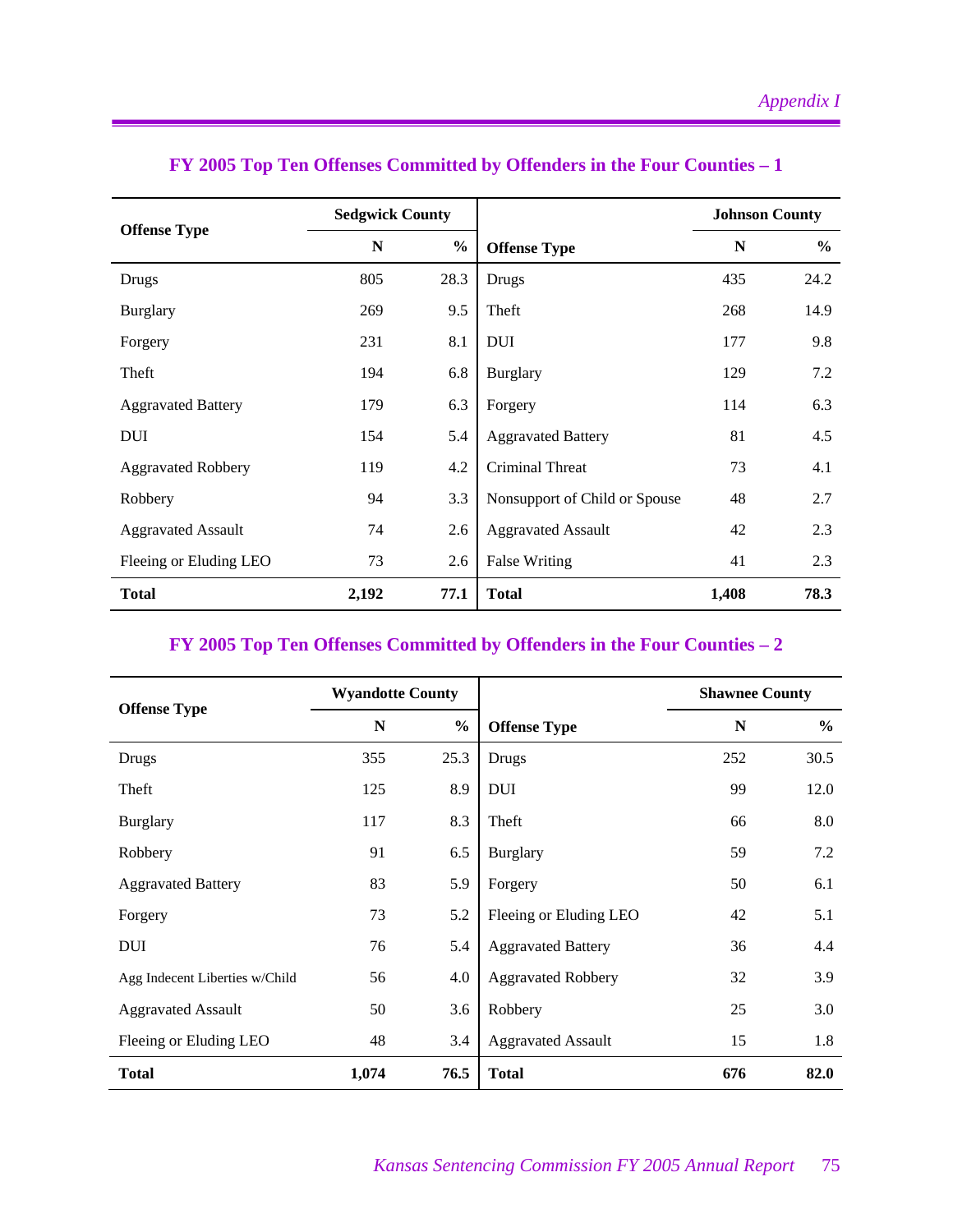# **APPENDIX II TRENDS OF SELECTED OFFENSES**

#### **TOP FIVE MOST FREQUENT OFFENSES**

The crimes of drugs, burglary, theft, forgery and aggravated battery were the top five most frequently convicted offenses in the past five years. Of the total offenses including both incarceration and probation sentences, these top five offenses accounted

for 60.4% in FY 2001, 61.9% in FY 2002, 61% in FY 2003, 62% in FY 2004 and 62.3% in FY 2005. The trends of the top five offenses from FY 2001 to FY 2005 are presented in the following table. The sentence number of the top five offenses increased along with the increase of the total number of incarceration and probation sentences in the past five years.

| <b>Top Five Most Frequent Offenses: Incarceration and Probation Sentences</b> |
|-------------------------------------------------------------------------------|
| <b>FY 2001 through FY 2005</b>                                                |

| <b>Top Five Offenses</b>  | <b>FY 2001</b> | <b>FY 2002</b> | FY 2003 | <b>FY 2004</b> | <b>FY 2005</b> |
|---------------------------|----------------|----------------|---------|----------------|----------------|
| Drugs                     | 3,517          | 3,863          | 4,272   | 4,143          | 4,393          |
| <b>Burglary</b>           | 1,352          | 1,336          | 1,370   | 1,390          | 1,391          |
| Theft                     | 963            | 1,030          | 959     | 987            | 1,082          |
| Forgery                   | 791            | 850            | 832     | 881            | 870            |
| <b>Aggravated Battery</b> | 702            | 786            | 765     | 688            | 681            |
| <b>Subtotal</b>           | 7,325          | 7,865          | 8,198   | 8,089          | 8,417          |
| <b>Total Offenses</b>     | 12,127         | 12,709         | 13,439  | 13,049         | 13,517         |

#### **UNIFORM CRIME REPORTING (UCR) OFFENSES**

The UCR offenses include murder, rape, robbery, aggravated assault, burglary, larceny-theft/motor vehicle theft and arson. These are serious crimes by nature and/or volume, which are most likely to be reported and most likely to occur with sufficient frequency to provide an adequate basis for comparison (UCR Handbook). Murder,

rape, robbery and aggravated assault are classified as violent crimes, while burglary, theft and arson are classified as property crimes. In the following trend analyses on the UCR offenses from FY 2001 to FY 2005, murder includes capital murder, murder in the first degree, murder in the second degree, voluntary manslaughter and involuntary manslaughter; robbery includes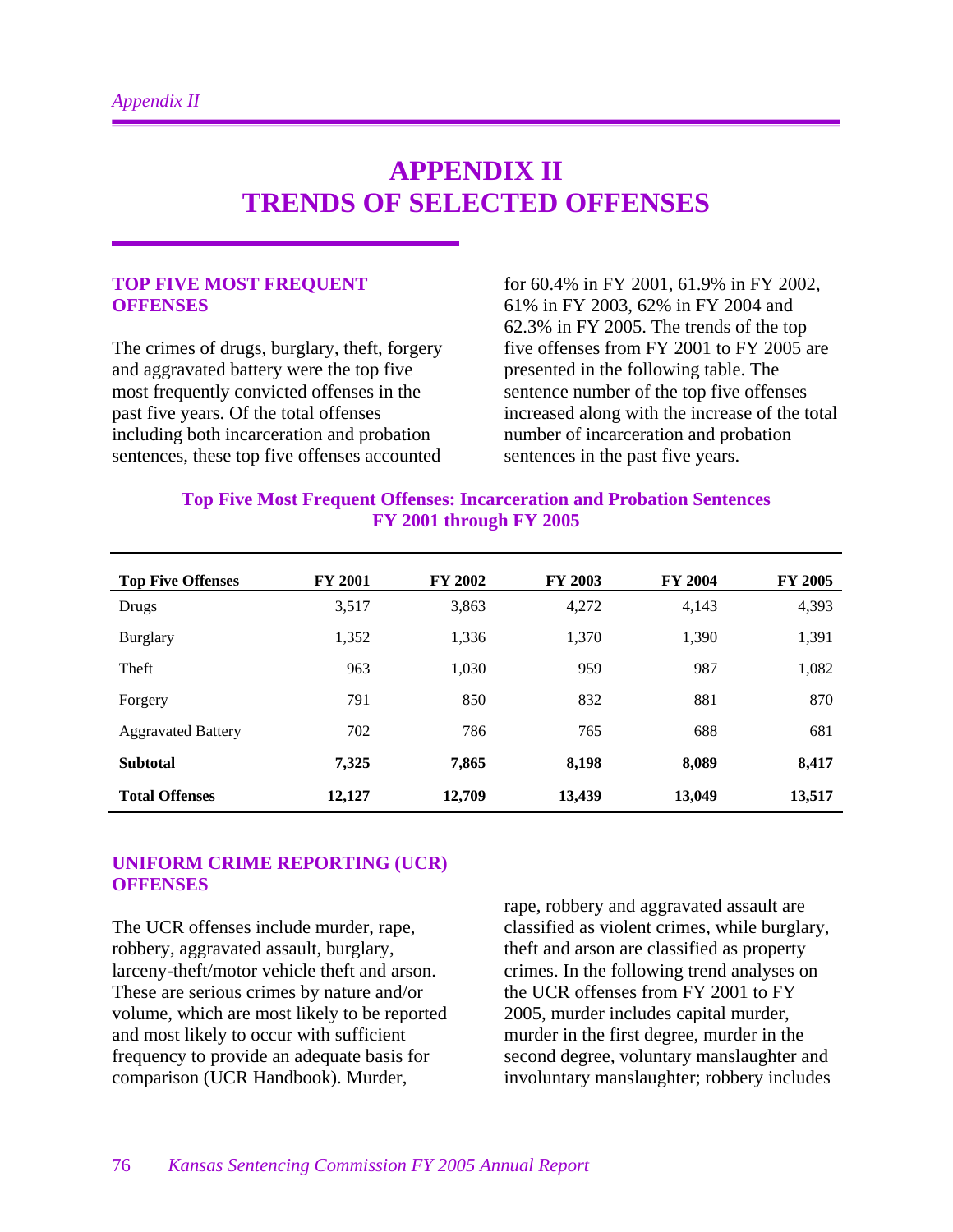aggravated robbery; aggravated assault includes aggravated assault on LEO; burglary includes aggravated burglary, residential, non-residential and motor vehicle burglaries; theft includes motor vehicle theft; and arson includes aggravated arson.

Compared with FY 2004, the numbers of all violent crimes dropped in FY 2005 except aggravated assault, which increased significantly by 30.8% over that of the previous year.

The analysis on property crimes discloses that the crimes of arson and burglary remain very stable in numbers over the past two years, while the crime rate of theft continues growing with an increase of 10% compared to that of FY 2004.



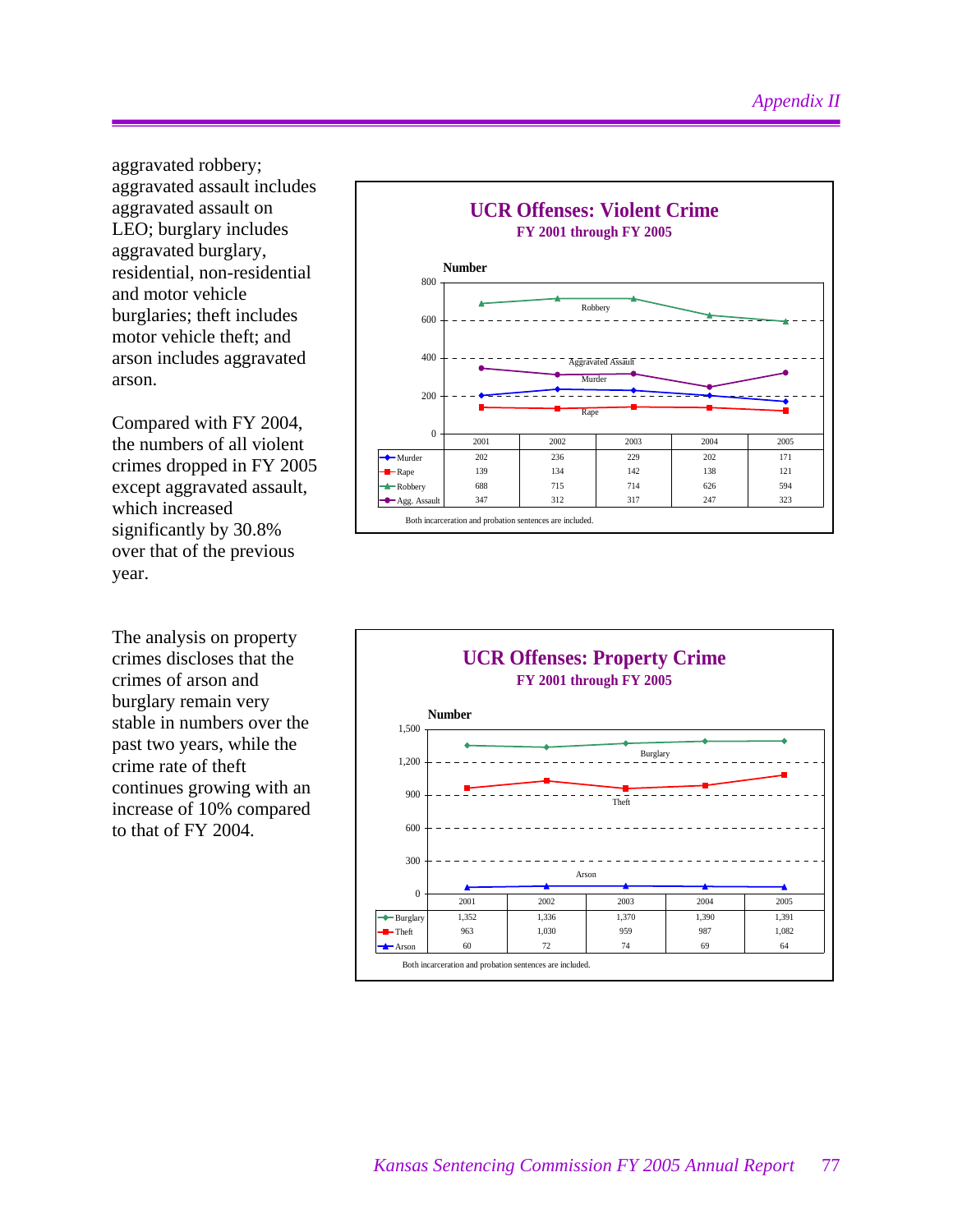#### **OFFGRID AND NONGRID CRIMES**

Offgrid crimes are crimes that carry "life" sentences, meaning the length of imprisonment is life. The crimes of capital murder (K.S.A. 21-3439), murder in the first degree (K.S.A. 21-3401) and treason (K.S.A. 21-3801) are designated as offgrid crimes. Persons convicted of offgrid crimes will be parole eligible after serving 25 years in confinement for premeditated first-degree murder, or 40 or 50 years in certain premeditated first-degree murder cases, in which aggravating circumstances are found by the sentencing court. Offenders convicted of intentional second-degree murder for crimes committed prior to July 1, 1999, will be eligible for parole after serving 10 years of confinement. The Kansas law also provides for the imposition of a death penalty, under specified circumstances, for a conviction of capital murder. Felony murder and treason carry a term of life

imprisonment with a 20-year parole eligibility date.

Nongrid crimes are not assigned severity levels on either sentencing guideline grid under the Kansas Sentencing Guidelines Act (K.S.A. 21-4701, et seq.). The crimes of felony "driving under the influence of alcohol or drugs" (K.S.A. 8-1567) and felony "domestic battery" (K.S.A. 21- 3412a) are categorized as nongrid crimes. The applicable sentence of each of the nongrid crimes is specified within the individual criminal statute defining the crime. For example, the "sentence" for the crime of felony domestic battery specifies that the offender "shall be sentenced to no less than 90 days nor more than one year's imprisonment." Further, a felony domestic battery offender must serve at least 48 consecutive hours imprisonment before being eligible for any type of release program.

An obvious growing trend was demonstrated for nongrid sentences from FY 2001 through FY 2005. The considerable increase has occurred since FY 2003. In FY 2005, the number of nongrid crimes increased by 18% compared with that of FY 2004 and by 121% compared with that of FY 2001. Nevertheless, the offgrid crimes revealed a decreasing trend in the past five years.